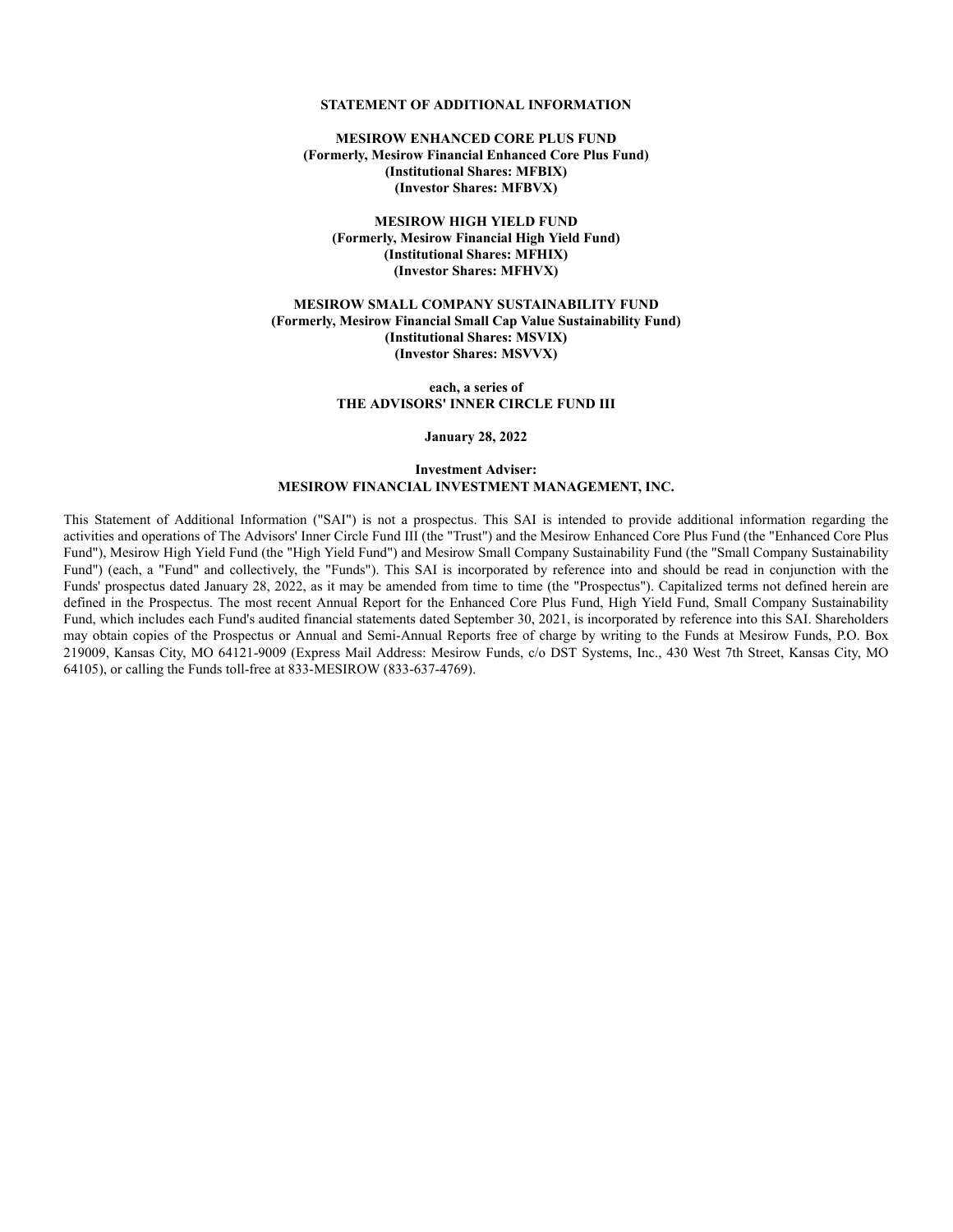# **TABLE OF CONTENTS**

| THE TRUST                                         | $S-1$  |
|---------------------------------------------------|--------|
| DESCRIPTION OF PERMITTED INVESTMENTS              | $S-2$  |
| <b>INVESTMENT LIMITATIONS</b>                     | $S-43$ |
| THE ADVISER                                       | $S-45$ |
| THE PORTFOLIO MANAGERS                            | $S-47$ |
| THE ADMINISTRATOR                                 | $S-48$ |
| THE DISTRIBUTOR                                   | $S-49$ |
| PAYMENTS TO FINANCIAL INTERMEDIARIES              | $S-50$ |
| THE TRANSFER AGENT                                | $S-51$ |
| THE CUSTODIAN                                     | $S-51$ |
| INDEPENDENT REGISTERED PUBLIC ACCOUNTING FIRM     | $S-52$ |
| <b>LEGAL COUNSEL</b>                              | $S-52$ |
| <b>SECURITIES LENDING</b>                         | $S-52$ |
| TRUSTEES AND OFFICERS OF THE TRUST                | $S-52$ |
| PURCHASING AND REDEEMING SHARES                   | $S-62$ |
| DETERMINATION OF NET ASSET VALUE                  | $S-62$ |
| <b>TAXES</b>                                      | $S-64$ |
| <b>FUND TRANSACTIONS</b>                          | $S-73$ |
| PORTFOLIO HOLDINGS                                | $S-77$ |
| DESCRIPTION OF SHARES                             | $S-78$ |
| <b>LIMITATION OF TRUSTEES' LIABILITY</b>          | $S-79$ |
| PROXY VOTING                                      | $S-79$ |
| <b>CODES OF ETHICS</b>                            | S-79   |
| PRINCIPAL SHAREHOLDERS AND CONTROL PERSONS        | $S-79$ |
| APPENDIX A - DESCRIPTION OF RATINGS               | $A-1$  |
| APPENDIX B – PROXY VOTING POLICIES AND PROCEDURES | $B-1$  |

January 28, 2022 MES-SX-001-0500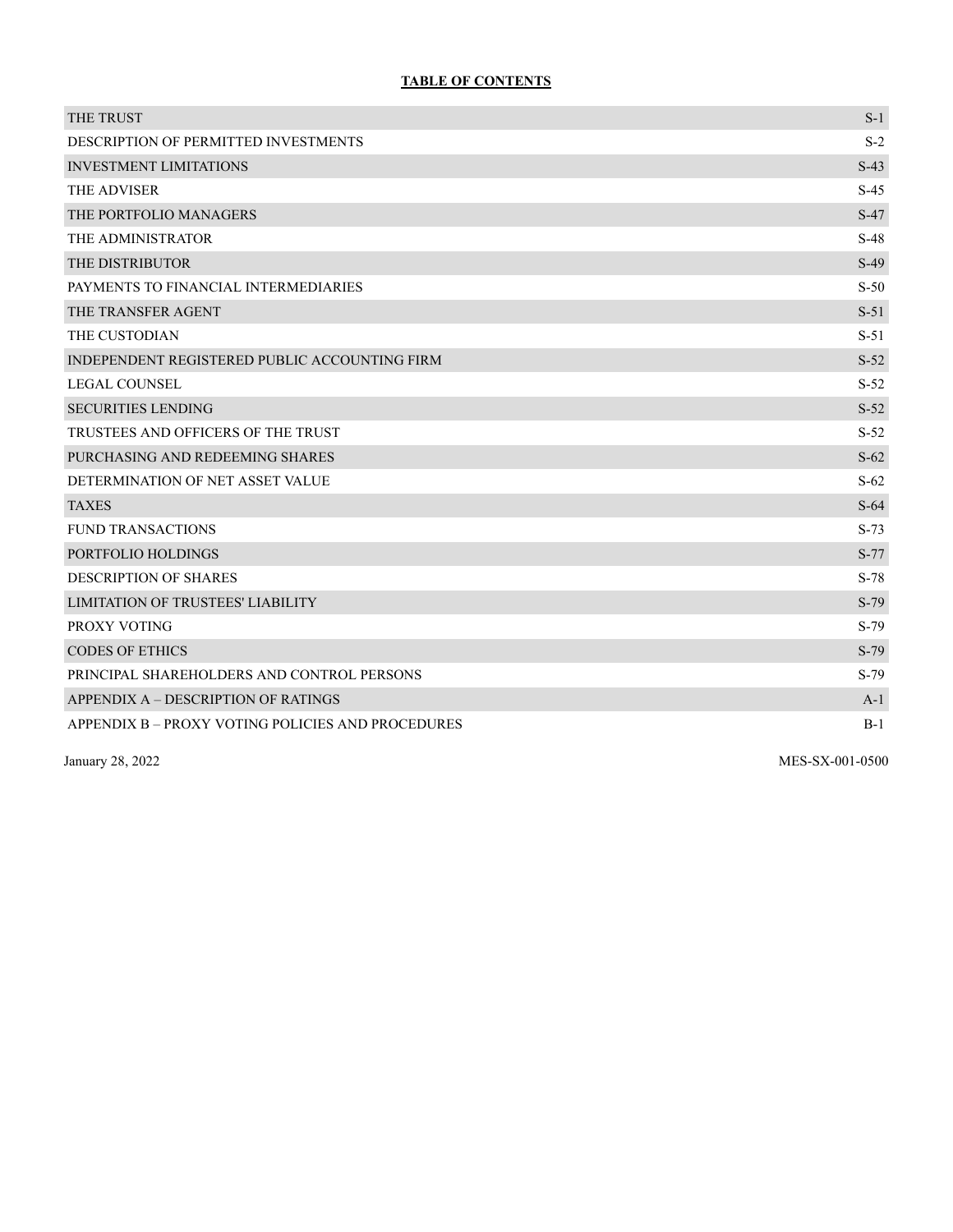# **THE TRUST**

**General.** Each Fund is a separate series of the Trust. The Trust is an open-end investment management company established under Delaware law as a Delaware statutory trust under a Declaration of Trust dated December 4, 2013, as amended September 10, 2020 (the "Declaration of Trust"). The Declaration of Trust permits the Trust to offer separate series ("funds") of shares of beneficial interest ("shares"). The Trust reserves the right to create and issue shares of additional funds. Each fund is a separate mutual fund or exchange traded fund ("ETF"), and each share of each fund represents an equal proportionate interest in that fund. All consideration received by the Trust for shares of any fund, and all assets of such fund, belong solely to that fund and would be subject to any liabilities related thereto. Each fund of the Trust pays its (i) operating expenses, including fees of its service providers, expenses of preparing prospectuses, proxy solicitation material and reports to shareholders, costs of custodial services and registering its shares under federal and state securities laws, pricing and insurance expenses, brokerage costs, interest charges, taxes and organization expenses and (ii) pro rata share of the fund's other expenses, including audit and legal expenses. Expenses attributable to a specific fund shall be payable solely out of the assets of that fund. Expenses not attributable to a specific fund are allocated across all of the funds on the basis of relative net assets. The other funds of the Trust are described in one or more separate statements of additional information.

**Description of Multiple Classes of Shares.** The Trust is authorized to offer shares of the Funds in Institutional Shares and Investor Shares. The different classes provide for variations in distribution and shareholder servicing fees and minimum investment requirements. Minimum investment requirements are described in the Prospectus. For more information on distribution and shareholder servicing expenses, see "Payments to Financial Intermediaries" in this SAI. The Trust reserves the right to create and issue additional classes of shares.

**Voting Rights.** Each shareholder of record is entitled to one vote for each share held on the record date for the meeting. Each Fund will vote separately on matters relating solely to it. As a Delaware statutory trust, the Trust is not required, and does not intend, to hold annual meetings of shareholders. Approval of shareholders will be sought, however, for certain changes in the operation of the Trust and for the election of members of the Board of Trustees of the Trust (each, a "Trustee" and collectively, the "Trustees" or the "Board") under certain circumstances. Under the Declaration of Trust, the Trustees have the power to liquidate each Fund without shareholder approval. While the Trustees have no present intention of exercising this power, they may do so if any Fund fails to reach a viable size within a reasonable amount of time or for such other reasons as may be determined by the Board.

In addition, a Trustee may be removed by the remaining Trustees or by shareholders at a special meeting called upon written request of shareholders owning at least 10% of the outstanding shares of the Trust. In the event that such a meeting is requested, the Trust will provide appropriate assistance and information to the shareholders requesting the meeting.

Any series of the Trust may reorganize or merge with one or more other series of the Trust or of another investment company. Any such reorganization or merger shall be pursuant to the terms and conditions specified in an agreement and plan of reorganization authorized and approved by the Trustees and entered into by the relevant series in connection therewith. In addition, such reorganization or merger may be authorized by vote of a majority of the Trustees then in office and, to the extent permitted by applicable law and the Declaration of Trust, without the approval of shareholders of any series.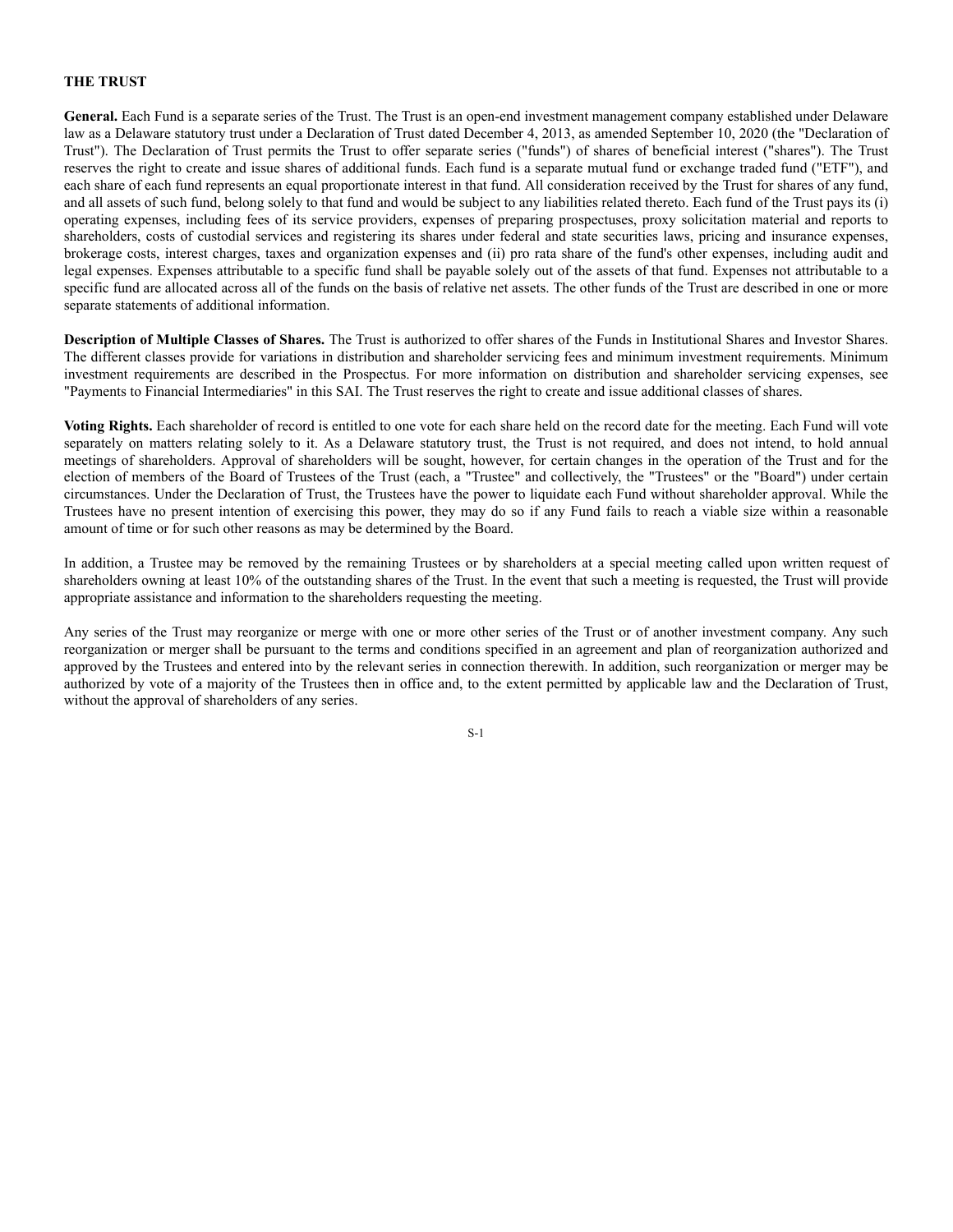#### **DESCRIPTION OF PERMITTED INVESTMENTS**

Each Fund's investment objective and principal investment strategies are described in the Prospectus. The Funds are diversified, as that term is defined under the Investment Company Act of 1940, as amended (the "1940 Act"). This means that with respect to 75% of its total assets, a Fund may not purchase securities of any issuer (other than obligations of, or guaranteed by, the U.S. government or its agencies or instrumentalities, or securities of other investment companies) if, as a result, more than 5% of the Fund's total assets would be invested in the securities of such issuer, or more than 10% of the issuer's voting securities would be held by the Fund. Under applicable federal securities laws, the diversification of a mutual fund's holdings is measured at the time a fund purchases a security. If a Fund holds securities that perform well on a relative basis, the value of those securities could appreciate such that the value of the Fund's securities that constitute more than 5% of the Fund's total assets, in the aggregate, might exceed 25% of the Fund's total assets. In these circumstances, the Adviser might determine that it is in the best interests of the Fund's shareholders not to reduce one or more of the Fund's holdings in securities that constitute more than 5% of the Fund's total assets. If the Adviser makes such a determination, the Fund's holdings in such securities would continue to exceed 25% of the Fund's total assets, and the Fund would not purchase any additional shares of securities that constituted more than 5% of the Fund's total assets. The Fund would continue to qualify as a diversified fund under applicable federal securities laws. If more than 25% of a Fund's assets were invested, in the aggregate, in securities of issuers that individually represented more than 5% of the Fund's total assets, the Fund would be subject to the risk that its performance could be disproportionately affected by the performance of such securities.

The following information supplements, and should be read in conjunction with, the Prospectus. The following are descriptions of the permitted investments and investment practices of the Funds and the associated risk factors. The Funds may invest in any of the following instruments or engage in any of the following investment practices unless such investment or activity is inconsistent with or is not permitted by a Fund's stated investment policies, including those stated below.

**American Depositary Receipts ("ADRs").** ADRs, as well as other "hybrid" forms of ADRs, including European Depositary Receipts ("EDRs") and Global Depositary Receipts ("GDRs"), are certificates evidencing ownership of shares of a foreign issuer. Depositary receipts are securities that evidence ownership interests in a security or a pool of securities that have been deposited with a "depository" and may be sponsored or unsponsored. These certificates are issued by depository banks and generally trade on an established market in the United States or elsewhere. The underlying shares are held in trust by a custodian bank or similar financial institution in the issuer's home country. The depository bank may not have physical custody of the underlying securities at all times and may charge fees for various services, including forwarding dividends and interest and corporate actions. ADRs are alternatives to directly purchasing the underlying foreign securities in their national markets and currencies. However, ADRs continue to be subject to many of the risks associated with investing directly in foreign securities.

For ADRs, the depository is typically a U.S. financial institution and the underlying securities are issued by a foreign issuer. For other depositary receipts, the depository may be a foreign or a U.S. entity, and the underlying securities may have a foreign or a U.S. issuer. Depositary receipts will not necessarily be denominated in the same currency as their underlying securities. Generally, ADRs are issued in registered form, denominated in U.S. dollars, and designed for use in the U.S. securities markets. Other depositary receipts, such as GDRs and EDRs, may be issued in bearer form and denominated in other currencies, and are generally designed for use in securities markets outside the U.S. While the two types of depositary receipt facilities (unsponsored or sponsored) are similar, there are differences regarding a holder's rights and obligations and the practices of market participants. A depository may establish an unsponsored facility without participation by (or acquiescence of) the underlying issuer; typically, however, the depository requests a letter of non-objection from the underlying issuer prior to establishing the facility. Holders of unsponsored depositary receipts generally bear all the costs of the facility. The depository usually charges fees upon deposit and withdrawal of the underlying securities, the conversion of dividends into U.S. dollars or other currency, the disposition of non-cash distributions, and the performance of other services.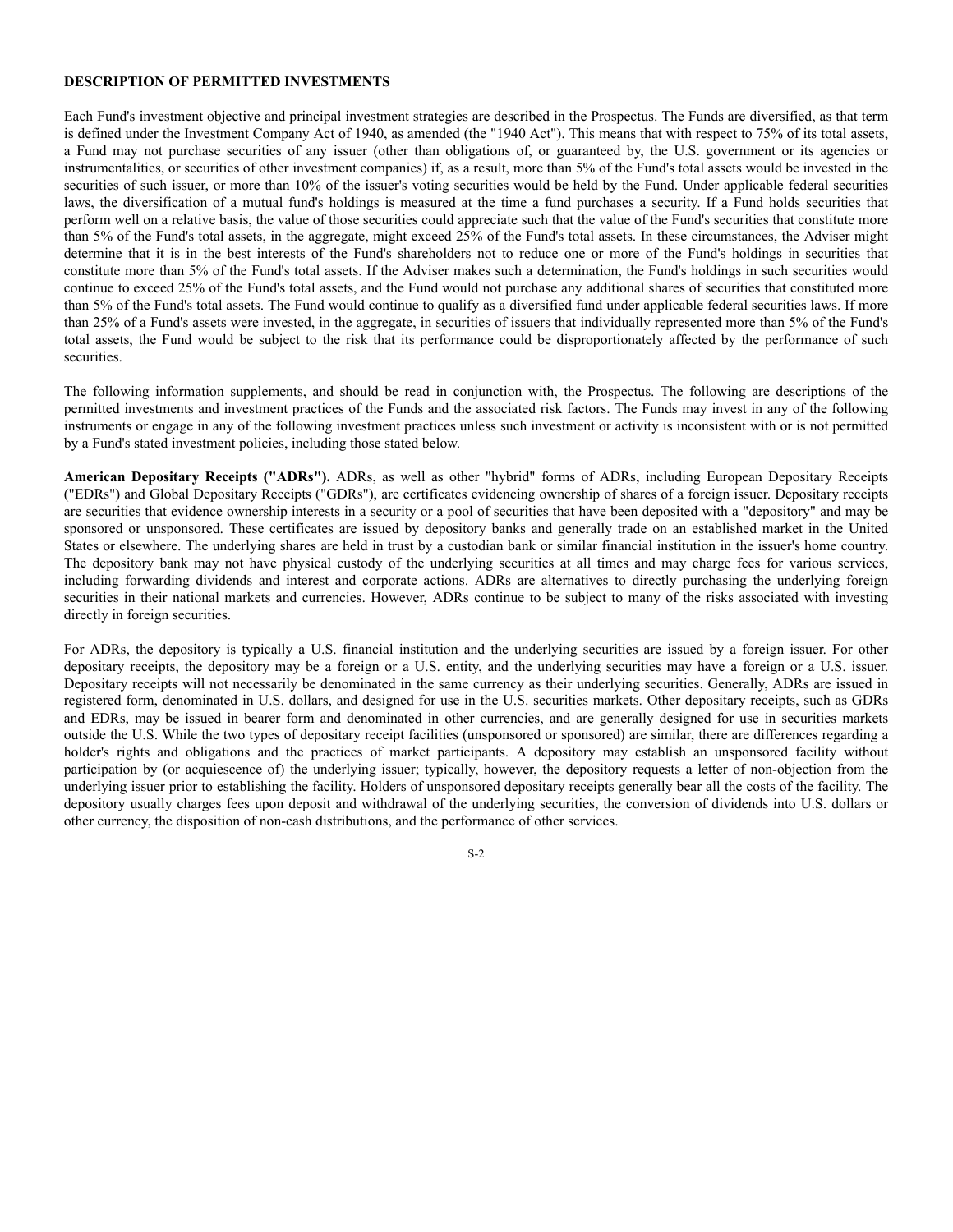Sponsored depositary receipt facilities are created in generally the same manner as unsponsored facilities, except that sponsored depositary receipts are established jointly by a depository and the underlying issuer through a deposit agreement. The deposit agreement sets out the rights and responsibilities of the underlying issuer, the depository, and the depositary receipt holders. With sponsored facilities, the underlying issuer typically bears some of the costs of the depositary receipts (such as dividend payment fees of the depository), although most sponsored depositary receipts agree to distribute notices of shareholders meetings, voting instructions, and other shareholder communications and information to the depositary receipt holders at the underlying issuer's request. The depositary of an unsponsored facility frequently is under no obligation to distribute shareholder communications received from the issuer of the deposited security or to pass through, to the holders of the receipts, voting rights with respect to the deposited securities.

For purposes of a Fund's investment policies, investments in depositary receipts will be deemed to be investments in the underlying securities. Thus, a depositary receipt representing ownership of common stock will be treated as common stock. Depositary receipts do not eliminate all of the risks associated with directly investing in the securities of foreign issuers.

Investments in the securities of foreign issuers may subject a Fund to investment risks that differ in some respects from those related to investments in securities of U.S. issuers. Such risks include future adverse political and economic developments, possible imposition of withholding taxes on income, possible seizure, nationalization or expropriation of foreign deposits, possible establishment of exchange controls or taxation at the source or greater fluctuation in value due to changes in exchange rates. Foreign issuers of securities often engage in business practices different from those of domestic issuers of similar securities, and there may be less information publicly available about foreign issuers. In addition, foreign issuers are, generally speaking, subject to less government supervision and regulation and different accounting treatment than are those in the United States.

**Equity Securities.** Equity securities represent ownership interests in a company or partnership and consist of common stocks, preferred stocks, warrants and rights to acquire common stock, securities convertible into common stock, and investments in master limited partnerships ("MLPs"). Investments in equity securities in general are subject to market risks that may cause their prices to fluctuate over time. Fluctuations in the value of equity securities in which a Fund invests will cause the net asset value of a Fund to fluctuate. The Funds may purchase equity securities traded on global securities exchanges or the over-the-counter market. Equity securities are described in more detail below:

- **Common Stock.** Common stock represents an equity or ownership interest in an issuer. In the event an issuer is liquidated or declares bankruptcy, the claims of owners of bonds and preferred stock take precedence over the claims of those who own common stock.
- **Preferred Stock.** Preferred stock represents an equity or ownership interest in an issuer that pays dividends at a specified rate and that has precedence over common stock in the payment of dividends. In the event an issuer is liquidated or declares bankruptcy, the claims of owners of bonds take precedence over the claims of those who own preferred and common stock.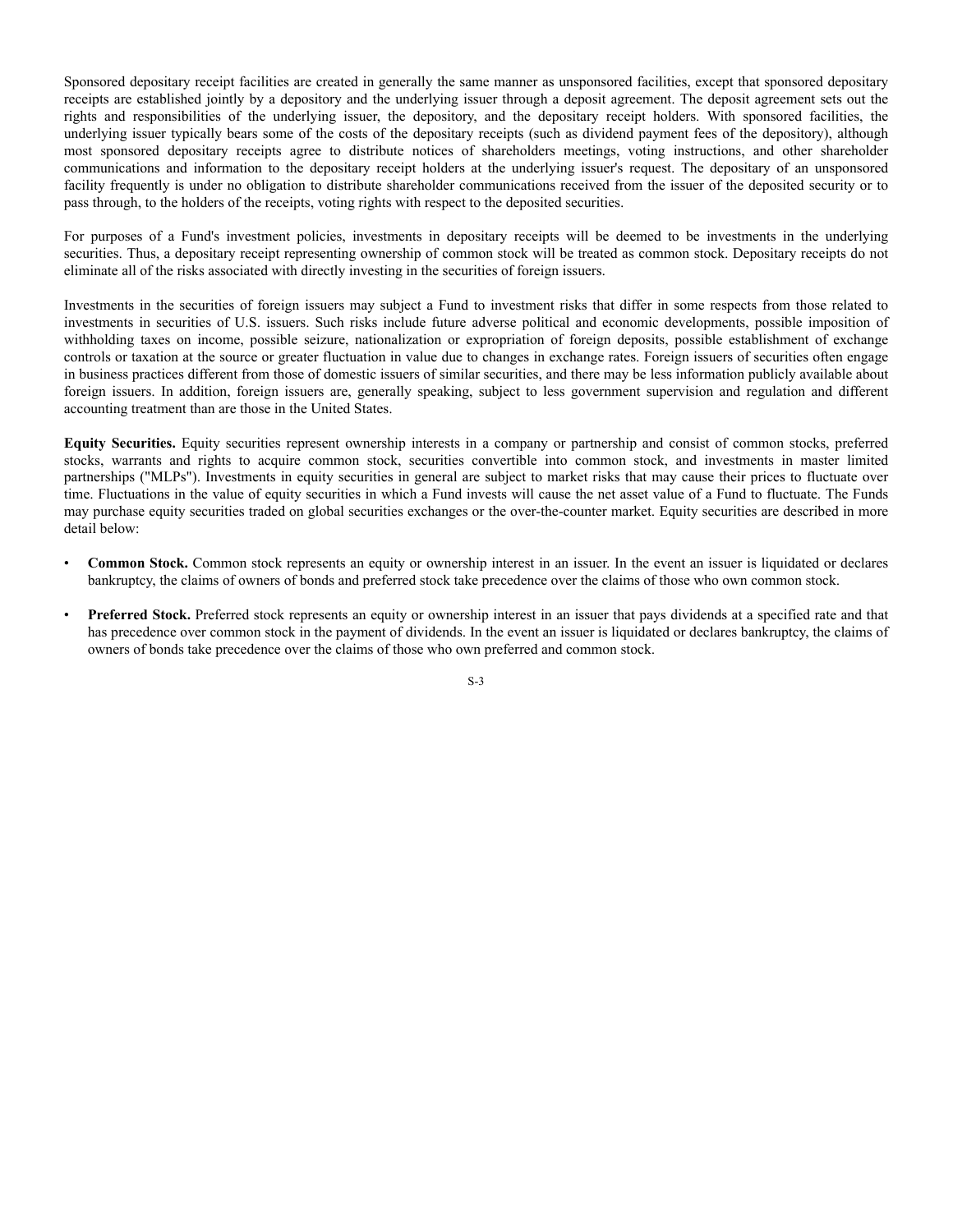- **Alternative Entity Securities.** Alternative entity securities are the securities of entities that are formed as limited partnerships, limited liability companies, business trusts or other non-corporate entities that are similar to common or preferred stock of corporations.
- **Exchange-Traded Funds.** An ETF is a fund whose shares are bought and sold on a securities exchange as if it were a single security. An ETF holds a portfolio of securities designed to track a particular market segment or index. Some examples of ETFs are SPDRs<sup>®</sup>, DIAMONDSSM, NASDAQ 100 Index Tracking Stock<sup>SM</sup> ("QQQs<sup>SM</sup>"), and iShares®. A Fund could purchase an ETF to temporarily gain exposure to a portion of the U.S. or foreign market while awaiting an opportunity to purchase securities directly. Similarly, a Fund may establish a short position in an ETF to gain inverse exposure to a portion of the U.S. or foreign markets. The risks of owning an ETF generally reflect the risks of owning the securities comprising the index which an index ETF is designed to track or the other holdings of an active or index ETF, although lack of liquidity in an ETF could result in it being more volatile than the tracked index or underlying holdings, and ETFs have management fees that increase their costs versus the costs of owning the underlying holdings directly. See also "Securities of Other Investment Companies" below.
- **Rights and Warrants.** A right is a privilege granted to existing shareholders of a corporation to subscribe to shares of a new issue of common stock before it is issued. Rights normally have a short life, usually two to four weeks, are freely transferable and entitle the holder to buy the new common stock at a lower price than the public offering price. Warrants are securities that are usually issued together with a debt security or preferred stock and that give the holder the right to buy proportionate amount of common stock at a specified price. Warrants are freely transferable and are traded on major exchanges. Unlike rights, warrants normally have a life that is measured in years and entitles the holder to buy common stock of a company at a price that is usually higher than the market price at the time the warrant is issued. Corporations often issue warrants to make the accompanying debt security more attractive.

An investment in warrants and rights may entail greater risks than certain other types of investments. Generally, rights and warrants do not carry the right to receive dividends or exercise voting rights with respect to the underlying securities, and they do not represent any rights in the assets of the issuer. In addition, their value does not necessarily change with the value of the underlying securities, and they cease to have value if they are not exercised on or before their expiration date. Investing in rights and warrants increases the potential profit or loss to be realized from the investment as compared with investing the same amount in the underlying securities.

• **Convertible Securities.** Convertible securities are bonds, debentures, notes, preferred stocks or other securities that may be converted or exchanged (by the holder or by the issuer) into shares of the underlying common stock (or cash or securities of equivalent value) at a stated exchange ratio. A convertible security may also be called for redemption or conversion by the issuer after a particular date and under certain circumstances (including a specified price) established upon issue. If a convertible security held by a Fund is called for redemption or conversion, that Fund could be required to tender it for redemption, convert it into the underlying common stock, or sell it to a third party.

Convertible securities generally have less potential for gain or loss than common stocks. Convertible securities generally provide yields higher than the underlying common stocks, but generally lower than comparable non-convertible securities. Because of this higher yield, convertible securities generally sell at a price above their "conversion value," which is the current market value of the stock to be received upon conversion. The difference between this conversion value and the price of convertible securities will vary over time depending on changes in the value of the underlying common stocks and interest rates. When the underlying common stocks decline in value, convertible securities will tend not to decline to the same extent because of the interest or dividend payments and the repayment of principal at maturity for certain types of convertible securities. However, securities that are convertible other than at the option of the holder generally do not limit the potential for loss to the same extent as securities convertible at the option of the holder. When the underlying common stocks rise in value, the value of convertible securities may also be expected to increase. At the same time, however, the difference between the market value of convertible securities and their conversion value will narrow, which means that the value of convertible securities will generally not increase to the same extent as the value of the underlying common stocks. Because convertible securities may also be interest-rate sensitive, their value may increase as interest rates fall and decrease as interest rates rise. Convertible securities are also subject to credit risk, and are often lower-quality securities.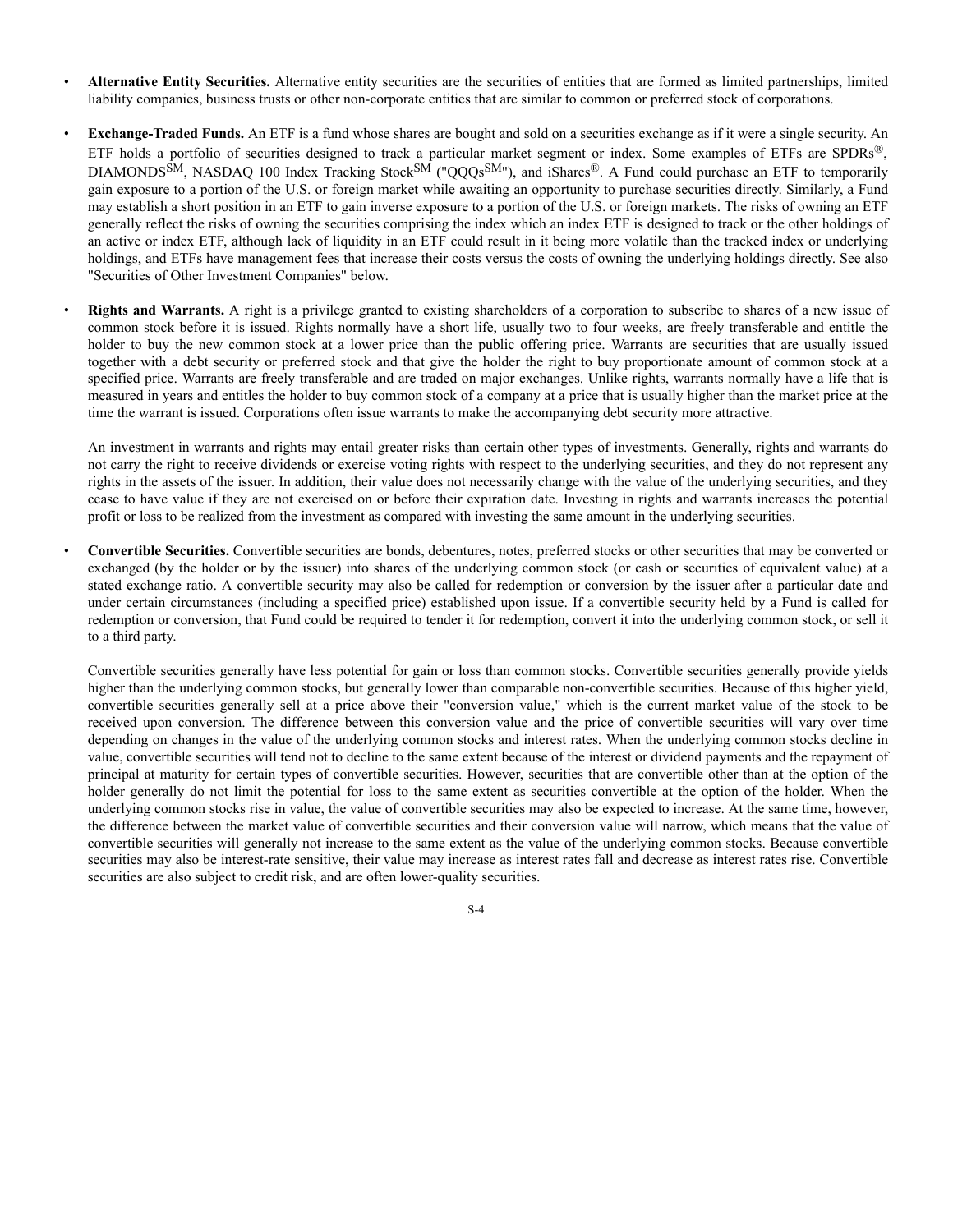**General Risks of Investing in Stocks.** While investing in stocks allows investors to participate in the benefits of owning a company, such investors must accept the risks of ownership. Unlike bondholders, who have preference to a company's earnings and cash flow, preferred stockholders, followed by common stockholders in order of priority, are entitled only to the residual amount after a company meets its other obligations. For this reason, the value of a company's stock will usually react more strongly to actual or perceived changes in the company's financial condition or prospects than its debt obligations. Stockholders of a company that fares poorly can lose money.

Stock markets tend to move in cycles with short or extended periods of rising and falling stock prices. The value of a company's stock may fall because of:

- Factors that directly relate to that company, such as decisions made by its management or lower demand for the company's products or services;
- Factors affecting an entire industry, such as increases in production costs; and
- Changes in general financial market conditions that are relatively unrelated to the company or its industry, such as changes in interest rates, currency exchange rates or inflation rates.

Because preferred stock is generally junior to debt securities and other obligations of the issuer, deterioration in the credit quality of the issuer will cause greater changes in the value of a preferred stock than in a more senior debt security with similar stated yield characteristics.

**Real Estate Investment Trusts ("REITs").** A REIT is a corporation or business trust (that would otherwise be taxed as a corporation) which meets the definitional requirements of the Internal Revenue Code of 1986, as amended (the "Code"). The Code permits a qualifying REIT to deduct from taxable income the dividends paid, thereby effectively eliminating corporate level federal income tax. To meet the definitional requirements of the Code, a REIT must, among other things: invest substantially all of its assets in interests in real estate (including mortgages and other REITs), cash and government securities; derive most of its income from rents from real property or interest on loans secured by mortgages on real property; and distribute annually 90% or more of its otherwise taxable income to shareholders. Although the REIT structure originated in the U.S., a number of countries around the world have adopted, or are considering adopting, similar REIT and REIT-like structures.

REITs are sometimes informally characterized as Equity REITs and Mortgage REITs. An Equity REIT invests primarily in the fee ownership or leasehold ownership of land and buildings; a Mortgage REIT invests primarily in mortgages on real property, which may secure construction, development or long-term loans.

REITs in which a Fund invests may be affected by changes in underlying real estate values, which may have an exaggerated effect to the extent that REITs in which the Fund invests may concentrate investments in particular geographic regions or property types. Additionally, rising interest rates may cause investors in REITs to demand a higher annual yield from future distributions, which may in turn decrease market prices for equity securities issued by REITs. Rising interest rates also generally increase the costs of obtaining financing, which could cause the value of the Fund's investments to decline. During periods of declining interest rates, certain Mortgage REITs may hold mortgages that the mortgagors elect to prepay, which prepayment may diminish the yield on securities issued by such Mortgage REITs. In addition, Mortgage REITs may be affected by the ability of borrowers to repay when due the debt extended by the REIT and Equity REITs may be affected by the ability of tenants to pay rent.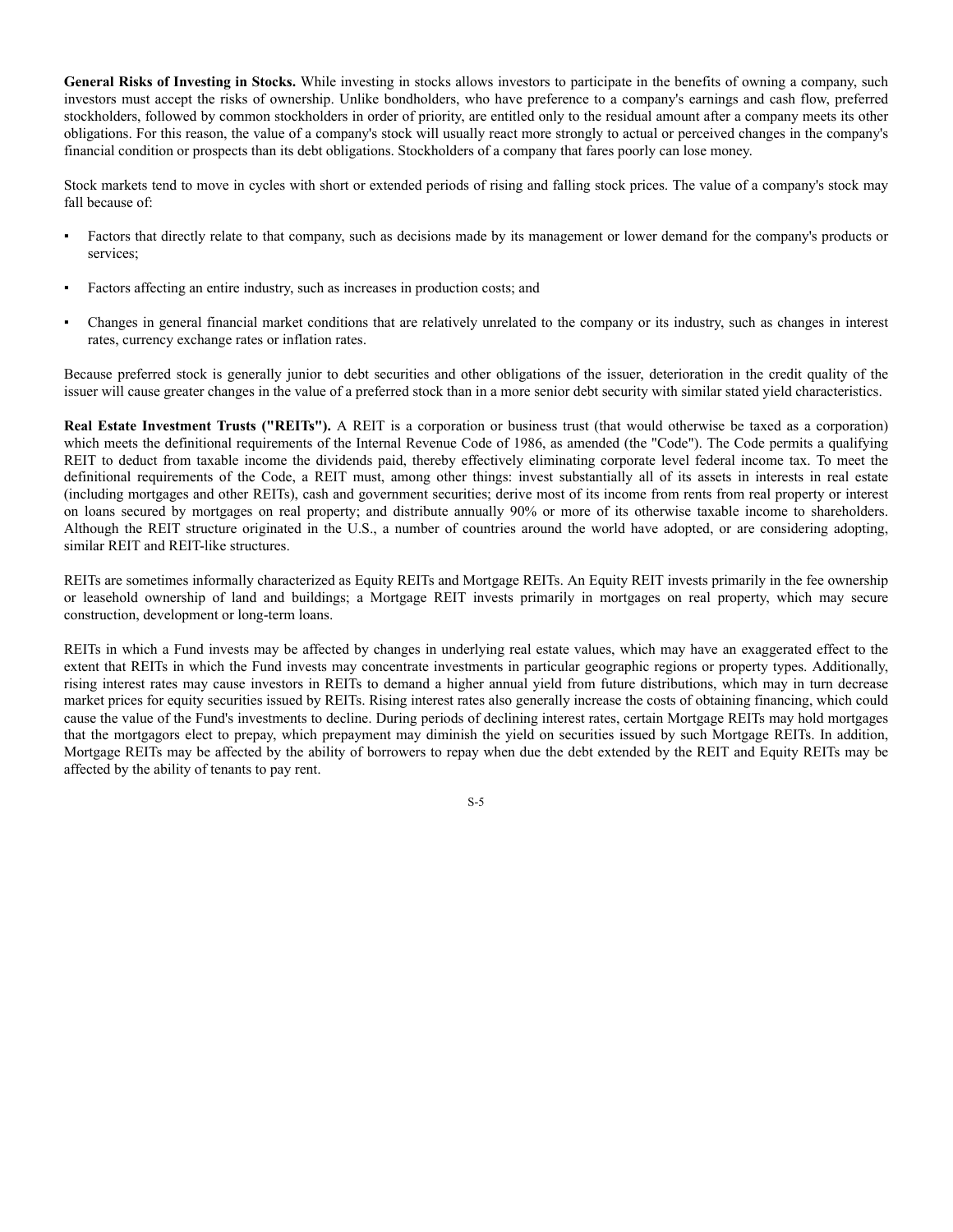Certain REITs have relatively small market capitalization, which may tend to increase the volatility of the market price of securities issued by such REITs. Furthermore, REITs are dependent upon specialized management skills, have limited diversification and are, therefore, subject to risks inherent in operating and financing a limited number of projects. By investing in REITs indirectly through a Fund, a shareholder will bear not only his proportionate share of the expenses of the Fund, but also, indirectly, similar expenses of the REITs. REITs depend generally on their ability to generate cash flow to make distributions to shareholders.

In addition to these risks, Equity REITs may be affected by changes in the value of the underlying property owned by the trusts, while Mortgage REITs may be affected by the quality of any credit extended. Further, Equity and Mortgage REITs are dependent upon management skills and generally may not be diversified. Equity and Mortgage REITs are also subject to heavy cash flow dependency defaults by borrowers and self-liquidation. In addition, Equity and Mortgage REITs could possibly fail to qualify for tax free pass-through of income under the Code or to maintain their exemptions from registration under the 1940 Act. The above factors may also adversely affect a borrower's or a lessee's ability to meet its obligations to the REIT. In the event of default by a borrower or lessee, the REIT may experience delays in enforcing its rights as a mortgagee or lessor and may incur substantial costs associated with protecting its investments.

**Micro, Small and Medium Capitalization Issuers.** Investing in equity securities of micro, small and medium capitalization companies often involves greater risk than is customarily associated with investments in larger capitalization companies. This increased risk may be due to the greater business risks of smaller size, limited markets and financial resources, narrow product lines and frequent lack of depth of management. The securities of micro and smaller companies are often traded in the over-the-counter market and even if listed on a national securities exchange may not be traded in volumes typical for that exchange. Consequently, the securities of micro and smaller companies are less likely to be liquid, may have limited market stability, and may be subject to more abrupt or erratic market movements than securities of larger, more established growth companies or the market averages in general.

**Initial Public Offerings ("IPOs").** A Fund may invest a portion of its assets in securities of companies offering shares in IPOs. IPOs may have a magnified performance impact on a Fund with a small asset base. A Fund may hold IPO shares for a very short period of time, which may increase the turnover of a Fund's portfolio and may lead to increased expenses for the Fund, such as commissions and transaction costs. By selling IPO shares, a Fund may realize taxable gains it will subsequently distribute to shareholders. In addition, the market for IPO shares can be speculative and/or inactive for extended periods of time. The limited number of shares available for trading in some IPOs may make it more difficult for a Fund to buy or sell significant amounts of shares without an unfavorable impact on prevailing prices. Holders of IPO shares can be affected by substantial dilution in the value of their shares, by sales of additional shares and by concentration of control in existing management and principal shareholders.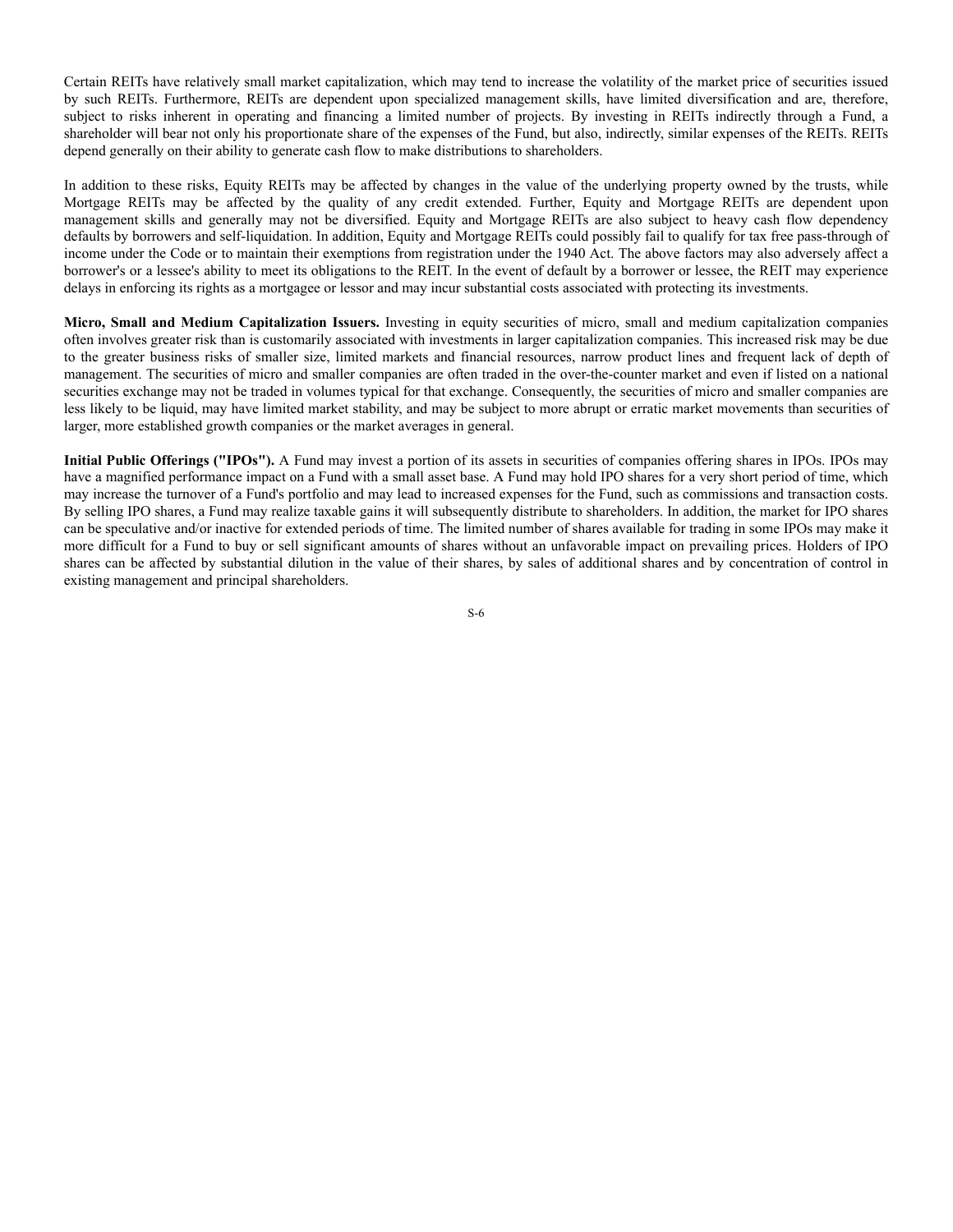A Fund's investment in IPO shares may include the securities of unseasoned companies (companies with less than three years of continuous operations), which presents risks considerably greater than common stocks of more established companies. These companies may have limited operating histories and their prospects for profitability may be uncertain. These companies may be involved in new and evolving businesses and may be vulnerable to competition and changes in technology, markets and economic conditions. They may be more dependent on key managers and third parties and may have limited product lines.

**Master Limited Partnerships.** MLPs are limited partnerships or limited liability companies, whose partnership units or limited liability interests are listed and traded on a U.S. securities exchange, and are treated as publicly traded partnerships for federal income tax purposes. To qualify to be treated as a partnership for tax purposes, an MLP must receive at least 90% of its income from qualifying sources as set forth in Section 7704(d) of the Code. These qualifying sources include activities such as the exploration, development, mining, production, processing, refining, transportation, storage and marketing of mineral or natural resources. To the extent that an MLP's interests are concentrated in a particular industry or sector, such as the energy sector, the MLP will be negatively impacted by economic events adversely impacting that industry or sector.

MLPs that are formed as limited partnerships generally have two classes of owners, the general partner and limited partners, while MLPs that are formed as limited liability companies generally have two analogous classes of owners, the managing member and the members. For purposes of this section, references to general partners also apply to managing members and references to limited partners also apply to members.

The general partner is typically owned by a major energy company, an investment fund, the direct management of the MLP or is an entity owned by one or more of such parties. The general partner may be structured as a private or publicly traded corporation or other entity. The general partner typically controls the operations and management of the MLP through an equity interest of as much as 2% in the MLP plus, in many cases, ownership of common units and subordinated units. A holder of general partner interests can be liable under certain circumstances for amounts greater than the amount of the holder's investment in the general partner interest. General partner interests are not publicly traded and generally cannot be converted into common units. The general partner interest can be redeemed by the MLP if the MLP unitholders choose to remove the general partner, typically with a supermajority vote by limited partner unitholders.

Limited partners own the remainder of the MLP through ownership of common units and have a limited role in the MLP's operations and management. Common units are listed and traded on U.S. securities exchanges, with their value fluctuating predominantly based on prevailing market conditions and the success of the MLP. Unlike owners of common stock of a corporation, owners of common units have limited voting rights and have no ability annually to elect directors. In the event of liquidation, common units have preference over subordinated units, but not over debt or preferred units, to the remaining assets of the MLP.

MLPs are typically structured such that common units and general partner interests have first priority to receive quarterly cash distributions up to an established minimum amount ("minimum quarterly distributions" or "MQD"). Common and general partner interests also accrue arrearages in distributions to the extent the MQD is not paid. Once common and general partner interests have been paid, subordinated units receive distributions of up to the MQD; however, subordinated units do not accrue arrearages. Distributable cash in excess of the MQD paid to both common and subordinated units is distributed to both common and subordinated units generally on a pro rata basis. The general partner is also eligible to receive incentive distributions if the general partner operates the business in a manner which results in distributions paid per common unit surpassing specified target levels. As the general partner increases cash distributions to the limited partners, the general partner receives an increasingly higher percentage of the incremental cash distributions. A common arrangement provides that the general partner can reach a tier where it receives 50% of every incremental dollar paid to common and subordinated unit holders. These incentive distributions encourage the general partner to streamline costs, increase capital expenditures and acquire assets in order to increase the partnership's cash flow and raise the quarterly cash distribution in order to reach higher tiers. Such results benefit all security holders of the MLP.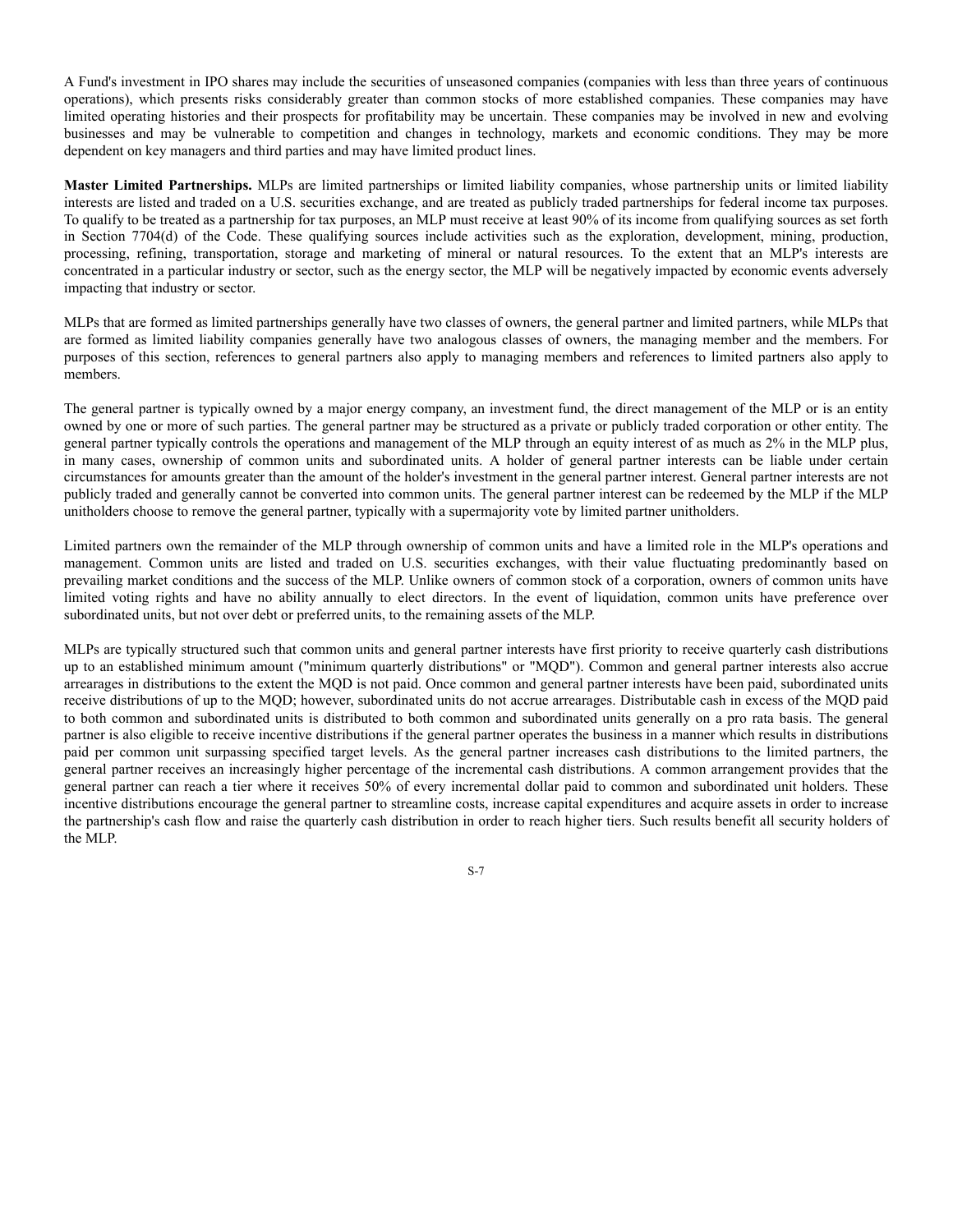Foreign Securities. Foreign securities include equity securities of foreign entities, obligations of foreign branches of U.S. banks and of foreign banks, including, without limitation, European Certificates of Deposit, European Time Deposits, European Bankers' Acceptances, Canadian Time Deposits, Europaper and Yankee Certificates of Deposit, and investments in Canadian Commercial Paper and foreign securities. These instruments have investment risks that differ in some respects from those related to investments in obligations of U.S. domestic issuers. Such risks include future adverse political and economic developments, the possible imposition of withholding taxes on interest or other income, possible seizure, nationalization, or expropriation of foreign deposits, the possible establishment of exchange controls or taxation at the source, greater fluctuations in value due to changes in exchange rates, or the adoption of other foreign governmental restrictions which might adversely affect the payment of principal and interest on such obligations. Such investments may also entail higher custodial fees and sales commissions than domestic investments. Foreign issuers of securities or obligations are often subject to accounting treatment and engage in business practices different from those respecting domestic issuers of similar securities or obligations. Foreign branches of U.S. banks and foreign banks may be subject to less stringent reserve requirements than those applicable to domestic branches of U.S. banks.

**Investments in Emerging Markets.** Investing in emerging markets involves additional risks and special considerations not typically associated with investing in other more established economies or markets. Such risks may include (i) increased risk of nationalization or expropriation of assets or confiscatory taxation; (ii) greater social, economic and political uncertainty, including war; (iii) higher dependence on exports and the corresponding importance of international trade; (iv) greater volatility, less liquidity and smaller capitalization of markets; (v) greater volatility in currency exchange rates; (vi) greater risk of inflation; (vii) greater controls on foreign investment and limitations on realization of investments, repatriation of invested capital and on the ability to exchange local currencies for U.S. dollars; (viii) increased likelihood of governmental involvement in and control over the economy; (ix) governmental decisions to cease support of economic reform programs or to impose centrally planned economies; (x) differences in auditing and financial reporting standards which may result in the unavailability of material information about issuers; (xi) less extensive regulation of the markets; (xii) longer settlement periods for transactions and less reliable clearance and custody arrangements; (xiii) less developed corporate laws regarding fiduciary duties of officers and directors and the protection of investors; (xiv) certain considerations regarding the maintenance of a Fund's securities with local brokers and securities depositories and (xv) the imposition of withholding or other taxes on dividends, interest, capital gains, other income or gross sale or disposition proceeds.

Repatriation of investment income, assets and the proceeds of sales by foreign investors may require governmental registration and/or approval in some emerging market countries. A Fund could be adversely affected by delays in or a refusal to grant any required governmental registration or approval for such repatriation or by withholding taxes imposed by emerging market countries on interest or dividends paid on securities held by the Fund or gains from the disposition of such securities.

In emerging markets, there is often less government supervision and regulation of business and industry practices, stock exchanges, over-thecounter markets, brokers, dealers, counterparties and issuers than in other more established markets. Any regulatory supervision that is in place may be subject to manipulation or control. Some emerging market countries do not have mature legal systems comparable to those of more developed countries. Moreover, the process of legal and regulatory reform may not be proceeding at the same pace as market developments, which could result in investment risk. Legislation to safeguard the rights of private ownership may not yet be in place in certain areas, and there may be the risk of conflict among local, regional and national requirements. In certain cases, the laws and regulations governing investments in securities may not exist or may be subject to inconsistent or arbitrary appreciation or interpretation. Both the independence of judicial systems and their immunity from economic, political or nationalistic influences remain largely untested in many countries. A Fund may also encounter difficulties in pursuing legal remedies or in obtaining and enforcing judgments in local courts.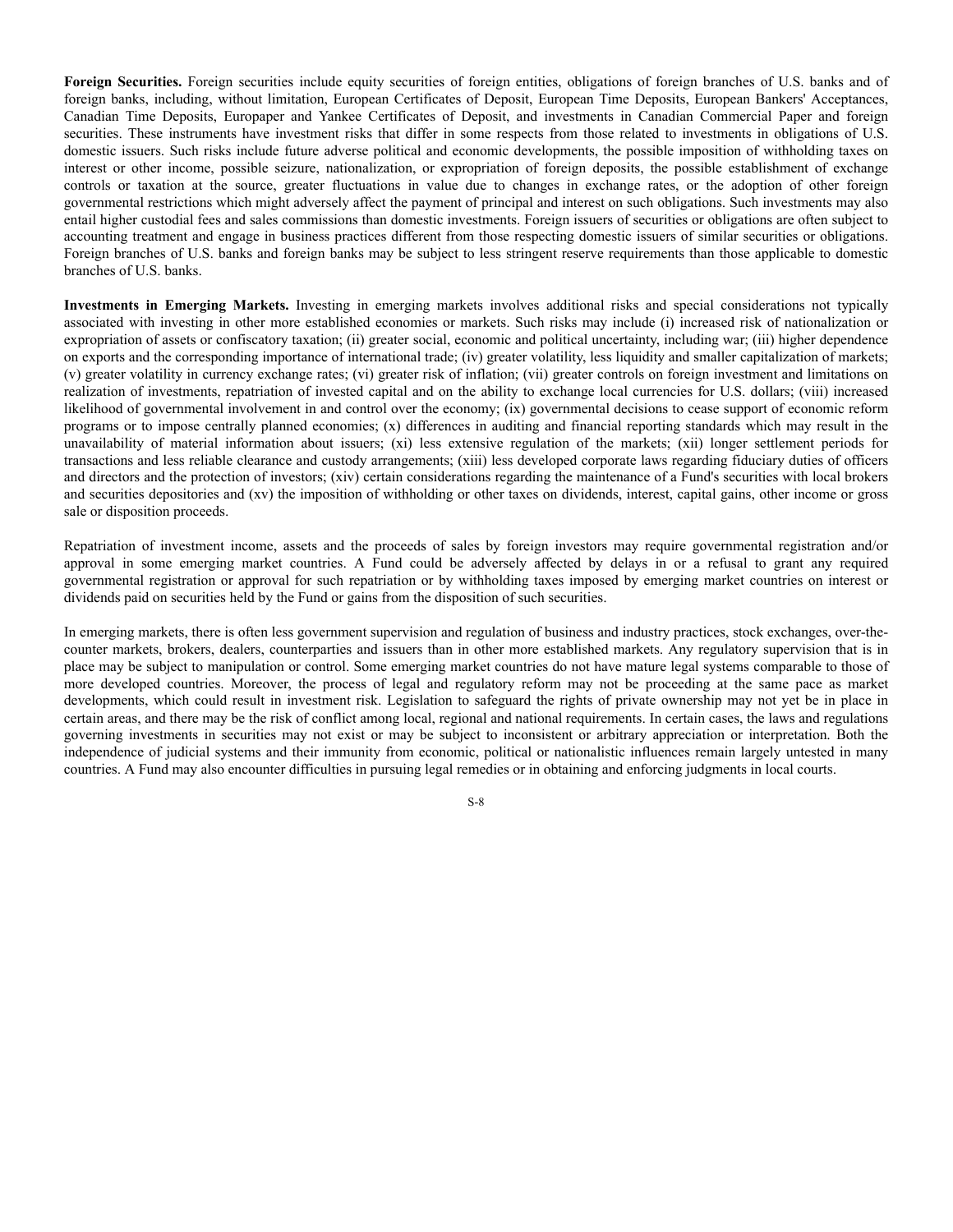**Sovereign Debt Obligations.** Sovereign debt obligations are issued or guaranteed by foreign governments or their agencies. Sovereign debt may be in the form of conventional securities or other types of debt instruments such as loans or loan participations. Governmental entities responsible for repayment of the debt may be unable or unwilling to repay principal and pay interest when due, and may require renegotiation or reschedule of debt payments. In addition, prospects for repayment of principal and payment of interest may depend on political as well as economic factors. Although some sovereign debt, such as Brady Bonds, is collateralized by U.S. government securities, repayment of principal and payment of interest is not guaranteed by the U.S. government.

**Foreign Agency Debt Obligations.** A Fund may invest in uncollateralized bonds issued by agencies, subdivisions or instrumentalities of foreign governments. Bonds issued by these foreign government agencies, subdivisions or instrumentalities are generally backed only by the creditworthiness and reputation of the entities issuing the bonds and may not be backed by the full faith and credit of the foreign government. Moreover, a foreign government that explicitly provides its full faith and credit to a particular entity may be, due to changed circumstances, unable or unwilling to provide that support. A foreign agency's operations and financial condition are influenced by the foreign government's economic and other policies. Changes to the financial condition or credit rating of a foreign government may cause the value of debt issued by that particular foreign government's agencies, subdivisions or instrumentalities to decline. During periods of economic uncertainty, the trading of foreign agency bonds may be less liquid while market prices may be more volatile than prices of other bonds. Additional risks associated with foreign agency investing include differences in accounting, auditing and financial reporting standards; adverse changes in investment or exchange control regulations; political instability; and potential restrictions on the flow of international capital.

**Obligations of Supranational Entities.** Supranational entities are entities established through the joint participation of several governments, and include the Asian Development Bank, World Bank, African Development Bank, European Economic Community, European Investment Bank and the Nordic Investment Bank. The governmental members, or "stockholders," usually make initial capital contributions to the supranational entity and, in many cases, are committed to make additional capital contributions if the supranational entity is unable to repay its borrowings. There is no guarantee that one or more stockholders of a supranational entity will continue to make any necessary additional capital contributions. If such contributions are not made, the entity may be unable to pay interest or repay principal on its debt securities, and a Fund may lose money on such investments.

**Investment Funds.** Some emerging countries currently prohibit direct foreign investment in the securities of their companies. Certain emerging countries, however, permit indirect foreign investment in the securities of companies listed and traded on their stock exchanges through investment funds that they have specifically authorized. Investments in these investment funds are subject to the provisions of the 1940 Act. If a Fund invests in such investment funds, shareholders will bear not only their proportionate share of the expenses (including operating expenses and the fees of the investment managers), but also will indirectly bear similar expenses of the underlying investment funds. In addition, these investment funds may trade at a premium over their net asset value.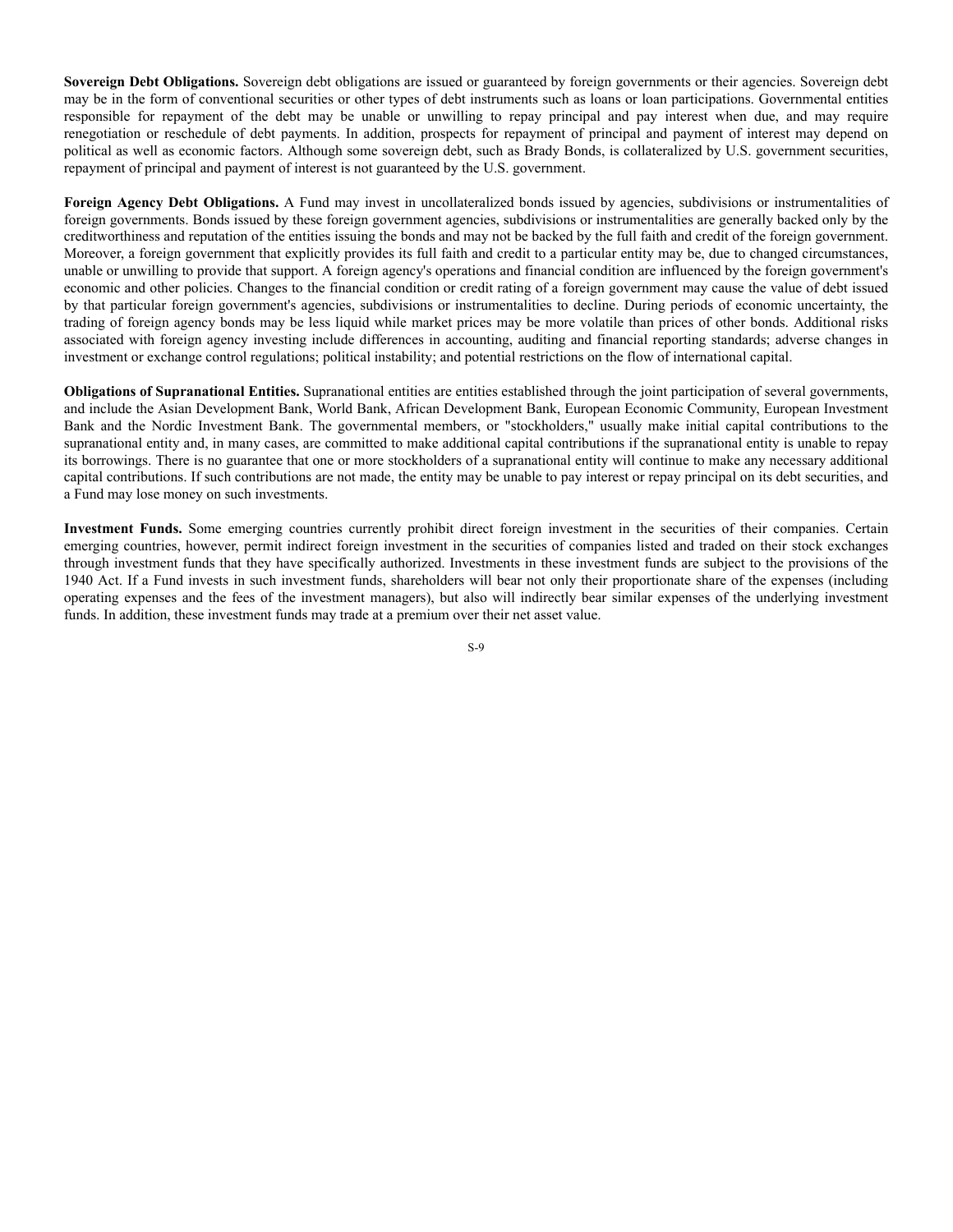#### **Risks of Foreign Securities:**

Foreign securities, foreign currencies, and securities issued by U.S. entities with substantial foreign operations may involve significant risks in addition to the risks inherent in U.S. investments.

**Political and Economic Factors.** Local political, economic, regulatory, or social instability, military action or unrest, or adverse diplomatic developments may affect the value of foreign investments. Listed below are some of the more important political and economic factors that could negatively affect an investment in foreign securities:

- The economies of foreign countries may differ from the economy of the United States in such areas as growth of gross national product, rate of inflation, capital reinvestment, resource self-sufficiency, budget deficits and national debt;
- Foreign governments sometimes participate to a significant degree, through ownership interests or regulation, in their respective economies. Actions by these governments could significantly influence the market prices of securities and payment of dividends;
- The economies of many foreign countries are dependent on international trade and their trading partners and they could be severely affected if their trading partners were to enact protective trade barriers and economic conditions;
- The internal policies of a particular foreign country may be less stable than in the United States. Other countries face significant external political risks, such as possible claims of sovereignty by other countries or tense and sometimes hostile border clashes;
- A foreign government may act adversely to the interests of U.S. investors, including expropriation or nationalization of assets, confiscatory taxation and other restrictions on U.S. investment. A country may restrict or control foreign investments in its securities markets. These restrictions could limit a Fund's ability to invest in a particular country or make it very expensive for the Fund to invest in that country. Some countries require prior governmental approval or limit the types or amount of securities or companies in which a foreigner can invest. Other countries may restrict the ability of foreign investors to repatriate their investment income and capital gains; and
- Periodic U.S. Government restrictions on investments in issuers from certain foreign countries may result in a Fund having to sell such prohibited securities at inopportune times. Such prohibited securities may have less liquidity as a result of such U.S. Government designation and the market price of such prohibited securities may decline, which may cause the Fund to incur losses.

On January 31, 2020, the United Kingdom (the "UK") formally withdrew from the European Union (the "EU") (commonly referred to as "Brexit") and entered an 11-month transition period during which the UK remained part of the EU single market and customs union, the laws of which governed the economic, trade and security relations between the UK and EU. The transition period concluded on December 31, 2020, and the UK left the EU single market and customs union under the terms of a new trade agreement. The agreement governs the new relationship between the UK and EU with respect to trading goods and services, but critical aspects of the relationship remain unresolved and subject to further negotiation and agreement. The political, regulatory and economic consequences of Brexit are uncertain, and the ultimate ramifications may not be known for some time. The effects of Brexit on the UK and EU economies and the broader global economy could be significant, resulting in negative impacts, such as business and trade disruptions, increased volatility and illiquidity, and potentially lower economic growth of markets in the UK, EU and globally, which could negatively impact the value of a Fund's investments. Brexit could also lead to legal uncertainty and politically divergent national laws and regulations while the new relationship between the UK and EU is further defined and the UK determines which EU laws to replace or replicate. Additionally, depreciation of the British pound sterling and/or the euro in relation to the U.S. dollar following Brexit could adversely affect Fund investments denominated in the British pound sterling and/or the euro, regardless of the performance of the investment. Whether or not the Funds invest in securities of issuers located in Europe or with significant exposure to European issuers or countries, these events could negatively affect the value and liquidity of a Fund's investments due to the interconnected nature of the global economy and capital markets.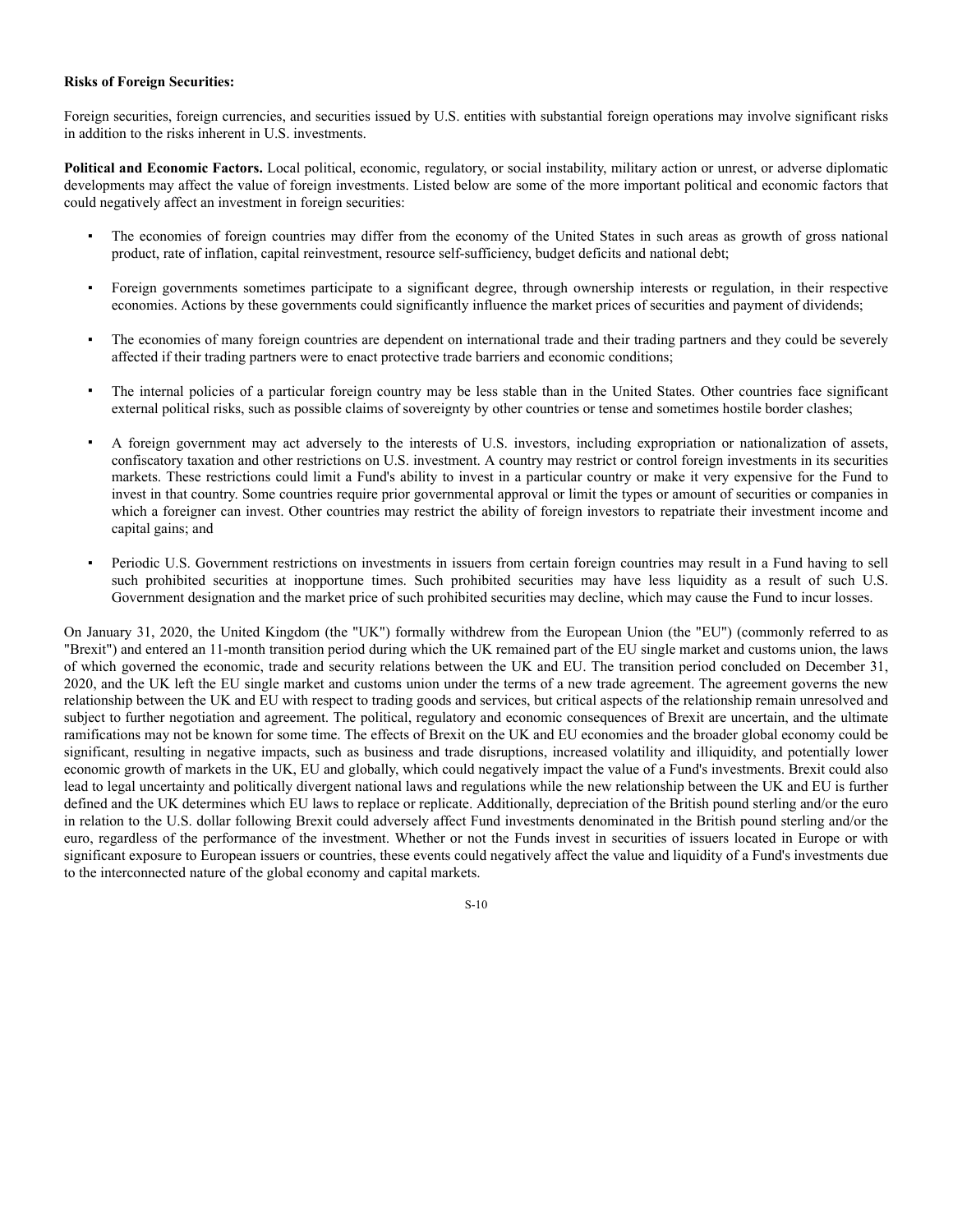**Information and Supervision.** There is generally less publicly available information about foreign companies than companies based in the United States. For example, there are often no reports and ratings published about foreign companies comparable to the ones written about U.S. companies. Foreign companies are typically not subject to uniform accounting, auditing and financial reporting standards, practices and requirements comparable to those applicable to U.S. companies. The lack of comparable information makes investment decisions concerning foreign companies more difficult and less reliable than those concerning domestic companies.

**Stock Exchange and Market Risk.** The investment managers anticipate that in most cases an exchange or over-the-counter market located outside of the United States will be the best available market for foreign securities. Foreign stock markets, while growing in volume and sophistication, are generally not as developed as the markets in the United States. Foreign stock markets tend to differ from those in the United States in a number of ways.

Foreign stock markets:

- are generally more volatile than, and not as developed or efficient as, those in the United States;
- have substantially less volume;
- trade securities that tend to be less liquid and experience rapid and erratic price movements;
- have generally higher commissions and are subject to set minimum rates, as opposed to negotiated rates;
- employ trading, settlement and custodial practices less developed than those in U.S. markets; and
- may have different settlement practices, which may cause delays and increase the potential for failed settlements.

Foreign markets may offer less protection to shareholders than U.S. markets because:

foreign accounting, auditing, and financial reporting requirements may render a foreign corporate balance sheet more difficult to understand and interpret than one subject to U.S. law and standards;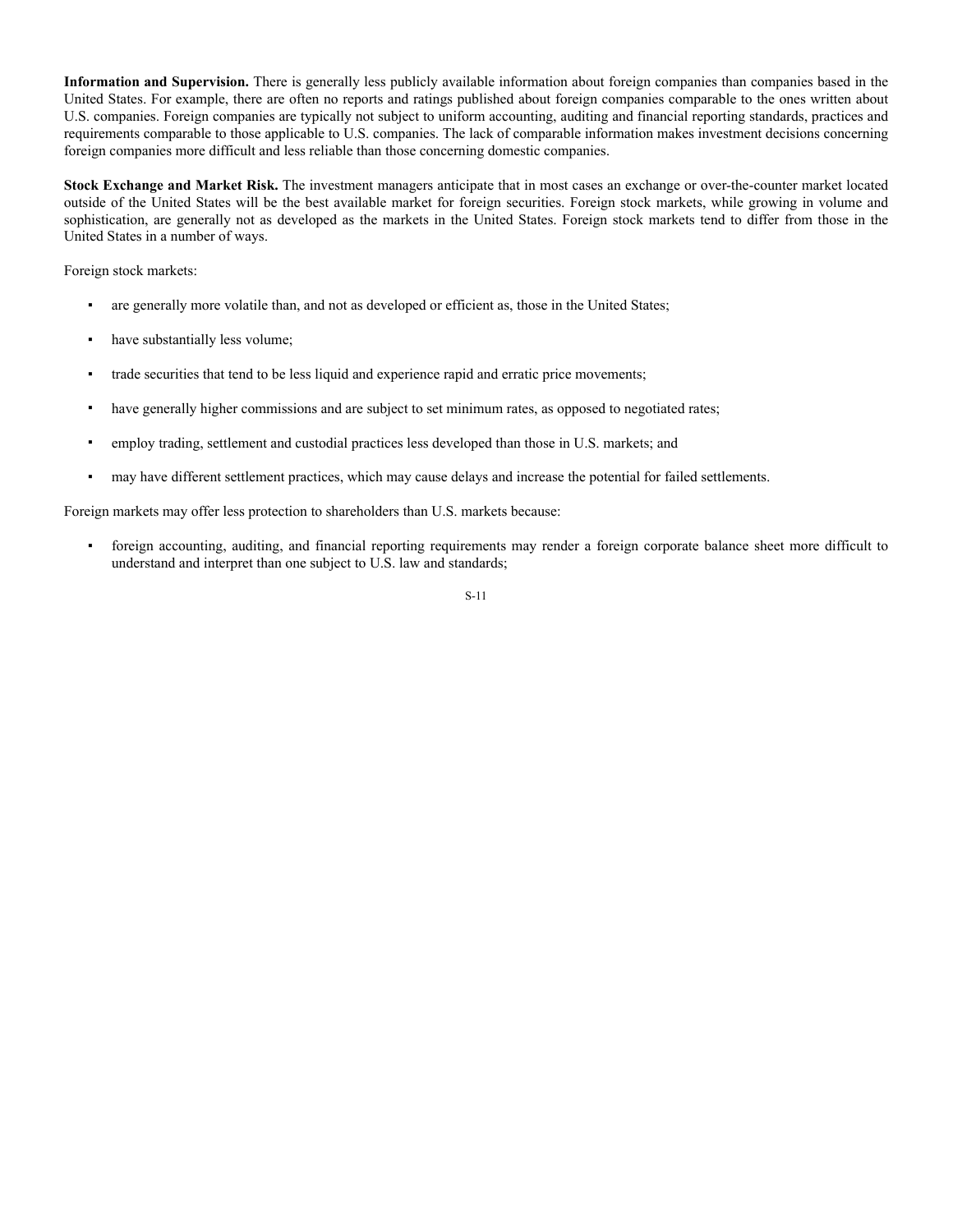- adequate public information on foreign issuers may not be available, and it may be difficult to secure dividends and information regarding corporate actions on a timely basis;
- in general, there is less overall governmental supervision and regulation of securities exchanges, brokers, and listed companies than in the United States;
- over-the-counter markets tend to be less regulated than stock exchange markets and, in certain countries, may be totally unregulated;
- economic or political concerns may influence regulatory enforcement and may make it difficult for shareholders to enforce their legal rights; and
- restrictions on transferring securities within the United States or to U.S. persons may make a particular security less liquid than foreign securities of the same class that are not subject to such restrictions.

Foreign Currency Risk. While the Funds denominate their net asset value in U.S. dollars, the securities of foreign companies are frequently denominated in foreign currencies. Thus, a change in the value of a foreign currency against the U.S. dollar will result in a corresponding change in value of securities denominated in that currency. Some of the factors that may impair the investments denominated in a foreign currency are:

- It may be expensive to convert foreign currencies into U.S. dollars and vice versa;
- Complex political and economic factors may significantly affect the values of various currencies, including the U.S. dollar, and their exchange rates;
- Government intervention may increase risks involved in purchasing or selling foreign currency options, forward contracts and futures contracts, since exchange rates may not be free to fluctuate in response to other market forces;
- There may be no systematic reporting of last sale information for foreign currencies or regulatory requirement that quotations available through dealers or other market sources be firm or revised on a timely basis;
- Available quotation information is generally representative of very large round-lot transactions in the inter-bank market and thus may not reflect exchange rates for smaller odd-lot transactions (less than \$1 million) where rates may be less favorable; and
- The inter-bank market in foreign currencies is a global, around-the-clock market. To the extent that a market is closed while the markets for the underlying currencies remain open, certain markets may not always reflect significant price and rate movements.

**Taxes.** Certain foreign governments levy withholding taxes on dividend and interest income. Although in some countries it is possible for the Funds to recover a portion of these taxes, the portion that cannot be recovered will reduce the income the Funds receive from their investments.

**Money Market Securities.** Money market securities include short-term U.S. government securities; custodial receipts evidencing separately traded interest and principal components of securities issued by the U.S. Treasury; commercial paper rated in the highest short-term rating category by a nationally recognized statistical ratings organization ("NRSRO"), such as S&P Global Ratings ("S&P") or Moody's Investor Services, Inc. ("Moody's"), or determined by the investment managers to be of comparable quality at the time of purchase; short-term bank obligations (certificates of deposit, time deposits and bankers' acceptances) of U.S. commercial banks with assets of at least \$1 billion as of the end of their most recent fiscal year; and repurchase agreements involving such securities. Each of these money market securities are described below. For a description of ratings, see "Appendix A – Description of Ratings" to this SAI.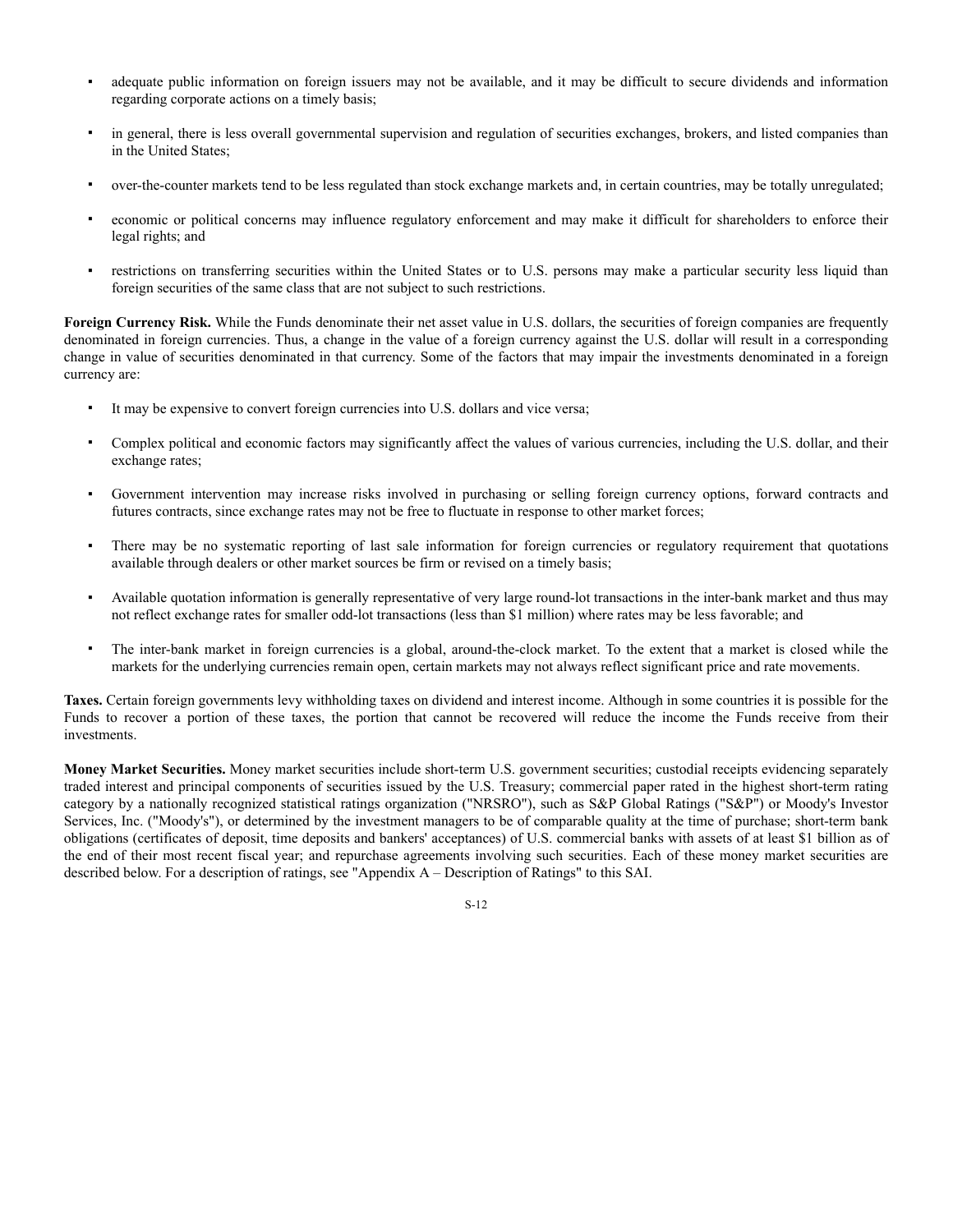#### **Structured Notes**

A Fund may invest in a broad category of instruments known as "structured notes." These instruments are debt obligations issued by industrial corporations, financial institutions or governmental or international agencies. Traditional debt obligations typically obligate the issuer to repay the principal plus a specified rate of interest. Structured notes, by contrast, obligate the issuer to pay amounts of principal or interest that are determined by reference to changes in some external factor or factors, or the principal and interest rate may vary from the stated rate because of changes in these factors. For example, the issuer's obligations could be determined by reference to changes in the value of a commodity (such as gold or oil) or commodity index, a foreign currency, an index of securities (such as the S&P 500 Index) or an interest rate (such as the U.S. Treasury bill rate). In some cases, the issuer's obligations are determined by reference to changes over time in the difference (or "spread") between two or more external factors (such as the U.S. prime lending rate and the total return of the stock market in a particular country, as measured by a stock index). In some cases, the issuer's obligations may fluctuate inversely with changes in an external factor or factors (for example, if the U.S. prime lending rate goes up, the issuer's interest payment obligations are reduced). In some cases, the issuer's obligations may be determined by some multiple of the change in an external factor or factors (for example, three times the change in the U.S. Treasury bill rate). In some cases, the issuer's obligations remain fixed (as with a traditional debt instrument) so long as an external factor or factors do not change by more than the specified amount (for example, if the value of a stock index does not exceed some specified maximum), but if the external factor or factors change by more than the specified amount, the issuer's obligations may be sharply reduced.

Structured notes can serve many different purposes in the management of a Fund. For example, they can be used to increase a Fund's exposure to changes in the value of assets that the Fund would not ordinarily purchase directly (such as currencies traded in a market that is not open to U.S. investors). They can also be used to hedge the risks associated with other investments a Fund holds. For example, if a structured note has an interest rate that fluctuates inversely with general changes in a country's stock market index, the value of the structured note would generally move in the opposite direction to the value of holdings of stocks in that market, thus moderating the effect of stock market movements on the value of a Fund's portfolio as a whole.

Structured notes involve special risks. As with any debt obligation, structured notes involve the risk that the issuer will become insolvent or otherwise default on its payment obligations. This risk is in addition to the risk that the issuer's obligations (and thus the value of a Fund's investment) will be reduced because of adverse changes in the external factor or factors to which the obligations are linked. The value of structured notes will in many cases be more volatile (that is, will change more rapidly or severely) than the value of traditional debt instruments. Volatility will be especially high if the issuer's obligations are determined by reference to some multiple of the change in the external factor or factors. Many structured notes have limited or no liquidity, so that a Fund would be unable to dispose of the investment prior to maturity. As with all investments, successful use of structured notes depends in significant part on the accuracy of the investment managers' analysis of the issuer's creditworthiness and financial prospects, and of the investment managers' forecast as to changes in relevant economic and financial market conditions and factors. In instances where the issuer of a structured note is a foreign entity, the usual risks associated with investments in foreign securities (described above) apply. Structured notes may be considered derivative securities.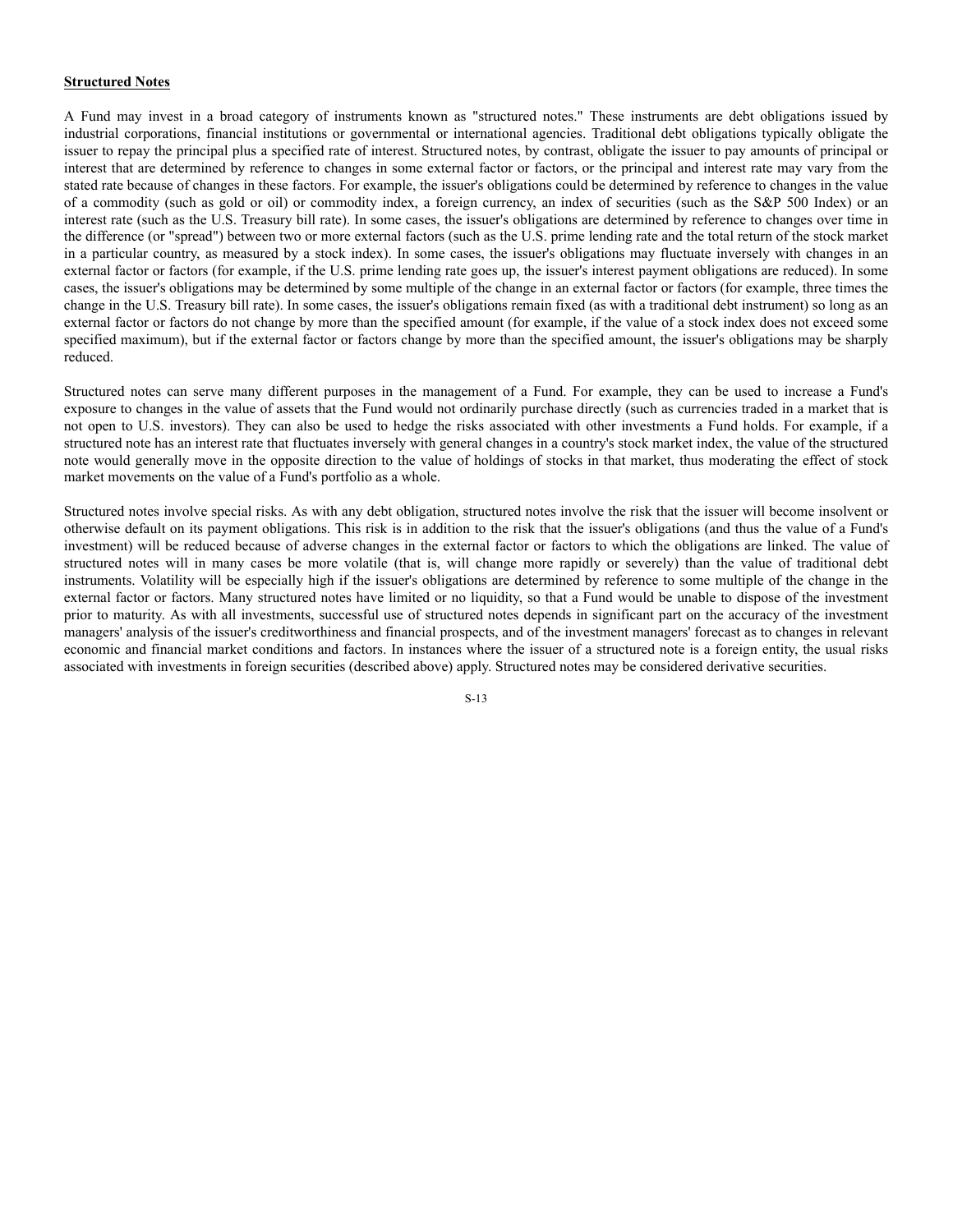**U.S. Government Securities.** The Funds may invest in U.S. government securities. Securities issued or guaranteed by the U.S. government or its agencies or instrumentalities include U.S. Treasury securities, which are backed by the full faith and credit of the U.S. Treasury and which differ only in their interest rates, maturities, and times of issuance. U.S. Treasury bills have initial maturities of one year or less; U.S. Treasury notes have initial maturities of one to ten years; and U.S. Treasury bonds generally have initial maturities of greater than ten years. U.S. Treasury notes and bonds typically pay coupon interest semi-annually and repay the principal at maturity. Certain U.S. government securities are issued or guaranteed by agencies or instrumentalities of the U.S. government including, but not limited to, obligations of U.S. government agencies or instrumentalities such as the Federal National Mortgage Association ("Fannie Mae"), the Government National Mortgage Association ("Ginnie Mae"), the Small Business Administration, the Federal Farm Credit Administration, the Federal Home Loan Banks, Banks for Cooperatives (including the Central Bank for Cooperatives), the Federal Land Banks, the Federal Intermediate Credit Banks, the Tennessee Valley Authority, the Export-Import Bank of the United States, the Commodity Credit Corporation, the Federal Financing Bank, the Student Loan Marketing Association, the National Credit Union Administration and the Federal Agricultural Mortgage Corporation ("Farmer Mac").

Some obligations issued or guaranteed by U.S. government agencies and instrumentalities, including, for example, Ginnie Mae pass-through certificates, are supported by the full faith and credit of the U.S. Treasury. Other obligations issued by or guaranteed by federal agencies, such as those securities issued by Fannie Mae, are supported by the discretionary authority of the U.S. government to purchase certain obligations of the federal agency. Additionally, some obligations are issued by or guaranteed by federal agencies, such as those of the Federal Home Loan Banks, which are supported by the right of the issuer to borrow from the U.S. Treasury. While the U.S. government provides financial support to such U.S. government-sponsored federal agencies, no assurance can be given that the U.S. government will always do so, since the U.S. government is not so obligated by law. Guarantees of principal by U.S. government agencies or instrumentalities may be a guarantee of payment at the maturity of the obligation so that in the event of a default prior to maturity there might not be a market and thus no means of realizing on the obligation prior to maturity. Guarantees as to the timely payment of principal and interest do not extend to the value or yield of these securities nor to the value of the Funds' shares.

On September 7, 2008, the U.S. Treasury announced a federal takeover of Fannie Mae and the Federal Home Loan Mortgage Corporation ("Freddie Mac"), placing the two federal instrumentalities in conservatorship. Under the takeover, the U.S. Treasury agreed to acquire \$1 billion of senior preferred stock of each instrumentality and obtained warrants for the purchase of common stock of each instrumentality (the "Senior Preferred Stock Purchase Agreement" or "Agreement"). Under the Agreement, the U.S. Treasury pledged to provide up to \$200 billion per instrumentality as needed, including the contribution of cash capital to the instrumentalities in the event their liabilities exceed their assets. This was intended to ensure that the instrumentalities maintain a positive net worth and meet their financial obligations, preventing mandatory triggering of receivership. On December 24, 2009, the U.S. Treasury announced that it was amending the Agreement to allow the \$200 billion cap on the U.S. Treasury's funding commitment to increase as necessary to accommodate any cumulative reduction in net worth through the end of 2012. The unlimited support the U.S. Treasury extended to the two companies expired at the beginning of 2013 – Fannie Mae's support is now capped at \$125 billion and Freddie Mac has a limit of \$149 billion.

On August 17, 2012, the U.S. Treasury announced that it was again amending the Agreement to terminate the requirement that Fannie Mae and Freddie Mac each pay a 10% annual dividend. Instead, the companies will transfer to the U.S. Treasury on a quarterly basis all profits earned during a quarter that exceed a capital reserve amount. The capital reserve amount was \$3 billion in 2013, and decreased by \$600 million in each subsequent year through 2017. It is believed that the new amendment puts Fannie Mae and Freddie Mac in a better position to service their debt because the companies no longer have to borrow from the U.S. Treasury to make fixed dividend payments. As part of the new terms, Fannie Mae and Freddie Mac also will be required to reduce their investment portfolios over time. On December 21, 2017, the U.S. Treasury announced that it was again amending the Agreement to reinstate the \$3 billion capital reserve amount.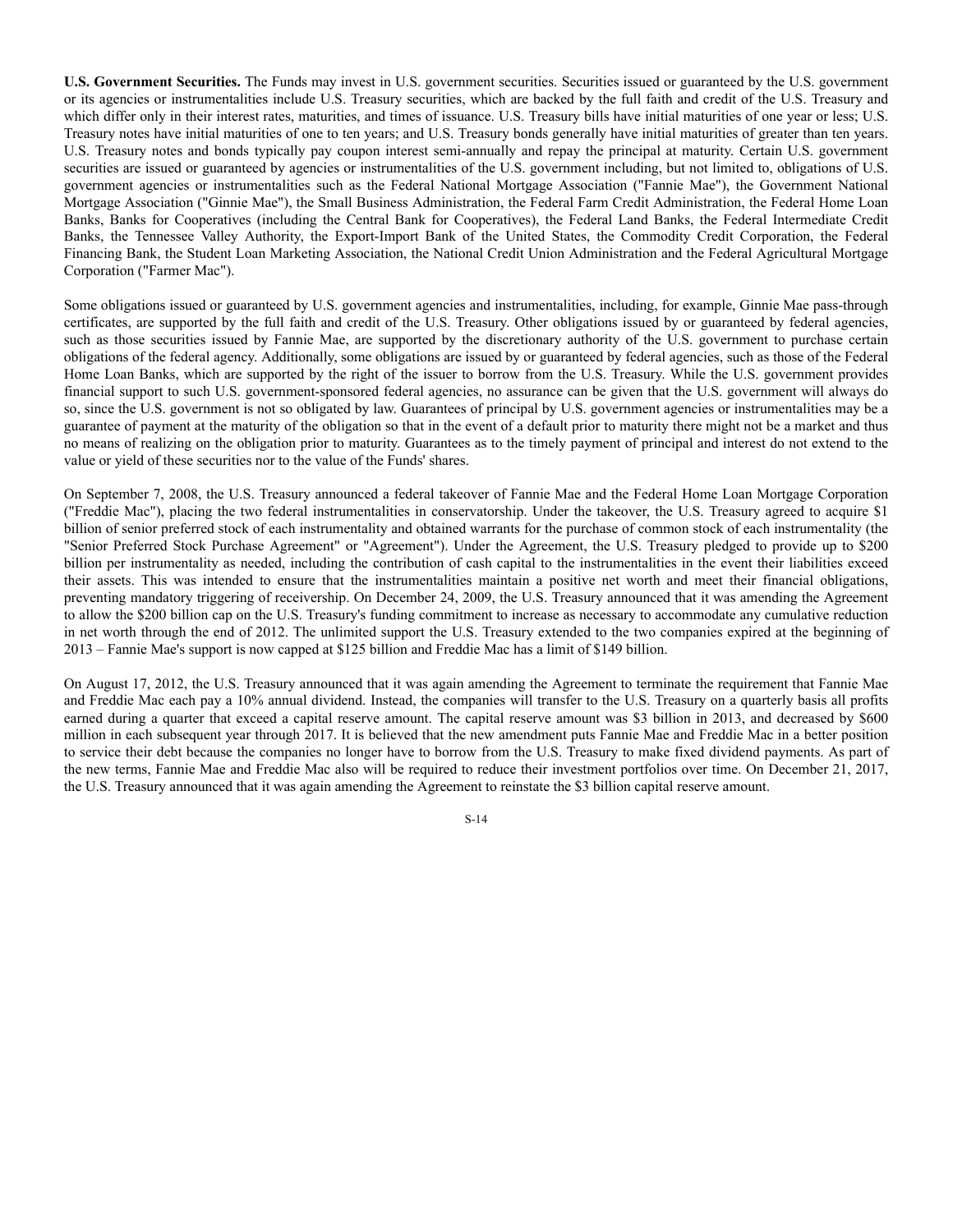Fannie Mae and Freddie Mac are the subject of several continuing class action lawsuits and investigations by federal regulators over certain accounting, disclosure or corporate governance matters, which (along with any resulting financial restatements) may adversely affect the guaranteeing entities. Importantly, the future of the entities is in serious question as the U.S. government reportedly is considering multiple options, ranging from nationalization, privatization, consolidation, or abolishment of the entities.

**U.S. Treasury Obligations.** U.S. Treasury obligations consist of direct obligations of the U.S. Treasury, including Treasury bills, notes and bonds, and separately traded interest and principal component parts of such obligations, including those transferable through the Federal book-entry system known as Separate Trading of Registered Interest and Principal of Securities ("STRIPS"). The STRIPS program lets investors hold and trade the individual interest and principal components of eligible Treasury notes and bonds as separate securities. Under the STRIPS program, the principal and interest components are separately issued by the U.S. Treasury at the request of depository financial institutions, which then trade the component parts separately.

**Inflation Protected Securities.** The Funds may invest in inflation protected securities, which are fixed income securities whose value is periodically adjusted according to the rate of inflation. These securities may be issued by U.S. and foreign governments and corporations. Two structures are common. The U.S. Treasury and some other issuers utilize a structure that accrues inflation into the principal value of the bond. Most other issuers pay out the Consumer Price Index ("CPI") accruals as part of a semiannual coupon. Inflation protected securities issued by the U.S. Treasury have maturities of approximately five, ten or thirty years, although it is possible that securities with other maturities will be issued in the future. The U.S. Treasury securities pay interest on a semi-annual basis equal to a fixed percentage of the inflation adjusted principal amount. If the periodic adjustment rate measuring inflation falls, the principal value of inflation protected bonds will be adjusted downward, and consequently the interest payable on these securities (calculated with respect to a smaller principal amount) will be reduced. Repayment of the original bond principal upon maturity (as adjusted for inflation) is guaranteed by the U.S. Treasury in the case of U.S. Treasury inflation indexed bonds, even during a period of deflation. However, the current market value of the bonds is not guaranteed and will fluctuate. A Fund may also invest in other U.S. and foreign inflation related bonds that may or may not provide a similar guarantee. If a guarantee of principal is not provided, the adjusted principal value of the bond to be repaid at maturity may be less than the original principal amount.

The value of inflation protected bonds is expected to change in response to changes in real interest rates. Real interest rates in turn are tied to the relationship between nominal interest rates and the rate of inflation. Therefore, if the rate of inflation rises at a faster rate than nominal interest rates, real interest rates might decline, leading to an increase in value of inflation protected bonds. In contrast, if nominal interest rates increase at a faster rate than inflation, real interest rates might rise, leading to a decrease in value of inflation protected bonds. While these securities are expected to be protected from long-term inflationary trends, short-term increases in inflation may lead to a decline in value. If interest rates rise due to reasons other than inflation (for example, due to changes in currency exchange rates), investors in these securities may not be protected to the extent that the increase is not reflected in the bond's inflation measure. The periodic adjustment of U.S. inflation protected bonds is tied to the non-seasonally adjusted U.S. City Average All Items Consumer Price Index for All Urban Consumers ("CPI-U"), published monthly by the U.S. Bureau of Labor Statistics. The CPI-U is a measurement of changes in the cost of living, made up of components such as housing, food, transportation and energy. Inflation indexed bonds issued by a foreign government are generally adjusted to reflect a comparable inflation index calculated by that government.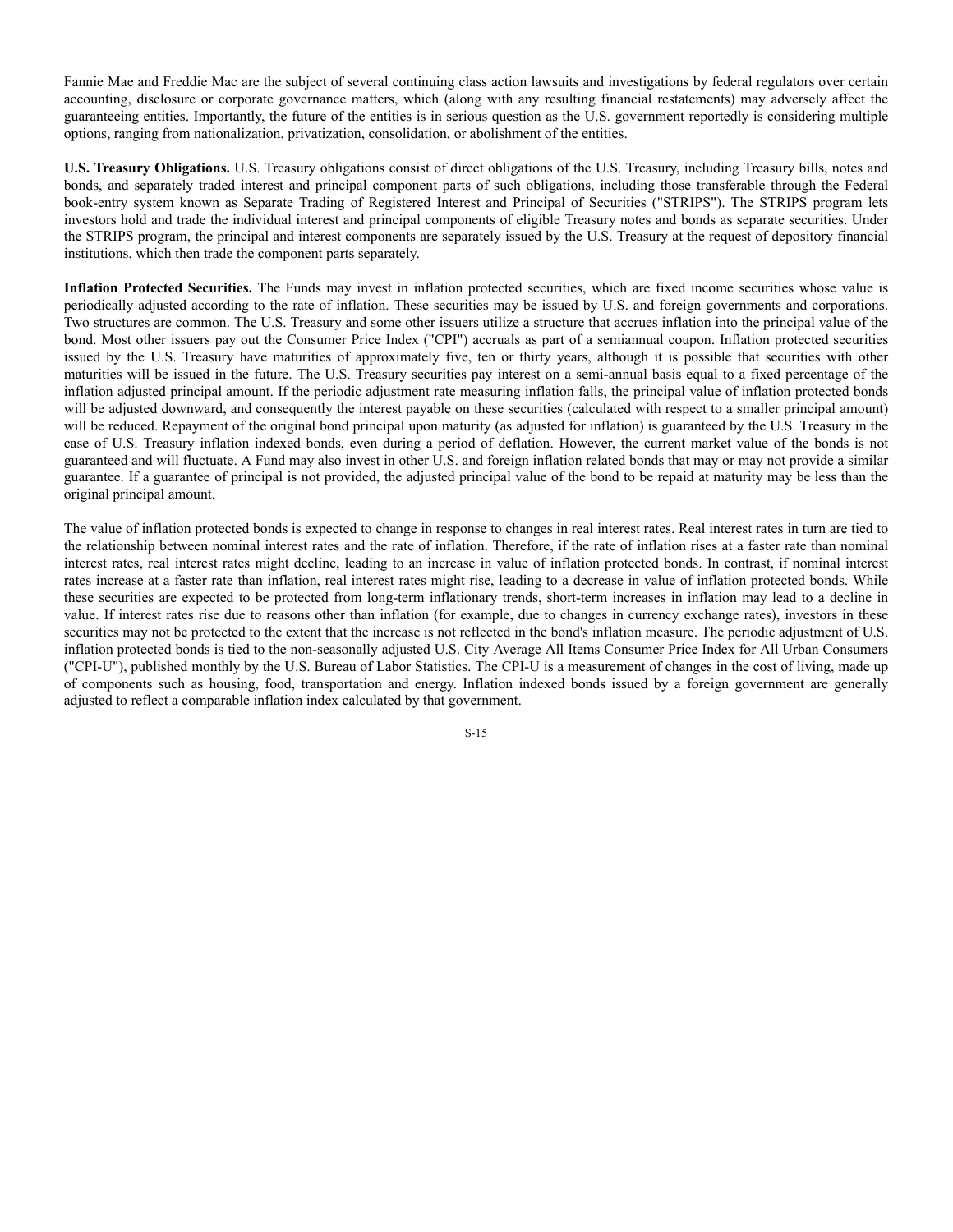There can be no assurance that the CPI-U or any foreign inflation index will accurately measure the real rate of inflation in the prices of goods and services. Moreover, there can be no assurance that the rate of inflation in a foreign country will be correlated to the rate of inflation in the United States. Any increase in principal for an inflation protected security resulting from inflation adjustments is considered by the Internal Revenue Service (the "IRS") to be taxable income in the year it occurs. A Fund's distributions to shareholders include interest income and the income attributable to principal adjustments, both of which will be taxable to shareholders. The tax treatment of the income attributable to principal adjustments may result in the situation where a Fund needs to make its required annual distributions to shareholders in amounts that exceed the cash received. As a result, a Fund may need to liquidate certain investments when it is not advantageous to do so. Also, if the principal value of an inflation protected security is adjusted downward due to deflation, amounts previously distributed in the taxable year may be characterized in some circumstances as a return of capital.

**Municipal Securities.** Municipal securities, including municipal bonds and municipal notes, consist of: (i) debt obligations issued by or on behalf of public authorities to obtain funds to be used for various public facilities, for refunding outstanding obligations, for general operating expenses and for lending such funds to other public institutions and facilities, and (ii) certain private activity and industrial development bonds issued by or on behalf of public authorities to obtain funds to provide for the construction, equipment, repair or improvement of privately operated facilities.

Municipal bonds are debt obligations issued to obtain funds for various public purposes. Municipal bonds include general obligation bonds, revenue or special obligation bonds, private activity and industrial development bonds, moral obligation bonds and participation interests in municipal bonds. General obligation bonds are backed by the taxing power of the issuing municipality. Revenue or special obligation bonds are backed by the revenues of a project or facility, such as tolls from a toll bridge. Private activity or industrial development bonds are issued by or on behalf of public authorities to raise money to finance various privately-owned or -operated facilities for business and manufacturing, housing, sports and pollution control. These bonds are also used to finance public facilities such as airports, mass transit systems, ports, parking or sewage or solid waste disposal facilities and certain other facilities. The payment of the principal and interest on such bonds is dependent solely on the ability of the facility's user to meet its financial obligations and the pledge, if any, of real and personal property financed as security for such payment. Moral obligation bonds are normally issued by special purpose authorities. Moral obligation bonds are not backed by the full faith and credit of the issuing municipality, but are generally backed by the agreement of the issuing authority to request appropriations from the municipality's legislative body. Certificates of participation represent an interest in an underlying obligation or commitment, such as an obligation issued in connection with a leasing arrangement.

Municipal notes consist of general obligation notes, tax anticipation notes (notes sold to finance working capital needs of the issuer in anticipation of receiving taxes on a future date), revenue anticipation notes (notes sold to provide needed cash prior to receipt of expected non-tax revenues from a specific source), bond anticipation notes, tax and revenue anticipation notes, certificates of indebtedness, demand notes and construction loan notes. The maturities of the instruments at the time of issue will generally range from three months to one year.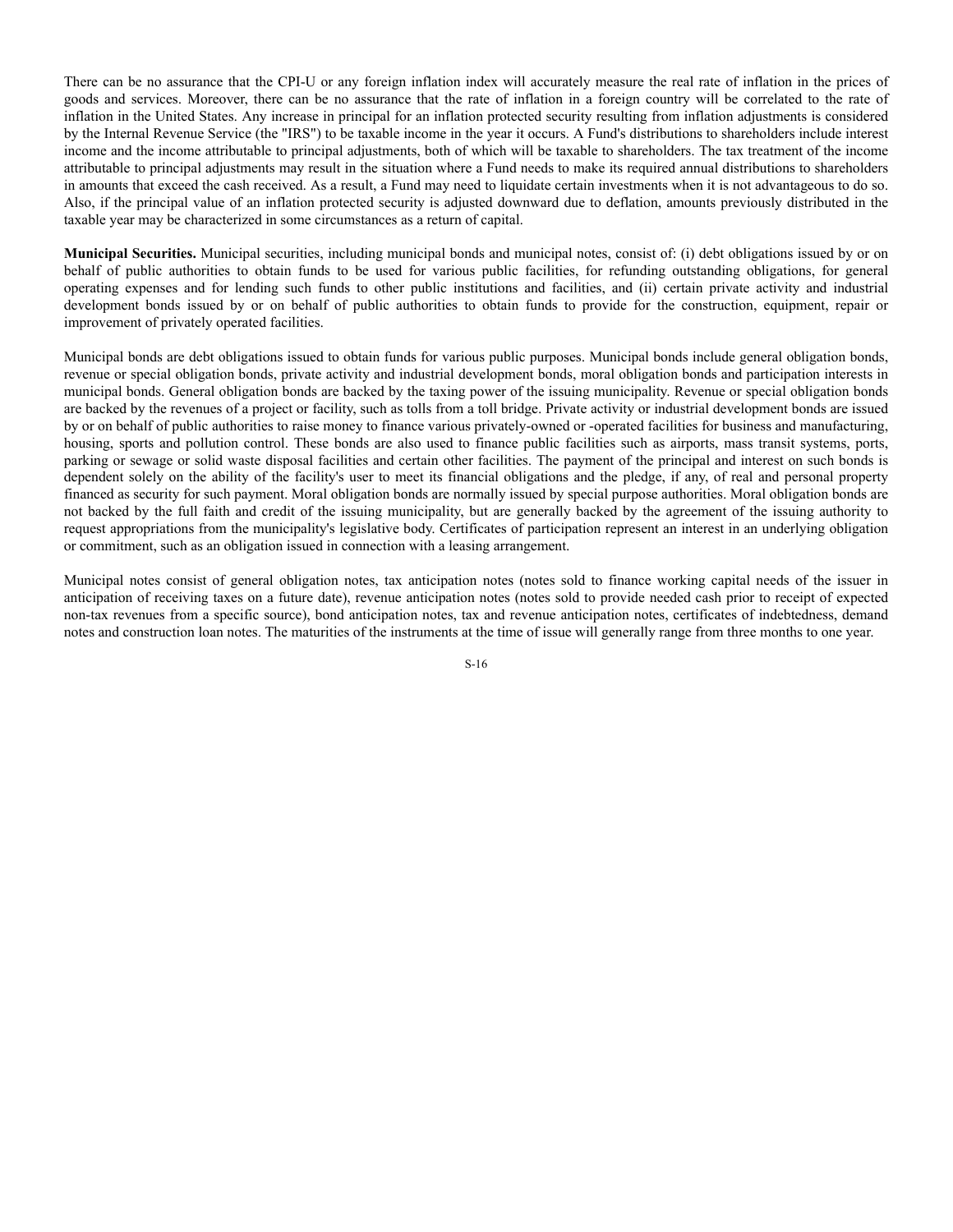**Commercial Paper.** Commercial paper is the term used to designate unsecured short-term promissory notes issued by corporations and other entities. Maturities on these issues vary from a few to 270 days.

**Investment Grade Fixed Income Securities.** Fixed income securities are considered investment grade if they are rated in one of the four highest rating categories by an NRSRO, or, if not rated, are determined to be of comparable quality by the investment managers. See "Appendix A - Description of Ratings" for a description of the bond rating categories of several NRSROs. Ratings of each NRSRO represent its opinion of the safety of principal and interest payments (and not the market risk) of bonds and other fixed income securities it undertakes to rate at the time of issuance. Ratings are not absolute standards of quality and may not reflect changes in an issuer's creditworthiness. Fixed income securities rated BBB- or Baa3 lack outstanding investment characteristics, and have speculative characteristics as well. Securities rated Baa3 by Moody's or BBB- by S&P or higher are considered by those rating agencies to be "investment grade" securities, although Moody's considers securities rated in the Baa category to have speculative characteristics. While issuers of bonds rated BBB by S&P are considered to have adequate capacity to meet their financial commitments, adverse economic conditions or changing circumstances are more likely to lead to a weakened capacity to pay interest and principal for debt in this category than debt in higher rated categories. In the event a security owned by a Fund is downgraded below investment grade, the investment managers will review the situation and take appropriate action with regard to the security, including the actions discussed below.

**Lower Rated Securities.** Lower-rated bonds or non-investment grade bonds are commonly referred to as "junk bonds" or high-yield/highrisk securities. Lower rated securities are defined as securities rated below the fourth highest rating category by an NRSRO. Such obligations are speculative and may be in default.

Fixed income securities are subject to the risk of an issuer's ability to meet principal and interest payments on the obligation (credit risk), and may also be subject to price volatility due to such factors as interest rate sensitivity, market perception of the creditworthiness of the issuer and general market liquidity (market risk). Lower rated or unrated (i.e., high yield) securities are more likely to react to developments affecting market and credit risk than are more highly rated securities, which primarily react to movements in the general level of interest rates. Yields and market values of high yield securities will fluctuate over time, reflecting not only changing interest rates but the market's perception of credit quality and the outlook for economic growth. When economic conditions appear to be deteriorating, medium to lower rated securities may decline in value due to heightened concern over credit quality, regardless of prevailing interest rates. Investors should carefully consider the relative risks of investing in high yield securities and understand that such securities are not generally meant for shortterm investing.

Adverse economic developments can disrupt the market for high yield securities, and severely affect the ability of issuers, especially highly leveraged issuers, to service their debt obligations or to repay their obligations upon maturity, which may lead to a higher incidence of default on such securities. In addition, the secondary market for high yield securities may not be as liquid as the secondary market for more highly rated securities. As a result, the investment managers could find it more difficult to sell these securities or may be able to sell the securities only at prices lower than if such securities were highly liquid. Furthermore, a Fund may experience difficulty in valuing certain securities at certain times. Prices realized upon the sale of such lower rated or unrated securities, under these circumstances, may be less than the prices used in calculating the Fund's net asset value. Prices for high yield securities may also be affected by legislative and regulatory developments.

Lower rated or unrated fixed income obligations also present risks based on payment expectations. If an issuer calls the obligations for redemption, a Fund may have to replace the security with a lower yielding security, resulting in a decreased return for investors. If a Fund experiences unexpected net redemptions, it may be forced to sell its higher rated securities, resulting in a decline in the overall credit quality of the Fund's investment portfolio and increasing the exposure of the Fund to the risks of high yield securities.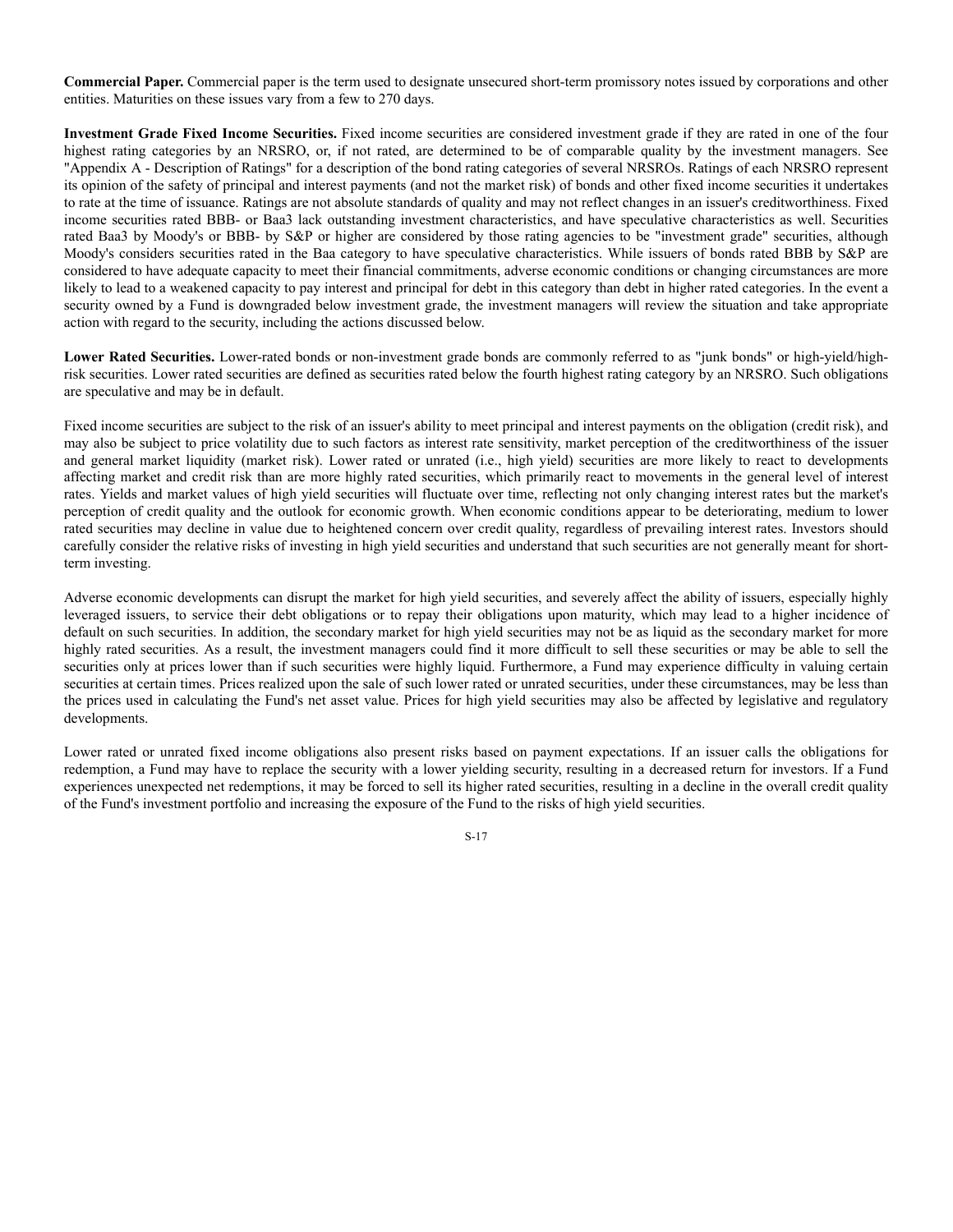**Debt Securities.** Corporations and governments use debt securities to borrow money from investors. Most debt securities promise a variable or fixed rate of return and repayment of the amount borrowed at maturity. Some debt securities, such as zero coupon bonds, do not pay current interest and are purchased at a discount from their face value.

# **Types of Debt Securities:**

**Corporate Bonds.** Corporations issue bonds and notes to raise money for working capital or for capital expenditures such as plant construction, equipment purchases and expansion. In return for the money loaned to the corporation by investors, the corporation promises to pay investors interest, and repay the principal amount of the bond or note.

**Mortgage-Backed Securities.** Mortgage-backed securities are interests in pools of mortgage loans that various governmental, governmentrelated and private organizations assemble as securities for sale to investors. Unlike most debt securities, which pay interest periodically and repay principal at maturity or on specified call dates, mortgage-backed securities make monthly payments that consist of both interest and principal payments. In effect, these payments are a "pass-through" of the monthly payments made by the individual borrowers on their mortgage loans, net of any fees paid to the issuer or guarantor of such securities. Since homeowners usually have the option of paying either part or all of the loan balance before maturity, the effective maturity of a mortgage-backed security is often shorter than is stated.

Governmental entities, private insurers and mortgage poolers may insure or guarantee the timely payment of interest and principal of these pools through various forms of insurance or guarantees, including individual loan, title, pool and hazard insurance and letters of credit. The investment managers will consider such insurance and guarantees and the creditworthiness of the issuers thereof in determining whether a mortgage-related security meets their investment quality standards. It is possible that the private insurers or guarantors will not meet their obligations under the insurance policies or guarantee arrangements.

Although the market for such securities is becoming increasingly liquid, securities issued by certain private organizations may not be readily marketable.

**Commercial Mortgage-Backed Securities ("CMBS").** CMBS are generally multi-class or pass-through securities backed by a mortgage loan or a pool of mortgage loans secured by commercial property, such as industrial and warehouse properties, office buildings, retail space and shopping malls, multifamily properties and cooperative apartments. The commercial mortgage loans that underlie CMBS are generally not amortizing or not fully amortizing; that is, at their maturity date, repayment of the remaining principal balance or "balloon" is due and is repaid through the attainment of an additional loan or sale of the property.

**Risks of Mortgage-Backed Securities.** Yield characteristics of mortgage-backed securities differ from those of traditional debt securities in a variety of ways, the most significant differences of mortgage-backed securities are:

Payments of interest and principal are more frequent (usually monthly); and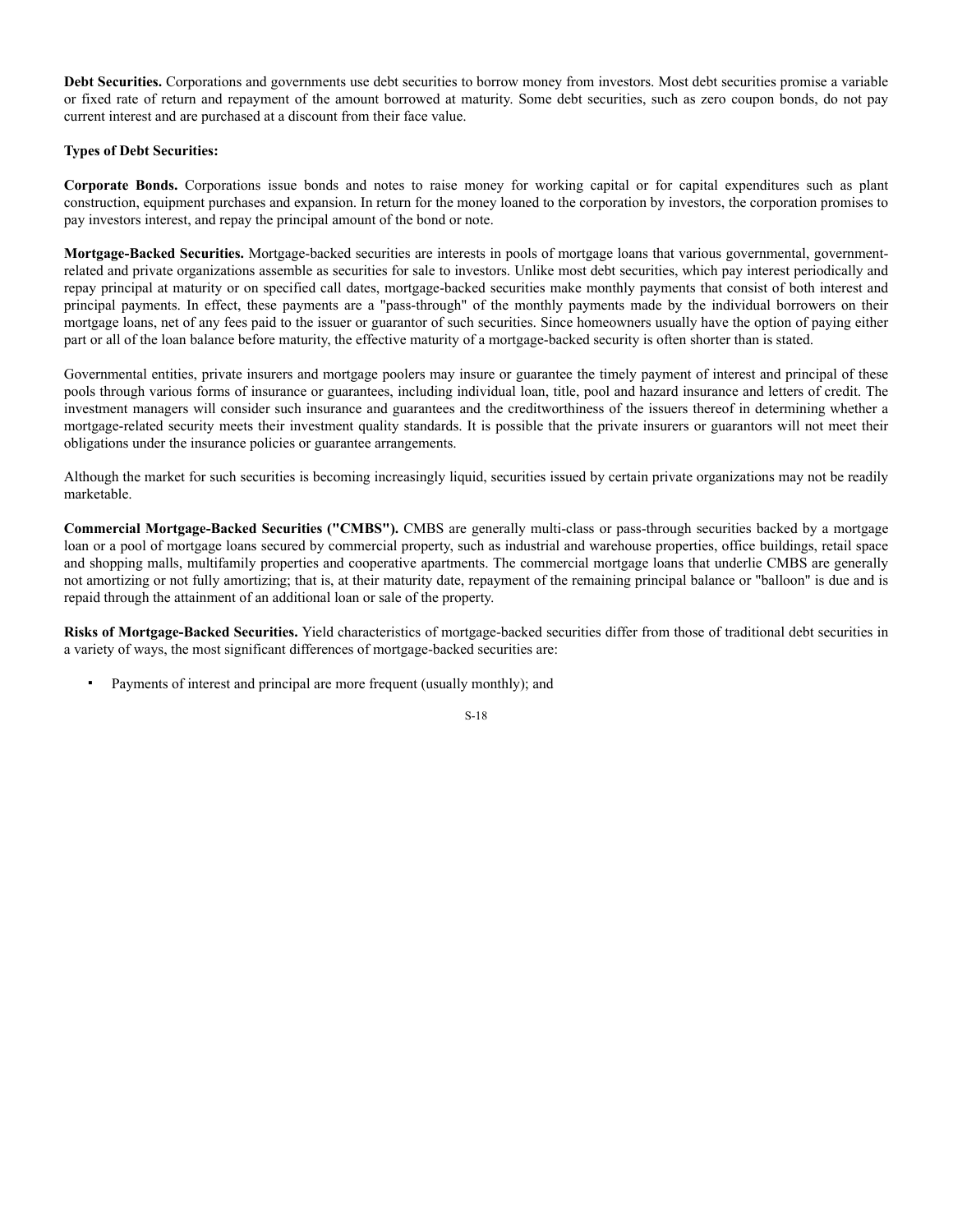**▪** Falling interest rates generally cause individual borrowers to pay off their mortgage earlier than expected, which results in prepayments of principal on the securities, thus forcing a Fund to reinvest the money at a lower interest rate.

In addition to risks associated with changes in interest rates, a variety of economic, geographic, social and other factors, such as the sale of the underlying property, refinancing or foreclosure, can cause investors to repay the loans underlying a mortgage-backed security sooner than expected. If the prepayment rates increase, a Fund may have to reinvest its principal at a rate of interest that is lower than the rate on existing mortgage-backed securities.

**Asset-Backed Securities.** These securities are interests in pools of a broad range of assets other than mortgages, such as automobile loans, computer leases and credit card receivables. Like mortgage-backed securities, these securities are pass-through. In general, the collateral supporting these securities is of shorter maturity than mortgage loans and is less likely to experience substantial prepayments with interest rate fluctuations, but may still be subject to prepayment risk.

Asset-backed securities present certain risks that are not presented by mortgage-backed securities. Primarily, these securities may not have the benefit of any security interest in the related assets, which raises the possibility that recoveries on repossessed collateral may not be available to support payments on these securities. For example, credit card receivables are generally unsecured and the debtors are entitled to the protection of a number of state and federal consumer credit laws, many of which allow debtors to reduce their balances by offsetting certain amounts owed on the credit cards. Most issuers of asset-backed securities backed by automobile receivables permit the servicers of such receivables to retain possession of the underlying obligations. If the servicer were to sell these obligations to another party, there is a risk that the purchaser would acquire an interest superior to that of the holders of the related asset-backed securities. Due to the quantity of vehicles involved and requirements under state laws, asset-backed securities backed by automobile receivables may not have a proper security interest in all of the obligations backing such receivables.

To lessen the effect of failures by obligors on underlying assets to make payments, the entity administering the pool of assets may agree to ensure the receipt of payments on the underlying pool occurs in a timely fashion ("liquidity protection"). In addition, asset-backed securities may obtain insurance, such as guarantees, policies or letters of credit obtained by the issuer or sponsor from third parties, for some or all of the assets in the pool ("credit support"). Delinquency or loss more than that anticipated or failure of the credit support could adversely affect the return on an investment in such a security.

A Fund may also invest in residual interests in asset-backed securities, which consist of the excess cash flow remaining after making required payments on the securities and paying related administrative expenses. The amount of residual cash flow resulting from a particular issue of asset-backed securities depends in part on the characteristics of the underlying assets, the coupon rates on the securities, prevailing interest rates, the amount of administrative expenses and the actual prepayment experience on the underlying assets.

**Trust Preferred Securities.** A Fund may invest in trust preferred securities, which are hybrid instruments issued by a special purpose trust ("Special Trust"), the entire equity interest of which is owned by a single issuer. The proceeds of the issuance to a Fund of trust preferred securities are typically used to purchase a junior subordinated debenture, and distributions from the Special Trust are funded by the payments of principal and interest on the subordinated debenture. The Adviser considers trust preferred securities to be debt securities.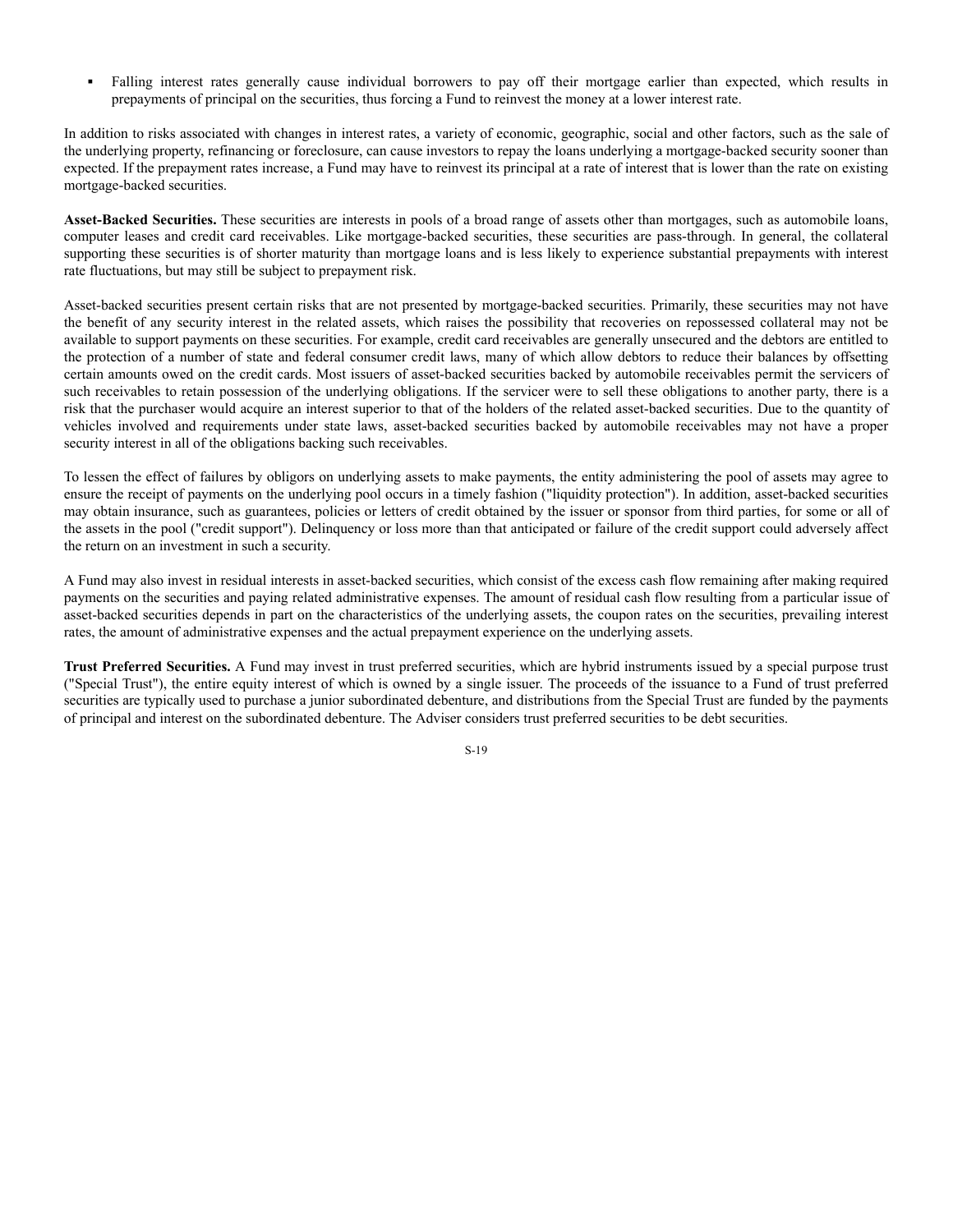If payments on the underlying junior subordinated debentures held by the Special Trust are deferred by the debenture issuer, the debentures would be treated as original issue discount ("OID") obligations for the remainder of their term. As a result, holders of trust preferred securities, such as a Fund, would be required to accrue daily for federal income tax purposes their share of the stated interest and the de minimis OID on the debentures (regardless of whether the Fund receives any cash distributions from the Special Trust), and the value of trust preferred securities would likely be negatively affected. Interest payments on the underlying junior subordinated debentures typically may only be deferred if dividends are suspended on both common and preferred stock of the issuer. The underlying junior subordinated debentures generally rank slightly higher in terms of payment priority than both common and preferred securities of the issuer, but rank below other subordinated debentures and debt securities. Trust preferred securities may be subject to mandatory prepayment under certain circumstances. The market values of trust preferred securities may be more volatile than those of conventional debt securities. Trust preferred securities may be issued in reliance on Rule 144A under the 1933 Act, and, unless and until registered, are restricted securities. There can be no assurance as to the liquidity of trust preferred securities and the ability of holders of trust preferred securities, such as a Fund, to sell their holdings.

**Hybrid Preferred Securities.** A Fund may invest in hybrid preferred securities. Hybrid preferred securities may be issued by corporations, generally in the form of interest-bearing notes with preferred securities characteristics, or by an affiliated trust or partnership of the corporation, generally in the form of preferred interests in subordinated debentures or similarly structured securities. The hybrid preferred securities market consists of both fixed and adjustable coupon rate securities that are either perpetual in nature or have stated maturity dates. Hybrid preferred securities are considered debt securities.

Hybrid preferred securities are typically junior and fully subordinated liabilities of an issuer or the beneficiary of a guarantee that is junior and fully subordinated to the other liabilities of the guarantor. In addition, hybrid preferred securities typically permit an issuer to defer the payment of income for eighteen months or more without triggering an event of default. Generally, the maximum deferral period is five years. Because of their subordinated position in the capital structure of an issuer, the ability to defer payments for extended periods of time without default consequences to the issuer, and certain other features (such as restrictions on common dividend payments by the issuer or ultimate guarantor when full cumulative payments on the hybrid preferred securities have not been made), these hybrid-preferred securities are often treated as close substitutes for traditional preferred securities, both by issuers and investors. Hybrid preferred securities have many of the key characteristics of equity due to their subordinated position in an issuer's capital structure and because their quality and value are heavily dependent on the profitability of the issuer rather than on any legal claims to specific assets or cash flows.

Hybrid preferred securities are typically issued with a final maturity date. In certain instances, a final maturity date may be extended and/or the final payment of principal may be deferred at the issuer's option for a specified time without default. No redemption can typically take place unless all cumulative payment obligations have been met, although issuers may be able to engage in open-market repurchases without regard to whether all payments have been paid.

Within the category of hybrid preferred securities are senior debt instruments that trade in the broader preferred securities market. These debt instruments, which are sources of long-term capital for the issuers, have structural features similar to other preferred securities such as maturities ranging from 30 years to perpetuity, call features, quarterly payments, exchange listings and the inclusion of accrued interest in the trading price.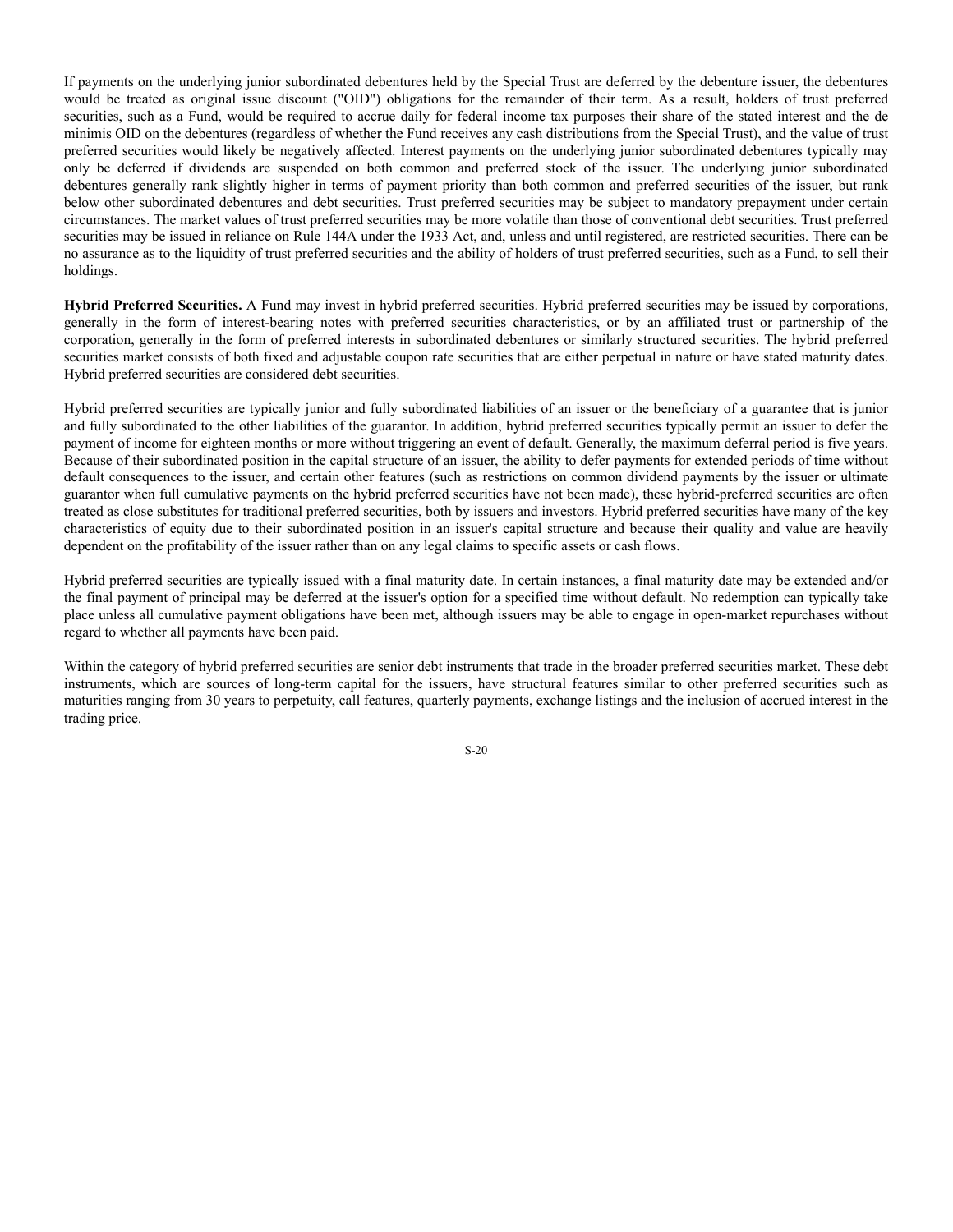**Mortgage Dollar Rolls.** Mortgage "dollar rolls" or "covered rolls," are transactions in which a Fund sells securities (usually mortgagebacked securities) and simultaneously contracts to repurchase typically in 30 or 60 days, substantially similar, but not identical, securities on a specified future date. A Fund may invest in mortgage dollar rolls. During the roll period, the Fund forgoes principal and interest paid on such securities. A Fund is compensated by the difference between the current sales price and the forward price for the future purchase (often referred to as the "drop") as well as by the interest earned on the cash proceeds of the initial sale. At the end of the roll commitment period, a Fund may or may not take delivery of the securities it has contracted to purchase. Mortgage dollar rolls may be renewed prior to cash settlement and initially may involve only a firm commitment agreement by a Fund to buy a security. A "covered roll" is a specific type of mortgage dollar roll for which there is an offsetting cash position or cash equivalent securities position that matures on or before the forward settlement date of the mortgage dollar roll transaction. As used herein the term "mortgage dollar roll" refers to mortgage dollar rolls that are not "covered rolls." If the broker-dealer to whom a Fund sells the security becomes insolvent, the Fund's right to repurchase the security may be restricted. Other risks involved in entering into mortgage dollar rolls include the risk that the value of the security may change adversely over the term of the mortgage dollar roll and that the security a Fund is required to repurchase may be worth less than the security that the Fund originally held. To avoid senior security concerns, a Fund will "cover" any mortgage dollar roll as required by the 1940 Act.

**Mortgage Pass-Through Securities.** A Fund may invest in mortgage pass-through securities. In the basic mortgage pass-through structure, mortgages with similar issuer, term and coupon characteristics are collected and aggregated into a "pool" consisting of multiple mortgage loans. The pool is assigned a CUSIP number and undivided interests in the pool are traded and sold as pass-through securities. The holder of the security is entitled to a pro rata share of principal and interest payments (including unscheduled prepayments) from the pool of mortgage loans.

An investment in a specific pool of pass-through securities requires an analysis of the specific prepayment risk of mortgages within the covered pool (since mortgagors typically have the option to prepay their loans). The level of prepayments on a pool of mortgage securities is difficult to predict and can impact the subsequent cash flows and value of the mortgage pool. In addition, when trading specific mortgage pools, precise execution, delivery and settlement arrangements must be negotiated for each transaction. These factors combine to make trading in mortgage pools somewhat cumbersome.

Most transactions in mortgage pass-through securities occur through the use of "to-be-announced" or "TBA transactions." "TBA" refers to a commonly used mechanism for the forward settlement of U.S. agency mortgage pass-through securities, and not to a separate type of mortgage-backed security. TBA transactions generally are conducted in accordance with widely-accepted guidelines which establish commonly observed terms and conditions for execution, settlement and delivery. In a TBA transaction, the buyer and seller decide on general trade parameters, such as agency, settlement date, par amount, and price. The actual pools delivered generally are determined two days prior to settlement date. A Fund may use TBA transactions in several ways. For example, the Fund may enter into TBA agreements and "roll over" such agreements prior to the settlement date stipulated in such agreements. This type of TBA transaction is sometimes known as a "TBA roll." In a "TBA roll" a Fund generally will sell the obligation to purchase the pools stipulated in the TBA agreement prior to the stipulated settlement date and will enter into a new TBA agreement for future delivery of pools of mortgage pass-through securities. In addition, a Fund may enter into TBA agreements and settle such transactions on the stipulated settlement date by accepting actual receipt or delivery of the pools of mortgage pass-through securities stipulated in the TBA agreement.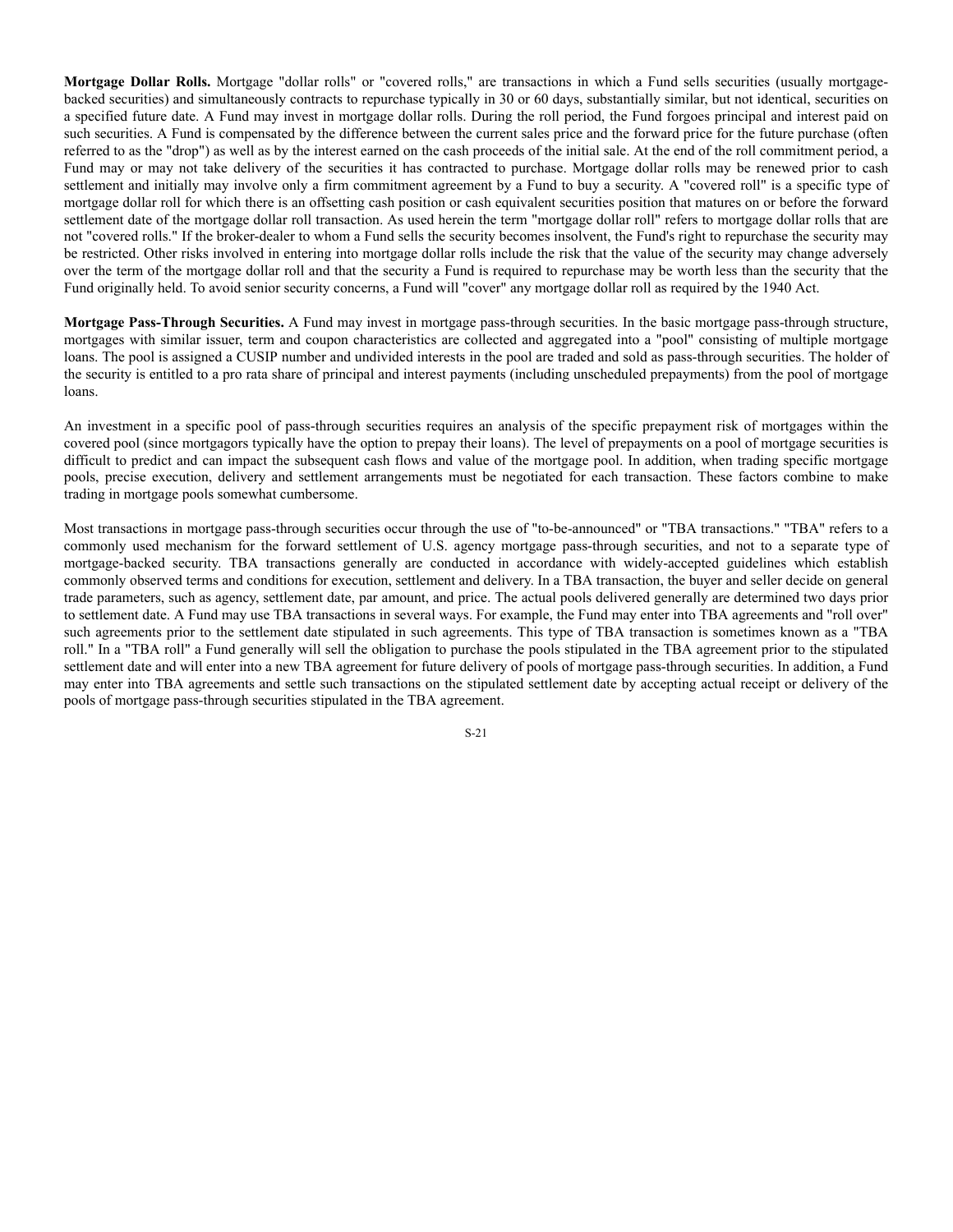Default by or bankruptcy of a counterparty to a TBA transaction would expose a Fund to possible loss because of adverse market action, expenses or delays in connection with the purchase or sale of the pools of mortgage pass-through securities specified in the TBA transaction. To minimize this risk, a Fund will enter into TBA transactions only with established counterparties (such as major broker-dealers) and the investment managers will monitor the creditworthiness of such counterparties. A Fund's use of "TBA rolls" may cause the Fund to experience higher portfolio turnover, higher transaction costs and to pay higher capital gain distributions to shareholders (which may be taxable) than other funds.

**Collateralized Mortgage Obligations.** The Funds may invest in collateralized mortgage obligations ("CMOs"), which are mortgage-backed securities ("MBS") that are collateralized by mortgage loans or mortgage pass-through securities, and multi-class pass-through securities, which are equity interests in a trust composed of mortgage loans or other MBS. Unless the context indicates otherwise, the discussion of CMOs below also applies to multi-class pass through securities.

CMOs may be issued by governmental or government-related entities or by private entities, such as banks, savings and loan institutions, private mortgage insurance companies, mortgage bankers and other secondary market traders. CMOs are issued in multiple classes, often referred to as "tranches," with each tranche having a specific fixed or floating coupon rate and stated maturity or final distribution date. Under the traditional CMO structure, the cash flows generated by the mortgages or mortgage pass-through securities in the collateral pool are used to first pay interest and then pay principal to the holders of the CMOs. Subject to the various provisions of individual CMO issues, the cash flow generated by the underlying collateral (to the extent it exceeds the amount required to pay the stated interest) is used to retire the bonds.

The principal and interest on the underlying collateral may be allocated among the several tranches of a CMO in innumerable ways including "interest only" and "inverse interest only" tranches. In a common CMO structure, the tranches are retired sequentially in the order of their respective stated maturities or final distribution dates (as opposed to the pro-rata return of principal found in traditional pass-through obligations). The fastest-pay tranches would initially receive all principal payments. When those tranches are retired, the next tranches in the sequence receive all of the principal payments until they are retired. The sequential retirement of bond groups continues until the last tranche is retired. Accordingly, the CMO structure allows the issuer to use cash flows of long maturity, monthly-pay collateral to formulate securities with short, intermediate, and long final maturities and expected average lives and risk characteristics.

The primary risk of CMOs is the uncertainty of the timing of cash flows that results from the rate of prepayments on the underlying mortgages serving as collateral and from the structure of the particular CMO transaction (that is, the priority of the individual tranches). An increase or decrease in prepayment rates (resulting from a decrease or increase in mortgage interest rates) may cause the CMOs to be retired substantially earlier than their stated maturities or final distribution dates and will affect the yield and price of CMOs. In addition, if the collateral securing CMOs or any third-party guarantees are insufficient to make payments, a Fund could sustain a loss. The prices of certain CMOs, depending on their structure and the rate of prepayments, can be volatile. Some CMOs may also not be as liquid as other types of mortgage securities. As a result, it may be difficult or impossible to sell the securities at an advantageous time or price.

Privately issued CMOs are arrangements in which the underlying mortgages are held by the issuer, which then issues debt collateralized by the underlying mortgage assets. Such securities may be backed by mortgage insurance, letters of credit, or other credit enhancing features. Although payment of the principal of, and interest on, the underlying collateral securing privately issued CMOs may be guaranteed by the U.S. government or its agencies and instrumentalities, these CMOs represent obligations solely of the private issuer and are not insured or guaranteed by the U.S. government, its agencies and instrumentalities or any other person or entity. Privately issued CMOs are subject to prepayment risk due to the possibility that prepayments on the underlying assets will alter the cash flow. Yields on privately issued CMOs have been historically higher than the yields on CMOs backed by mortgages guaranteed by U.S. government agencies and instrumentalities. The risk of loss due to default on privately issued CMOs, however, is historically higher since the U.S. government has not guaranteed them.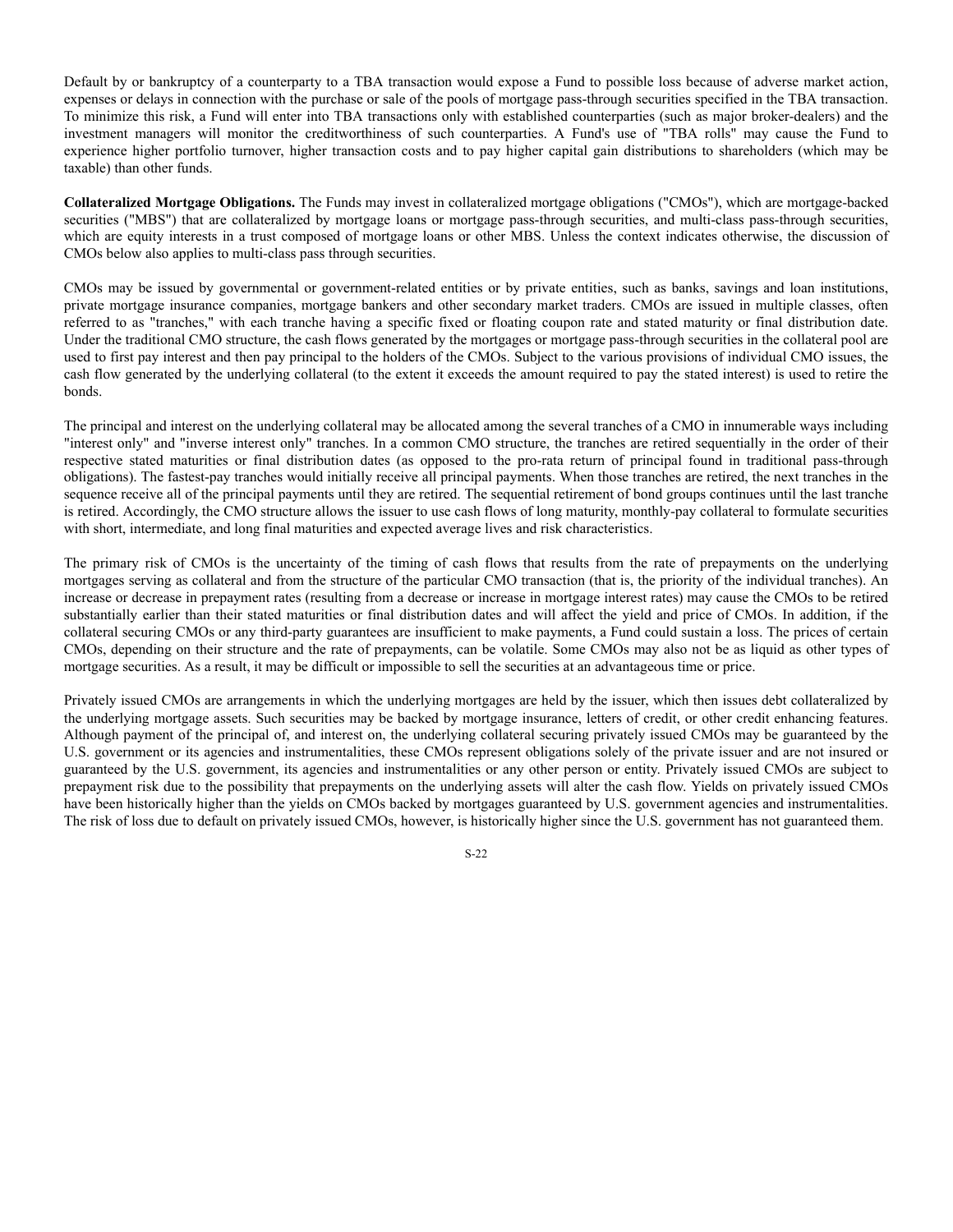New types of CMO tranches have evolved. These include floating rate CMOs, planned amortization classes, accrual bonds and CMO residuals. These newer structures affect the amount and timing of principal and interest received by each tranche from the underlying collateral. For example, an inverse interest-only class CMO entitles holders to receive no payments of principal and to receive interest at a rate that will vary inversely with a specified index or a multiple thereof. Under certain of these newer structures, given classes of CMOs have priority over others with respect to the receipt of prepayments on the mortgages. Therefore, depending on the type of CMOs in which a Fund invests, the investment may be subject to a greater or lesser risk of prepayment than other types of MBS.

**Stripped Mortgage-Backed Securities.** The Funds may invest in stripped mortgage-backed securities ("SMBS"). SMBS are derivative multi-class mortgage securities. SMBS may be issued by agencies or instrumentalities of the U.S. government, or by private originators of, or investors in, mortgage loans, including savings and loan associations, mortgage banks, commercial banks, investment banks and special purpose entities of the foregoing. SMBS are usually structured with two classes that receive different proportions of the interest and principal distributions on a pool of mortgage assets. A common type of SMBS will have one class receiving some of the interest and most of the principal from the mortgage assets, while the other class will receive most of the interest and the remainder of the principal. In the most extreme case, one class will receive all of the interest (the "IO" class), while the other class will receive the entire principal (the principalonly or "PO" class). The yield to maturity on an IO class is extremely sensitive to the rate of principal payments (including pre-payments) on the related underlying mortgage assets, and a rapid rate of principal payments may have a material adverse effect on a Fund's yield to maturity from these securities. If the underlying mortgage assets experience greater than anticipated pre- payments of principal, a Fund may fail to recoup some or all of its initial investment in these securities even if the security is in one of the highest rating categories. Conversely, PO classes tend to increase in value if prepayments are greater than anticipated and decline if prepayments are slower than anticipated. The secondary market for SMBS may be more volatile and less liquid than that for other mortgage-backed securities, potentially limiting the Fund's ability to buy or sell those securities at any particular time.

**Government National Mortgage Association.** Ginnie Mae is the principal governmental guarantor of mortgage-related securities. Ginnie Mae is a wholly owned corporation of the U.S. government within the Department of Housing and Urban Development. Securities issued by Ginnie Mae are treasury securities, which means the full faith and credit of the U.S. government backs them. Ginnie Mae guarantees the timely payment of principal and interest on securities issued by institutions approved by Ginnie Mae and backed by pools of Federal Housing Administration-insured or Veterans Administration-guaranteed mortgages. Ginnie Mae does not guarantee the market value or yield of mortgage-backed securities or the value of a Fund's shares. To buy Ginnie Mae securities, a Fund may have to pay a premium over the maturity value of the underlying mortgages, which the Fund may lose if prepayment occurs.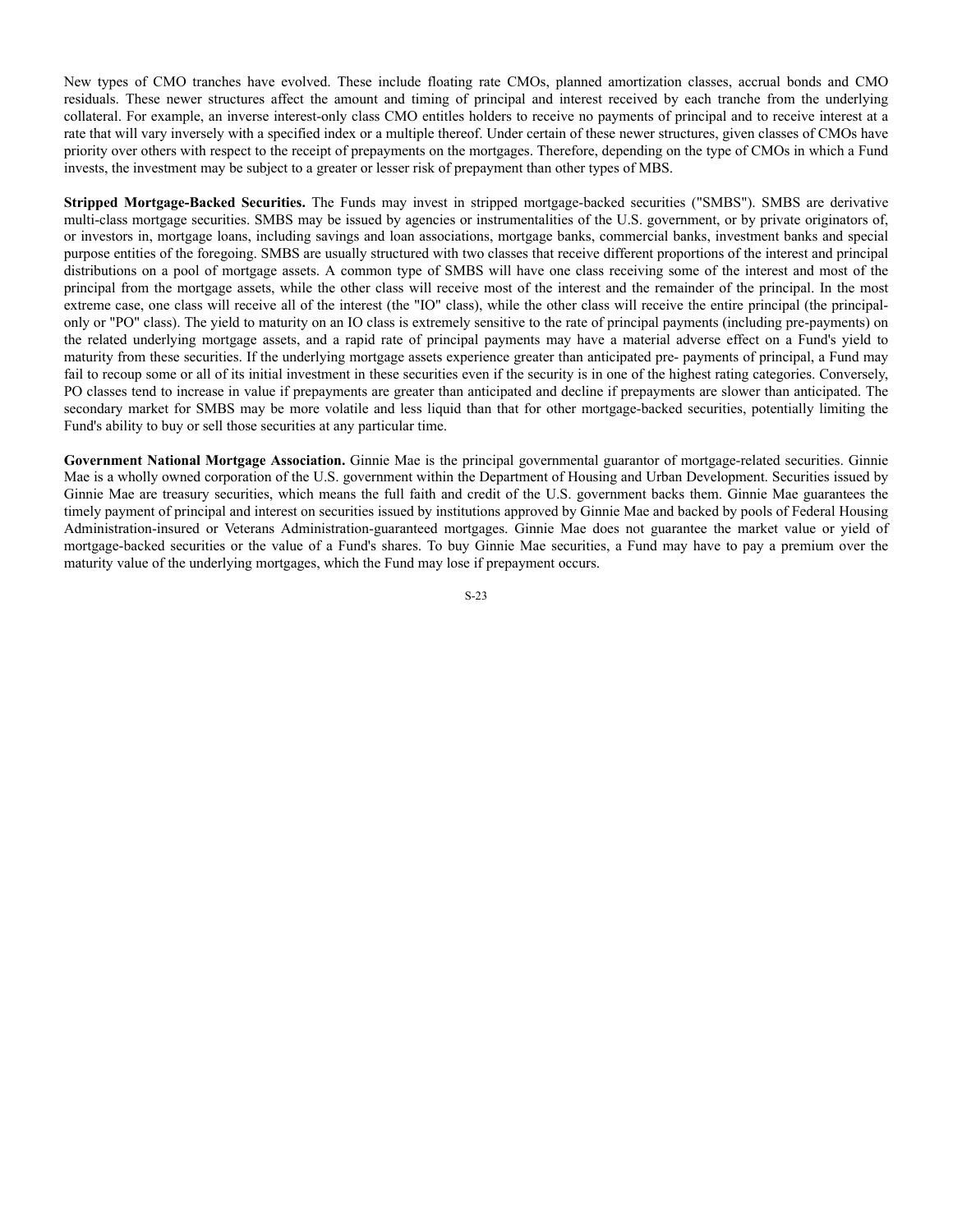**Federal National Mortgage Association.** Fannie Mae is a government-sponsored corporation owned entirely by private stockholders. Fannie Mae is regulated by the Secretary of Housing and Urban Development. Fannie Mae purchases conventional mortgages from a list of approved sellers and service providers, including state and federally-chartered savings and loan associations, mutual savings banks, commercial banks and credit unions and mortgage bankers. Securities issued by Fannie Mae are agency securities, which means Fannie Mae, but not the U.S. government, guarantees their timely payment of principal and interest.

**Federal Home Loan Mortgage Corporation.** Freddie Mac is stockholder-owned corporation established by the U.S. Congress to create a continuous flow of funds to mortgage lenders. Freddie Mac supplies lenders with the money to make mortgages and packages the mortgages into marketable securities. The system is designed to create a stable mortgage credit system and reduce the rates paid by homebuyers. Freddie Mac, not the U.S. government, guarantees timely payment of principal and interest.

**Commercial Banks, Savings and Loan Institutions, Private Mortgage Insurance Companies, Mortgage Bankers and other Secondary Market Issuers.** Commercial banks, savings and loan institutions, private mortgage insurance companies, mortgage bankers and other secondary market issuers also create pass-through pools of conventional mortgage loans. In addition to guaranteeing the mortgage-related security, such issuers may service and/or have originated the underlying mortgage loans. Pools created by these issuers generally offer a higher rate of interest than pools created by Ginnie Mae, Fannie Mae and Freddie Mac because they are not guaranteed by a government agency.

**Senior Loans and Bank Loans.** Senior loans and bank loans typically are arranged through private negotiations between a borrower and several financial institutions or a group of lenders which are represented by one or more lenders acting as agent. The agent is often a commercial bank that originates the loan and invites other parties to join the lending syndicate. The agent will be primarily responsible for negotiating the loan agreement and will have responsibility for the documentation and ongoing administration of the loan on behalf of the lenders after completion of the loan transaction. A Fund can invest in a senior loan or bank loan either as a direct lender or through an assignment or participation.

When a Fund acts as a direct lender, it will have a direct contractual relationship with the borrower and may participate in structuring the loan, may enforce compliance by the borrower with the terms of the loan agreement and may have voting, consent and set-off rights under the loan agreement.

Loan assignments are investments in all or a portion of certain senior loans or bank loans purchased from the lenders or from other third parties. The purchaser of an assignment typically will acquire direct rights against the borrower under the loan. While the purchaser of an assignment typically succeeds to all the rights and obligations of the assigning lender under the loan agreement, because assignments are arranged through private negotiations between potential assignees and assignors, or other third parties whose interests are being assigned, the rights and obligations acquired by the Fund may differ from and be more limited than those held by the assigning lender.

A holder of a loan participation typically has only a contractual right with the seller of the participation and not with the borrower or any other entities interpositioned between the seller of the participation and the borrower. As such, the purchaser of a loan participation assumes the credit risk of the seller of the participation, and any intermediary entities between the seller and the borrower, in addition to the credit risk of the borrower. When a Fund holds a loan participation, it will have the right to receive payments of principal, interest and fees to which it may be entitled only from the seller of the participation and only upon receipt of the seller of such payments from the borrower or from any intermediary parties between the seller and the borrower. Additionally, the Fund will generally have no right to enforce compliance by the borrower with the terms of the loan agreement, will have no voting, consent or set-off rights under the loan agreement and may not directly benefit from the collateral supporting the loan although lenders that sell participations generally are required to distribute liquidation proceeds received by them pro rata among the holders of such participations. In the event of the bankruptcy or insolvency of the borrower, a loan participation may be subject to certain defenses that can be asserted by the borrower as a result of improper conduct by the seller or intermediary. If the borrower fails to pay principal and interest when due, the Fund may be subject to greater delays, expenses and risks that those that would have been involved if the Fund had purchased a direct obligation of such borrower.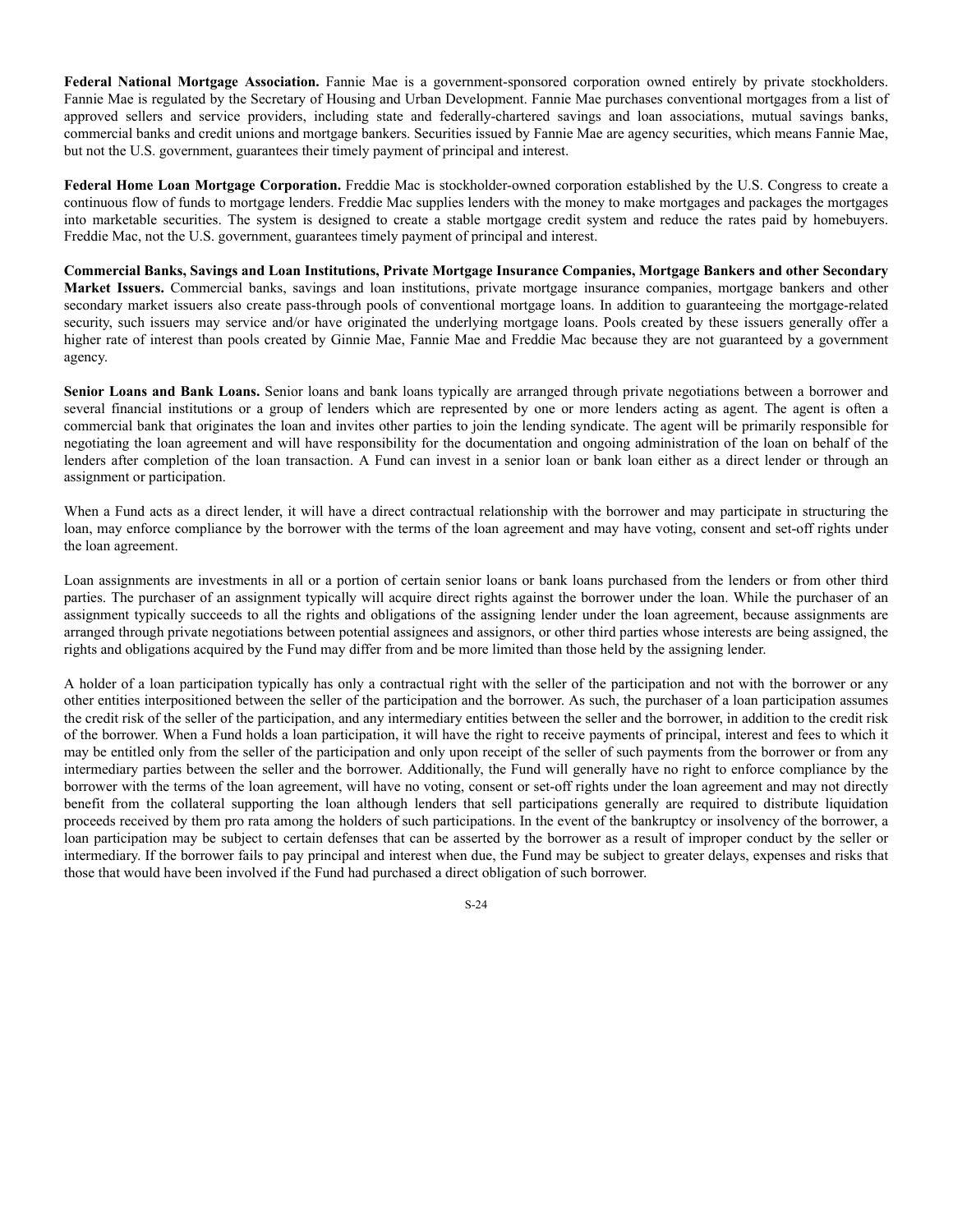Direct loans, assignments and loan participations may be considered liquid, as determined by the investment managers based on criteria approved by the Board.

The Funds may have difficulty disposing of bank loans because, in certain cases, the market for such instruments is not highly liquid. The lack of a highly liquid secondary market may have an adverse impact on the value of such instruments and on a Fund's ability to dispose of the bank loan in response to a specific economic event, such as deterioration in the creditworthiness of the borrower. Furthermore, transactions in many loans settle on a delayed basis, and a Fund may not receive the proceeds from the sale of a loan for a substantial period of time after the sale. As a result, those proceeds will not be available to make additional investments or to meet the Fund's redemption obligations. To the extent that extended settlement creates short-term liquidity needs, the Fund may satisfy these needs by holding additional cash or selling other investments (potentially at an inopportune time, which could result in losses to the Fund).

Bank loans may not be considered "securities," and purchasers, such as the Funds, therefore may not be entitled to rely on the anti-fraud protections of the federal securities laws.

The investment managers may from time to time have the opportunity to receive material, non-public information ("Confidential Information") about the borrower, including financial information and related documentation regarding the borrower that is not publicly available. Pursuant to applicable policies and procedures, the investment managers may (but are not required to) seek to avoid receipt of Confidential Information from the borrower so as to avoid possible restrictions on their ability to purchase and sell investments on behalf of a Fund and other clients to which such Confidential Information relates (e.g., publicly traded securities issued by the borrower). In such circumstances, the Fund (and other clients of the investment managers) may be disadvantaged in comparison to other investors, including with respect to the price the Fund pays or receives when it buys or sells a bank loan. Further, the investment managers' ability to assess the desirability of proposed consents, waivers or amendments with respect to certain bank loans may be compromised if they are not privy to available Confidential Information. The investment managers may also determine to receive such Confidential Information in certain circumstances under their applicable policies and procedures. If the investment managers intentionally or unintentionally come into possession of Confidential Information, they may be unable, potentially for a substantial period of time, to purchase or sell publicly traded securities to which such Confidential Information relates.

**Repurchase Agreements.** The Funds may enter into repurchase agreements with financial institutions. A repurchase agreement is an agreement under which a Fund acquires a fixed income security (generally a security issued by the U.S. government or an agency thereof, a banker's acceptance, or a certificate of deposit) from a commercial bank, broker, or dealer, and simultaneously agrees to resell such security to the seller at an agreed upon price and date (normally, the next business day). Because the security purchased constitutes collateral for the repurchase obligation, a repurchase agreement may be considered a loan that is collateralized by the security purchased. The acquisition of a repurchase agreement may be deemed to be an acquisition of the underlying securities as long as the obligation of the seller to repurchase the securities is collateralized fully. The Funds follow certain procedures designed to minimize the risks inherent in such agreements. These procedures include effecting repurchase transactions only with creditworthy financial institutions whose condition will be continually monitored by the investment managers. The repurchase agreements entered into by the Funds will provide that the underlying collateral at all times shall have a value at least equal to 102% of the resale price stated in the agreement and consist only of securities permissible under Section  $101(47)(A)(i)$  of the Bankruptcy Code (the investment managers monitor compliance with this requirement). Under all repurchase agreements entered into by the Funds, the custodian or its agent must take possession of the underlying collateral. In the event of a default or bankruptcy by a selling financial institution, a Fund will seek to liquidate such collateral. However, the exercising of a Fund's right to liquidate such collateral could involve certain costs or delays and, to the extent that proceeds from any sale upon a default of the obligation to repurchase were less than the repurchase price, the Funds could suffer a loss. The Funds may also enter into "tri-party" repurchase agreements. In "tri-party" repurchase agreements, an unaffiliated third party custodian maintains accounts to hold collateral for a Fund and its counterparties and, therefore, the Fund may be subject to the credit risk of those custodians. The investments of the Funds in repurchase agreements, at times, may be substantial when, in the view of the investment managers, liquidity or other considerations so warrant.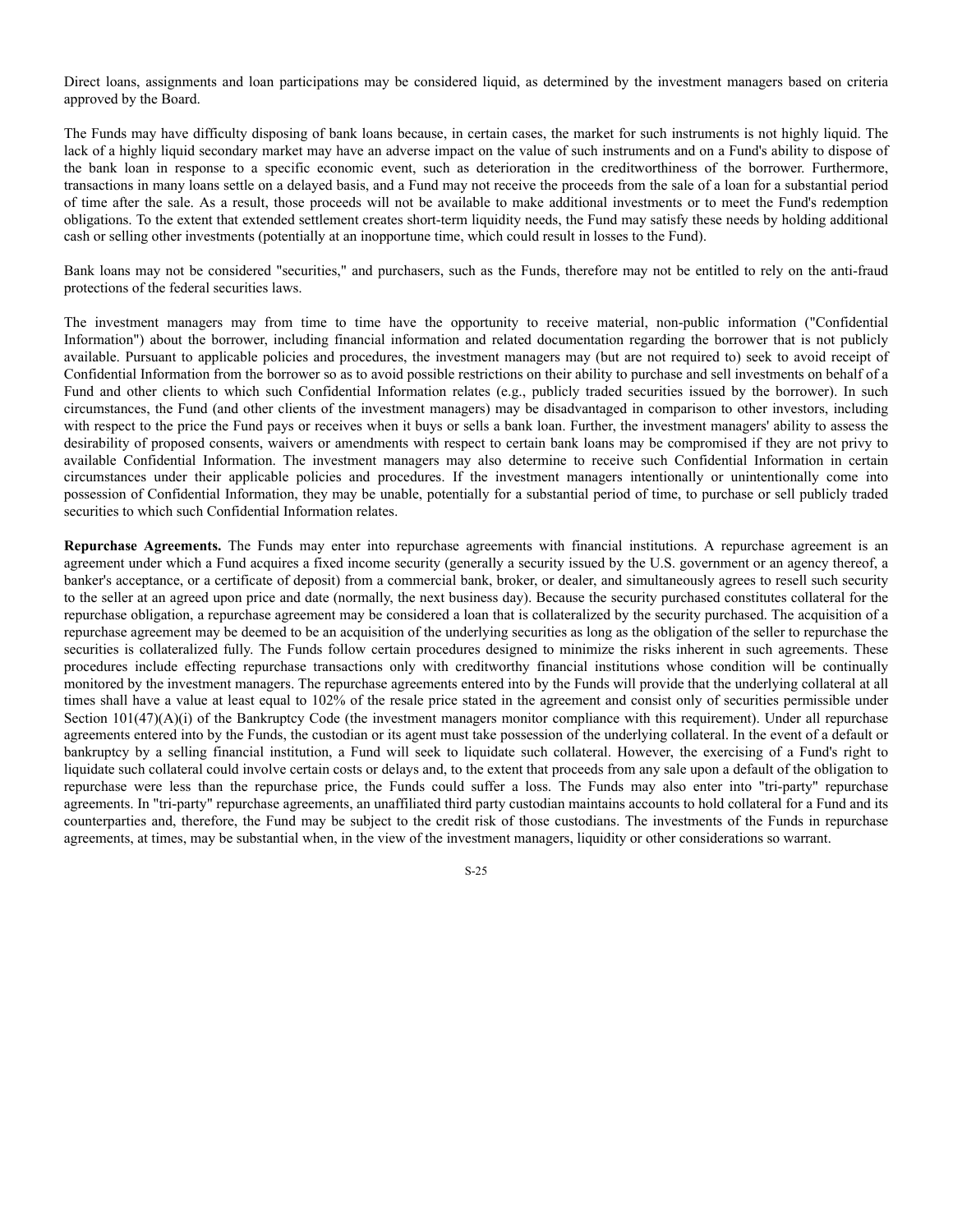**Reverse Repurchase Agreements.** Reverse repurchase agreements are transactions in which the Funds sell portfolio securities to financial institutions, such as banks and broker-dealers, and agrees to repurchase them at a mutually agreed-upon date and price that is higher than the original sale price. Reverse repurchase agreements are similar to a fully collateralized borrowing by the Funds. At the time a Fund enters into a reverse repurchase agreement, it will earmark on the books of the Fund or place in a segregated account cash or liquid securities having a value equal to the repurchase price (including accrued interest) and will subsequently monitor the account to ensure that such equivalent value is maintained.

Reverse repurchase agreements involve risks. Reverse repurchase agreements are a form of leverage, and the use of reverse repurchase agreements by a Fund may increase the Fund's volatility. Reverse repurchase agreements are also subject to the risk that the other party to the reverse repurchase agreement will be unable or unwilling to complete the transaction as scheduled, which may result in losses to a Fund. Reverse repurchase agreements also involve the risk that the market value of the securities sold by a Fund may decline below the price at which it is obligated to repurchase the securities. In addition, when a Fund invests the proceeds it receives in a reverse repurchase transaction, there is a risk that those investments may decline in value. In this circumstance, the Fund could be required to sell other investments in order to meet its obligations to repurchase the securities.

**Securities of Other Investment Companies.** The Funds may invest in shares of other investment companies, to the extent permitted by applicable law and any applicable exemptive relief, subject to certain restrictions. These investment companies typically incur fees that are separate from those fees incurred directly by a Fund. A Fund's purchase of such investment company securities results in the layering of expenses, such that shareholders would indirectly bear a proportionate share of the operating expenses of such investment companies, including advisory fees, in addition to paying the Fund's expenses. Unless an exception is available, Section  $12(d)(1)(A)$  of the 1940 Act prohibits a fund from (i) acquiring more than 3% of the voting shares of any one investment company, (ii) investing more than 5% of its total assets in any one investment company, and (iii) investing more than 10% of its total assets in all investment companies combined, including its ETF investments.

For hedging or other purposes, a Fund may invest in investment companies that seek to track the composition and/or performance of specific indexes or portions of specific indexes. Certain of these investment companies, known as ETFs, are traded on a securities exchange. (See "Exchange-Traded Funds" above). The market prices of index-based investments will fluctuate in accordance with changes in the underlying portfolio securities of the investment company and also due to supply and demand of the investment company's shares on the exchange upon which the shares are traded. Index-based investments may not replicate or otherwise match the composition or performance of their specified index due to transaction costs, among other things.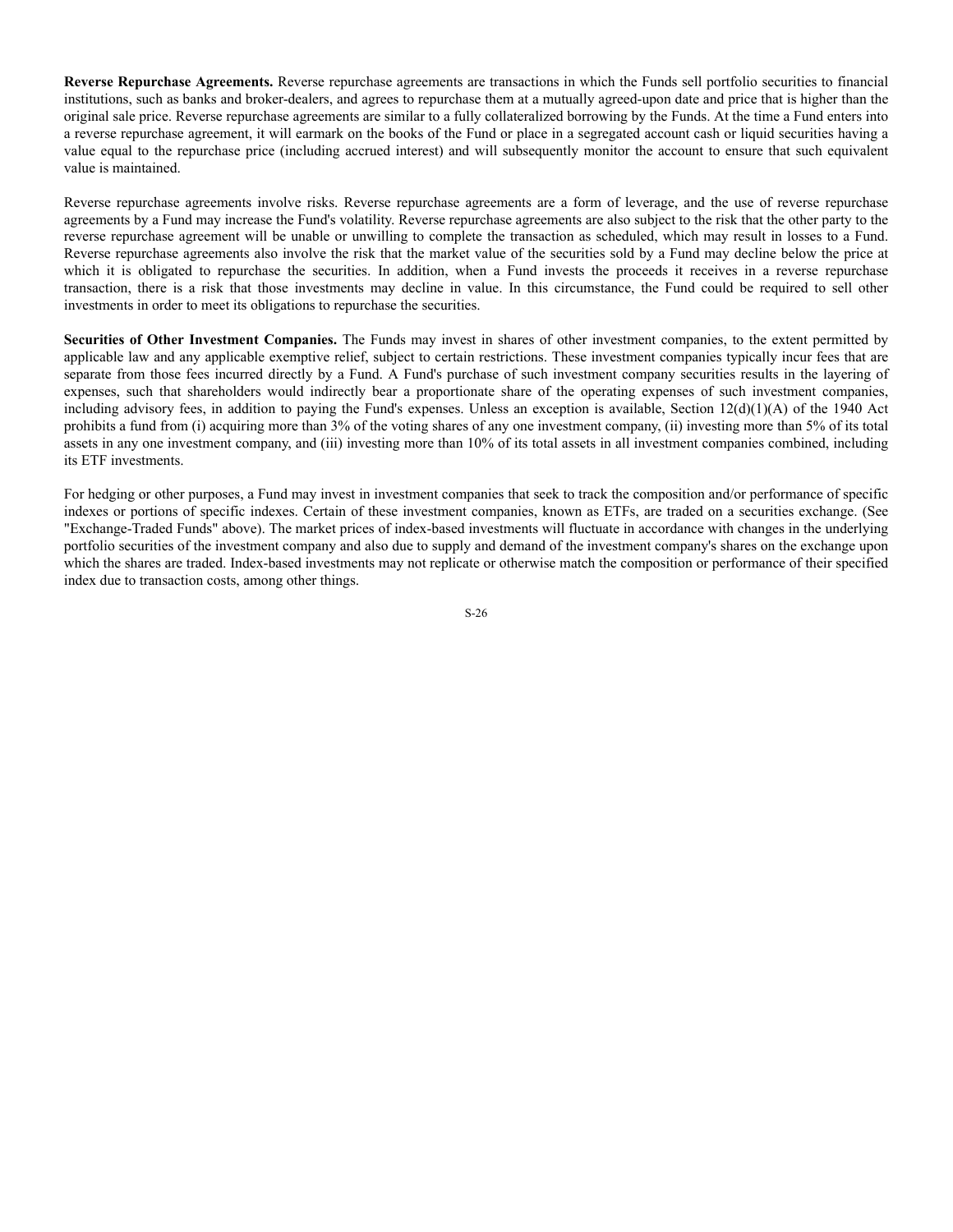Pursuant to orders issued by the U.S. Securities and Exchange Commission (the "SEC") to certain ETFs and procedures approved by the Board, the Funds may invest in such ETFs in excess of the 3% limitation prescribed by Section 12(d)(1)(A) described above, provided that the Funds otherwise comply with the conditions of the applicable SEC order, as it may be amended, and any other applicable investment limitations. Neither such ETFs nor their investment advisers make any representations regarding the advisability of investing in the ETFs.

**Foreign Exchange Spot Transactions.** The Funds may settle trades of holdings denominated in foreign currencies on a spot (i.e., cash) basis at the prevailing rate in the foreign currency exchange market. A foreign exchange spot transaction, also known as FX spot, is an agreement between two parties to buy one currency against selling another currency at an agreed price for settlement on the spot date. The exchange rate at which the transaction is done is called the spot exchange rate. Unlike forward foreign currency exchange contracts and foreign currency futures contracts, which involve trading a particular amount of a currency pair at a predetermined price at some point in the future, the underlying currencies in a spot FX are exchanged following the settlement date.

**Derivatives.** Derivatives are financial instruments whose value is based on an underlying asset (such as a stock or a bond), an underlying economic factor (such as an interest rate) or a market benchmark. Unless otherwise stated in the Prospectus, the Funds may use derivatives for a number of purposes including managing risk, gaining exposure to various markets in a cost-efficient manner, reducing transaction costs, remaining fully invested and speculating. The Funds may also invest in derivatives with the goal of protecting themselves from broad fluctuations in market prices, interest rates or foreign currency exchange rates (a practice known as "hedging"). When hedging is successful, a Fund will have offset any depreciation in the value of its portfolio securities by the appreciation in the value of the derivative position. Although techniques other than the sale and purchase of derivatives could be used to control the exposure of the Funds to market fluctuations, the use of derivatives may be a more effective means of hedging this exposure. In the future, to the extent such use is consistent with the Funds' investment objectives and is legally permissible, the Funds may use instruments and techniques that are not presently contemplated, but that may be subsequently developed.

There can be no assurance that a derivative strategy, if employed, will be successful. Because many derivatives have a leverage or borrowing component, adverse changes in the value or level of the underlying asset, reference rate or index can result in a loss substantially greater than the amount invested in the derivative itself. Certain derivatives have the potential for unlimited loss, regardless of the size of the initial investment. Accordingly, certain derivative transactions may be considered to constitute borrowing transactions for purposes of the 1940 Act. Such a derivative transaction will not be considered to constitute the issuance of a "senior security" by a Fund, and therefore such transaction will not be subject to the 300% asset coverage requirement otherwise applicable to borrowings by the Fund, if the Fund covers the transaction or segregates sufficient liquid assets (or such assets are "earmarked" on the Fund's books) in accordance with the requirements and interpretations of the SEC and its staff. Futures contracts, forward contracts and other applicable securities and instruments that settle physically, and written options on such contracts, will be treated as cash settled for asset segregation purposes when a Fund has entered into a contractual arrangement with a third party futures commission merchant or other counterparty to off-set the Fund's exposure under the contract and, failing that, to assign its delivery obligation under the contract to the counterparty.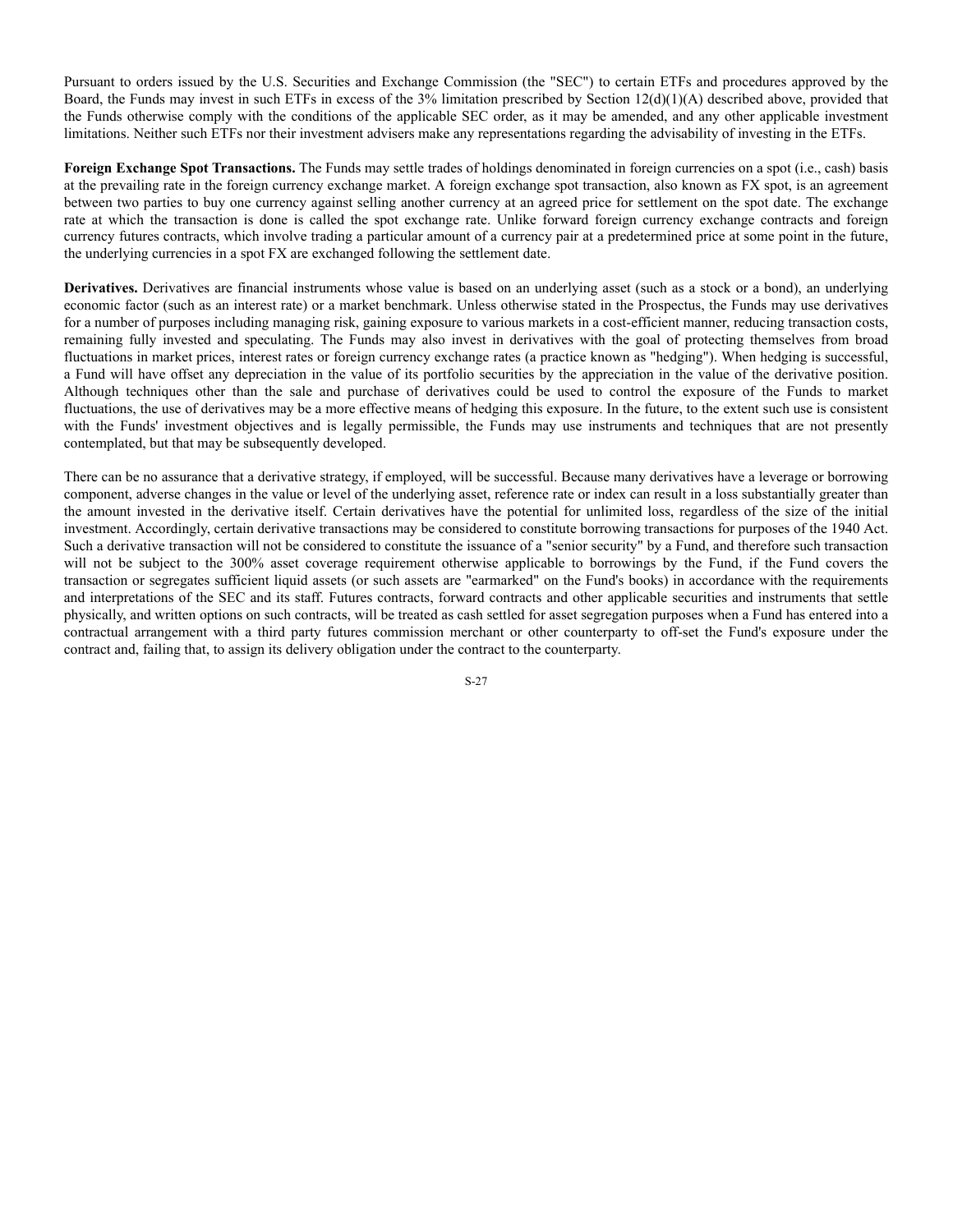Pursuant to rules adopted under the Commodity Exchange Act ("CEA") by the Commodity Futures Trading Commission ("CFTC"), a Fund must either operate within certain guidelines and restrictions with respect to the Fund's use of futures, options on such futures, commodity options and certain swaps, or the investment managers will be subject to registration with the CFTC as a "commodity pool operator" ("CPO").

Consistent with the CFTC's regulations, a notice of exclusion from the definition of the term CPO has been filed on the behalf of the Funds. Therefore, the Funds are not subject to registration or regulation as CPOs under the CEA. As a result, the Funds will be limited in their ability to use futures, options on such futures, commodity options and certain swaps. Complying with the limitations may restrict the investment managers' ability to implement the Funds' investment strategies and may adversely affect the Funds' performance.

### **Types of Derivatives:**

**Futures.** A futures contract is an agreement between two parties whereby one party agrees to sell and the other party agrees to buy a specified amount of a financial instrument at an agreed upon price and time. The financial instrument underlying the contract may be a stock, stock index, bond, bond index, interest rate, foreign exchange rate or other similar instrument. Agreeing to buy the underlying financial instrument is called buying a futures contract or taking a long position in the contract. Likewise, agreeing to sell the underlying financial instrument is called selling a futures contract or taking a short position in the contract.

Futures contracts are traded in the United States on commodity exchanges or boards of trade (known as "contract markets") approved for such trading and regulated by the CFTC. These contract markets standardize the terms, including the maturity date and underlying financial instrument, of all futures contracts.

Unlike other securities, the parties to a futures contract do not have to pay for or deliver the underlying financial instrument until some future date (the "delivery date"). Contract markets require both the purchaser and seller to deposit "initial margin" with a futures broker, known as a futures commission merchant or custodian bank, when they enter into the contract. Initial margin deposits are typically equal to a percentage of the contract's value. Initial margin is similar to a performance bond or good faith deposit on a contract and is returned to the depositing party upon termination of the futures contract if all contractual obligations have been satisfied. After they open a futures contract, the parties to the transaction must compare the purchase price of the contract to its daily market value. If the value of the futures contract changes in such a way that a party's position declines, that party must make additional "variation margin" payments so that the margin payment is adequate. On the other hand, the value of the contract may change in such a way that there is excess margin on deposit, possibly entitling the party that has a gain to receive all or a portion of this amount. This process is known as "marking to the market." Variation margin does not represent a borrowing or loan by a party but is instead a settlement between the party and the futures broker of the amount one party would owe the other if the futures contract terminated. In computing daily net asset value, each party marks to market its open futures positions.

Although the terms of a futures contract call for the actual delivery of and payment for the underlying security, in many cases the parties may close the contract early by taking an opposite position in an identical contract. If the sale price upon closing out the contract is less than the original purchase price, the party closing out the contract will realize a loss. If the sale price upon closing out the contract is more than the original purchase price, the party closing out the contract will realize a gain. Conversely, if the purchase price upon closing out the contract is more than the original sale price, the party closing out the contract will realize a loss. If the purchase price upon closing out the contract is less than the original sale price, the party closing out the contract will realize a gain.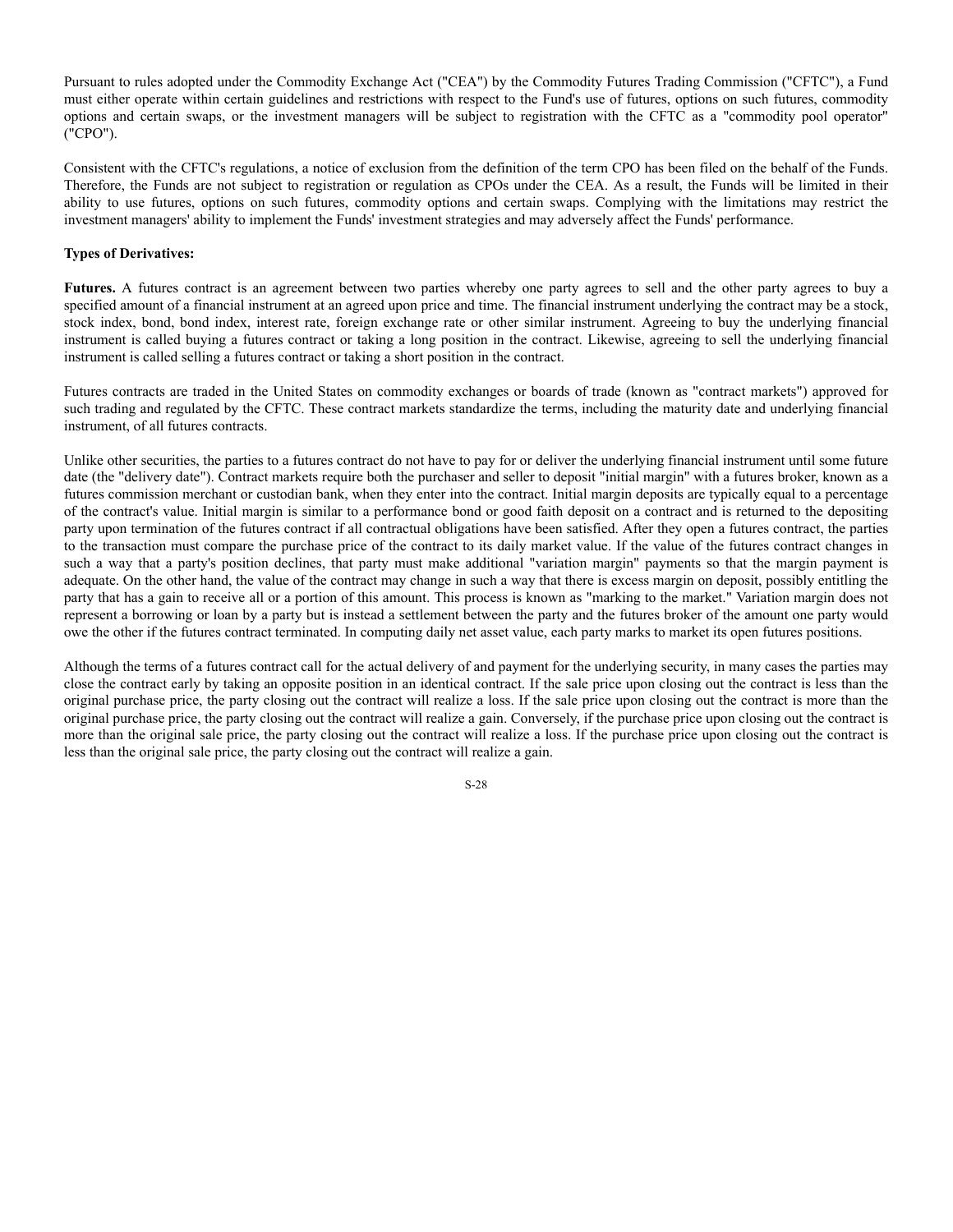A Fund may incur commission expenses when it opens or closes a futures position.

**Options.** An option is a contract between two parties for the purchase and sale of a financial instrument for a specified price (known as the "strike price" or "exercise price") at any time during the option period. Unlike a futures contract, an option grants a right (not an obligation) to buy or sell a financial instrument. Generally, a seller of an option can grant a buyer two kinds of rights: a "call" (the right to buy the security) or a "put" (the right to sell the security). Options have various types of underlying instruments, including specific securities, indices of securities prices, foreign currencies, interest rates and futures contracts. Options may be traded on an exchange (exchange-traded options) or may be customized agreements between the parties (over-the-counter or "OTC" options). Like futures, a financial intermediary, known as a clearing corporation, financially backs exchange-traded options. However, OTC options have no such intermediary and are subject to the risk that the counterparty will not fulfill its obligations under the contract. The principal factors affecting the market value of an option include supply and demand, interest rates, the current market value of the underlying instrument relative to the exercise price of the option, the volatility of the underlying instrument, and the time remaining until the option expires.

#### **▪ Purchasing Put and Call Options**

When a Fund purchases a put option, it buys the right to sell the instrument underlying the option at a fixed strike price. In return for this right, the Fund pays the current market price for the option (known as the "option premium"). A Fund may purchase put options to offset or hedge against a decline in the market value of its securities ("protective puts") or to benefit from a decline in the price of securities that it does not own. A Fund would ordinarily realize a gain if, during the option period, the value of the underlying securities decreased below the exercise price sufficiently to cover the premium and transaction costs. However, if the price of the underlying instrument does not fall enough to offset the cost of purchasing the option, a put buyer would lose the premium and related transaction costs.

Call options are similar to put options, except that a Fund obtains the right to purchase, rather than sell, the underlying instrument at the option's strike price. A Fund would normally purchase call options in anticipation of an increase in the market value of securities it owns or wants to buy. A Fund would ordinarily realize a gain if, during the option period, the value of the underlying instrument exceeded the exercise price plus the premium paid and related transaction costs. Otherwise, the Fund would realize either no gain or a loss on the purchase of the call option.

The purchaser of an option may terminate its position by:

- Allowing it to expire and losing its entire premium;
- Exercising the option and either selling (in the case of a put option) or buying (in the case of a call option) the underlying instrument at the strike price; or
- Closing it out in the secondary market at its current price.

#### **▪ Selling (Writing) Put and Call Options**

When a Fund writes a call option it assumes an obligation to sell specified securities to the holder of the option at a fixed strike price if the option is exercised at any time before the expiration date. Similarly, when a Fund writes a put option it assumes an obligation to purchase specified securities from the option holder at a fixed strike price if the option is exercised at any time before the expiration date. The Fund may terminate its position in an exchange-traded put option before exercise by buying an option identical to the one it has written. Similarly, the Fund may cancel an OTC option by entering into an offsetting transaction with the counterparty to the option.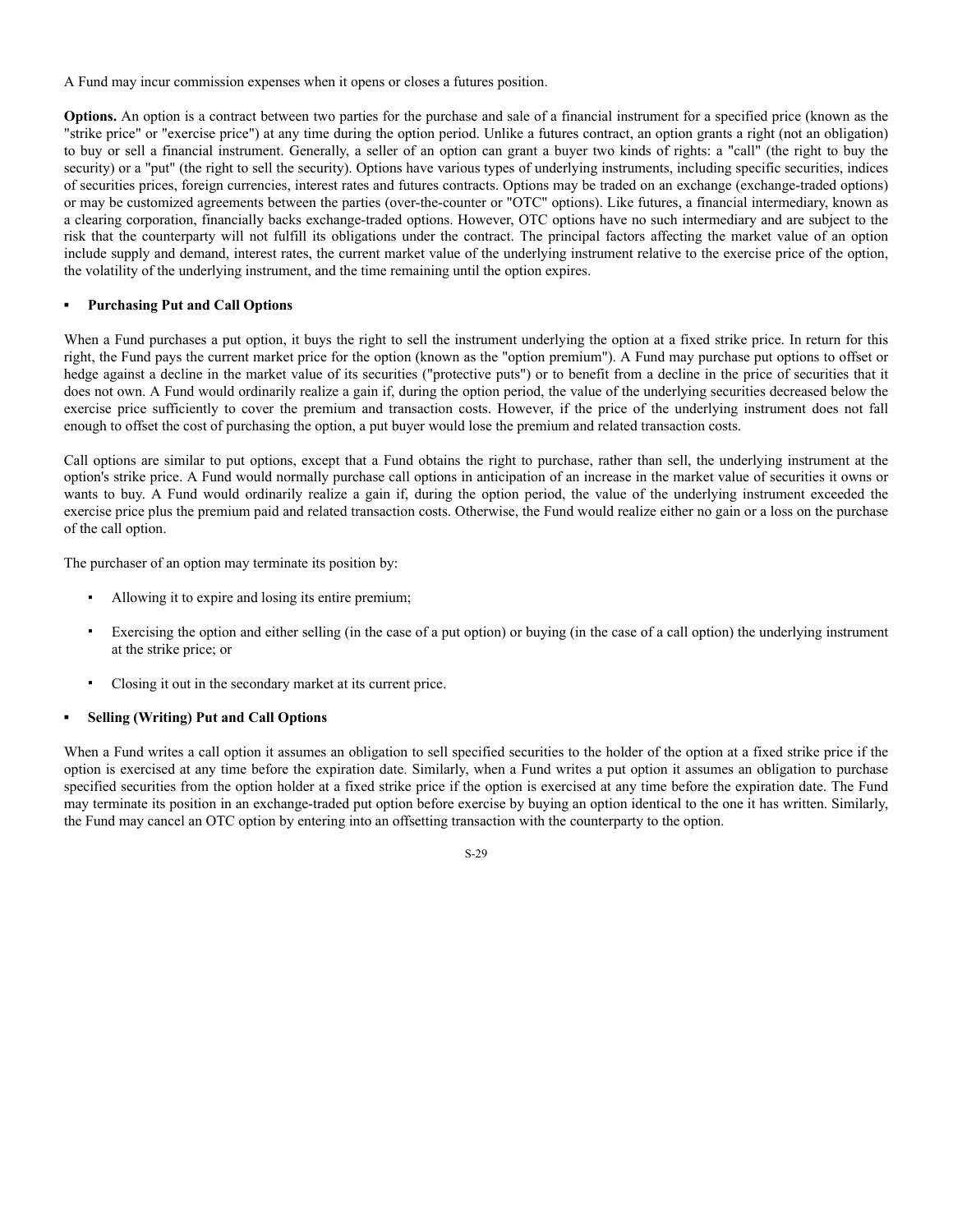A Fund could try to hedge against an increase in the value of securities it would like to acquire by writing a put option on those securities. If security prices rise, the Fund would expect the put option to expire and the premium it received to offset the increase in the security's value. If security prices remain the same over time, the Fund would hope to profit by closing out the put option at a lower price. If security prices fall, the Fund may lose an amount of money equal to the difference between the value of the security and the premium it received. Writing covered put options may deprive a Fund of the opportunity to profit from a decrease in the market price of the securities it would like to acquire.

The characteristics of writing call options are similar to those of writing put options, except that call writers expect to profit if prices remain the same or fall. A Fund could try to hedge against a decline in the value of securities it already owns by writing a call option. If the price of that security falls as expected, the Fund would expect the option to expire and the premium it received to offset the decline of the security's value. However, the Fund must be prepared to deliver the underlying instrument in return for the strike price, which may deprive it of the opportunity to profit from an increase in the market price of the securities it holds.

The Funds are permitted to write only "covered" options. At the time of selling a call option, a Fund may cover the option by owning, among other things:

- The underlying security (or securities convertible into the underlying security without additional consideration), index, interest rate, foreign currency or futures contract;
- A call option on the same security or index with the same or lesser exercise price;
- A call option on the same security or index with a greater exercise price, provided that the Fund also segregates cash or liquid securities in an amount equal to the difference between the exercise prices;
- Cash or liquid securities equal to at least the market value of the optioned securities, interest rate, foreign currency or futures contract; or
- In the case of an index, the portfolio of securities that corresponds to the index.

At the time of selling a put option, a Fund may cover the option by, among other things:

- Entering into a short position in the underlying security;
- Purchasing a put option on the same security, index, interest rate, foreign currency or futures contract with the same or greater exercise price;
- Purchasing a put option on the same security, index, interest rate, foreign currency or futures contract with a lesser exercise price and segregating cash or liquid securities in an amount equal to the difference between the exercise prices; or
- Maintaining the entire exercise price in liquid securities.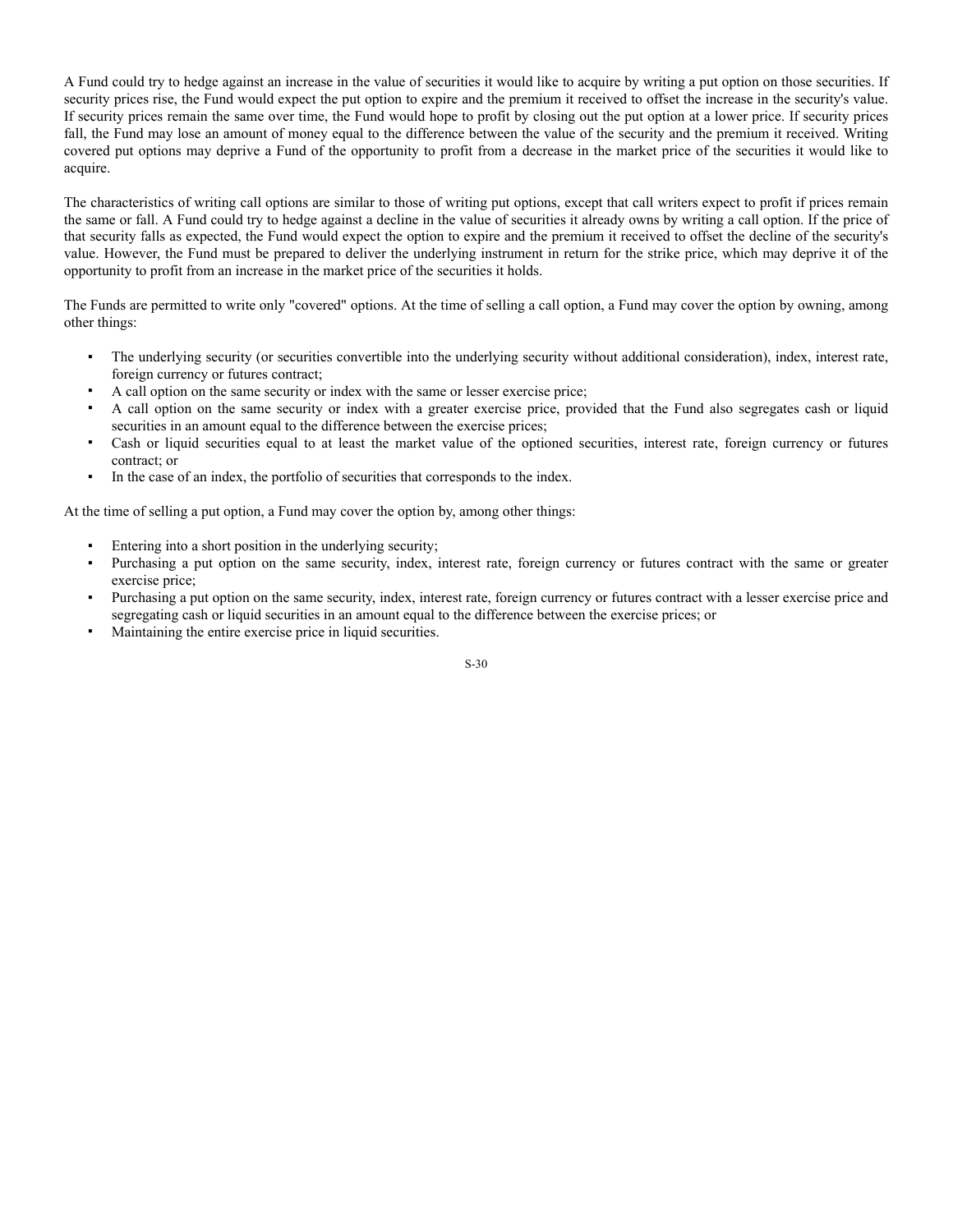### **▪ Options on Securities Indices**

Options on securities indices are similar to options on securities, except that the exercise of securities index options requires cash settlement payments and does not involve the actual purchase or sale of securities. In addition, securities index options are designed to reflect price fluctuations in a group of securities or segment of the securities market rather than price fluctuations in a single security.

#### • **Options on Credit Default Swaps**

An option on a credit default swap ("CDS") gives the holder the right to enter into a CDS at a specified future date and under specified terms in exchange for a purchase price or premium. The writer of the option bears the risk of any unfavorable move in the value of the CDS relative to the market value on the exercise date, while the purchaser may allow the option to expire unexercised.

### **▪ Options on Futures**

An option on a futures contract provides the holder with the right to buy a futures contract (in the case of a call option) or sell a futures contract (in the case of a put option) at a fixed time and price. Upon exercise of the option by the holder, the contract market clearing house establishes a corresponding short position for the writer of the option (in the case of a call option) or a corresponding long position (in the case of a put option). If the option is exercised, the parties will be subject to the futures contracts. In addition, the writer of an option on a futures contract is subject to initial and variation margin requirements on the option position. Options on futures contracts are traded on the same contract market as the underlying futures contract.

The buyer or seller of an option on a futures contract may terminate the option early by purchasing or selling an option of the same series (i.e., the same exercise price and expiration date) as the option previously purchased or sold. The difference between the premiums paid and received represents the trader's profit or loss on the transaction.

A Fund may purchase put and call options on futures contracts instead of selling or buying futures contracts. The Fund may buy a put option on a futures contract for the same reasons it would sell a futures contract. It also may purchase such a put option in order to hedge a long position in the underlying futures contract. A Fund may buy a call option on a futures contract for the same purpose as the actual purchase of a futures contract, such as in anticipation of favorable market conditions.

A Fund may write a call option on a futures contract to hedge against a decline in the prices of the instrument underlying the futures contracts. If the price of the futures contract at expiration were below the exercise price, the Fund would retain the option premium, which would offset, in part, any decline in the value of its portfolio securities.

The writing of a put option on a futures contract is similar to the purchase of the futures contracts, except that, if the market price declines, a Fund would pay more than the market price for the underlying instrument. The premium received on the sale of the put option, less any transaction costs, would reduce the net cost to the Fund.

# **▪ Options on Foreign Currencies**

A put option on a foreign currency gives the purchaser of the option the right to sell a foreign currency at the exercise price until the option expires. A call option on a foreign currency gives the purchaser of the option the right to purchase the currency at the exercise price until the option expires. The Funds may purchase or write put and call options on foreign currencies for the purpose of hedging against changes in future currency exchange rates.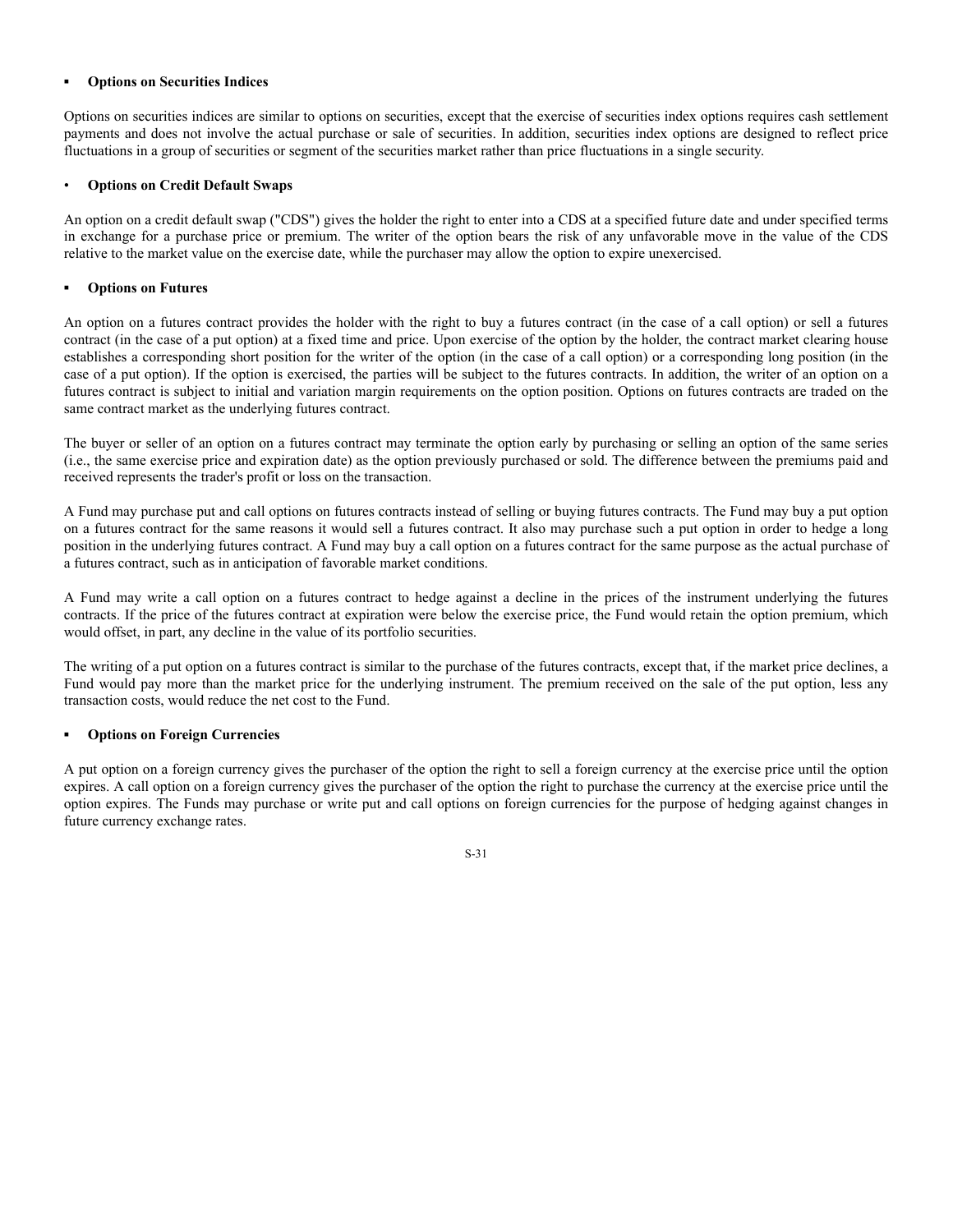The Funds may use foreign currency options given the same circumstances under which they could use forward foreign currency exchange contracts. For example, a decline in the U.S. dollar value of a foreign currency in which a Fund's securities are denominated would reduce the U.S. dollar value of the securities, even if their value in the foreign currency remained constant. In order to hedge against such a risk, the Fund may purchase a put option on the foreign currency. If the value of the currency then declined, the Fund could sell the currency for a fixed amount in U.S. dollars and thereby offset, at least partially, the negative effect on its securities that otherwise would have resulted. Conversely, if a Fund anticipates a rise in the U.S. dollar value of a currency in which securities to be acquired are denominated, the Fund may purchase call options on the currency in order to offset, at least partially, the effects of negative movements in exchange rates. If currency exchange rates do not move in the direction or to the extent anticipated, the Funds could sustain losses on transactions in foreign currency options.

#### **▪ Combined Positions**

The Funds may purchase and write options in combination with each other, or in combination with futures or forward contracts or swap agreements, to adjust the risk and return characteristics of the overall position. For example, a Fund could construct a combined position whose risk and return characteristics are similar to selling a futures contract by purchasing a put option and writing a call option on the same underlying instrument. Alternatively, a Fund could write a call option at one strike price and buy a call option at a lower price to reduce the risk of the written call option in the event of a substantial price increase. Because combined options positions involve multiple trades, they result in higher transaction costs and may be more difficult to open and close out.

**Forward Foreign Currency Exchange Contracts.** A forward foreign currency contract involves an obligation to purchase or sell a specific amount of currency at a future date or date range at a specific price. In the case of a cancelable forward contract, the holder has the unilateral right to cancel the contract at maturity by paying a specified fee. Forward foreign currency exchange contracts differ from foreign currency futures contracts in certain respects. Unlike futures contracts, forward contracts:

- Do not have standard maturity dates or amounts (i.e., the parties to the contract may fix the maturity date and the amount);
- Are typically traded directly between currency traders (usually large commercial banks) and their customers in the inter-bank markets, as opposed to on exchanges regulated by the CFTC (note, however, that under new definitions adopted by the CFTC and SEC, many non-deliverable foreign currency forwards will be considered swaps for certain purposes, including determination of whether such instruments must be traded on exchanges and centrally cleared);
- Do not require an initial margin deposit; and
- May be closed by entering into a closing transaction with the currency trader who is a party to the original forward contract, as opposed to with a commodities exchange.

**Foreign Currency Hedging Strategies.** A "settlement hedge" or "transaction hedge" is designed to protect a Fund against an adverse change in foreign currency values between the date a security is purchased or sold and the date on which payment is made or received. Entering into a forward contract for the purchase or sale of the amount of foreign currency involved in an underlying security transaction for a fixed amount of U.S. dollars "locks in" the U.S. dollar price of the security. A Fund may also use forward contracts to purchase or sell a foreign currency when it anticipates purchasing or selling securities denominated in foreign currency, even if it has not yet selected the specific investments.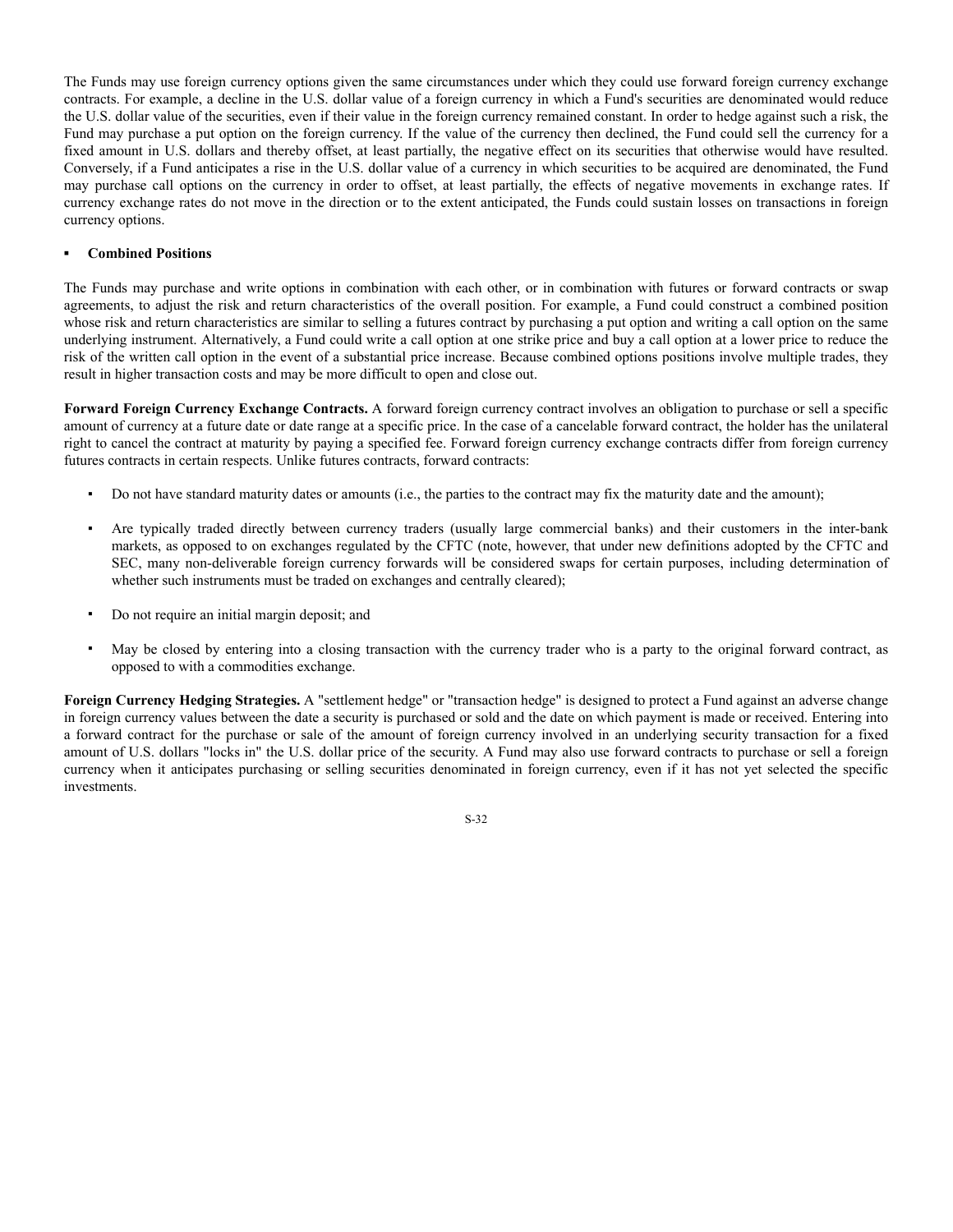A Fund may use forward contracts to hedge against a decline in the value of existing investments denominated in foreign currency. Such a hedge, sometimes referred to as a "position hedge," would tend to offset both positive and negative currency fluctuations, but would not offset changes in security values caused by other factors. The Fund could also hedge the position by selling another currency expected to perform similarly to the currency in which the Fund's investment is denominated. This type of hedge, sometimes referred to as a "proxy hedge," could offer advantages in terms of cost, yield, or efficiency, but generally would not hedge currency exposure as effectively as a direct hedge into U.S. dollars. Proxy hedges may result in losses if the currency used to hedge does not perform similarly to the currency in which the hedged securities are denominated.

Transaction and position hedging do not eliminate fluctuations in the underlying prices of the securities that a Fund owns or intends to purchase or sell. They simply establish a rate of exchange that one can achieve at some future point in time. Additionally, these techniques tend to minimize the risk of loss due to a decline in the value of the hedged currency and to limit any potential gain that might result from the increase in value of such currency.

A Fund may enter into forward contracts to shift its investment exposure from one currency into another. Such transactions may call for the delivery of one foreign currency in exchange for another foreign currency, including currencies in which its securities are not then denominated. This may include shifting exposure from U.S. dollars to a foreign currency, or from one foreign currency to another foreign currency. This type of strategy, sometimes known as a "cross-hedge," will tend to reduce or eliminate exposure to the currency that is sold, and increase exposure to the currency that is purchased. Cross-hedges may protect against losses resulting from a decline in the hedged currency but will cause the Fund to assume the risk of fluctuations in the value of the currency it purchases. Cross-hedging transactions also involve the risk of imperfect correlation between changes in the values of the currencies involved.

A non-deliverable forward transaction is a transaction that represents an agreement between a Fund and a counterparty (usually a commercial bank) to buy or sell a specified (notional) amount of a particular currency at an agreed upon foreign exchange rate on an agreed upon future date. The non-deliverable forward transaction position is closed using a fixing rate, as defined by the central bank in the country of the currency being traded, that is generally publicly stated within one or two days prior to the settlement date. Unlike other currency transactions, there is no physical delivery of the currency on the settlement of a non-deliverable forward transaction. Rather, a Fund and the counterparty agree to net the settlement by making a payment in U.S. dollars or another fully convertible currency that represents any differential between the foreign exchange rate agreed upon at the inception of the non-deliverable forward agreement and the actual exchange rate on the agreed upon future date. Thus, the actual gain or loss of a given non-deliverable forward transaction is calculated by multiplying the transaction's notional amount by the difference between the agreed upon forward exchange rate and the actual exchange rate when the transaction is completed.

It is difficult to forecast with precision the market value of portfolio securities at the expiration or maturity of a forward or futures contract. Accordingly, a Fund may have to purchase additional foreign currency on the spot (cash) market if the market value of a security it is hedging is less than the amount of foreign currency it is obligated to deliver. Conversely, the Fund may have to sell on the spot market some of the foreign currency it received upon the sale of a security if the market value of such security exceeds the amount of foreign currency it is obligated to deliver.

**Participation Notes ("P-Notes").** P-Notes are participation interest notes that are issued by banks or broker-dealers and are designed to offer a return linked to a particular underlying equity, debt, currency or market. When purchasing a P-Note, the posting of margin is not required because the full cost of the P-Note (plus commission) is paid at the time of purchase. When the P-Note matures, the issuer will pay to, or receive from, the purchaser the difference between the nominal value of the underlying instrument at the time of purchase and that instrument's value at maturity. Investments in P-Notes involve the same risks associated with a direct investment in the underlying foreign companies or foreign securities markets that they seek to replicate.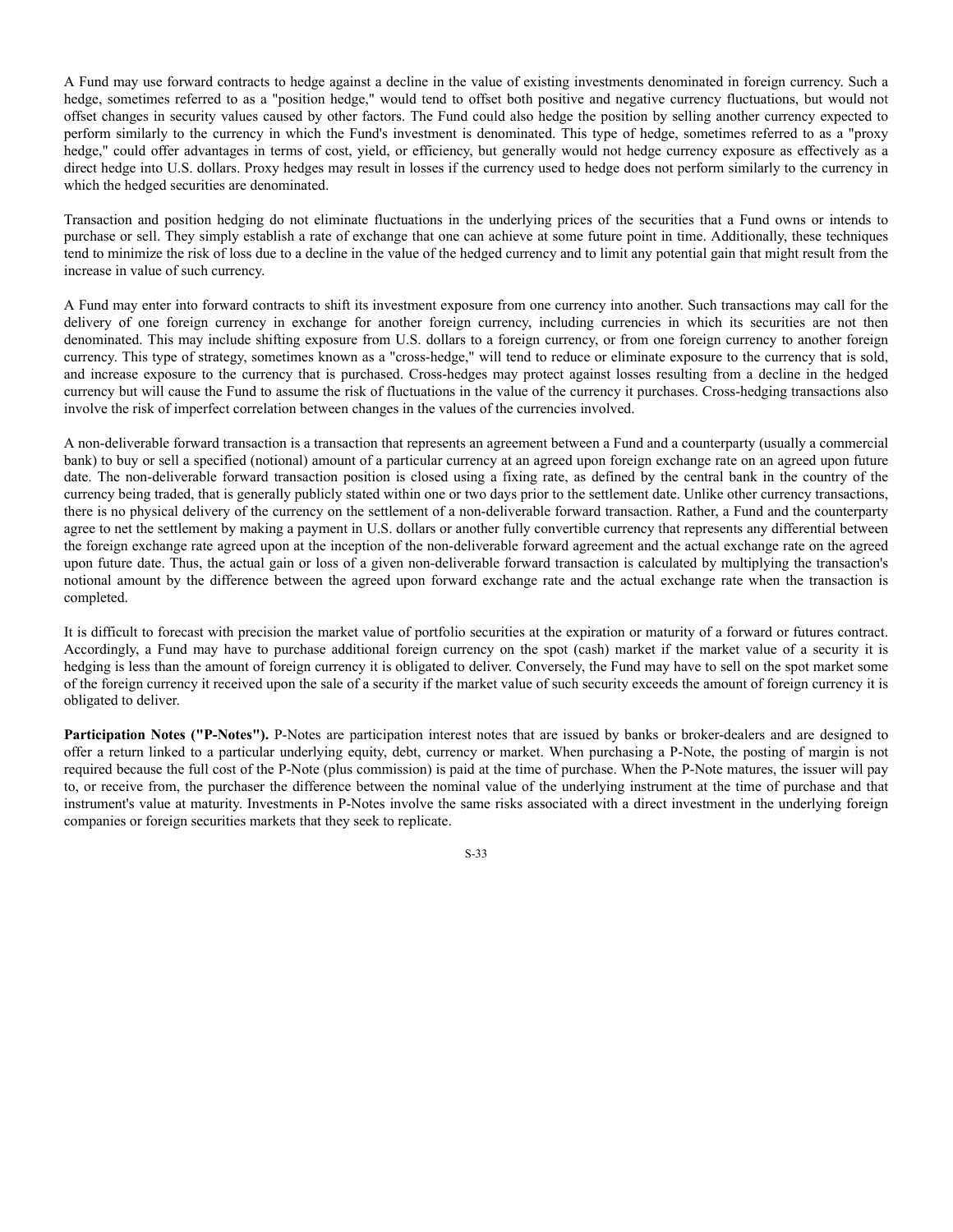In addition, there can be no assurance that the trading price of P-Notes will equal the underlying value of the foreign companies or foreign securities markets that they seek to replicate. The holder of a P-Note that is linked to a particular underlying security is entitled to receive any dividends paid in connection with an underlying security or instrument. However, the holder of a P-Note does not receive voting rights as it would if it directly owned the underlying security or instrument. P-Notes are generally traded over-the-counter. P-Notes constitute general unsecured contractual obligations of the banks or broker-dealers that issue them. There is also counterparty risk associated with these investments because a Fund is relying on the creditworthiness of such counterparty and has no rights under a P-Note against the issuer of the underlying security. In addition, a Fund will incur transaction costs as a result of investment in P-Notes.

**Swap Agreements.** A swap agreement is a financial instrument that typically involves the exchange of cash flows between two parties on specified dates (settlement dates), where the cash flows are based on agreed-upon prices, rates, indices, etc. The nominal amount on which the cash flows are calculated is called the notional amount. Swap agreements are individually negotiated and structured to include exposure to a variety of different types of investments or market factors, such as interest rates, foreign currency rates, mortgage securities, corporate borrowing rates, security prices or inflation rates.

Swap agreements may increase or decrease the overall volatility of the investments of a Fund and its share price. The performance of swap agreements may be affected by a change in the specific interest rate, currency, or other factors that determine the amounts of payments due to and from the Fund. If a swap agreement calls for payments by the Fund, the Fund must be prepared to make such payments when due. In addition, if the counterparty's creditworthiness declined, the value of a swap agreement would be likely to decline, potentially resulting in losses.

Generally, swap agreements have a fixed maturity date that will be agreed upon by the parties. The agreement can be terminated before the maturity date under certain circumstances, such as default by one of the parties or insolvency, among others, and can be transferred by a party only with the prior written consent of the other party. A Fund may be able to eliminate its exposure under a swap agreement either by assignment or by other disposition, or by entering into an offsetting swap agreement with the same party or a similarly creditworthy party. If the counterparty is unable to meet its obligations under the contract, declares bankruptcy, defaults or becomes insolvent, a Fund may not be able to recover the money it expected to receive under the swap agreement. The Funds will not enter into any swap agreement unless the investment managers believe that the counterparty to the transaction is creditworthy.

A swap agreement can be a form of leverage, which can magnify the Funds' gains or losses. In order to reduce the risk associated with leveraging, the Funds may cover their current obligations under swap agreements according to guidelines established by the SEC. If a Fund enters into a swap agreement on a net basis, it will segregate assets with a daily value at least equal to the excess, if any, of the Fund's accrued obligations under the swap agreement over the accrued amount the Fund is entitled to receive under the agreement. If a Fund enters into a swap agreement on other than a net basis, it will segregate assets with a value equal to the full amount of the Fund's accrued obligations under the swap agreement.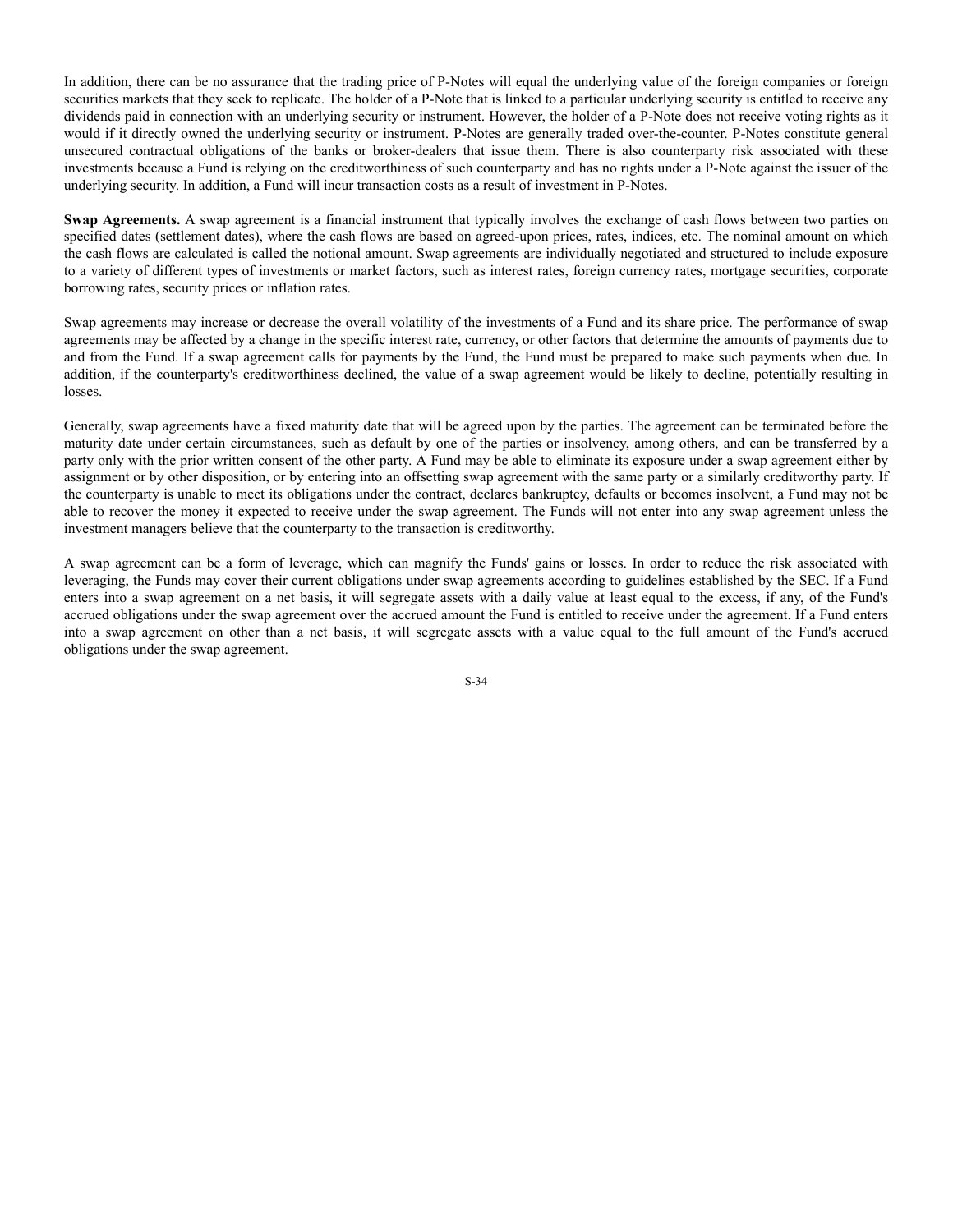## **▪ Equity Swaps**

In a typical equity swap, one party agrees to pay another party the return on a stock, stock index or basket of stocks in return for a specified interest rate. By entering into an equity index swap, for example, the index receiver can gain exposure to stocks making up the index of securities without actually purchasing those stocks. Equity index swaps involve not only the risk associated with investment in the securities represented in the index, but also the risk that the performance of such securities, including dividends, will not exceed the return on the interest rate that a Fund will be committed to pay.

## ▪ **Total Return Swaps**

Total return swaps are contracts in which one party agrees to make payments of the total return from a reference instrument—which may be a single asset, a pool of assets or an index of assets—during a specified period, in return for payments equal to a fixed or floating rate of interest or the total return from another underlying reference instrument. The total return includes appreciation or depreciation on the underlying asset, plus any interest or dividend payments. Payments under the swap are based upon an agreed upon principal amount but, since the principal amount is not exchanged, it represents neither an asset nor a liability to either counterparty, and is referred to as notional. Total return swaps are marked to market daily using different sources, including quotations from counterparties, pricing services, brokers or market makers. The unrealized appreciation or depreciation related to the change in the valuation of the notional amount of the swap is combined with the amount due to a Fund at termination or settlement. The primary risks associated with total return swaps are credit risks (if the counterparty fails to meet its obligations) and market risk (if there is no liquid market for the swap or unfavorable changes occur to the underlying reference instrument).

#### **▪ Interest Rate Swaps**

Interest rate swaps are financial instruments that involve the exchange of one type of interest rate for another type of interest rate cash flow on specified dates in the future. Some of the different types of interest rate swaps are "fixed-for-floating rate swaps," "termed basis swaps" and "index amortizing swaps." Fixed-for-floating rate swaps involve the exchange of fixed interest rate cash flows for floating rate cash flows. Termed basis swaps entail cash flows to both parties based on floating interest rates, where the interest rate indices are different. Index amortizing swaps are typically fixed-for-floating rate swaps where the notional amount changes if certain conditions are met.

As with a traditional investment in a debt security, a Fund could lose money by investing in an interest rate swap if interest rates change adversely. For example, if a Fund enters into a swap where it agrees to exchange a floating rate of interest for a fixed rate of interest, the Fund may have to pay more money than it receives. Similarly, if a Fund enters into a swap where it agrees to exchange a fixed rate of interest for a floating rate of interest, the Fund may receive less money than it has agreed to pay.

#### ▪ **Currency Swaps**

A currency swap is an agreement between two parties in which one party agrees to make interest rate payments in one currency and the other promises to make interest rate payments in another currency. A Fund may enter into a currency swap when it has one currency and desires a different currency. Typically, the interest rates that determine the currency swap payments are fixed, although occasionally one or both parties may pay a floating rate of interest. Unlike an interest rate swap, however, the principal amounts are exchanged at the beginning of the agreement and returned at the end of the agreement. Changes in foreign exchange rates and changes in interest rates, as described above, may negatively affect currency swaps.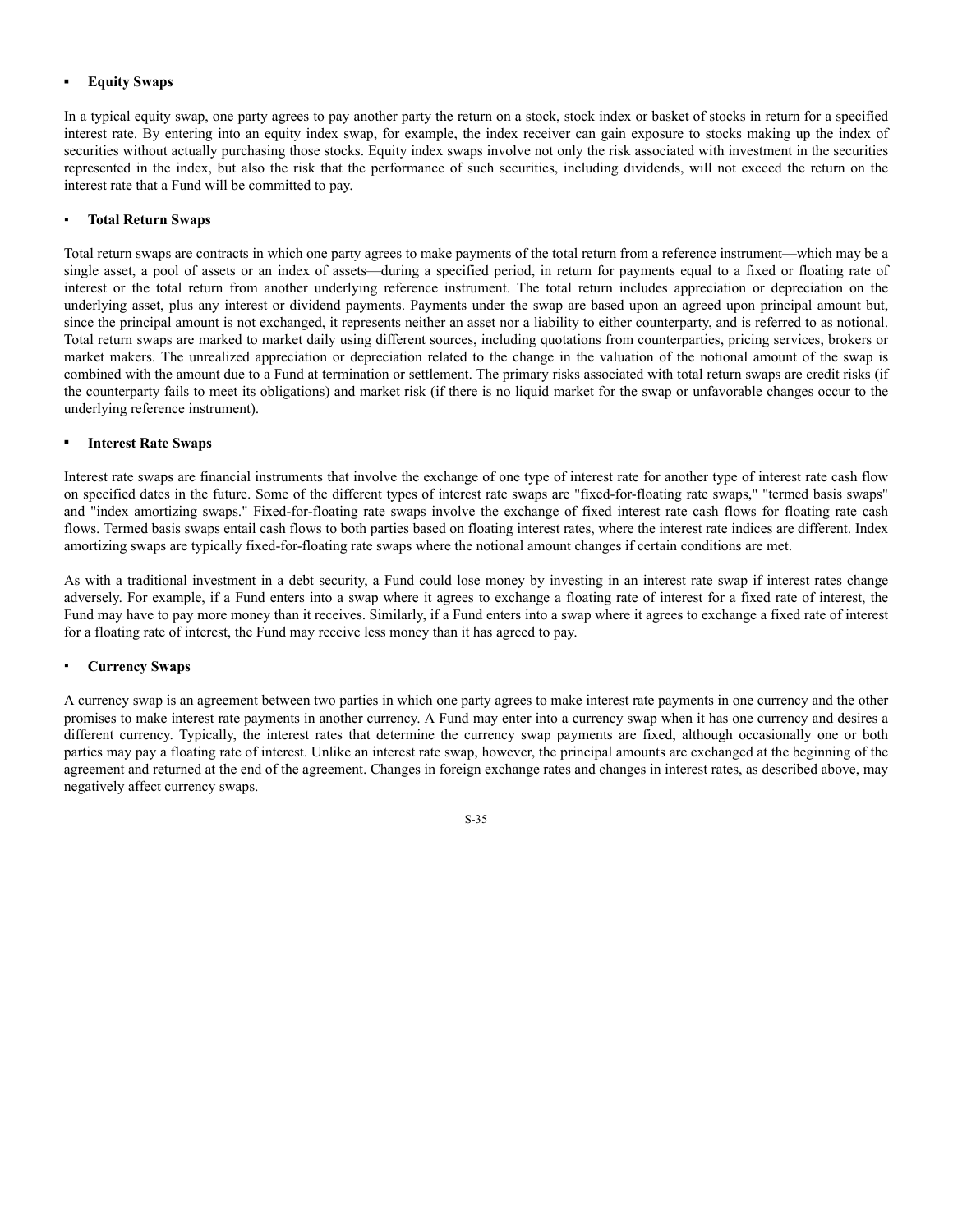#### **Inflation Swaps**

Inflation swaps are fixed-maturity, over-the-counter derivatives where one party pays a fixed rate in exchange for payments tied to an inflation index, such as the Consumer Price Index. The fixed rate, which is set by the parties at the initiation of the swap, is often referred to as the "breakeven inflation" rate and generally represents the current difference between treasury yields and Treasury Inflation Protected Securities yields of similar maturities at the initiation of the swap agreement. Inflation swaps are typically designated as "zero coupon," where all cash flows are exchanged at maturity. The value of an inflation swap is expected to fluctuate in response to changes in the relationship between nominal interest rates and the rate of inflation. An inflation swap can lose value if the realized rate of inflation over the life of the swap is less than the fixed market implied inflation rate (the breakeven inflation rate) the investor agreed to pay at the initiation of the swap.

## **Credit Default Swaps**

A credit default swap is an agreement between a "buyer" and a "seller" for credit protection. The credit default swap agreement may have as reference obligations one or more securities that are not then held by a Fund. The protection buyer is generally obligated to pay the protection seller an upfront payment and/or a periodic stream of payments over the term of the agreement until a credit event on a reference obligation has occurred. If no default occurs, the seller would keep the stream of payments and would have no payment obligations. If a credit event occurs, the seller generally must pay the buyer the full notional amount (the "par value") of the swap.

A credit default swap index product (sometimes referred to as a "CDX index") is an equally-weighted credit default swap index. The individual credits underlying these credit default swap indices may be rated investment grade or non-investment grade. These instruments are designed to track representative segments of the credit default swap market such as North American investment grade, high volatility investment grade, below investment grade, as well as emerging markets, and provide investors with exposure to specific "baskets" of issuers of bonds or loans. A CDX index tranche provides access to customized risk, exposing each investor to losses at different levels of subordination. The lowest part of the capital structure is called the "equity tranche" as it has exposure to the first losses experienced in the basket. The mezzanine and senior tranches are higher in the capital structure but can also be exposed to loss in value. Investments are subject to liquidity risks as well as other risks associated with investments in credit default swaps.

#### ▪ **Caps, Collars and Floors**

Caps and floors have an effect similar to buying or writing options. In a typical cap or floor agreement, one party agrees to make payments only under specified circumstances, usually in return for payment of a fee by the other party. For example, the buyer of an interest rate cap obtains the right to receive payments to the extent that a specified interest rate exceeds an agreed-upon level. The seller of an interest rate floor is obligated to make payments to the extent that a specified interest rate falls below an agreed-upon level. An interest rate collar combines elements of buying a cap and selling a floor.

#### **Risks of Derivatives:**

While transactions in derivatives may reduce certain risks, these transactions themselves entail certain other risks. For example, unanticipated changes in interest rates, securities prices or currency exchange rates may result in a poorer overall performance of the Funds than if they had not entered into any derivatives transactions. Derivatives may magnify the Funds' gains or losses, causing them to make or lose substantially more than they invested.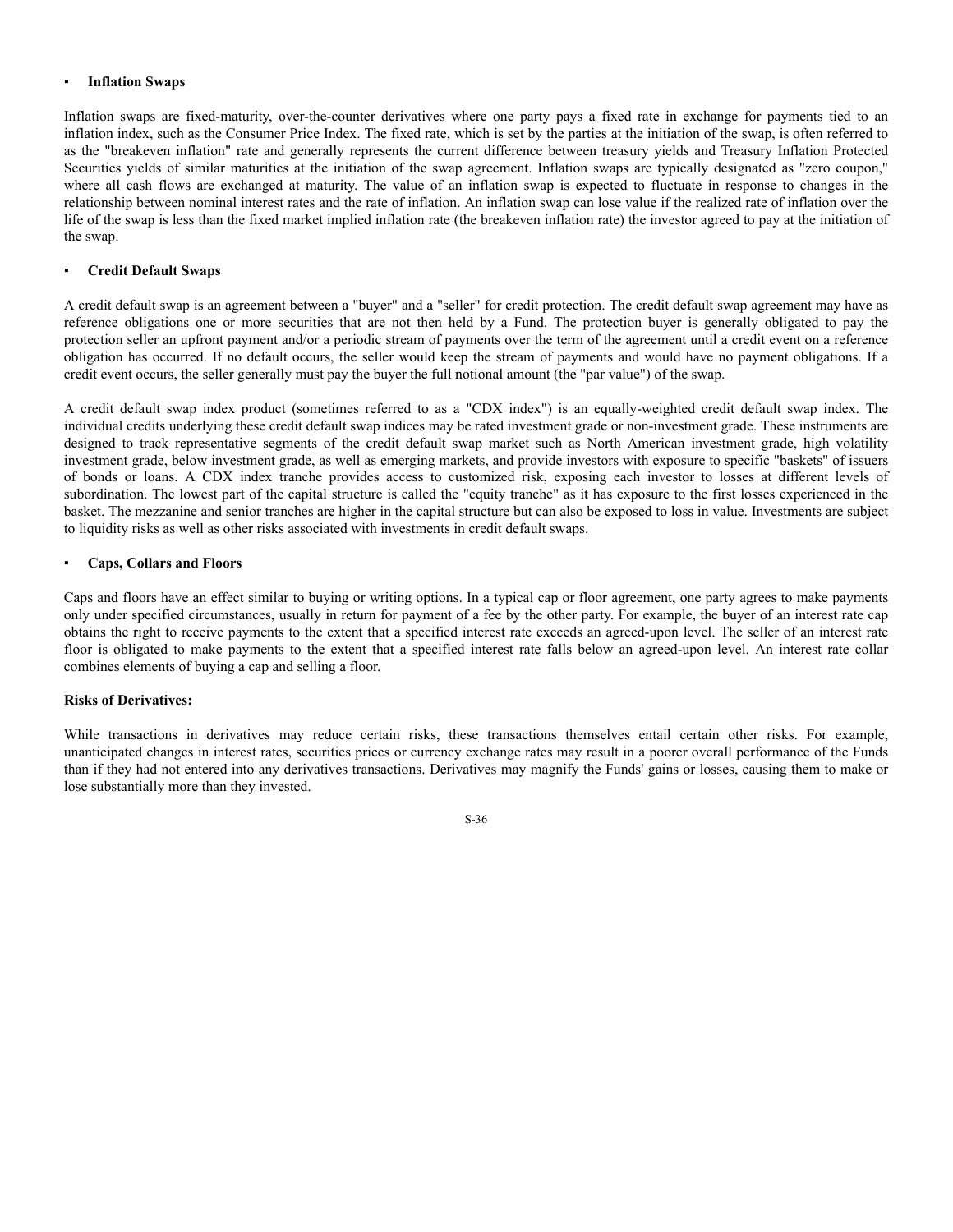When used for hedging purposes, increases in the value of the securities a Fund holds or intends to acquire should offset any losses incurred with a derivative. Purchasing derivatives for purposes other than hedging could expose the Fund to greater risks.

Use of derivatives involves transaction costs, which may be significant, and may also increase the amount of taxable income to shareholders.

**Correlation of Prices.** The Funds' ability to hedge their securities through derivatives depends on the degree to which price movements in the underlying index or instrument correlate with price movements in the relevant securities. In the case of poor correlation, the price of the securities a Fund is hedging may not move in the same amount, or even in the same direction as the hedging instrument. The investment managers will try to minimize this risk by investing in only those contracts whose behavior they expect to correlate with the behavior of the portfolio securities they are trying to hedge. However, if the investment managers' prediction of interest and currency rates, market value, volatility or other economic factors is incorrect, a Fund may lose money, or may not make as much money as it expected.

Derivative prices can diverge from the prices of their underlying instruments, even if the characteristics of the underlying instruments are very similar to the derivative.

Listed below are some of the factors that may cause such a divergence:

- Current and anticipated short-term interest rates, changes in volatility of the underlying instrument, and the time remaining until expiration of the contract;
- A difference between the derivatives and securities markets, including different levels of demand, how the instruments are traded, the imposition of daily price fluctuation limits or discontinued trading of an instrument; and
- Differences between the derivatives, such as different margin requirements, different liquidity of such markets and the participation of speculators in such markets.

Derivatives based upon a narrower index of securities, such as those of a particular industry group, may present greater risk than derivatives based on a broad market index. Since narrower indices are made up of a smaller number of securities, they are more susceptible to rapid and extreme price fluctuations because of changes in the value of those securities.

While currency futures and options values are expected to correlate with exchange rates, they may not reflect other factors that affect the value of the investments of the Funds. A currency hedge, for example, should protect a yen-denominated security from a decline in the yen, but will not protect the Funds against a price decline resulting from deterioration in the issuer's creditworthiness. Because the value of the Funds' foreign-denominated investments changes in response to many factors other than exchange rates, it may not be possible to match the amount of currency options and futures to the value of the Funds' investments precisely over time.

Lack of Liquidity. Before a futures contract or option is exercised or expires, a Fund can terminate it only by entering into a closing purchase or sale transaction. Moreover, a Fund may close out a futures contract only on the exchange the contract was initially traded. Although the Funds intend to purchase options and futures only where there appears to be an active market, there is no guarantee that such a liquid market will exist. If there is no secondary market for the contract, or the market is illiquid, a Fund may not be able to close out its position. In an illiquid market, a Fund may:

Have to sell securities to meet its daily margin requirements at a time when it is disadvantageous to do so;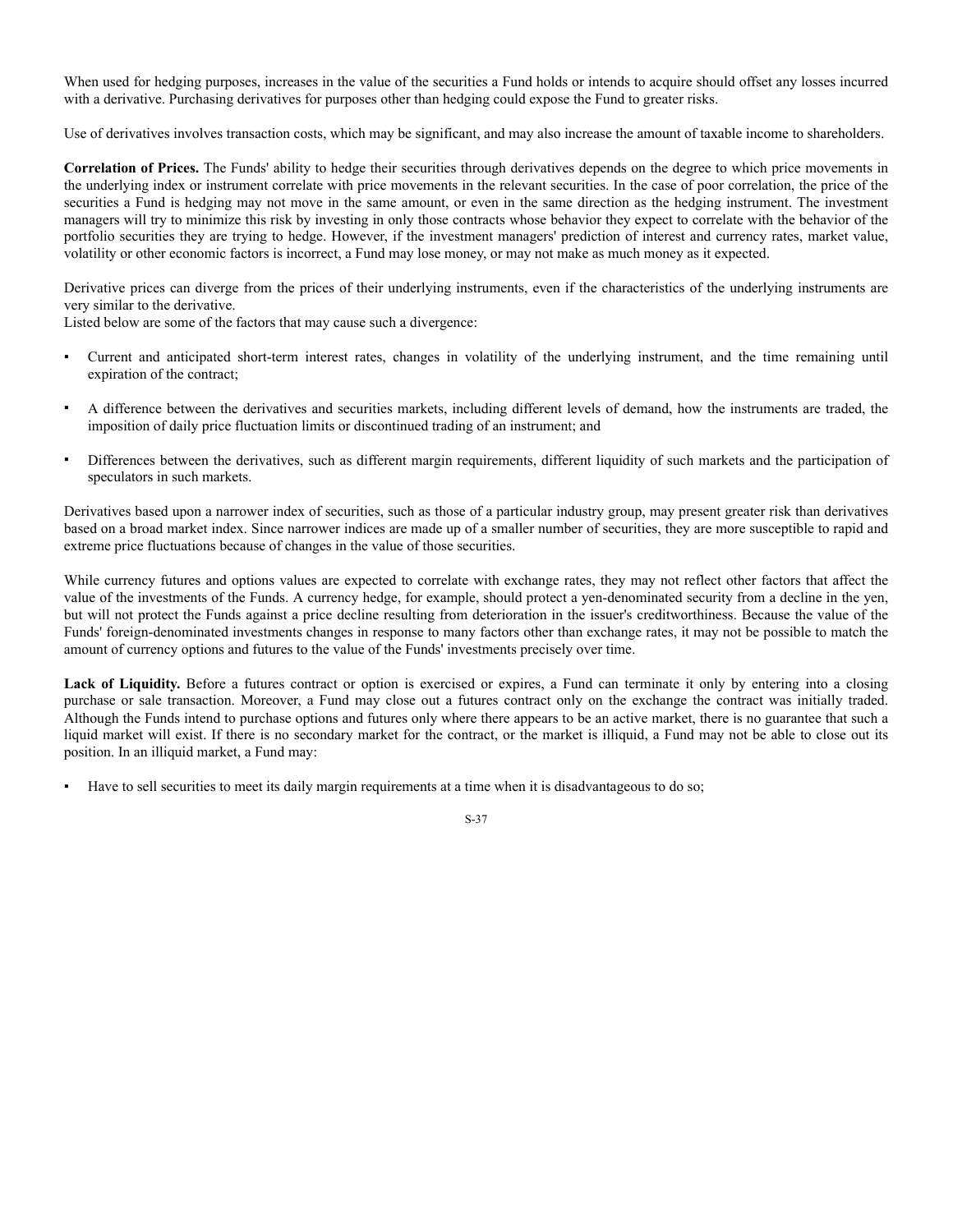- Have to purchase or sell the instrument underlying the contract;
- Not be able to hedge its investments; and/or
- Not be able to realize profits or limit its losses.

Derivatives may become illiquid (i.e., difficult to sell at a desired time and price) under a variety of market conditions. For example:

- An exchange may suspend or limit trading in a particular derivative instrument, an entire category of derivatives or all derivatives, which sometimes occurs because of increased market volatility;
- Unusual or unforeseen circumstances may interrupt normal operations of an exchange;
- The facilities of the exchange may not be adequate to handle current trading volume;
- Equipment failures, government intervention, insolvency of a brokerage firm or clearing house or other occurrences may disrupt normal trading activity; or
- Investors may lose interest in a particular derivative or category of derivatives.

**Management Risk.** Successful use of derivatives by the Funds is subject to the ability of the investment managers to forecast stock market and interest rate trends. If the investment managers incorrectly predict stock market and interest rate trends, the Funds may lose money by investing in derivatives. For example, if a Fund were to write a call option based on the investment managers' expectation that the price of the underlying security would fall, but the price were to rise instead, the Fund could be required to sell the security upon exercise at a price below the current market price. Similarly, if a Fund were to write a put option based on the investment managers' expectation that the price of the underlying security would rise, but the price were to fall instead, the Fund could be required to purchase the security upon exercise at a price higher than the current market price.

**Pricing Risk.** At times, market conditions might make it hard to value some investments. For example, if a Fund has valued its securities too high, shareholders may end up paying too much for Fund shares when they buy into the Fund. If the Fund underestimates its price, shareholders may not receive the full market value for their Fund shares when they sell.

**Margin.** Because of the low margin deposits required upon the opening of a derivative position, such transactions involve an extremely high degree of leverage. Consequently, a relatively small price movement in a derivative may result in an immediate and substantial loss (as well as gain) to a Fund and it may lose more than it originally invested in the derivative.

If the price of a futures contract changes adversely, a Fund may have to sell securities at a time when it is disadvantageous to do so to meet its minimum daily margin requirement. A Fund may lose its margin deposits if a broker-dealer with whom it has an open futures contract or related option becomes insolvent or declares bankruptcy.

**Volatility and Leverage.** The Funds' use of derivatives may have a leveraging effect. Leverage generally magnifies the effect of any increase or decrease in value of an underlying asset and results in increased volatility, which means the Funds will have the potential for greater gains, as well as the potential for greater losses, than if the Funds do not use derivative instruments that have a leveraging effect. The prices of derivatives are volatile (i.e., they may change rapidly, substantially and unpredictably) and are influenced by a variety of factors, including: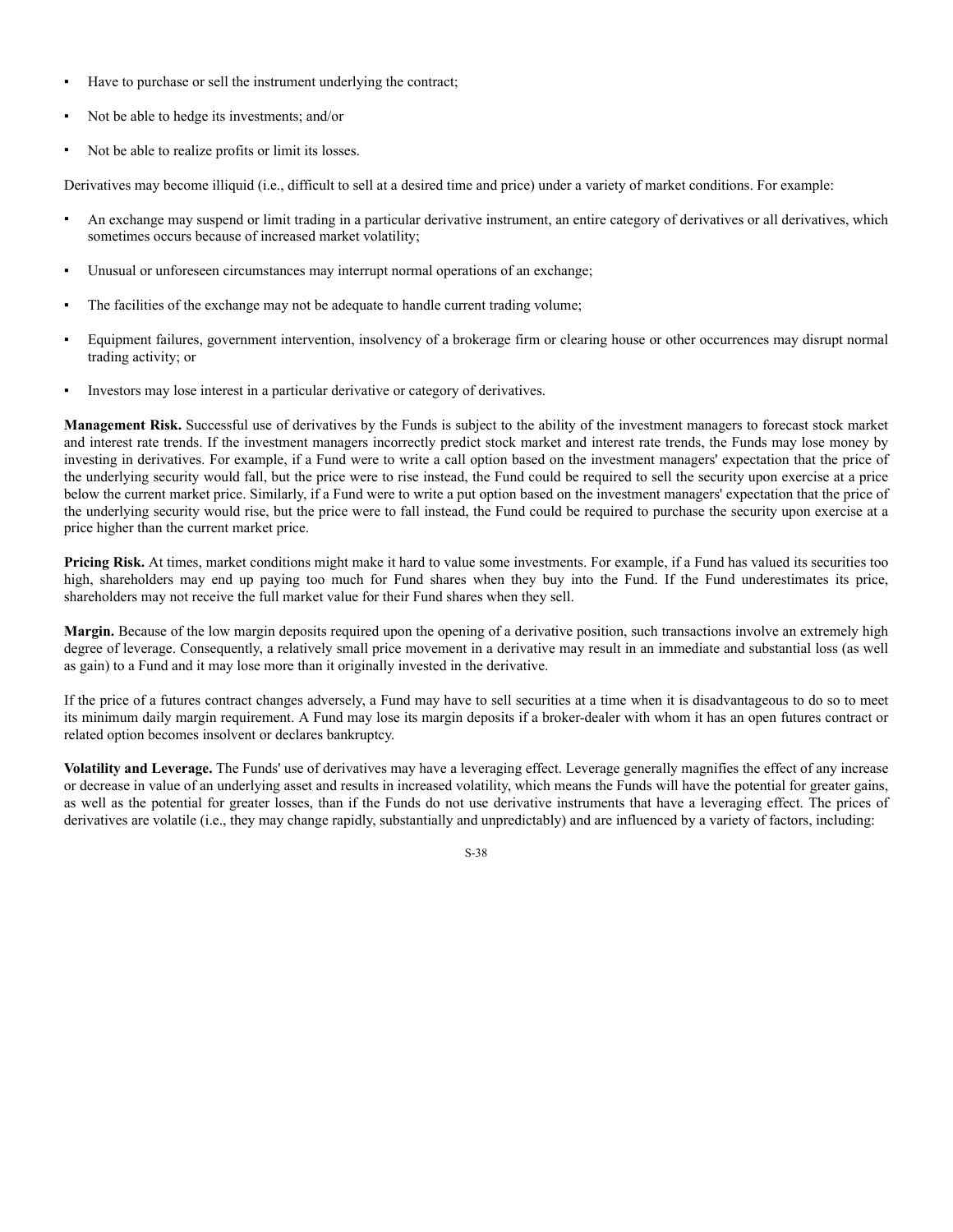- Actual and anticipated changes in interest rates;
- Fiscal and monetary policies; and
- National and international political events.

Most exchanges limit the amount by which the price of a derivative can change during a single trading day. Daily trading limits establish the maximum amount that the price of a derivative may vary from the settlement price of that derivative at the end of trading on the previous day. Once the price of a derivative reaches that value, the Funds may not trade that derivative at a price beyond that limit. The daily limit governs only price movements during a given day and does not limit potential gains or losses. Derivative prices have occasionally moved to the daily limit for several consecutive trading days, preventing prompt liquidation of the derivative.

Government Regulation. The regulation of derivatives markets in the U.S. is a rapidly changing area of law and is subject to modification by government and judicial action. In particular, the Dodd-Frank Wall Street Reform and Consumer Protection Act, signed into law in 2010, grants significant new authority to the SEC and the CFTC to impose comprehensive regulations on the over-the-counter and cleared derivatives markets. These regulations include, but are not limited to, mandatory clearing of certain derivatives and requirements relating to disclosure, margin and trade reporting. The new law and regulations may negatively impact the Funds by increasing transaction and/or regulatory compliance costs, limiting the availability of certain derivatives or otherwise adversely affecting the value or performance of the derivatives the Funds trade.

On October 28, 2020, the SEC adopted Rule 18f-4 (the "Derivatives Rule") under the 1940 Act which, following an implementation period, will replace existing SEC and staff guidance with an updated, comprehensive framework for registered funds' use of derivatives. Among other changes, the Derivatives Rule will require the Funds to trade derivatives and certain other instruments that create future payment or delivery obligations subject to a value-at-risk ("VaR") leverage limit, develop and implement a derivatives risk management program and new testing requirements, and comply with new requirements related to board and SEC reporting. These new requirements will apply unless a Fund qualifies as a "limited derivatives user," as defined in the Derivatives Rule. Complying with the Derivatives Rule may increase the cost of the Funds' investments and cost of doing business, which could adversely affect investors. Other potentially adverse regulatory obligations can develop suddenly and without notice.

**Illiquid Investments.** Illiquid investments are investments that a Fund reasonably expects cannot be sold or disposed of in current market conditions in seven calendar days or less without the sale or disposition significantly changing the market value of the investment. Because of their illiquid nature, illiquid investments must be priced at fair value as determined in good faith pursuant to procedures approved by the Board. Despite such good faith efforts to determine fair value prices, a Fund's illiquid investments are subject to the risk that the investment's fair value price may differ from the actual price which the Fund may ultimately realize upon its sale or disposition. Difficulty in selling illiquid investments may result in a loss or may be costly to a Fund. Under the supervision of the Board, the investment managers determine the liquidity of a Fund's investments. A Fund may not acquire an illiquid investment if, immediately after the acquisition, the Fund would have invested more than 15% of its net assets in illiquid investments that are assets.

Securities Lending. A Fund may lend portfolio securities to brokers, dealers and other financial organizations that meet capital and other credit requirements or other criteria established by the Board. These loans, if and when made, may not exceed 33 1/3% of the total asset value of the Fund (including the loan collateral). A Fund will not lend portfolio securities to the investment managers or their affiliates unless permissible under the 1940 Act and the rules and promulgations thereunder. Loans of portfolio securities will be fully collateralized by cash, letters of credit or U.S. government securities, and the collateral will be maintained in an amount equal to at least 100% of the current market value of the loaned securities by marking to market daily. Any gain or loss in the market price of the securities loaned that might occur during the term of the loan would be for the account of a Fund.

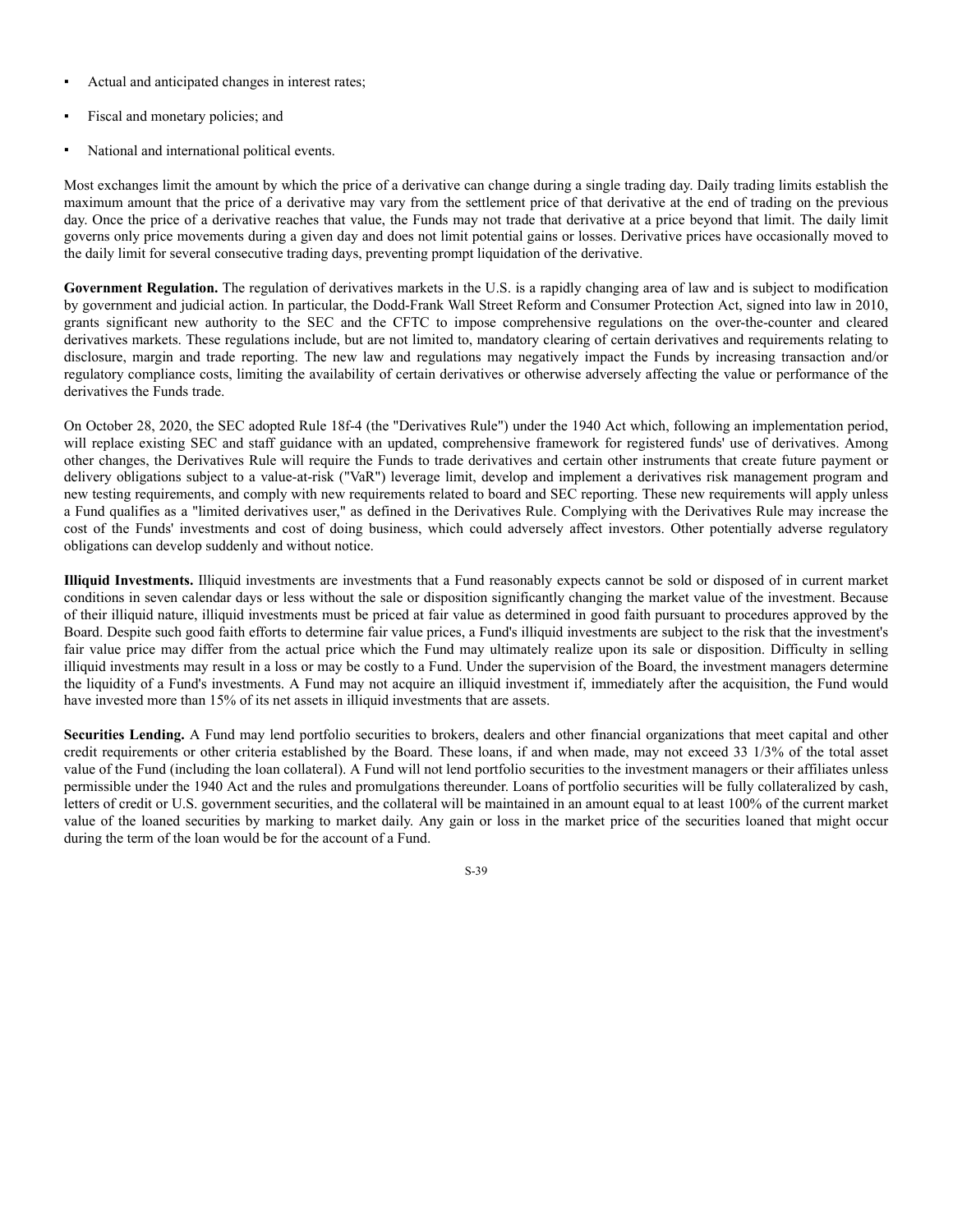A Fund may pay a part of the interest earned from the investment of collateral, or other fee, to an unaffiliated third party for acting as the Fund's securities lending agent, but will bear all of any losses from the investment of collateral.

By lending its securities, a Fund may increase its income by receiving payments from the borrower that reflect the amount of any interest or any dividends payable on the loaned securities as well as by either investing cash collateral received from the borrower in short-term instruments or obtaining a fee from the borrower when U.S. government securities or letters of credit are used as collateral. Investing cash collateral subjects a Fund to market risk. A Fund remains obligated to return all collateral to the borrower under the terms of its securities lending arrangements, even if the value of investments made with the collateral decline. Accordingly, if the value of a security in which the cash collateral has been invested declines, the loss would be borne by a Fund, and the Fund may be required to liquidate other investments in order to return collateral to the borrower at the end of the loan. A Fund will adhere to the following conditions whenever its portfolio securities are loaned: (i) the Fund must receive at least 100% cash collateral or equivalent securities of the type discussed above from the borrower; (ii) the borrower must increase such collateral whenever the market value of the securities rises above the level of such collateral; (iii) the Fund must be able to terminate the loan on demand; (iv) the Fund must receive reasonable interest on the loan, as well as any dividends, interest or other distributions on the loaned securities and any increase in market value; (v) the Fund may pay only reasonable fees in connection with the loan (which fees may include fees payable to the lending agent, the borrower, the Fund's administrator and the custodian); and (vi) voting rights on the loaned securities may pass to the borrower, provided, however, that if a material event adversely affecting the investment occurs, the Fund must terminate the loan and regain the right to vote the securities. In such instances, the investment managers will vote the securities in accordance with their proxy voting policies and procedures. The Board has adopted procedures reasonably designed to ensure that the foregoing criteria will be met. Loan agreements involve certain risks in the event of default or insolvency of the borrower, including possible delays or restrictions upon a Fund's ability to recover the loaned securities or dispose of the collateral for the loan, which could give rise to loss because of adverse market action, expenses and/or delays in connection with the disposition of the underlying securities.

**Restricted Securities.** The Funds may purchase restricted securities. Restricted securities are securities that may not be sold freely to the public absent registration under the Securities Act of 1933, as amended (the "1933 Act") or an exemption from registration. This generally includes securities that are unregistered that can be sold to qualified institutional buyers in accordance with Rule 144A under the 1933 Act or securities that are exempt from registration under the 1933 Act, such as commercial paper. Institutional markets for restricted securities have developed as a result of the promulgation of Rule 144A under the 1933 Act, which provides a "safe harbor" from 1933 Act registration requirements for qualifying sales to institutional investors. When Rule 144A restricted securities present an attractive investment opportunity and meet other selection criteria, a Fund may make such investments whether or not such securities are "illiquid" depending on the market that exists for the particular security. The Board has delegated the responsibility for determining the liquidity of Rule 144A restricted securities that a Fund may invest in to the investment managers.

**Short Sales.** The Funds may engage in short sales that are either "uncovered" or "against the box." A short sale is "against the box" if at all times during which the short position is open, a Fund owns at least an equal amount of the securities or securities convertible into, or exchangeable without further consideration for, securities of the same issue as the securities that are sold short. A short sale against the box is a taxable transaction to a Fund with respect to the securities that are sold short.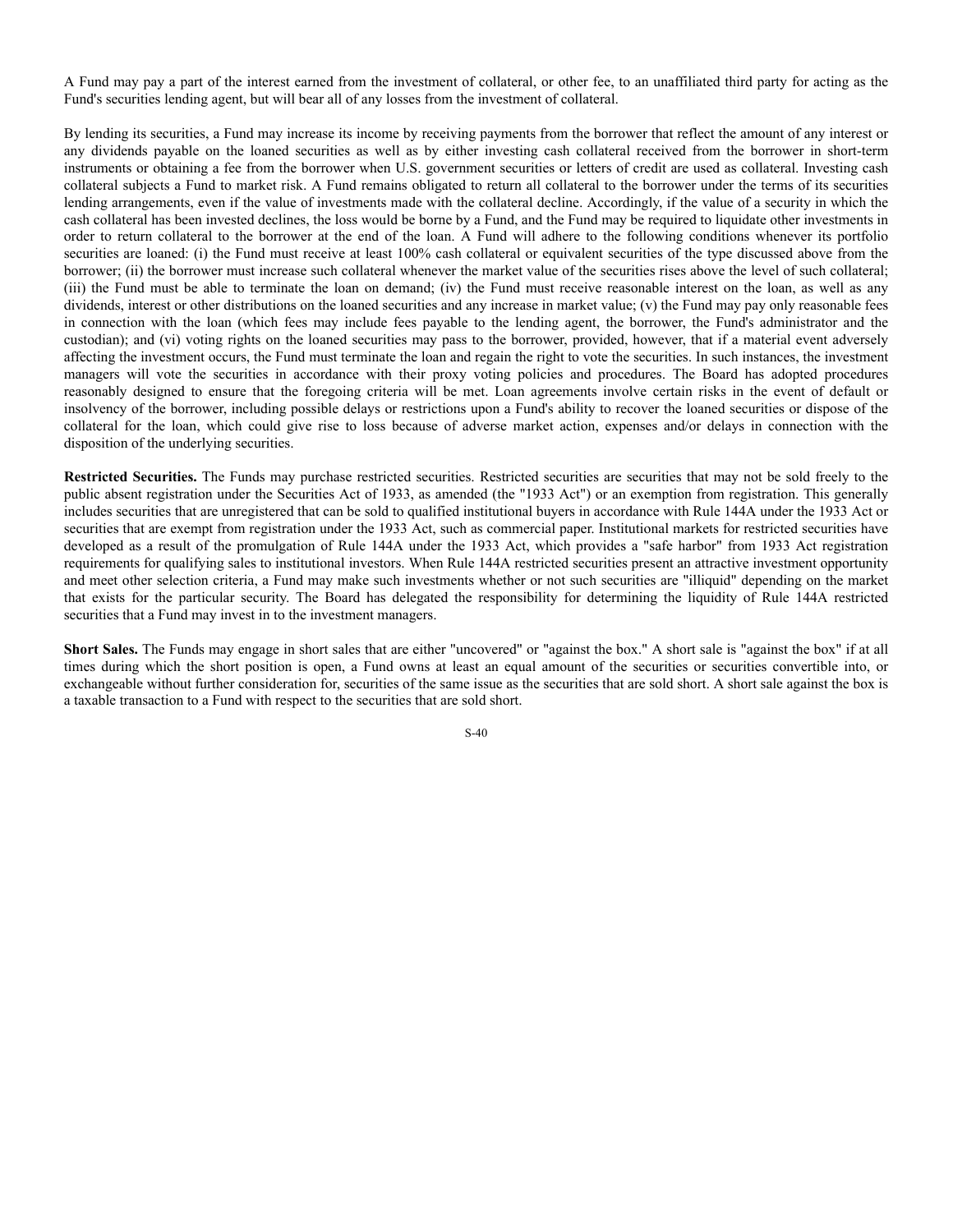Uncovered short sales are transactions under which the Funds sell a security they do not own. To complete such a transaction, a Fund must borrow the security to make delivery to the buyer. A Fund then is obligated to replace the security borrowed by purchasing the security at the market price at the time of the replacement. The price at such time may be more or less than the price at which the security was sold by the Fund. Until the security is replaced, the Fund is required to pay the lender amounts equal to any dividends or interest that accrue during the period of the loan. To borrow the security, the Fund also may be required to pay a premium, which would increase the cost of the security sold. The proceeds of the short sale will be retained by the broker, to the extent necessary to meet margin requirements, until the short position is closed out.

Until a Fund closes its short position or replaces the borrowed security, the Fund may: (a) segregate cash or liquid securities at such a level that the amount segregated plus the amount deposited with the broker as collateral will equal the current value of the security sold short; or (b) otherwise cover the Fund's short position.

**When-Issued, Delayed-Delivery and Forward-Delivery Transactions.** A when-issued security is one whose terms are available and for which a market exists, but which has not been issued. In a forward-delivery transaction, a Fund contracts to purchase securities for a fixed price at a future date beyond customary settlement time. "Delayed-delivery" refers to securities transactions on the secondary market where settlement occurs in the future. In each of these transactions, the parties fix the payment obligation and the interest rate that they will receive on the securities at the time the parties enter the commitment; however, they do not pay money or deliver securities until a later date. Typically, no income accrues on securities a Fund has committed to purchase before the securities are delivered, although the Fund may earn income on securities it has in a segregated account to cover its position. A Fund will only enter into these types of transactions with the intention of actually acquiring the securities, but may sell them before the settlement date.

A Fund may use when-issued, delayed-delivery and forward-delivery transactions to secure what it considers an advantageous price and yield at the time of purchase. When a Fund engages in when-issued, delayed-delivery or forward-delivery transactions, it relies on the other party to consummate the sale. If the other party fails to complete the sale, the Fund may miss the opportunity to obtain the security at a favorable price or yield.

When purchasing a security on a when-issued, delayed-delivery, or forward-delivery basis, a Fund assumes the rights and risks of ownership of the security, including the risk of price and yield changes. At the time of settlement, the market value of the security may be more or less than the purchase price. The yield available in the market when the delivery takes place also may be higher than those obtained in the transaction itself. Because the Fund does not pay for the security until the delivery date, these risks are in addition to the risks associated with its other investments.

The Funds will segregate cash or liquid securities equal in value to commitments for the when-issued, delayed-delivery or forward-delivery transactions. The Funds will segregate additional liquid assets daily so that the value of such assets is equal to the amount of the commitments.

**Special Risks of Cyber Attacks.** As with any entity that conducts business through electronic means in the modern marketplace, the Funds, and their service providers, may be susceptible to operational and information security risks resulting from cyber attacks. Cyber attacks include, among other behaviors, stealing or corrupting data maintained online or digitally, denial of service attacks on websites, the unauthorized monitoring, release, misuse, loss, destruction or corruption of confidential information, unauthorized access to relevant systems, compromises to networks or devices that the Funds and their service providers use to service the Funds' operations, ransomware, operational disruption or failures in the physical infrastructure or operating systems that support the Funds and their service providers, or various other forms of cyber security breaches. Cyber attacks affecting the Funds or the Adviser, the Funds' distributor, custodian, or any other of the Funds' intermediaries or service providers may adversely impact the Funds and their shareholders, potentially resulting in, among other things, financial losses or the inability of Fund shareholders to transact business. For instance, cyber attacks may interfere with the processing of shareholder transactions, impact a Fund's ability to calculate its net asset value, cause the release of private shareholder information or confidential business information, impede trading, subject the Funds to regulatory fines or financial losses and/or cause reputational damage. The Funds may also incur additional costs for cyber security risk management purposes designed to mitigate or prevent the risk of cyber attacks. Such costs may be ongoing because threats of cyber attacks are constantly evolving as cyber attackers become more sophisticated and their techniques become more complex. Similar types of cyber security risks are also present for issuers of securities in which the Funds may invest, which could result in material adverse consequences for such issuers and may cause the Funds' investments in such companies to lose value. There can be no assurance that the Funds, the Funds' service providers, or the issuers of the securities in which the Funds invest will not suffer losses relating to cyber attacks or other information security breaches in the future.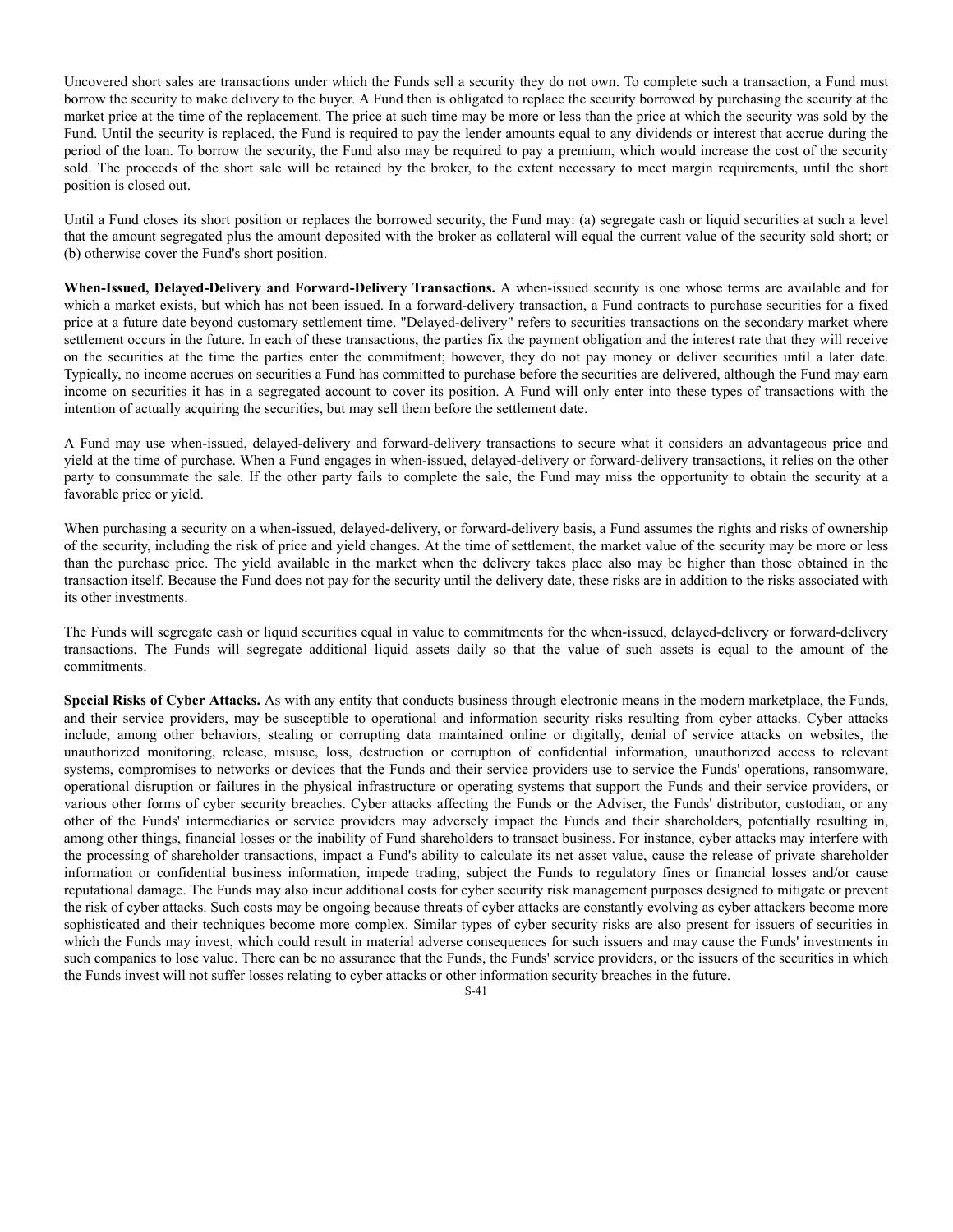**LIBOR Replacement Risk.** The London Inter-Bank Offered Rate ("LIBOR"), which is used extensively in the U.S. and globally as a benchmark or reference rate for various commercial and financial contracts, is expected to be discontinued. The elimination of LIBOR may adversely affect the interest rates on, and value of, certain Fund investments for which the value is tied to LIBOR. Such investments may include bank loans, derivatives, floating rate securities, and other assets or liabilities tied to LIBOR. On July 27, 2017, the U.K. Financial Conduct Authority announced that it intends to stop compelling or inducing banks to submit LIBOR rates after 2021. The publication of LIBOR on a representative basis ceased for the one-week and two-month U.S. dollar LIBOR settings immediately after December 31, 2021 and is expected to cease for the remaining U.S. dollar LIBOR settings immediately after June 30, 2023. Actions by regulators have resulted in the establishment of alternative reference rates to LIBOR in most major currencies. The U.S. Federal Reserve, based on the recommendations of the New York Federal Reserve's Alternative Reference Rate Committee (comprised of major derivative market participants and their regulators), has begun publishing a Secured Overnight Financing Rate ("SOFR"), which is intended to replace U.S. dollar LIBOR. Alternative reference rates for other currencies have also been announced or have already begun publication. Markets are slowly developing in response to these new rates. Questions around liquidity impacted by these rates, and how to appropriately adjust these rates at the time of transition, remain a concern for the Funds. The effect of any changes to, or discontinuation of, LIBOR on the Funds will vary depending on, among other things, (1) existing fallback or termination provisions in individual contracts and (2) whether, how, and when industry participants develop and adopt new reference rates and fallbacks for both legacy and new products and instruments. The expected discontinuation of LIBOR could have a significant impact on the financial markets in general and may also present heightened risk to market participants, including public companies, investment advisers, other investment companies, and broker-dealers. The risks associated with this discontinuation and transition will be exacerbated if the work necessary to effect an orderly transition to an alternative reference rate is not completed in a timely manner. Accordingly, it is difficult to predict the full impact of the transition away from LIBOR on the Funds until new reference rates and fallbacks for both legacy and new products, instruments and contracts are commercially accepted.

**General Market Risk.** An outbreak of respiratory disease caused by a novel coronavirus designated as COVID-19 was first detected in China in December 2019 and subsequently spread internationally. The transmission of COVID-19 and efforts to contain its spread have resulted in international, national and local border closings and other significant travel restrictions and disruptions, significant disruptions to business operations, supply chains and customer activity, event cancellations and restrictions, service cancellations, reductions and other changes, significant challenges in healthcare service preparation and delivery, and quarantines, as well as general concern and uncertainty that has negatively affected the economic environment. These impacts also have caused significant volatility and declines in global financial markets, which have caused losses for investors. The impact of this COVID-19 pandemic may be short term or may last for an extended period of time, and in either case could result in a substantial economic downturn or recession. Health crises caused by viral or bacterial outbreaks, such as the COVID-19 outbreak, may exacerbate other pre-existing political, social, economic, market and financial risks. The impact of this outbreak, and other epidemics and pandemics that may arise in the future, could negatively affect the global economy, as well as the economies of individual countries, the financial performance of individual companies and sectors, and the markets in general in significant and unforeseen ways. Any such impact could adversely affect the prices and liquidity of the securities and other instruments in which a Fund invests, which in turn could negatively impact the Fund's performance and cause losses on your investment in the Fund.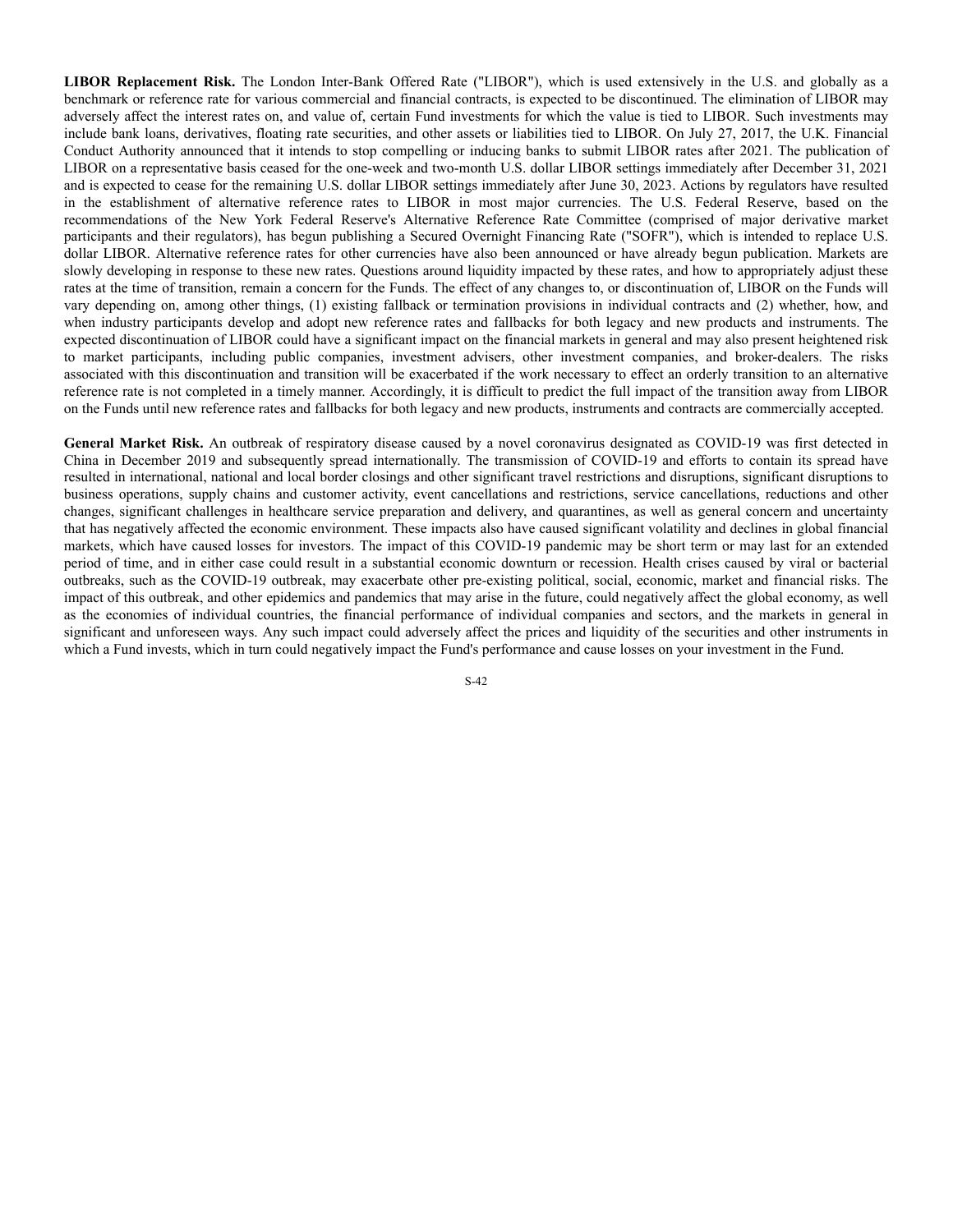#### **INVESTMENT LIMITATIONS**

#### **Fundamental Policies**

The following investment limitations are fundamental, which means that the Funds cannot change them without approval by the vote of a majority of the outstanding shares of the Funds. The phrase "majority of the outstanding shares" means the vote of (i) 67% or more of a Fund's shares present at a meeting, if more than 50% of the outstanding shares of the Fund are present or represented by proxy, or (ii) more than 50% of a Fund's outstanding shares, whichever is less.

- 1. Each Fund may purchase securities of an issuer, except if such purchase would cause the Fund to fail to satisfy the diversification requirement for a diversified management company under the 1940 Act, the rules or regulations thereunder or any exemption therefrom, as such statute, rules or regulations may be amended or interpreted from time to time.
- 2. Each Fund may not concentrate investments in a particular industry or group of industries, as concentration is defined under the 1940 Act, the rules and regulations thereunder or any exemption therefrom, as such statute, rules or regulations may be amended or interpreted from time to time, except that a Fund may invest without limitation in securities issued or guaranteed by the U.S. government, its agencies or instrumentalities and repurchase agreements involving such securities or tax-exempt obligations of state or municipal governments and their political subdivisions.
- 3. Each Fund may borrow money or issue senior securities (as defined under the 1940 Act), except as prohibited under the 1940 Act, the rules and regulations thereunder or any exemption therefrom, as such statute, rules or regulations may be amended or interpreted from time to time.
- 4. Each Fund may make loans, except as prohibited under the 1940 Act, the rules and regulations thereunder or any exemption therefrom, as such statute, rules or regulations may be amended or interpreted from time to time.
- 5. Each Fund may purchase or sell commodities or real estate, except as prohibited under the 1940 Act, the rules and regulations thereunder or any exemption therefrom, as such statute, rules or regulations may be amended or interpreted from time to time.
- 6. Each Fund may underwrite securities issued by other persons, except as prohibited under the 1940 Act, the rules and regulations thereunder or any exemption therefrom, as such statute, rules or regulations may be amended or interpreted from time to time.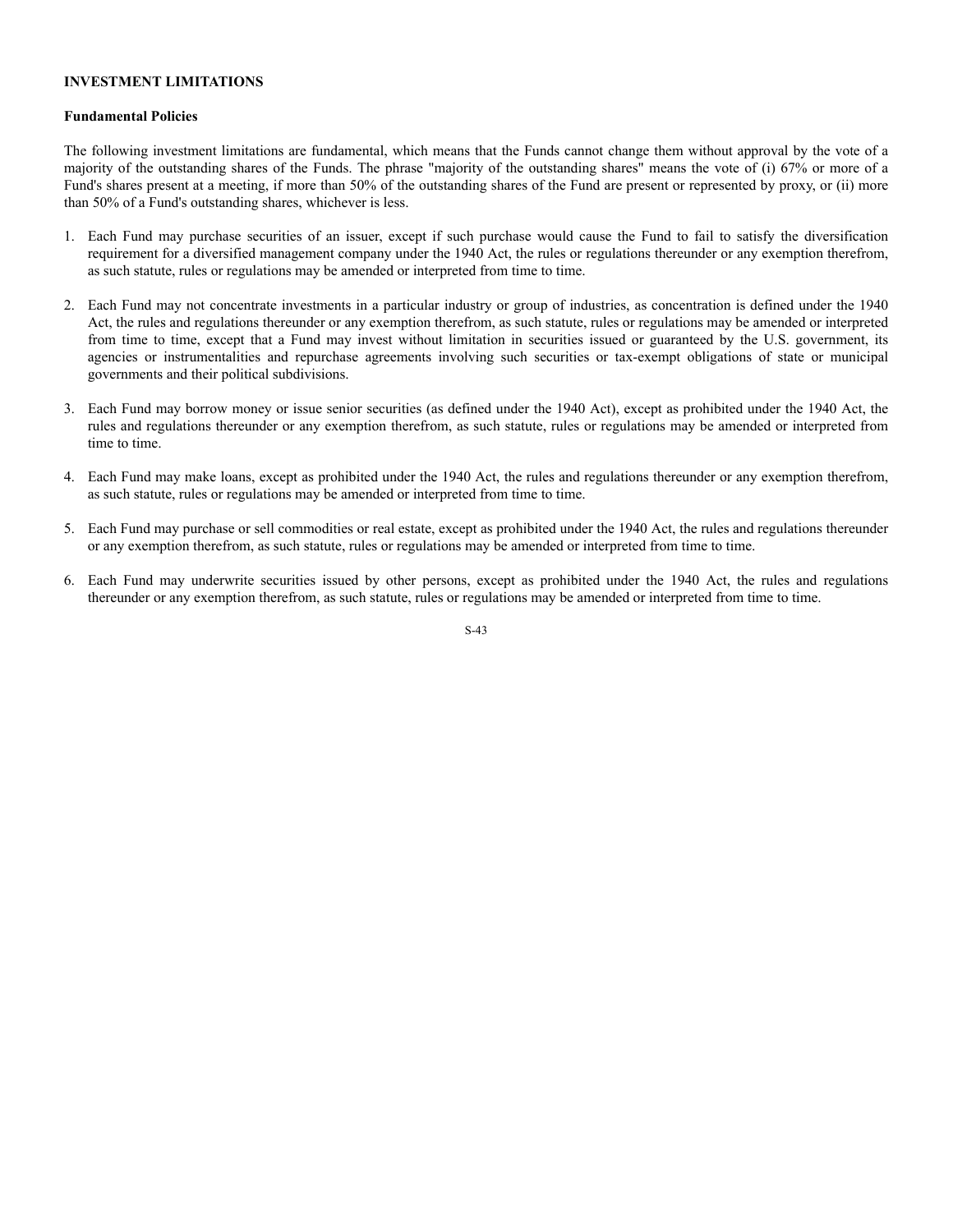#### **Non-Fundamental Policies**

The Funds' investment objectives as well as the following investment limitations of each Fund are non-fundamental and may be changed by the Board without shareholder approval.

- 1. Each Fund may not invest in unmarketable interests in real estate limited partnerships or invest directly in real estate. For the avoidance of doubt, the foregoing policy does not prevent a Fund from, among other things, purchasing marketable securities of companies that deal in real estate or interests therein (including REITs).
- 2. Each Fund may purchase or sell financial and physical commodities, commodity contracts based on (or relating to) physical commodities or financial commodities and securities and derivative instruments whose values are derived from (in whole or in part) physical commodities or financial commodities.

The following descriptions of certain provisions of the 1940 Act may assist investors in understanding the above policies and restrictions.

Diversification. Under the 1940 Act and the rules, regulations and interpretations thereunder, a "diversified company," as to 75% of its total assets, may not purchase securities of any issuer (other than obligations of, or guaranteed by, the U.S. government or its agencies, or instrumentalities or securities of other investment companies) if, as a result, more than 5% of its total assets would be invested in the securities of such issuer, or more than 10% of the issuer's voting securities would be held by the fund.

Concentration. The 1940 Act requires that every investment company have a fundamental investment policy regarding concentration. The SEC has defined concentration as investing 25% or more of an investment company's total assets in any particular industry or group of industries, with certain exceptions. For purposes of the Funds' concentration policy, the Funds may classify and re-classify companies in a particular industry and define and re-define industries in any reasonable manner, consistent with SEC and SEC staff guidance.

Borrowing. The 1940 Act presently allows an investment company to borrow from any bank in an amount up to 33 1/3% of its total assets (including the amount borrowed) and to borrow for temporary purposes in an amount not exceeding 5% of the value of its total assets.

Lending. Under the 1940 Act, an investment company may only make loans if expressly permitted by its investment policies.

Senior Securities. Senior securities may include any obligation or instrument issued by a fund evidencing indebtedness. The 1940 Act generally prohibits funds from issuing senior securities, although it does not treat certain transactions as senior securities, such as certain derivatives, short sales, reverse repurchase agreements, firm commitment agreements and standby commitments, with appropriate earmarking or segregation of assets to cover such obligation.

Real Estate and Commodities. The 1940 Act does not directly restrict an investment company's ability to invest in real estate or commodities, but does require that every investment company have a fundamental investment policy governing such investments.

Underwriting. Under the 1940 Act, underwriting securities involves an investment company purchasing securities directly from an issuer for the purpose of selling (distributing) them or participating in any such activity either directly or indirectly. Under the 1940 Act, a diversified fund may not make any commitment as underwriter, if immediately thereafter the amount of its outstanding underwriting commitments, plus the value of its investments in securities of issuers (other than investment companies) of which it owns more than 10% of the outstanding voting securities, exceeds 25% of the value of its total assets.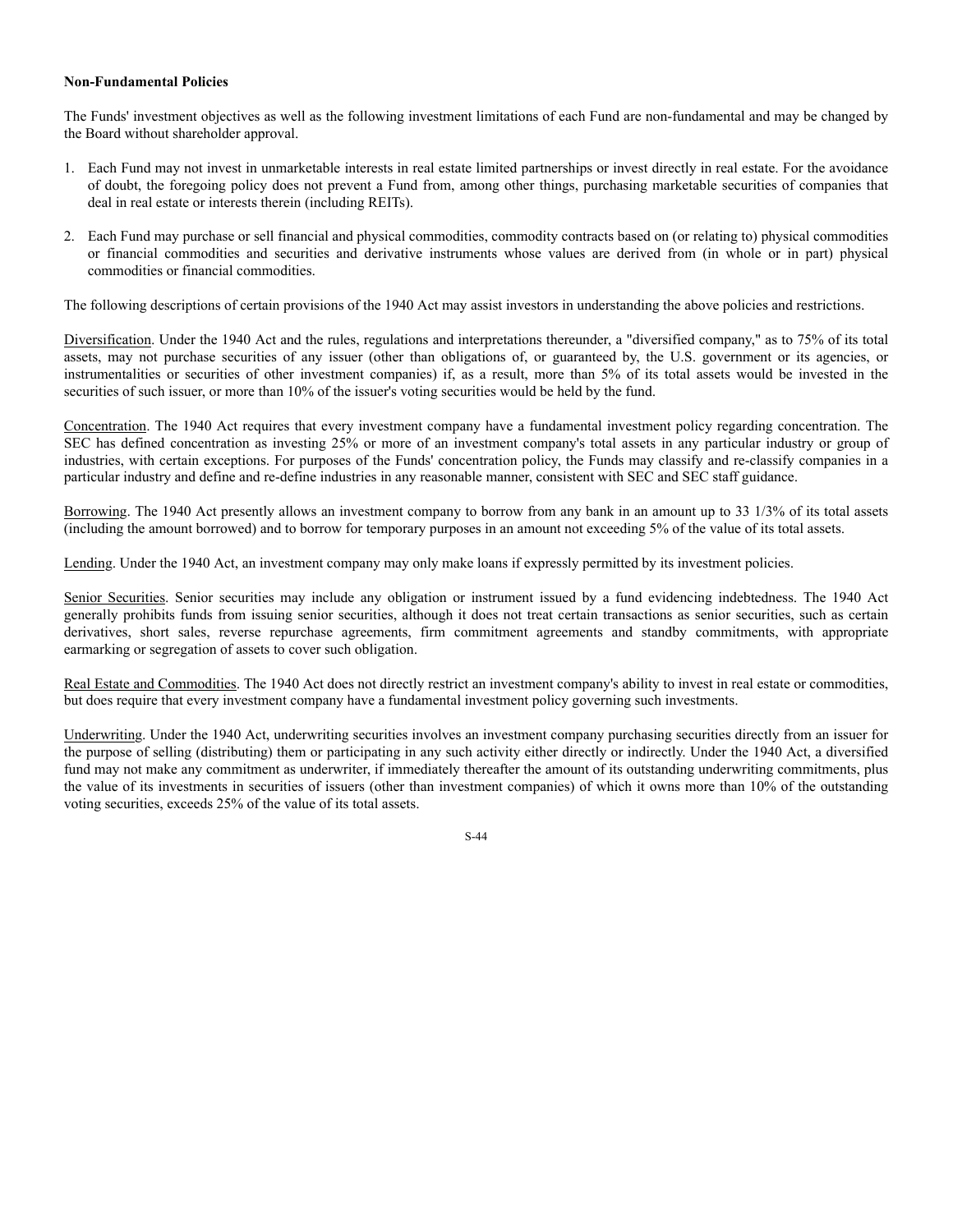Except with respect to the Funds' policies concerning borrowing, if a percentage restriction is adhered to at the time of an investment, a later increase or decrease in percentage resulting from changes in values or assets will not constitute a violation of such restriction. With respect to the limitation on borrowing, in the event that a subsequent change in net assets or other circumstances causes a Fund to exceed its limitation, the Fund will take steps to bring the aggregate amount of borrowing back within the limitation within three days thereafter (not including Sundays and holidays).

#### **THE ADVISER**

#### **Investment Adviser**

**General.** Mesirow Financial Investment Management, Inc. (the "Adviser"), a Chicago corporation founded in 1986, serves as the investment adviser to the Funds. The Adviser's principal place of business is located at 353 N. Clark Street, Chicago, Illinois 60654. The Adviser is a wholly-owned subsidiary of Mesirow Financial Services, Inc., which is a wholly-owned subsidiary of Mesirow Financial Holdings, Inc. Approximately 94.5% of Mesirow Financial Holdings, Inc. common stock was owned by employees, including a majority of the Investment Management Divisions' senior professionals (who own 27.1% of the stock as of September 30, 2021). Approximately 5.5% is owned by 4 non-employee stockholders (who are individuals with a prior or current business relationship with Mesirow Financial Holdings, Inc.). As of September 30, 2021, the Adviser had approximately \$50.4 billion in discretionary and non-discretionary assets under management, and an additional \$129.8 billion in currency risk management assets.

The Adviser makes investment decisions for the Funds and continuously reviews, supervises and administers each Fund's investment program. The Board supervises the Adviser and establishes policies that the Adviser must follow in its management activities, with respect to the Funds.

**Advisory Agreement.** The Trust and the Adviser have entered into an investment advisory agreement (the "Advisory Agreement") with respect to the Funds. Under the Advisory Agreement, the Adviser serves as the investment adviser and makes investment decisions for each Fund and continuously reviews, supervises and administers the investment program of each Fund, subject to the supervision of, and policies established by, the Board.

After the initial two-year term, the continuance of the Advisory Agreement must be specifically approved at least annually: (i) by the vote of the Trustees or by a vote of the majority of the outstanding voting securities of each Fund; and (ii) by the vote of a majority of the Trustees who are not parties to the Advisory Agreement or "interested persons" of any party thereto, cast in person at a meeting called for the purpose of voting on such approval. The Advisory Agreement will terminate automatically in the event of its assignment, and is terminable at any time without penalty by the Trustees or, with respect to any Fund, by a majority of the outstanding voting securities of the Fund, upon at least 15 days' written notice to the Adviser, or by the Adviser on not less than 30 days' nor more than 60 days' written notice to the Trust. As used in the Advisory Agreement, the terms "majority of the outstanding voting securities," "interested persons" and "assignment" have the same meaning as such terms in the 1940 Act.

**Advisory Fees Paid to the Adviser.** For its services under the Advisory Agreement, the Adviser is entitled to a fee, which is calculated daily and paid monthly, at the following annual rates based on the average daily net assets of each Fund: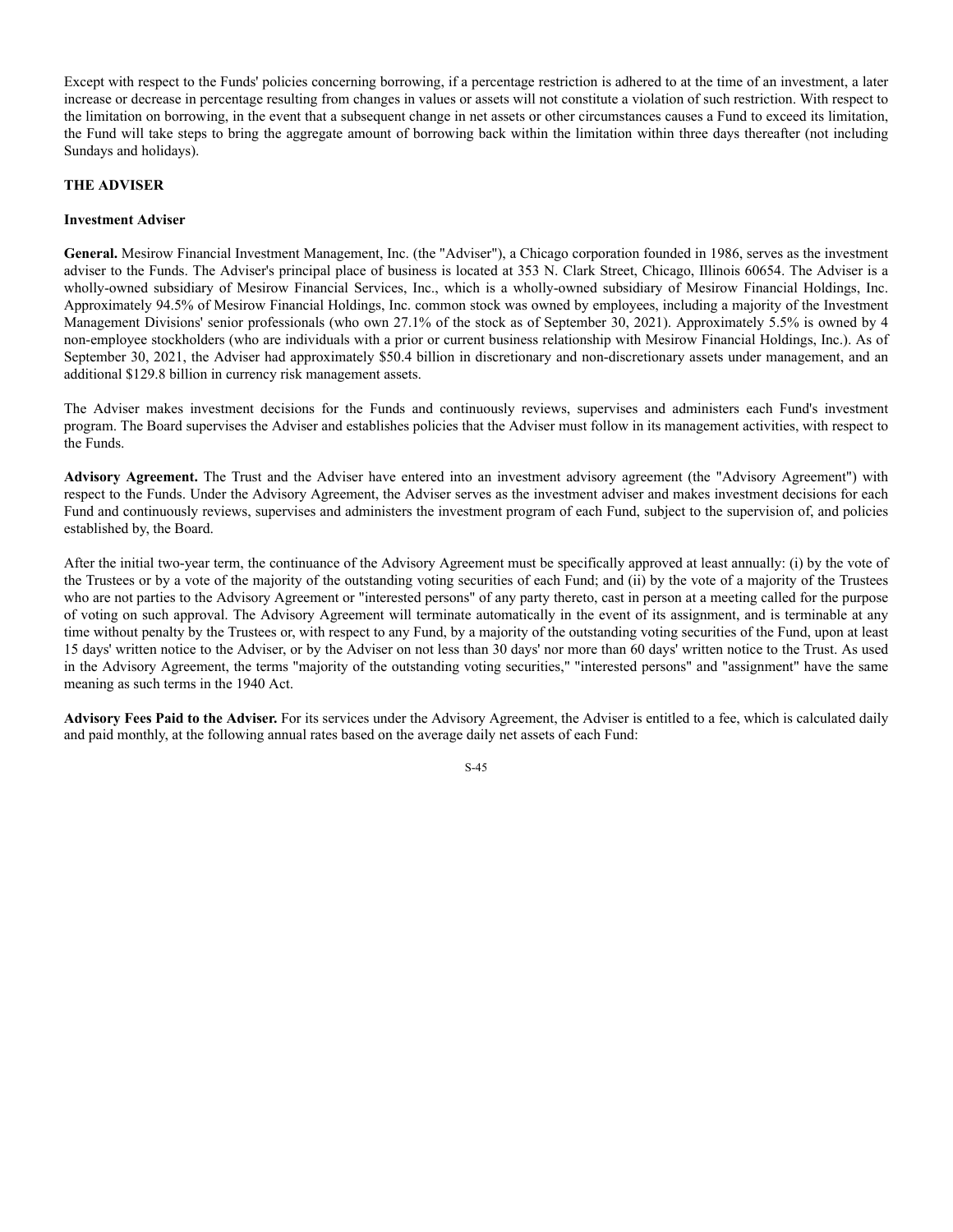| Fund                              | <b>Advisory Fee</b> |
|-----------------------------------|---------------------|
| Enhanced Core Plus Fund           | $0.37\%$            |
| High Yield Fund                   | $0.55\%$            |
| Small Company Sustainability Fund | 0.75%               |

For each Fund, the Adviser has contractually agreed to reduce its fees and/or reimburse expenses to the extent necessary to keep the Fund's total annual Fund operating expenses (excluding interest, taxes, brokerage commissions, any class specific expenses (e.g., 12b-1 Fees), research expenses relating to the securities that are purchased and sold by the Fund, dividend and interest expenses on securities sold short, acquired fund fees and expenses, other expenditures which are capitalized in accordance with generally accepted accounting principles, and non-routine expenses (collectively, "excluded expenses")) for Institutional Shares and Investor Shares from exceeding certain levels as set forth below until January 31, 2023. This agreement may be terminated by: (i) the Board, for any reason at any time; or (ii) the Adviser, upon ninety (90) days' prior written notice to the Trust, effective as of the close of business on January 31, 2023.

| Fund                              | <b>Contractual Expense Limit</b> |
|-----------------------------------|----------------------------------|
| Enhanced Core Plus Fund           | $0.54\%$                         |
| High Yield Fund                   | 0.75%                            |
| Small Company Sustainability Fund | $0.98\%$                         |

In addition, the Adviser may receive from a Fund the difference between the total annual Fund operating expenses (not including excluded expenses) and the contractual expense limit to recoup all or a portion of its prior fee waivers or expense reimbursements made during the rolling three-year period preceding the recoupment if at any point total annual Fund operating expenses (not including excluded expenses) are below the contractual expense limit (i) at the time of the fee waiver and/or expense reimbursement and (ii) at the time of the recoupment.

For the fiscal years ended September 30, 2019, 2020 and 2021, the Funds paid the Adviser the following advisory fees:

|                                             |                  | <b>Contractual Advisory Fees</b> |           |                  | Fees Waived by the Adviser <sup>1</sup> |           |                  | <b>Total Fees Paid to the</b><br><b>Adviser (After Waivers)</b> |          |
|---------------------------------------------|------------------|----------------------------------|-----------|------------------|-----------------------------------------|-----------|------------------|-----------------------------------------------------------------|----------|
| Fund                                        | 2019             | 2020                             | 2021      | 2019             | 2020                                    | 2021      | 2019             | 2020                                                            | 2021     |
| Enhanced Core Plus Fund                     | N/A <sup>2</sup> | \$56,382                         | \$72,857  | N/A <sup>2</sup> | \$56,382                                | \$72,857  | N/A <sup>2</sup> | \$0                                                             | \$0      |
| High Yield Fund                             | $$118.193^3$     | \$196,759                        | \$344,128 | $$118.193^3$     | \$196,759                               | \$283,194 | $$0^3$           | \$0                                                             | \$60,934 |
| <b>Small Company</b><br>Sustainability Fund | \$59,9934        | \$65,954                         | \$88,102  | \$59,9934        | \$65,954                                | \$88,102  | $$0^4$           | \$0                                                             | \$0      |

1 For the fiscal year ended September 30, 2021, the Adviser additionally reimbursed fees of \$190,082 and \$140,320 for the Enhanced Core Plus Fund and Small Company Sustainability Fund, respectively, to maintain the stated expense cap under the Adviser's contractual expense limit with the Funds. For the fiscal year ended September 30, 2020, the Adviser additionally reimbursed fees of \$298,503, \$103,826 and \$186,268 for the Enhanced Core Plus Fund, High Yield Fund and Small Company Sustainability Fund, respectively, to maintain the stated expense cap under the Adviser's contractual expense limit with the Funds. For the fiscal year ended September 30, 2019, the Adviser additionally reimbursed fees of \$166,281 and \$187,034 for the High Yield Fund and Small Company Sustainability Fund, respectively, to maintain the stated expense cap under the Adviser's contractual expense limit with the Funds.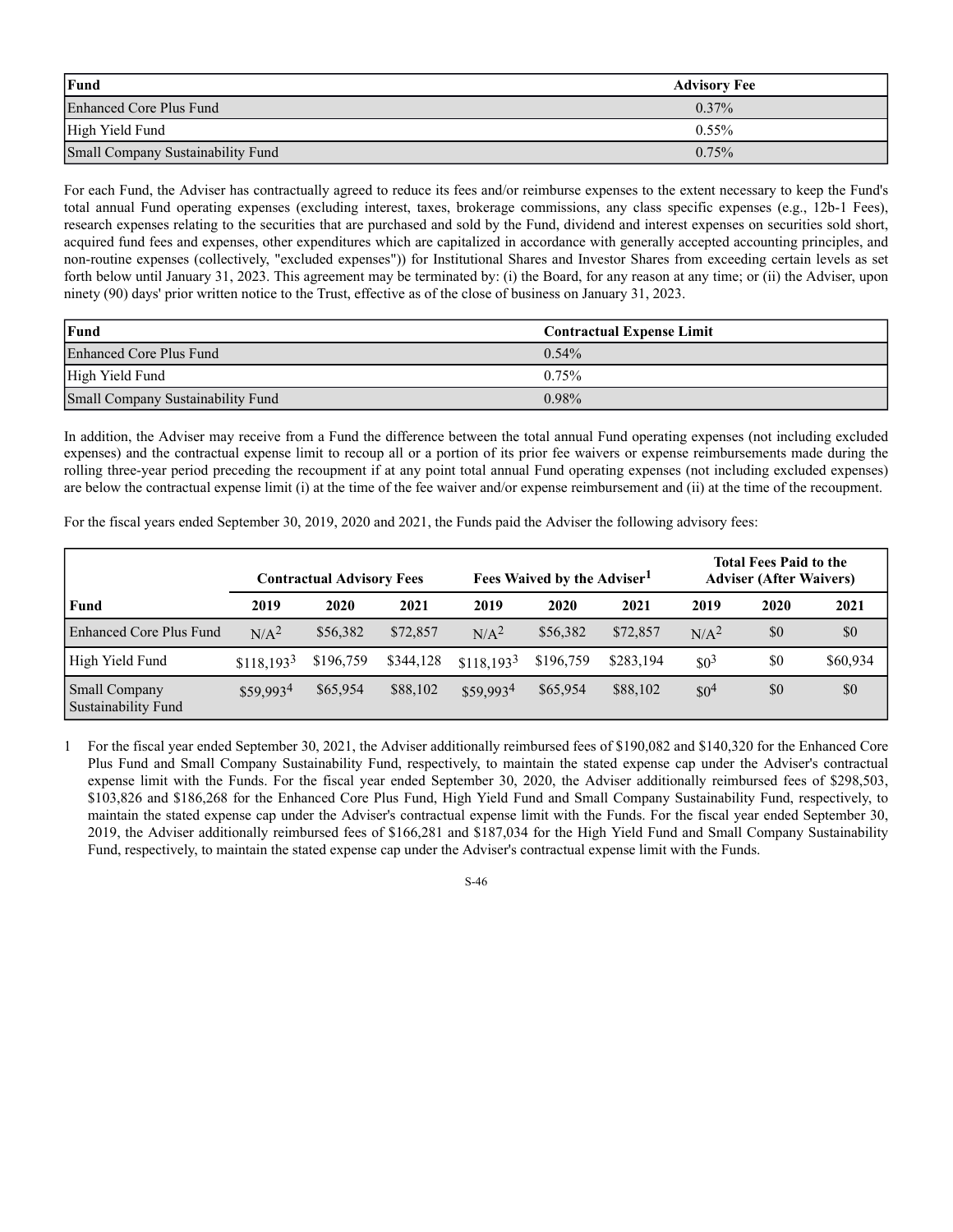- 2 Not in operation during the period.
- 3 Reflects the period from December 3, 2018 (commencement of Fund operations) to September 30, 2019.
- 4 Reflects the period from December 19, 2018 (commencement of Fund operations) to September 30, 2019.

# **THE PORTFOLIO MANAGERS**

This section includes information about the Funds' portfolio managers, including information about other accounts they manage, the dollar range of Fund shares they own and how they are compensated.

**Compensation.** The Funds' portfolio managers are compensated for their management of the Funds. The portfolio managers' compensation includes a fixed salary and eligibility to participate in a bonus pool. The compensation of the Funds' portfolio managers is not linked to any factors specifically related to the Funds, such as the Funds' performance or asset levels, although such factors are likely to have an impact on the profitability of the firm, and as such on its ability to establish its general bonus pool.

**Fund Shares Owned by Portfolio Managers.** The Funds are required to show the dollar amount range of each portfolio manager's "beneficial ownership" of shares of the Funds as of the end of the most recently completed fiscal year. Dollar amount ranges disclosed are established by the SEC. "Beneficial ownership" is determined in accordance with Rule 16a-1(a)(2) under the Securities Exchange Act of 1934, as amended (the "1934 Act").

| Name                   | Dollar Range of Fund Shares Owned <sup>1</sup>                                                                                                    |  |  |
|------------------------|---------------------------------------------------------------------------------------------------------------------------------------------------|--|--|
| Peter W. Hegel         | \$100,001-\$500,000 (Enhanced Core Plus Fund)                                                                                                     |  |  |
| Joseph P. Hoffman, CFA | None                                                                                                                                              |  |  |
| Robert Sydow           | Over \$1,000,000 (High Yield Fund)                                                                                                                |  |  |
| Kevin Buckle, CFA      | \$500,001-\$1,000,000 (High Yield Fund)                                                                                                           |  |  |
| James Lisko            | \$100,001-\$500,000 (High Yield Fund)                                                                                                             |  |  |
| Kathryn A. Vorisek     | \$100,001-\$500,000 (Enhanced Core Plus Fund)<br>\$100,001-\$500,000 (High Yield Fund)<br>\$100,001-\$500,000 (Small Company Sustainability Fund) |  |  |
| Leo Harmon, CFA, CAIA  | \$100,001-\$500,000 (Small Company Sustainability Fund)                                                                                           |  |  |

1 Valuation date is September 30, 2021.

**Other Accounts.** In addition to the Funds, certain portfolio managers may also be responsible for the day-to-day management of certain other accounts, as indicated by the following table. Certain accounts identified in the table are managed on a team basis. The information below is provided as of September 30, 2021.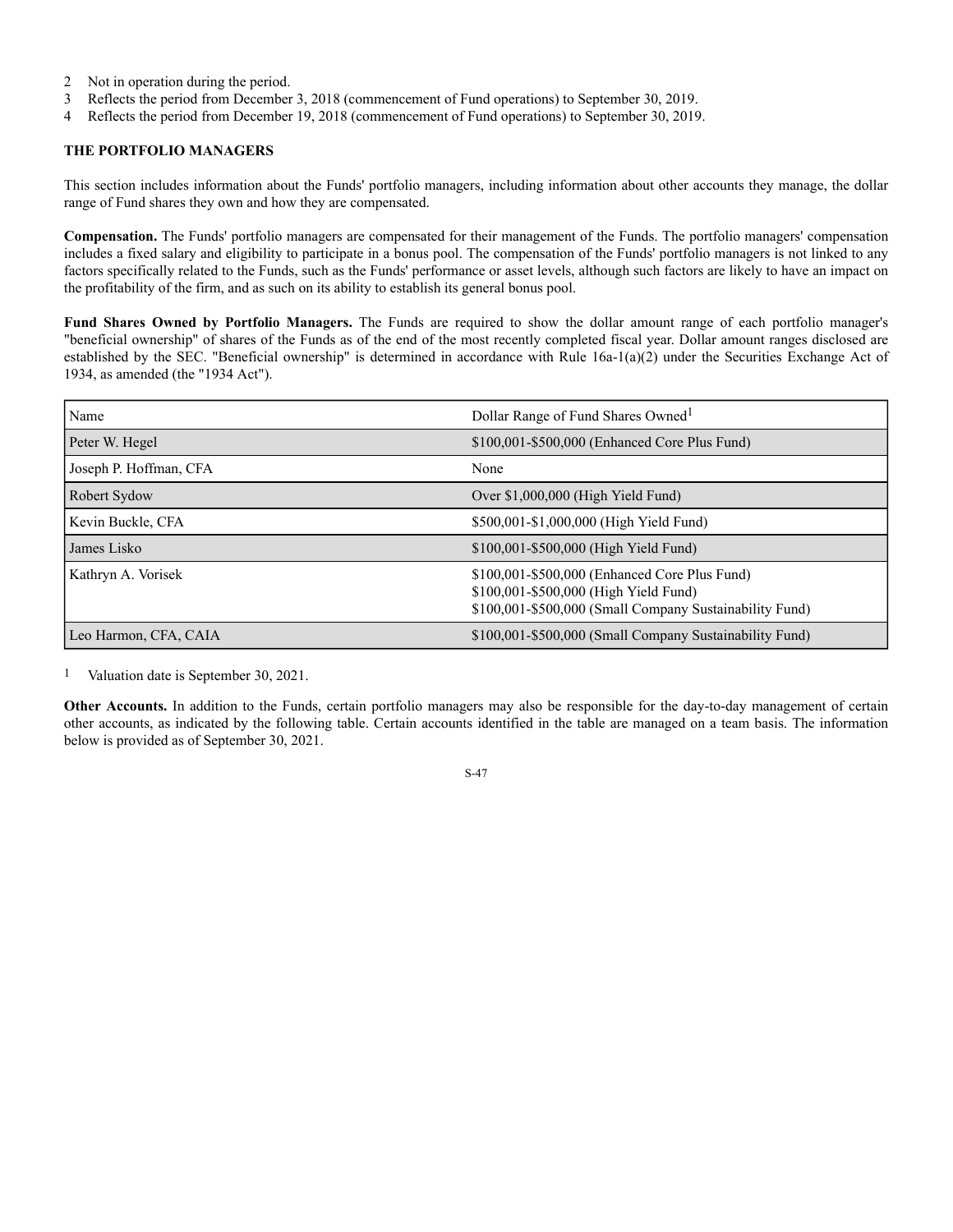|                        |                              | <b>Registered</b><br><b>Investment Companies</b> |                              | <b>Other Pooled</b><br><b>Investment Vehicles</b> |                              | <b>Other Accounts</b>                |  |
|------------------------|------------------------------|--------------------------------------------------|------------------------------|---------------------------------------------------|------------------------------|--------------------------------------|--|
| <b>Name</b>            | <b>Number</b><br>of Accounts | <b>Total Assets</b>                              | <b>Number</b><br>of Accounts | <b>Total Assets</b><br>(in Millions)              | <b>Number</b><br>of Accounts | <b>Total Assets</b><br>(in Millions) |  |
| Peter W. Hegel         | $\theta$                     | \$0                                              | $\theta$                     | \$0                                               | 139                          | \$2,858                              |  |
| Joseph P. Hoffman, CFA | $\theta$                     | \$0                                              | 0                            | \$0                                               | 199 <sup>1</sup>             | \$129,828                            |  |
| Robert Sydow           |                              | \$0                                              |                              | \$150                                             |                              | \$1,262                              |  |
| Kevin Buckle, CFA      | 0                            | \$0                                              | $\mathfrak{D}$               | \$150                                             | 2                            | \$1,262                              |  |
| James Lisko            |                              | \$0                                              |                              | \$150                                             |                              | \$1,262                              |  |
| Kathryn A. Vorisek     |                              | \$0                                              |                              | \$16                                              | 18                           | \$788                                |  |
| Leo Harmon, CFA, CAIA  | 0                            | \$0                                              |                              | \$16                                              | 18                           | \$788                                |  |

1 Includes 4 accounts with a performance-based fee, representing approximately \$215 million in assets.

**Conflicts of Interest.** The Adviser has established policies and procedures to monitor that the purchases and sales of securities among similarly managed accounts are fairly and equitably allocated over time, which may apply differently to a structure where the Adviser delivers investment models to an overlay manager. These include:

- Use of and strict adherence to product strategies and uniform investment and trading processes.
- Frequent use of block trades for most transactions involving multiple accounts; pre-trade allocations are made and non-routine adjustments are subject to review and approval by the business unit's supervisor (principal) or delegate.
- All clients participating in block trades receive a pro rata allocation of shares and the same execution price, generally average share price. To the extent commission negotiation has been left to the Adviser, transaction costs are generally shared pro rata based on each client's participation in the trade.
- The same allocation policy applies to initial public offerings ("IPOs") and other limited investments.
- Research services provided by brokers may not always be utilized in connection with client accounts that may have provided the commissions or a portion of the commissions paid to the broker providing the services. The Adviser allocates brokerage commissions for these services in a manner that it believes is fair and equitable and consistent with its fiduciary obligations to each of its clients.
- Disclosure of fees, relationships, investment and trading practices in the Adviser's Form ADV.

## **THE ADMINISTRATOR**

**General.** SEI Investments Global Funds Services (the "Administrator"), a Delaware statutory trust, has its principal business offices at One Freedom Valley Drive, Oaks, Pennsylvania 19456. SEI Investments Management Corporation ("SIMC"), a wholly-owned subsidiary of SEI Investments Company ("SEI Investments"), is the owner of all beneficial interest in the Administrator. SEI Investments and its subsidiaries and affiliates, including the Administrator, are leading providers of funds evaluation services, trust accounting systems, and brokerage and information services to financial institutions, institutional investors, and money managers. The Administrator and its affiliates also serve as administrator or sub-administrator to other mutual funds.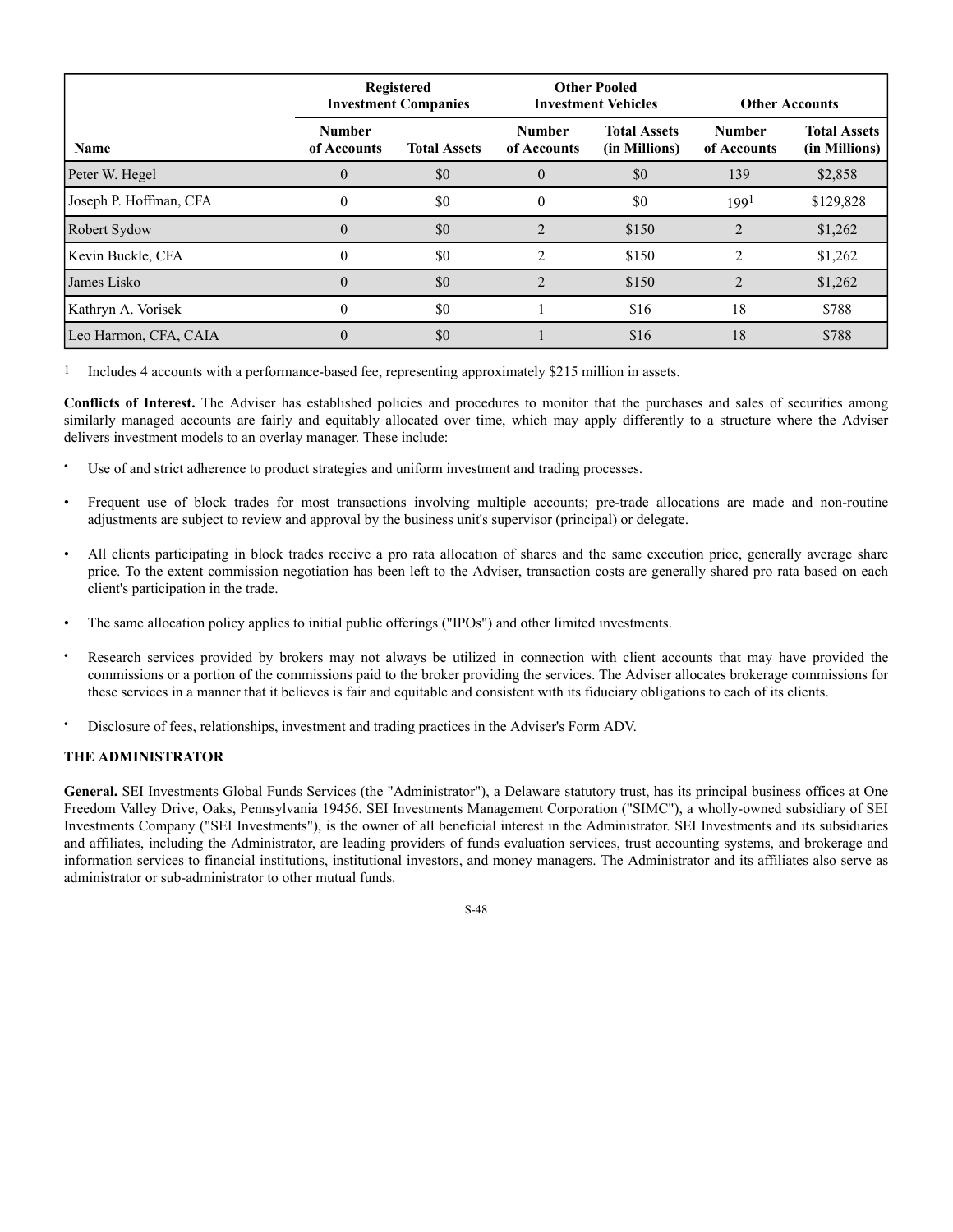**Administration Agreement with the Trust.** The Trust and the Administrator have entered into an amended and restated administration agreement, dated November 16, 2018 (the "Administration Agreement"). Under the Administration Agreement, the Administrator provides the Trust with administrative services, including regulatory reporting and all necessary office space, equipment, personnel and facilities.

The Administration Agreement provides that the Administrator shall not be liable for any error of judgment or mistake of law or for any loss suffered by the Trust in connection with the matters to which the Administration Agreement relates, except a loss resulting from willful misfeasance, bad faith or gross negligence on the part of the Administrator in the performance of its duties or from reckless disregard by it of its duties and obligations thereunder.

**Administration Fees Paid to the Administrator.** For its services under the Administration Agreement, the Administrator is paid a fee, which varies based on the average daily net assets of the Funds, subject to certain minimums. For the fiscal years ended September 30, 2019, 2020 and 2021, the Funds paid the following amounts for these services:

|                                     | <b>Administration Fees Paid</b> |           |           |  |
|-------------------------------------|---------------------------------|-----------|-----------|--|
| Fund                                | 2019                            | 2020      | 2021      |  |
| Enhanced Core Plus Fund             | N/A <sup>1</sup>                | \$114,765 | \$114,792 |  |
| High Yield Fund                     | $$94,836^2$                     | \$115,080 | \$114,792 |  |
| <b>Small Company Sustainability</b> | $$88,795^3$                     | \$115,080 | \$114,792 |  |

1 Not in operation during the period.

2 Reflects the period from December 3, 2018 (commencement of Fund operations) to September 30, 2019.

3 Reflects the period from December 19, 2018 (commencement of Fund operations) to September 30, 2019.

## **THE DISTRIBUTOR**

**General.** The Trust and SEI Investments Distribution Co. (the "Distributor"), a wholly-owned subsidiary of SEI Investments and an affiliate of the Administrator, are parties to a distribution agreement dated February 12, 2014, as amended (the "Distribution Agreement"), whereby the Distributor acts as principal underwriter for the Trust's shares. The principal business address of the Distributor is One Freedom Valley Drive, Oaks, Pennsylvania 19456.

The continuance of the Distribution Agreement must be specifically approved at least annually (i) by the vote of the Trustees or by a vote of the majority of the outstanding voting securities of the Trust and (ii) by the vote of a majority of the Trustees who are not "interested persons" of the Trust and have no direct or indirect financial interest in the operations of the Distribution Agreement or any related agreement, cast in person at a meeting called for the purpose of voting on such approval. The Distribution Agreement will terminate automatically in the event of its assignment (as such term is defined in the 1940 Act), and is terminable at any time without penalty by the Board or by a majority of the outstanding voting securities of the Trust, or by the Distributor, upon not less than 60 days' written notice to the other party.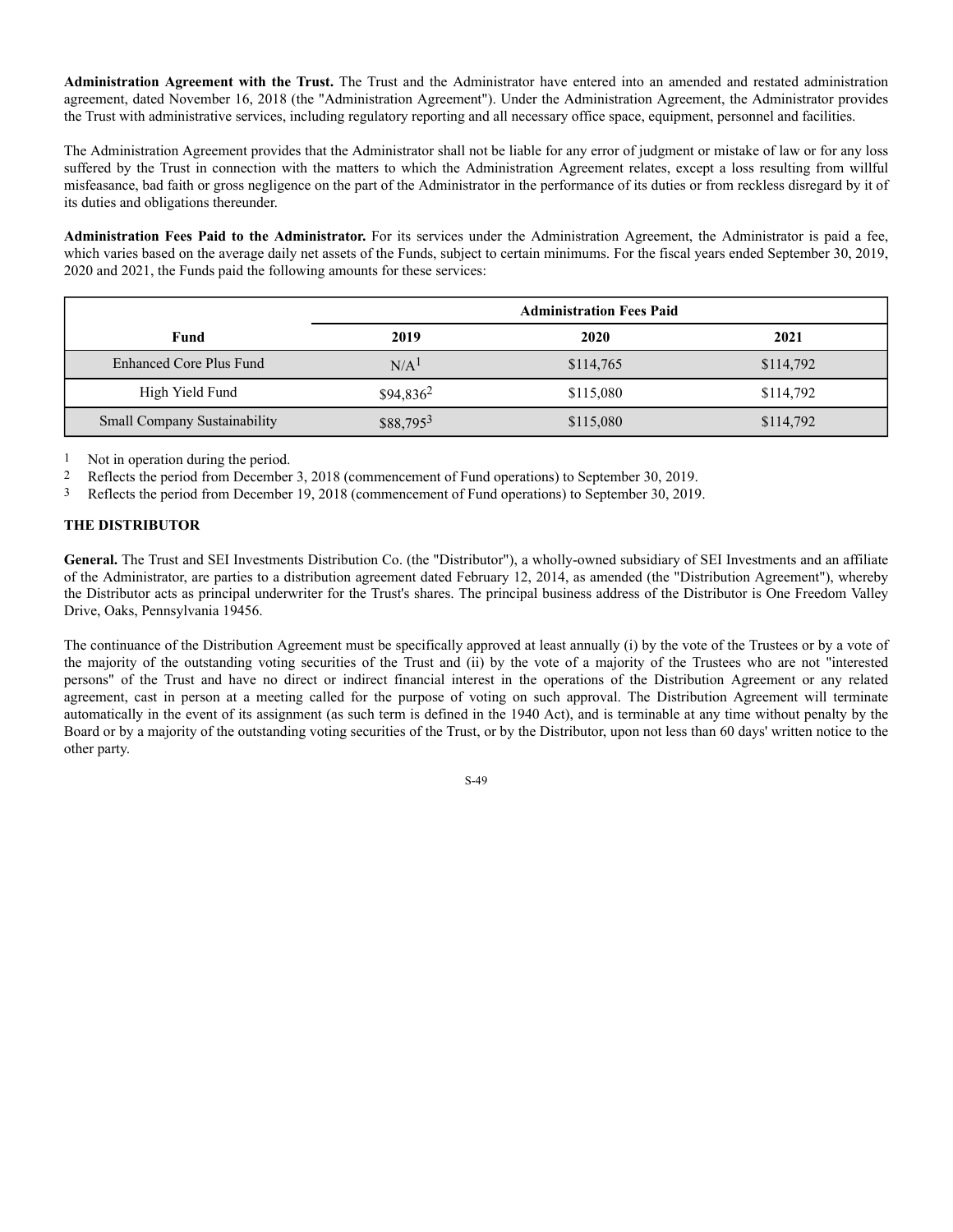# **PAYMENTS TO FINANCIAL INTERMEDIARIES**

**Distribution Plan.** The Trust has adopted a Distribution Plan with respect to the Investor Shares (the "Plan") in accordance with the provisions of Rule 12b-1 under the 1940 Act, which regulates circumstances under which an investment company may directly or indirectly bear expenses relating to the distribution of its shares. Continuance of the Plan must be approved annually by a majority of the Trustees and by a majority of the Trustees who are not interested persons (as defined in the 1940 Act) of the Trust and have no direct or indirect financial interest in the Plan or in any agreements related to the Plan ("Qualified Trustees"). The Plan requires that quarterly written reports of amounts spent under the Plan and the purposes of such expenditures be furnished to and reviewed by the Trustees. The Plan may not be amended to increase materially the amount that may be spent thereunder without approval by a majority of the outstanding shares of the affected Funds. All material amendments of the Plan will require approval by a majority of the Trustees and of the Qualified Trustees.

The Plan provides a method of paying for distribution and shareholder services, which may help the Funds grow or maintain asset levels to provide operational efficiencies and economies of scale, provided by the Distributor or other financial intermediaries that enter into agreements with the Distributor. The Funds may make payments to financial intermediaries, such as banks, savings and loan associations, insurance companies, investment counselors, broker-dealers, mutual fund "supermarkets" and the Distributor's affiliates and subsidiaries, as compensation for services, reimbursement of expenses incurred in connection with distribution assistance or provision of shareholder services. The Distributor may, at its discretion, retain a portion of such payments to compensate itself for distribution services and distribution related expenses such as the costs of preparation, printing, mailing or otherwise disseminating sales literature, advertising, and prospectuses (other than those furnished to current shareholders of a Fund), promotional and incentive programs, and such other marketing expenses that the Distributor may incur.

Under the Plan, the Distributor or financial intermediaries may receive up to 0.25% of the average daily net assets of the Investor Shares as compensation for distribution and shareholder services. The Plan is characterized as a compensation plan since the distribution fee will be paid to the Distributor without regard to the distribution or shareholder service expenses incurred by the Distributor or the amount of payments made to financial intermediaries. The Trust intends to operate the Plan in accordance with its terms and with Financial Industry Regulatory Authority ("FINRA") rules concerning sales charges.

**Payments under the Distribution Plan.** For the fiscal years ended September 30, 2019, 2020 and 2021, the Funds paid the Distributor the following fees pursuant to the Plan:

|                                   | 12b-1 Fees Paid  |         |         | 12b-1 Fees Retained by the Distributor |      |       |
|-----------------------------------|------------------|---------|---------|----------------------------------------|------|-------|
| Fund                              | 2019             | 2020    | 2021    | 2019                                   | 2020 | 2021  |
| Enhanced Core Plus Fund           | N/A <sup>1</sup> | \$68    | \$287   | N/A <sup>1</sup>                       | \$0  | \$0   |
| High Yield Fund                   | $$44^2$          | \$1,589 | \$7,060 | \$0                                    | \$0  | \$328 |
| Small Company Sustainability Fund | $$0^3$           | \$0     | \$39    | \$0                                    | \$0  | \$0   |

1 Not in operation during the period.

2 Reflects the period from December 3, 2018 (commencement of Fund operations) to September 30, 2019.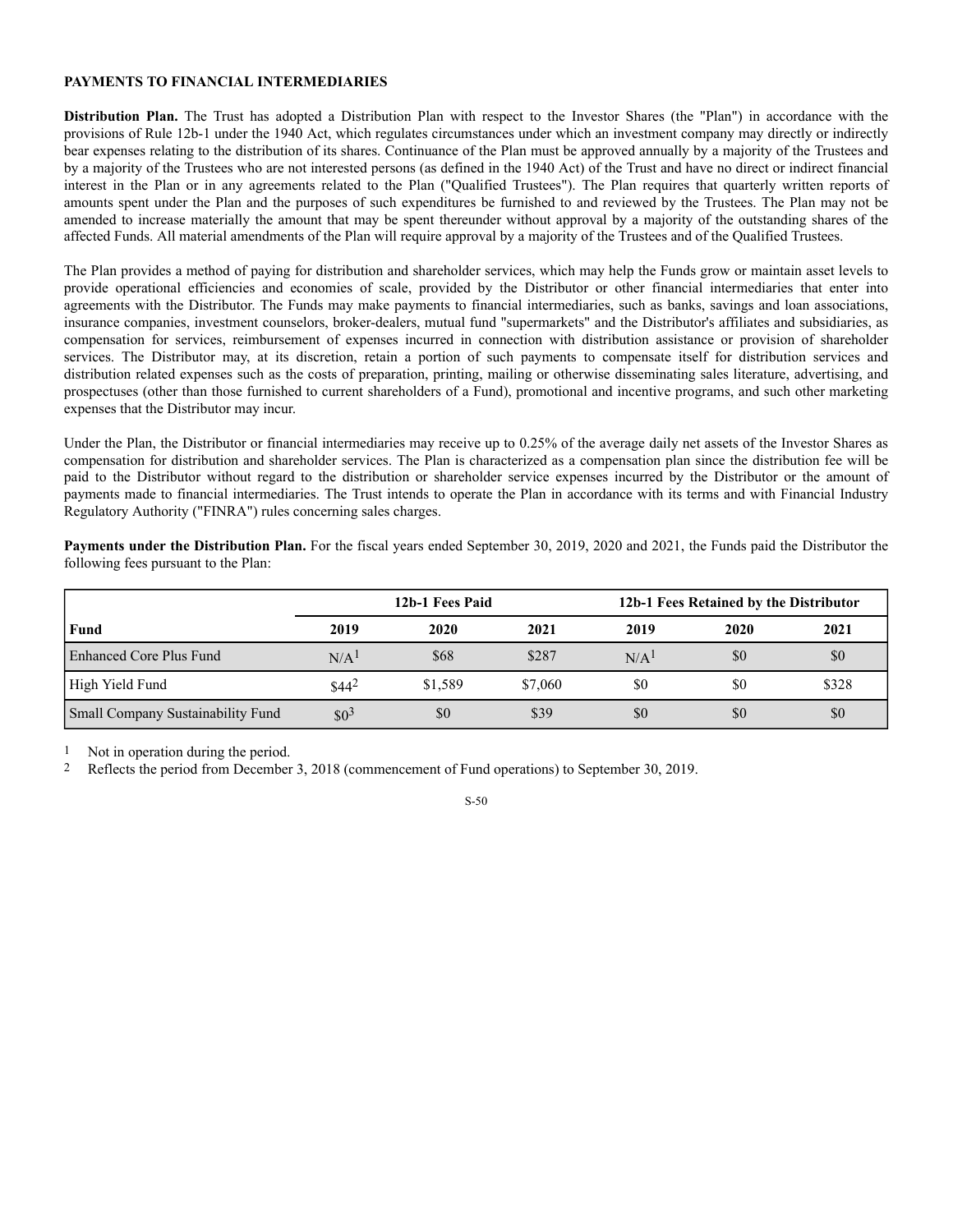3 Reflects the period from December 19, 2018 (commencement of Fund operations) to September 30, 2019.

**Payments by the Adviser.** The Adviser and/or its affiliates, in their discretion, may make payments from their own resources and not from Fund assets to affiliated or unaffiliated brokers, dealers, banks (including bank trust departments), trust companies, registered investment advisers, financial planners, retirement plan administrators, insurance companies, and any other institution having a service, administration, or any similar arrangement with the Funds, their service providers or their respective affiliates, as incentives to help market and promote the Funds and/or in recognition of their distribution, marketing, administrative services, and/or processing support.

These additional payments may be made to financial intermediaries that sell Fund shares or provide services to the Funds, the Distributor or shareholders of the Funds through the financial intermediary's retail distribution channel and/or fund supermarkets. Payments may also be made through the financial intermediary's retirement, qualified tuition, fee-based advisory, wrap fee bank trust, or insurance (e.g., individual or group annuity) programs. These payments may include, but are not limited to, placing the Funds in a financial intermediary's retail distribution channel or on a preferred or recommended fund list; providing business or shareholder financial planning assistance; educating financial intermediary personnel about the Funds; providing access to sales and management representatives of the financial intermediary; promoting sales of Fund shares; providing marketing and educational support; maintaining share balances and/or for sub-accounting, administrative or shareholder transaction processing services. A financial intermediary may perform the services itself or may arrange with a third party to perform the services.

The Adviser and/or its affiliates may also make payments from their own resources to financial intermediaries for costs associated with the purchase of products or services used in connection with sales and marketing, participation in and/or presentation at conferences or seminars, sales or training programs, client and investor entertainment and other sponsored events. The costs and expenses associated with these efforts may include travel, lodging, sponsorship at educational seminars and conferences, entertainment and meals to the extent permitted by law.

Revenue sharing payments may be negotiated based on a variety of factors, including the level of sales, the amount of Fund assets attributable to investments in the Funds by financial intermediaries' customers, a flat fee or other measures as determined from time to time by the Adviser and/or its affiliates. A significant purpose of these payments is to increase the sales of Fund shares, which in turn may benefit the Adviser through increased fees as Fund assets grow.

Investors should understand that some financial intermediaries may also charge their clients fees in connection with purchases of shares or the provision of shareholder services.

## **THE TRANSFER AGENT**

DST Systems, Inc., 333 W. 11th Street, Kansas City, Missouri 64105 (the "Transfer Agent"), serves as the Funds' transfer agent and dividend disbursing agent under a transfer agency agreement with the Trust.

## **THE CUSTODIAN**

Brown Brothers Harriman & Co., 40 Water Street, Boston, Massachusetts 02109 (the "Custodian"), acts as the custodian of the Funds. The Custodian holds cash, securities and other assets of the Funds as required by the 1940 Act.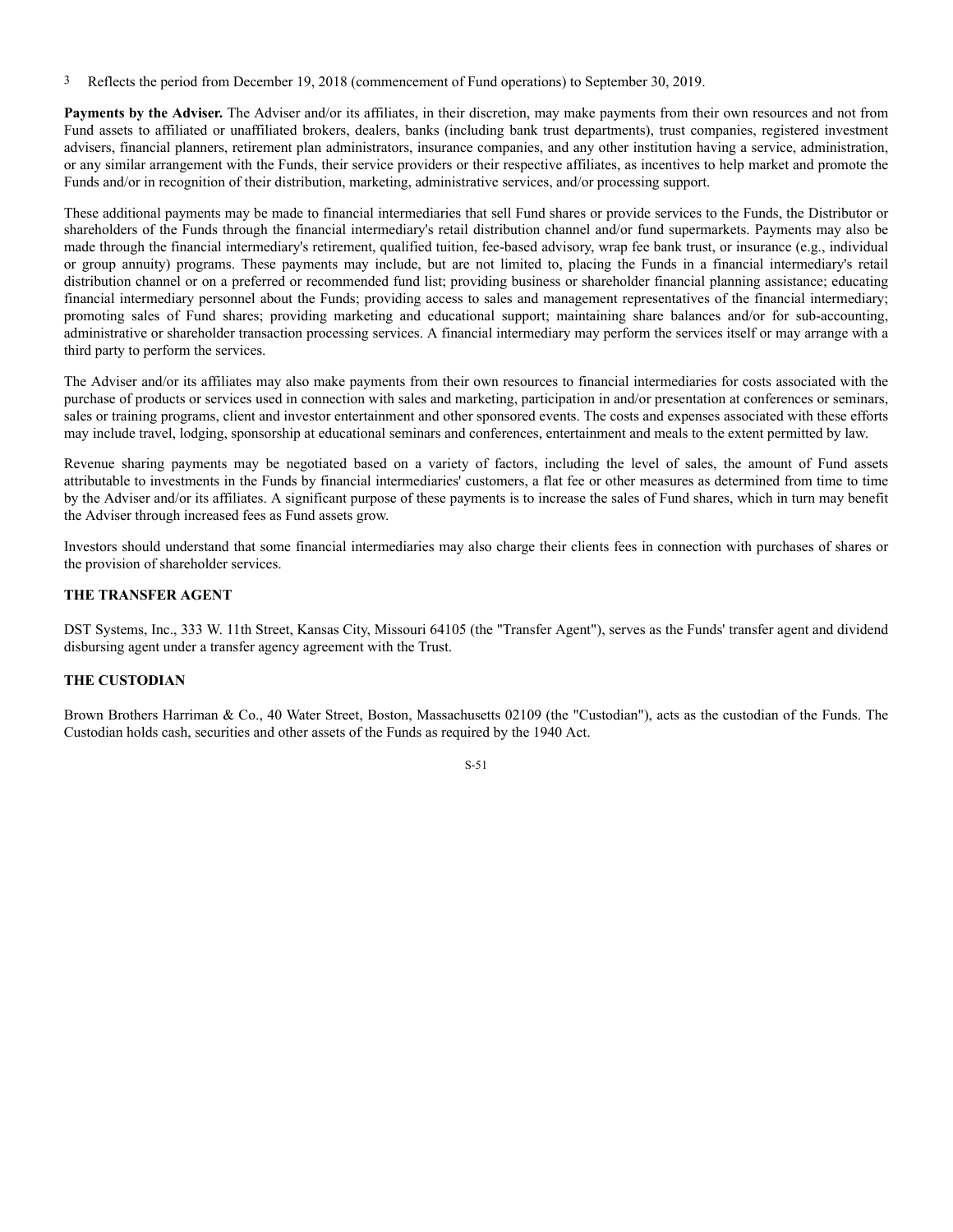## **INDEPENDENT REGISTERED PUBLIC ACCOUNTING FIRM**

PricewaterhouseCoopers LLP, Two Commerce Square, 2001 Market Street, Suite 1800, Philadelphia, Pennsylvania 19103, serves as independent registered public accounting firm for the Funds. The financial statements and notes thereto incorporated by reference have been audited by PricewaterhouseCoopers LLP, as indicated in their report with respect thereto, and are incorporated by reference in reliance on the authority of their report as experts in accounting and auditing.

## **LEGAL COUNSEL**

Morgan, Lewis & Bockius LLP, 1701 Market Street, Philadelphia, Pennsylvania 19103-2921, serves as legal counsel to the Trust.

## **SECURITIES LENDING**

The Funds did not engage in securities lending activities during the fiscal year ended September 30, 2021.

## **TRUSTEES AND OFFICERS OF THE TRUST**

**Board Responsibilities.** The management and affairs of the Trust and its series, including the Funds described in this SAI, are overseen by the Trustees. The Board has approved contracts, as described above, under which certain companies provide essential management services to the Trust.

Like most mutual funds, the day-to-day business of the Trust, including the management of risk, is performed by third party service providers, such as the Adviser, the Distributor and the Administrator. The Trustees are responsible for overseeing the Trust's service providers and, thus, have oversight responsibility with respect to risk management performed by those service providers. Risk management seeks to identify and address risks, i.e., events or circumstances that could have material adverse effects on the business, operations, shareholder services, investment performance or reputation of the funds. The funds and their service providers employ a variety of processes, procedures and controls to identify various possible events or circumstances, to lessen the probability of their occurrence and/or to mitigate the effects of such events or circumstances if they do occur. Each service provider is responsible for one or more discrete aspects of the Trust's business (e.g., the investment managers are responsible for the day-to-day management of each Fund's portfolio investments) and, consequently, for managing the risks associated with that business. The Board has emphasized to the Funds' service providers the importance of maintaining vigorous risk management.

The Trustees' role in risk oversight begins before the inception of a fund, at which time certain of the fund's service providers present the Board with information concerning the investment objectives, strategies and risks of the fund as well as proposed investment limitations for the fund. Additionally, the fund's adviser provides the Board with an overview of, among other things, its investment philosophy, brokerage practices and compliance infrastructure. Thereafter, the Board continues its oversight function as various personnel, including the Trust's Chief Compliance Officer, as well as personnel of the adviser and other service providers, such as the fund's independent accountants, make periodic reports to the Audit Committee or to the Board with respect to various aspects of risk management. The Board and the Audit Committee oversee efforts by management and service providers to manage risks to which the funds may be exposed.

The Board is responsible for overseeing the nature, extent and quality of the services provided to the funds by the adviser and receives information about those services at its regular meetings. In addition, on an annual basis, in connection with its consideration of whether to renew the advisory agreement with the adviser, the Board meets with the adviser to review such services. Among other things, the Board regularly considers the adviser's adherence to the funds' investment restrictions and compliance with various fund policies and procedures and with applicable securities regulations. The Board also reviews information about the funds' investments, including, for example, reports on the adviser's use of derivatives in managing the funds, if any, as well as reports on the funds' investments in other investment companies, if any.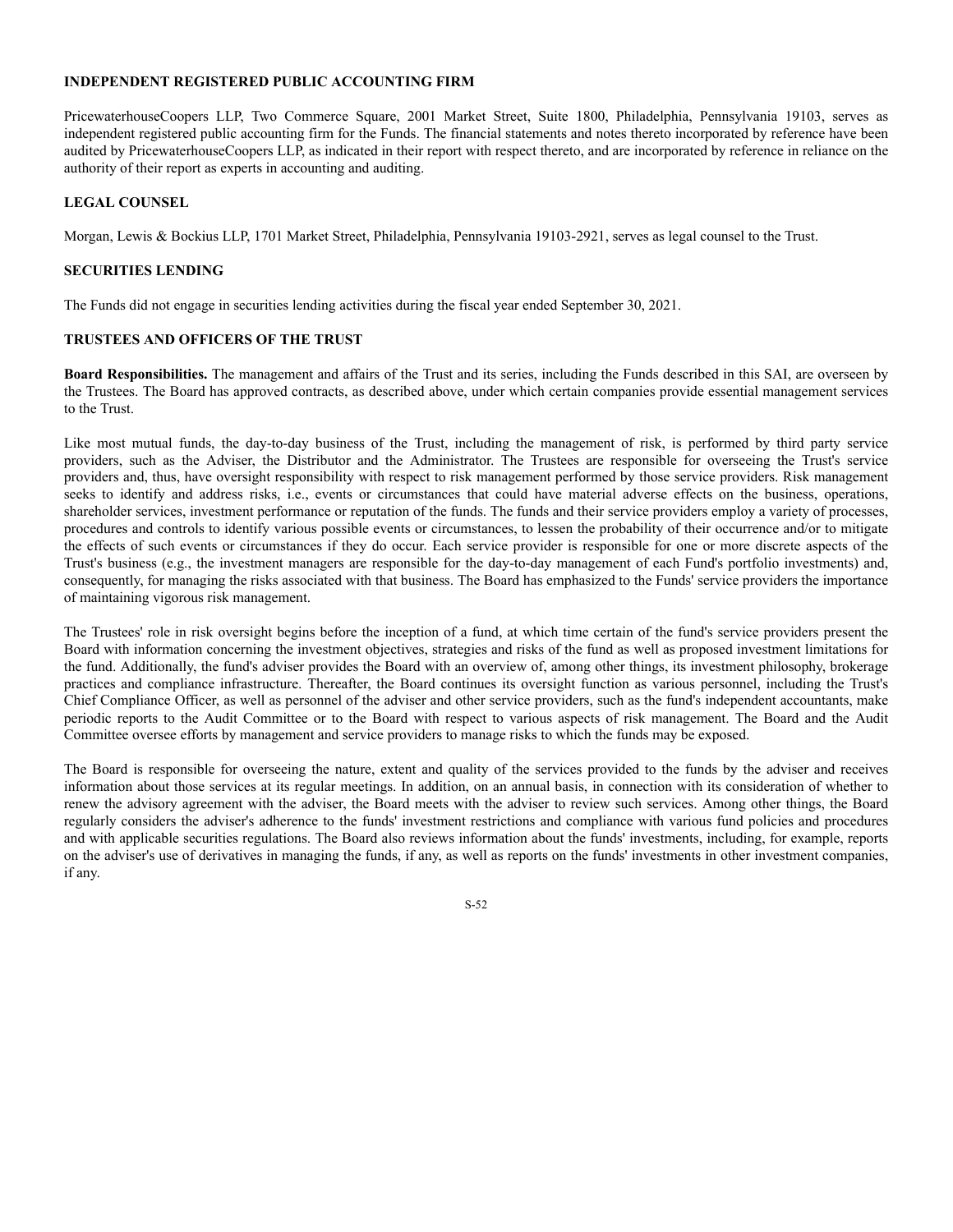The Trust's Chief Compliance Officer reports regularly to the Board to review and discuss compliance issues and fund and adviser risk assessments. At least annually, the Trust's Chief Compliance Officer provides the Board with a report reviewing the adequacy and effectiveness of the Trust's policies and procedures and those of its service providers, including the adviser. The report addresses the operation of the policies and procedures of the Trust and each service provider since the date of the last report; any material changes to the policies and procedures since the date of the last report; any recommendations for material changes to the policies and procedures; and any material compliance matters since the date of the last report.

The Board receives reports from the funds' service providers regarding operational risks and risks related to the valuation and liquidity of portfolio securities. The Trust's Fair Value Pricing Committee makes regular reports to the Board concerning investments for which market quotations are not readily available. Annually, the independent registered public accounting firm reviews with the Audit Committee its audit of the funds' financial statements, focusing on major areas of risk encountered by the funds and noting any significant deficiencies or material weaknesses in the funds' internal controls. Additionally, in connection with its oversight function, the Board oversees fund management's implementation of disclosure controls and procedures, which are designed to ensure that information required to be disclosed by the Trust in its periodic reports with the SEC are recorded, processed, summarized, and reported within the required time periods. The Board also oversees the Trust's internal controls over financial reporting, which comprise policies and procedures designed to provide reasonable assurance regarding the reliability of the Trust's financial reporting and the preparation of the Trust's financial statements.

From their review of these reports and discussions with the adviser, the Chief Compliance Officer, the independent registered public accounting firm and other service providers, the Board and the Audit Committee learn in detail about the material risks of the funds, thereby facilitating a dialogue about how management and service providers identify and mitigate those risks.

The Board recognizes that not all risks that may affect the funds can be identified and/or quantified, that it may not be practical or costeffective to eliminate or mitigate certain risks, that it may be necessary to bear certain risks (such as investment-related risks) to achieve the funds' goals, and that the processes, procedures and controls employed to address certain risks may be limited in their effectiveness. Moreover, reports received by the Trustees as to risk management matters are typically summaries of the relevant information. Most of the funds' investment management and business affairs are carried out by or through the funds' advisers and other service providers, each of which has an independent interest in risk management but whose policies and the methods by which one or more risk management functions are carried out may differ from the funds' and each other's in the setting of priorities, the resources available or the effectiveness of relevant controls. As a result of the foregoing and other factors, the Board's ability to monitor and manage risk, as a practical matter, is subject to limitations.

**Members of the Board.** There are six members of the Board, five of whom are not interested persons of the Trust, as that term is defined in the 1940 Act ("independent Trustees"). Mr. Doran, an interested person of the Trust, serves as Chairman of the Board. Mr. Hunt, an independent Trustee, serves as the lead independent Trustee. The Trust has determined its leadership structure is appropriate given the specific characteristics and circumstances of the Trust. The Trust made this determination in consideration of, among other things, the fact that the independent Trustees constitute more than three-quarters of the Board, the fact that the chairperson of each Committee of the Board is an independent Trustee, the amount of assets under management in the Trust, and the number of funds (and classes of shares) overseen by the Board. The Board also believes that its leadership structure facilitates the orderly and efficient flow of information to the independent Trustees from fund management.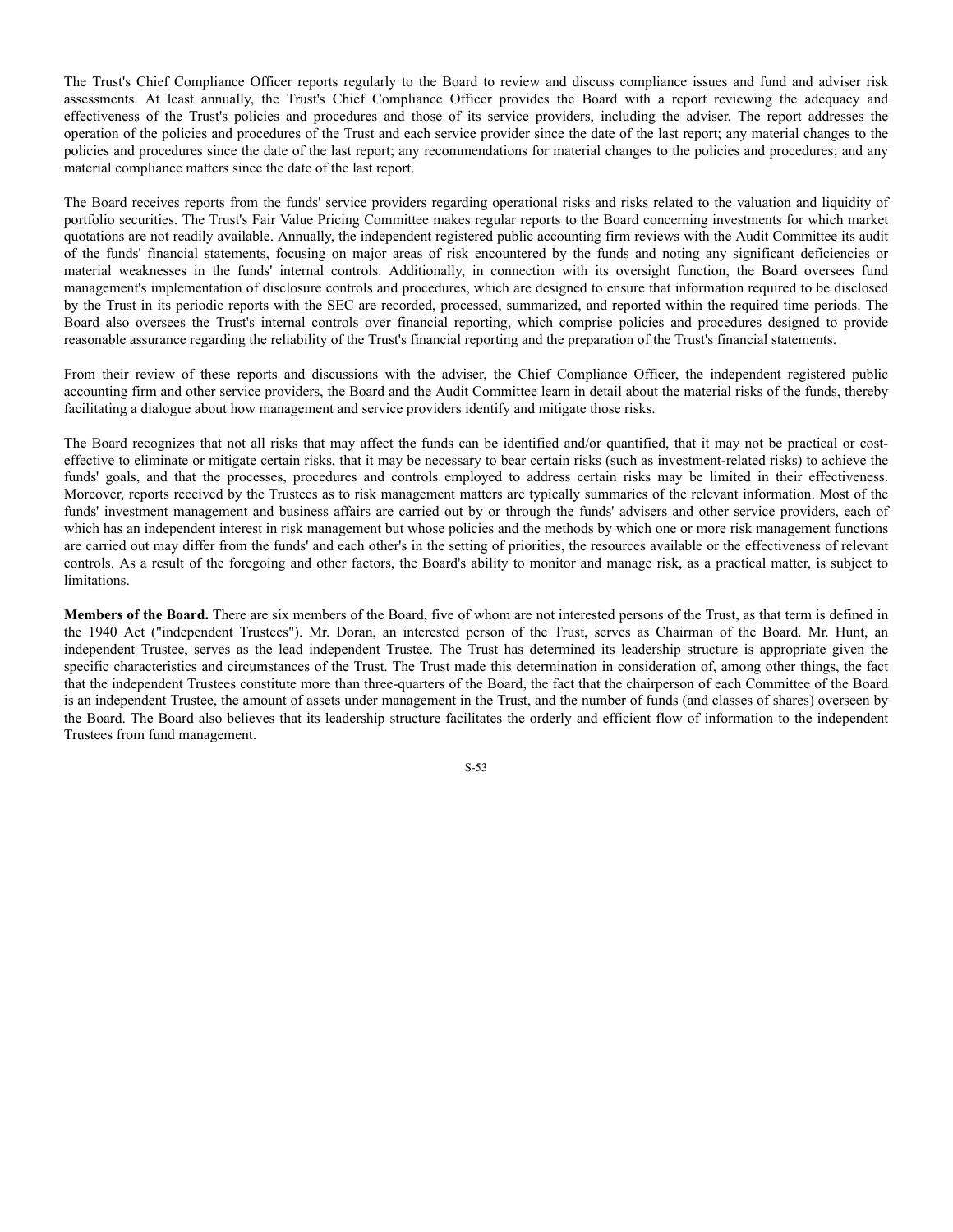The Board has two standing committees: the Audit Committee and the Governance Committee. The Audit Committee and the Governance Committee are chaired by an independent Trustee and composed of all of the independent Trustees. In addition, the Board has a lead independent Trustee.

In his role as lead independent Trustee, Mr. Hunt, among other things: (i) presides over Board meetings in the absence of the Chairman of the Board; (ii) presides over executive sessions of the independent Trustees; (iii) along with the Chairman of the Board, oversees the development of agendas for Board meetings; (iv) facilitates communication between the independent Trustees and management, and among the independent Trustees; (v) serves as a key point person for dealings between the independent Trustees and management; and (vi) has such other responsibilities as the Board or independent Trustees determine from time to time.

Set forth below are the names, years of birth, position with the Trust and length of time served, and the principal occupations and other directorships held during at least the last five years of each of the persons currently serving as a Trustee. There is no stated term of office for the Trustees. Nevertheless, an independent Trustee must retire from the Board as of the end of the calendar year in which such independent Trustee first attains the age of seventy-five years; provided, however, that, an independent Trustee may continue to serve for one or more additional one calendar year terms after attaining the age of seventy-five years (each calendar year a "Waiver Term") if, and only if, prior to the beginning of such Waiver Term: (1) the Governance Committee (a) meets to review the performance of the independent Trustee; (b) finds that the continued service of such independent Trustee is in the best interests of the Trust; and (c) unanimously approves excepting the independent Trustee from the general retirement policy set out above; and (2) a majority of the Trustees approves excepting the independent Trustee from the general retirement policy set out above. Unless otherwise noted, the business address of each Trustee is SEI Investments Company, One Freedom Valley Drive, Oaks, Pennsylvania 19456.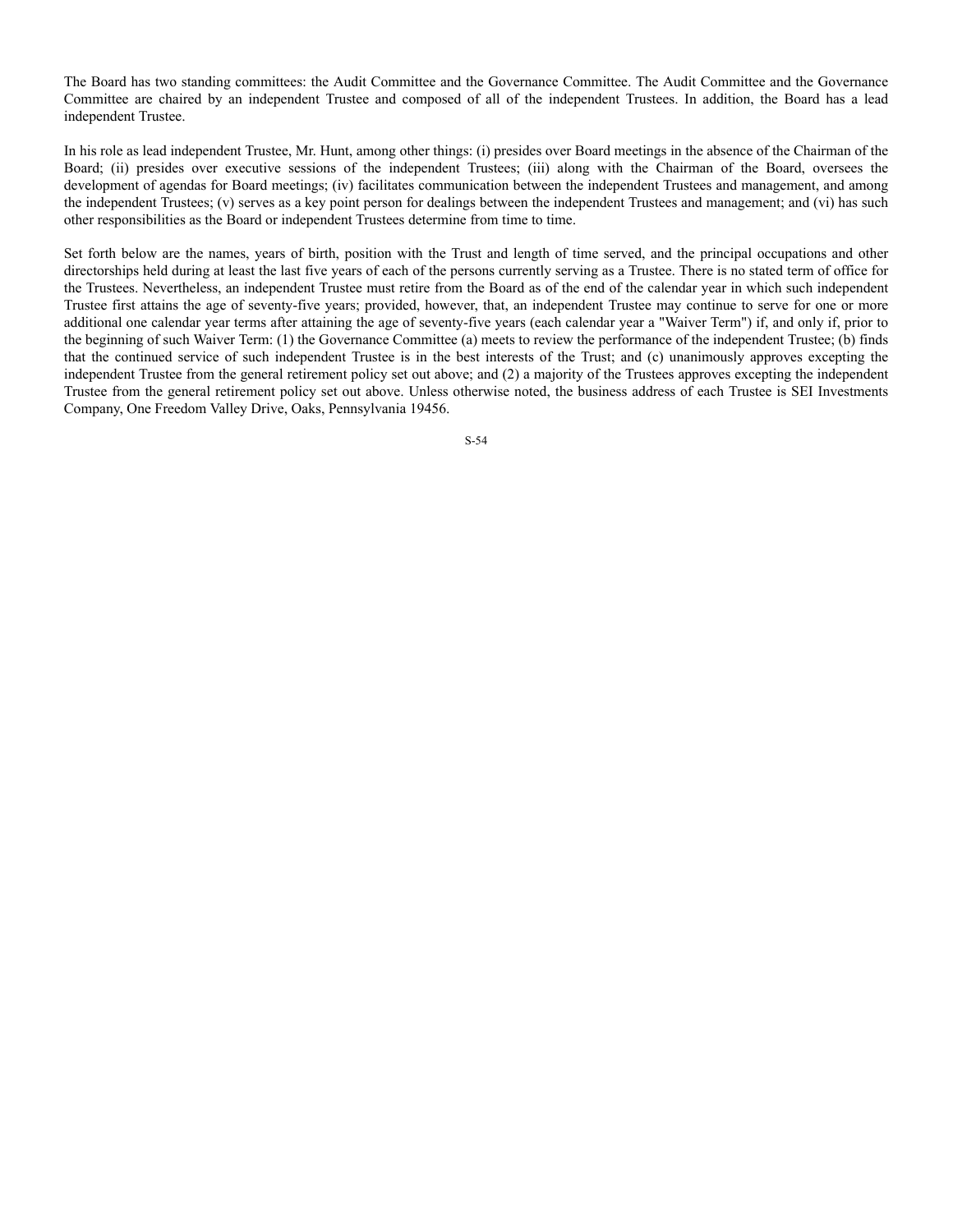| <b>Name and Year of Birth</b>    | <b>Position with Trust and</b><br><b>Length of Time Served</b>    | <b>Principal Occupations</b><br>in the Past 5 Years                                                                                                                                                                                                               | Other Directorships Held in the Past 5 Years                                                                                                                                                                                                                                                                                                                                                                                                                                                                                                                                                                                                                                                                                                                                                                                                                                                                                                                                                                                                                                                                                                                                                 |
|----------------------------------|-------------------------------------------------------------------|-------------------------------------------------------------------------------------------------------------------------------------------------------------------------------------------------------------------------------------------------------------------|----------------------------------------------------------------------------------------------------------------------------------------------------------------------------------------------------------------------------------------------------------------------------------------------------------------------------------------------------------------------------------------------------------------------------------------------------------------------------------------------------------------------------------------------------------------------------------------------------------------------------------------------------------------------------------------------------------------------------------------------------------------------------------------------------------------------------------------------------------------------------------------------------------------------------------------------------------------------------------------------------------------------------------------------------------------------------------------------------------------------------------------------------------------------------------------------|
| <b>Interested Trustee</b>        |                                                                   |                                                                                                                                                                                                                                                                   |                                                                                                                                                                                                                                                                                                                                                                                                                                                                                                                                                                                                                                                                                                                                                                                                                                                                                                                                                                                                                                                                                                                                                                                              |
| William M. Doran<br>(Born: 1940) | Chairman of the Board of<br>Trustees <sup>1</sup><br>(since 2014) | Self-Employed Consultant<br>since 2003. Partner at<br>Morgan, Lewis & Bockius<br>LLP (law firm) from 1976<br>to 2003. Counsel to the<br>Trust, SEI Investments,<br>SIMC, the Administrator<br>and the Distributor.<br>Secretary of SEI<br>Investments since 1978. | Current Directorships: Trustee of Gallery Trust,<br>Schroder Series Trust, Delaware Wilshire Private<br>Markets Master Fund, Delaware Wilshire Private<br>Markets Fund, Delaware Wilshire Private Markets<br>Tender Fund, SEI Daily Income Trust, SEI<br>Institutional International Trust, SEI Institutional<br>Investments Trust, SEI Institutional Managed<br>Trust, SEI Asset Allocation Trust, SEI Tax<br>Exempt Trust, Adviser Managed Trust, New<br>Covenant Funds, SEI Insurance Products Trust<br>and SEI Catholic Values Trust. Director of SEI<br>Investments, SEI Investments (Europe), Limited,<br>SEI Investments-Global Funds Services,<br>Limited, SEI Investments Global, Limited, SEI<br>Investments (Asia), Limited, SEI Global Nominee<br>Ltd., SEI Investments - Unit Trust Management<br>(UK) Limited and SEI Investments Co. Director<br>of the Distributor.<br>Former Directorships: Trustee of Winton Series<br>Trust to 2017. Trustee of The Advisors' Inner<br>Circle Fund, The Advisors' Inner Circle Fund II,<br>Bishop Street Funds, The KP Funds and Winton<br>Diversified Opportunities Fund (closed-end<br>investment company) to 2018. Trustee of Schroder |
| <b>Independent Trustees</b>      |                                                                   |                                                                                                                                                                                                                                                                   |                                                                                                                                                                                                                                                                                                                                                                                                                                                                                                                                                                                                                                                                                                                                                                                                                                                                                                                                                                                                                                                                                                                                                                                              |
| Jon C. Hunt<br>(Born: 1951)      | Trustee and Lead<br><b>Independent Trustee</b><br>(since 2014)    | Retired since 2013.<br>Consultant to Management,<br>Convergent Capital<br>Management, LLC<br>("CCM") from 2012 to<br>2013. Managing Director<br>and Chief Operating<br>Officer, CCM from 1998 to<br>2012.                                                         | Current Directorships: Trustee of City National<br>Rochdale Funds, Gallery Trust, Schroder Series<br>Trust, Delaware Wilshire Private Markets Master<br>Fund, Delaware Wilshire Private Markets Fund<br>and Delaware Wilshire Private Markets Tender<br>Fund. Director of Chiron Capital Allocation Fund<br>Ltd.<br>Former Directorships: Trustee of Winton Series<br>Trust to 2017. Trustee of Winton Diversified<br>Opportunities Fund (closed-end investment<br>company) to 2018. Trustee of Schroder Global<br>Series Trust to 2021.                                                                                                                                                                                                                                                                                                                                                                                                                                                                                                                                                                                                                                                     |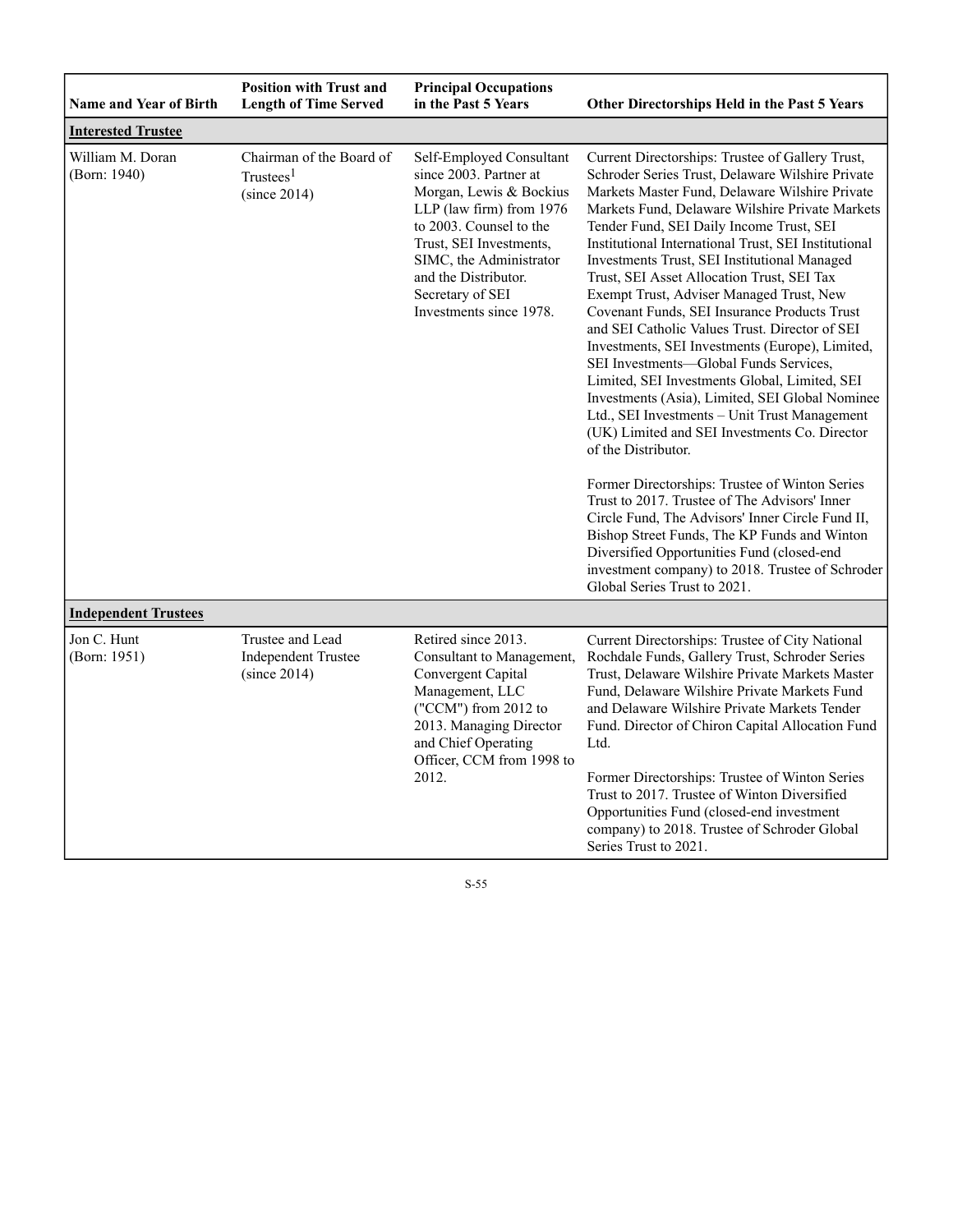| Thomas P. Lemke<br>(Born: 1954)          | Trustee<br>(since 2014) | Retired since 2013.<br><b>Executive Vice President</b><br>and General Counsel, Legg<br>Mason, Inc. from 2005 to<br>2013.                                                                                         | Current Directorships: Trustee of Gallery Trust,<br>Schroder Series Trust, Delaware Wilshire Private<br>Markets Master Fund, Delaware Wilshire Private<br>Markets Fund, Delaware Wilshire Private Markets<br>Tender Fund, J.P. Morgan Funds (171 Portfolios)<br>and Symmetry Panoramic Trust (16 Portfolios).<br>Director of Chiron Capital Allocation Fund Ltd.<br>Former Directorships: Trustee of Winton Series<br>Trust and AXA Premier VIP Trust to 2017.<br>Trustee of Winton Diversified Opportunities Fund                                                                                                             |
|------------------------------------------|-------------------------|------------------------------------------------------------------------------------------------------------------------------------------------------------------------------------------------------------------|--------------------------------------------------------------------------------------------------------------------------------------------------------------------------------------------------------------------------------------------------------------------------------------------------------------------------------------------------------------------------------------------------------------------------------------------------------------------------------------------------------------------------------------------------------------------------------------------------------------------------------|
|                                          |                         |                                                                                                                                                                                                                  | (closed-end investment company) to 2018. Trustee<br>of Schroder Global Series Trust to 2021.                                                                                                                                                                                                                                                                                                                                                                                                                                                                                                                                   |
| Nichelle Maynard-Elliott<br>(Born: 1968) | Trustee<br>(since 2021) | Independent Director since<br>2018. Executive Director,<br>M&A at Praxair Inc. from<br>2011-2019.                                                                                                                | Current Directorships: Trustee of Gallery Trust,<br>Schroder Series Trust, Delaware Wilshire Private<br>Markets Master Fund, Delaware Wilshire Private<br>Markets Fund, Delaware Wilshire Private Markets<br>Tender Fund. Director of Chiron Capital<br>Allocation Fund Ltd. Director of Element<br>Solutions Inc., Director of Xerox Holdings<br>Corporation, and Director of Lucid Group, Inc.<br>Former Directorships: Trustee of Schroder Global<br>Series Trust to 2021.                                                                                                                                                  |
| Jay C. Nadel<br>(Born: 1958)             | Trustee<br>(since 2016) | Self-Employed Consultant<br>since 2004. Executive Vice<br>President. Bank of New<br>York Broker Dealer from<br>2002 to 2004.<br>Partner/Managing Director,<br>Weiss Peck &<br>Greer/Robeco from 1986 to<br>2001. | Current Directorships: Chairman of the Board of<br>Trustees of City National Rochdale Funds. Trustee<br>of Gallery Trust, Schroder Series Trust, Delaware<br>Wilshire Private Markets Master Fund, Delaware<br>Wilshire Private Markets Fund and Delaware<br>Wilshire Private Markets Tender Fund. Director of<br>Chiron Capital Allocation Fund Ltd.<br>Former Directorships: Trustee of Winton Series<br>Trust to 2017. Director of Lapolla Industries, Inc.<br>to 2017. Trustee of Winton Diversified<br>Opportunities Fund (closed-end investment<br>company) to 2018. Trustee of Schroder Global<br>Series Trust to 2021. |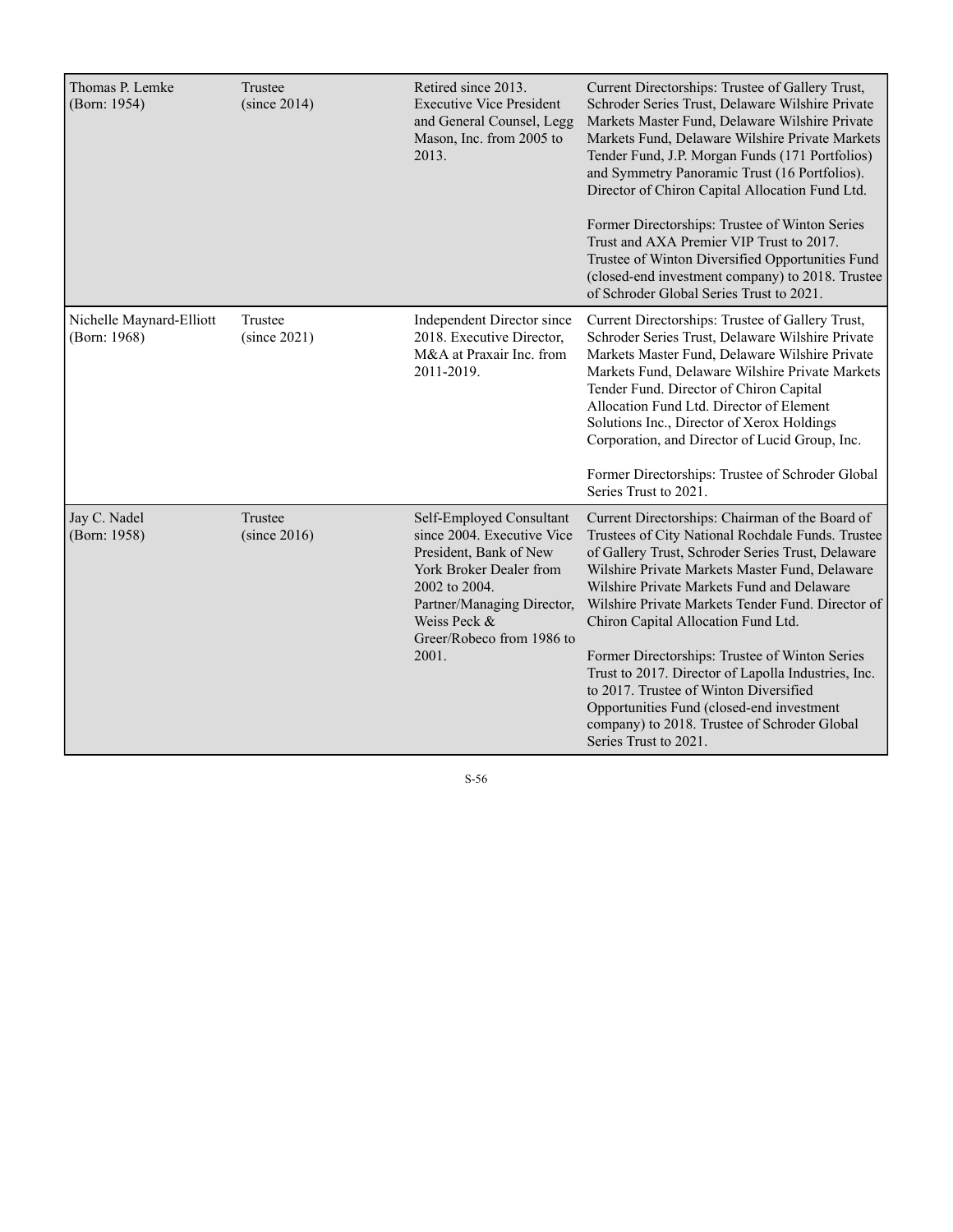| Randall S. Yanker<br>(Born: $1960$ ) | Trustee<br>(since 2014) | Co-Founder and Senior<br>Partner, Alternative Asset<br>Managers, L.P. since 2004. | Current Directorships: Trustee of Gallery Trust,<br>Schroder Series Trust, Delaware Wilshire Private<br>Markets Master Fund, Delaware Wilshire Private<br>Markets Fund and Delaware Wilshire Private<br>Markets Tender Fund. Independent Non-<br>Executive Director of HFA Holdings Limited.<br>Director of Chiron Capital Allocation Fund Ltd.<br>Former Directorships: Trustee of Winton Series<br>Trust to 2017. Trustee of Winton Diversified<br>Opportunities Fund (closed-end investment |
|--------------------------------------|-------------------------|-----------------------------------------------------------------------------------|------------------------------------------------------------------------------------------------------------------------------------------------------------------------------------------------------------------------------------------------------------------------------------------------------------------------------------------------------------------------------------------------------------------------------------------------------------------------------------------------|
|                                      |                         |                                                                                   | company) to 2018. Trustee of Schroder Global<br>Series Trust to 2021.                                                                                                                                                                                                                                                                                                                                                                                                                          |

1 Mr. Doran may be deemed to be an "interested" person of the Funds as that term is defined in the 1940 Act by virtue of his affiliation with the Distributor and/or its affiliates.

# Individual Trustee Qualifications

The Trust has concluded that each of the Trustees should serve on the Board because of their ability to review and understand information about the Funds provided to them by management, to identify and request other information they may deem relevant to the performance of their duties, to question management and other service providers regarding material factors bearing on the management and administration of the Funds, and to exercise their business judgment in a manner that serves the best interests of the Funds' shareholders. The Trust has concluded that each of the Trustees should serve as a Trustee based on their own experience, qualifications, attributes and skills as described below.

The Trust has concluded that Mr. Doran should serve as Trustee because of the experience he gained serving as a Partner in the Investment Management and Securities Industry Practice of a large law firm, his experience in and knowledge of the financial services industry, and the experience he has gained serving on other mutual fund boards.

The Trust has concluded that Mr. Hunt should serve as Trustee because of the experience he gained in a variety of leadership roles with different investment management institutions, his experience in and knowledge of the financial services industry, and the experience he has gained as a board member of open-end, closed-end and private funds investing in a broad range of asset classes, including alternative asset classes.

The Trust has concluded that Mr. Lemke should serve as Trustee because of the extensive experience he gained in the financial services industry, including experience in various senior management positions with financial services firms and multiple years of service with a regulatory agency, his background in controls, including legal, compliance and risk management, and his service as general counsel for several financial services firms.

The Trust has concluded that Ms. Maynard-Elliott should serve as Trustee because of the experience she gained in a variety of leadership roles at a leading industrial company, the experience she has gained as a board member of several prominent companies, and her legal and financial management expertise.

The Trust has concluded that Mr. Nadel should serve as Trustee because of the experience he gained in a variety of leadership roles with an audit firm and various financial services firms, his experience in and knowledge of the financial services industry, and the experience he has gained serving on other mutual fund and operating company boards.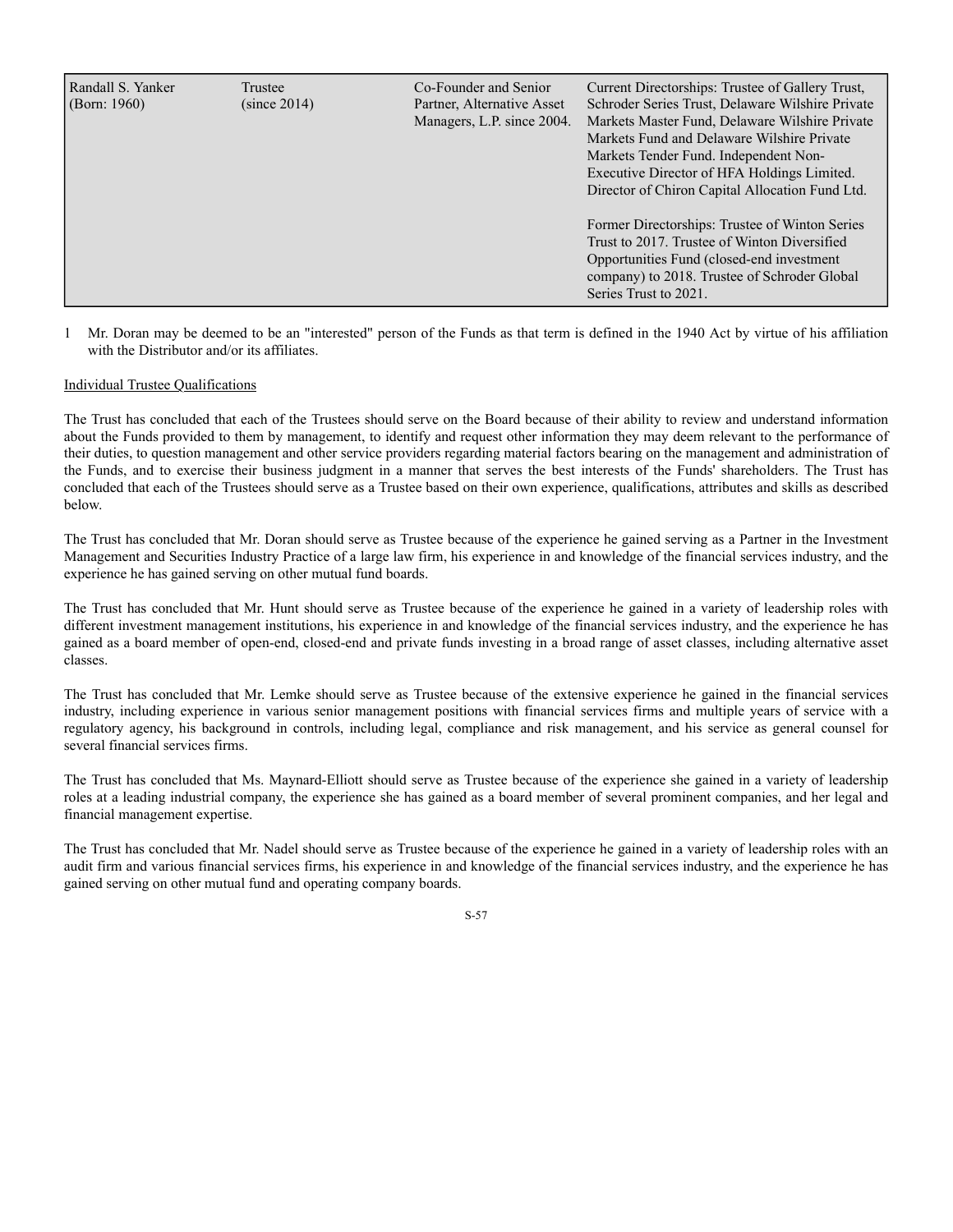The Trust has concluded that Mr. Yanker should serve as Trustee because of the experience he gained in a variety of leadership roles with the alternative asset management divisions of various financial services firms, his experience in and knowledge of the financial services industry, and the experience he has gained advising institutions on alternative asset management.

In its periodic assessment of the effectiveness of the Board, the Board considers the complementary individual skills and experience of the individual Trustees primarily in the broader context of the Board's overall composition so that the Board, as a body, possesses the appropriate (and appropriately diverse) skills and experience to oversee the business of the funds.

**Board Committees.** The Board has established the following standing committees:

- **Audit Committee.** The Board has a standing Audit Committee that is composed of each of the independent Trustees. The Audit Committee operates under a written charter approved by the Board. The principal responsibilities of the Audit Committee include: (i) recommending which firm to engage as each fund's independent registered public accounting firm and whether to terminate this relationship; (ii) reviewing the independent registered public accounting firm's compensation, the proposed scope and terms of its engagement, and the firm's independence; (iii) pre-approving audit and non-audit services provided by each fund's independent registered public accounting firm to the Trust and certain other affiliated entities; (iv) serving as a channel of communication between the independent registered public accounting firm and the Trustees; (v) reviewing the results of each external audit, including any qualifications in the independent registered public accounting firm's opinion, any related management letter, management's responses to recommendations made by the independent registered public accounting firm in connection with the audit, reports submitted to the Committee by the internal auditing department of the Administrator that are material to the Trust as a whole, if any, and management's responses to any such reports; (vi) reviewing each fund's audited financial statements and considering any significant disputes between the Trust's management and the independent registered public accounting firm that arose in connection with the preparation of those financial statements; (vii) considering, in consultation with the independent registered public accounting firm and the Trust's senior internal accounting executive, if any, the independent registered public accounting firms' reports on the adequacy of the Trust's internal financial controls; (viii) reviewing, in consultation with each fund's independent registered public accounting firm, major changes regarding auditing and accounting principles and practices to be followed when preparing each fund's financial statements; and (ix) other audit related matters. Ms. Maynard-Elliott and Messrs. Hunt, Lemke, Nadel and Yanker currently serve as members of the Audit Committee. Mr. Nadel serves as the Chairman of the Audit Committee. The Audit Committee meets periodically, as necessary, and met five (5) times during the most recently completed fiscal year.
- Governance Committee. The Board has a standing Governance Committee that is composed of each of the independent Trustees. The Governance Committee operates under a written charter approved by the Board. The principal responsibilities of the Governance Committee include: (i) considering and reviewing Board governance and compensation issues; (ii) conducting a selfassessment of the Board's operations; (iii) selecting and nominating all persons to serve as independent Trustees and considering proposals of and making recommendations for "interested" Trustee candidates to the Board; and (iv) reviewing shareholder recommendations for nominations to fill vacancies on the Board if such recommendations are submitted in writing and addressed to the Committee at the Trust's office. Ms. Maynard-Elliott and Messrs. Hunt, Lemke, Nadel and Yanker currently serve as members of the Governance Committee. Mr. Lemke serves as the Chairman of the Governance Committee. The Governance Committee meets periodically, as necessary, and met three (3) times during the most recently completed fiscal year.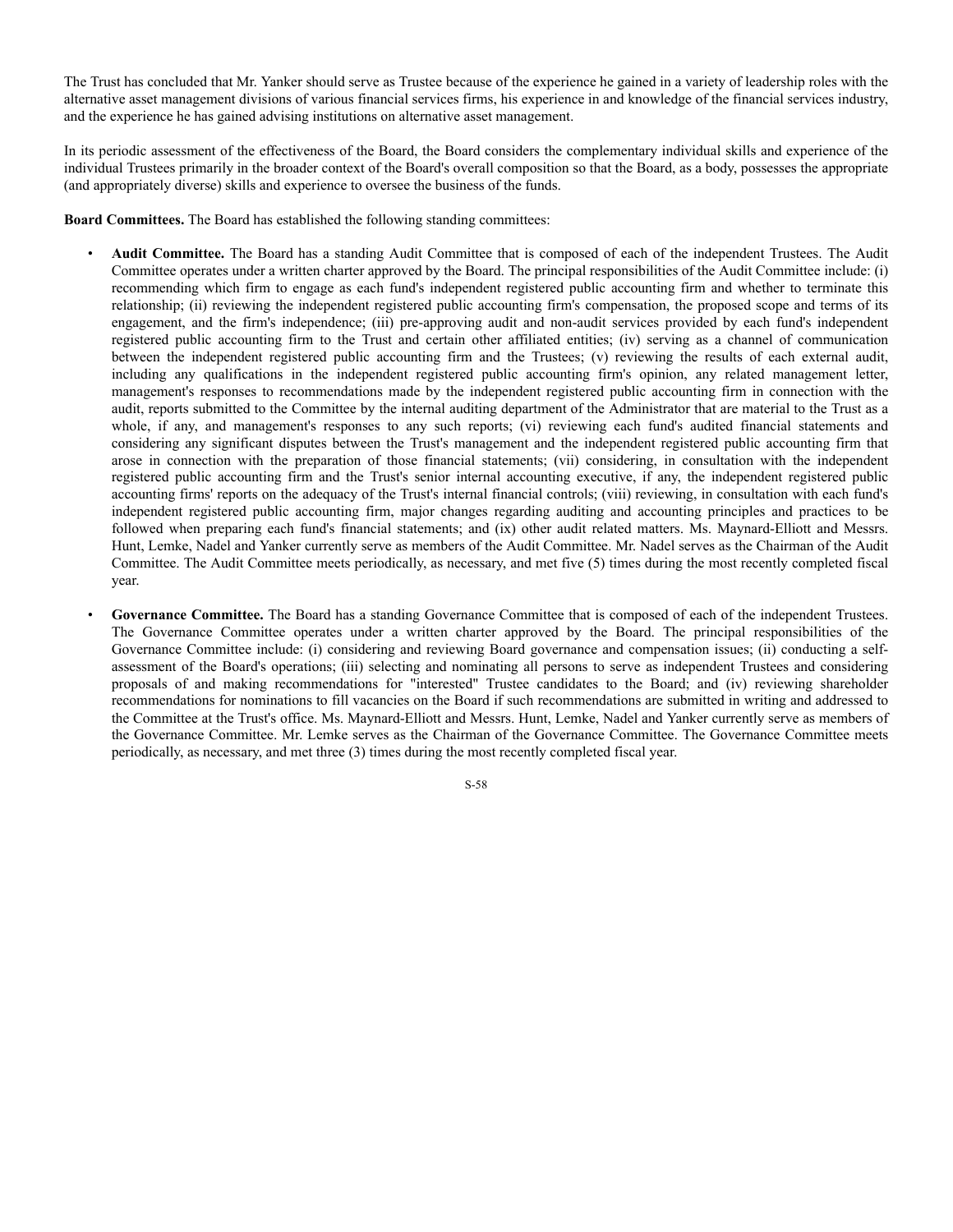**Fair Value Pricing Committee.** The Board has also established a standing Fair Value Pricing Committee that is composed of various representatives of the Trust's service providers, as appointed by the Board. The Fair Value Pricing Committee operates under procedures approved by the Board. The principal responsibility of the Fair Value Pricing Committee is to determine the fair value of securities for which current market quotations are not readily available. The Fair Value Pricing Committee's determinations are reviewed by the Board.

**Fund Shares Owned by Board Members.** The following table shows the dollar amount range of each Trustee's "beneficial ownership" of shares of each of the Funds as of the end of the most recently completed calendar year. Dollar amount ranges disclosed are established by the SEC. "Beneficial ownership" is determined in accordance with Rule 16a-1(a)(2) under the 1934 Act. The Trustees and officers of the Trust own less than 1% of the outstanding shares of the Trust.

|                                       | <b>Dollar Range of Fund Shares</b> | <b>Aggregate Dollar Range of Shares</b><br>(All Funds in the Family of |
|---------------------------------------|------------------------------------|------------------------------------------------------------------------|
| <b>Name</b>                           | (Fund) <sup>1</sup>                | <b>Investment Companies</b> ) <sup>1,2</sup>                           |
| <b>Interested Trustee</b>             |                                    |                                                                        |
| William M. Doran                      | None                               | None                                                                   |
| <b>Independent Trustees</b>           |                                    |                                                                        |
| Jon C. Hunt                           | None                               | None                                                                   |
| Thomas P. Lemke                       | None                               | None                                                                   |
| Nichelle Maynard-Elliott <sup>3</sup> | None                               | None                                                                   |
| Jay C. Nadel                          | None                               | None                                                                   |
| Randall S. Yanker                     | None                               | None                                                                   |

1 Valuation date is December 31, 2021.

2 The Funds are the only funds in the family of investment companies.

3 Ms. Maynard-Elliott was appointed to the Board on June 23, 2021.

**Board Compensation.** The Trust paid the following fees to the Trustees during the Funds' most recently completed fiscal year.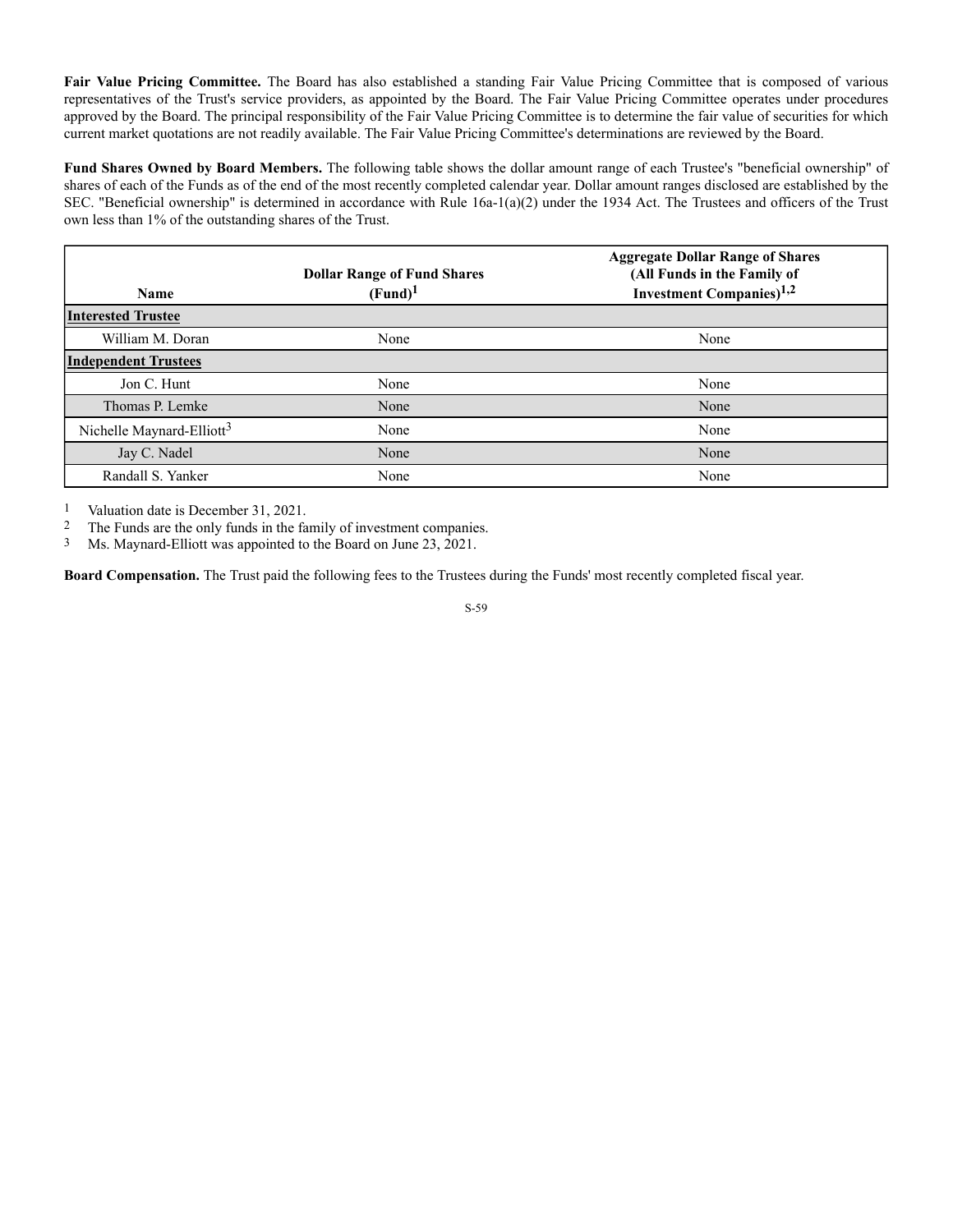| <b>Name</b>                           | Aggregate<br>Compensation<br>from the Trust | <b>Pension or</b><br><b>Retirement</b><br><b>Benefits Accrued</b><br>as Part of Fund<br><b>Expenses</b> | <b>Estimated</b><br><b>Annual Benefits</b><br><b>Upon Retirement</b> | <b>Total Compensation from the Trust</b><br>and Fund Complex <sup>1</sup> |
|---------------------------------------|---------------------------------------------|---------------------------------------------------------------------------------------------------------|----------------------------------------------------------------------|---------------------------------------------------------------------------|
| <b>Interested Trustee</b>             |                                             |                                                                                                         |                                                                      |                                                                           |
| William M. Doran                      | \$0                                         | N/A                                                                                                     | N/A                                                                  | \$0 for service on one (1) board                                          |
| <b>Independent Trustees</b>           |                                             |                                                                                                         |                                                                      |                                                                           |
| Jon C. Hunt                           | \$104,005                                   | N/A                                                                                                     | N/A                                                                  | \$104,005 for service on one $(1)$ board                                  |
| Thomas P. Lemke                       | \$104,005                                   | N/A                                                                                                     | N/A                                                                  | \$104,005 for service on one $(1)$ board                                  |
| Nichelle Maynard-Elliott <sup>2</sup> | \$56,770                                    | N/A                                                                                                     | N/A                                                                  | \$56,770 for service on one (1) board                                     |
| Jay C. Nadel                          | \$104,005                                   | N/A                                                                                                     | N/A                                                                  | $$104,005$ for service on one (1) board                                   |
| Randall S. Yanker                     | \$104,005                                   | N/A                                                                                                     | N/A                                                                  | \$104,005 for service on one $(1)$ board                                  |

1 All funds in the Fund Complex are series of the Trust.

2 Ms. Maynard-Elliott was appointed to the Board on June 23, 2021.

**Trust Officers.** Set forth below are the names, years of birth, position with the Trust and length of time served, and the principal occupations for the last five years of each of the persons currently serving as executive officers of the Trust. There is no stated term of office for the officers of the Trust. Unless otherwise noted, the business address of each officer is SEI Investments Company, One Freedom Valley Drive, Oaks, Pennsylvania 19456. The Chief Compliance Officer is the only officer who receives compensation from the Trust for his services.

Certain officers of the Trust also serve as officers of one or more mutual funds for which SEI Investments or its affiliates act as investment manager, administrator or distributor.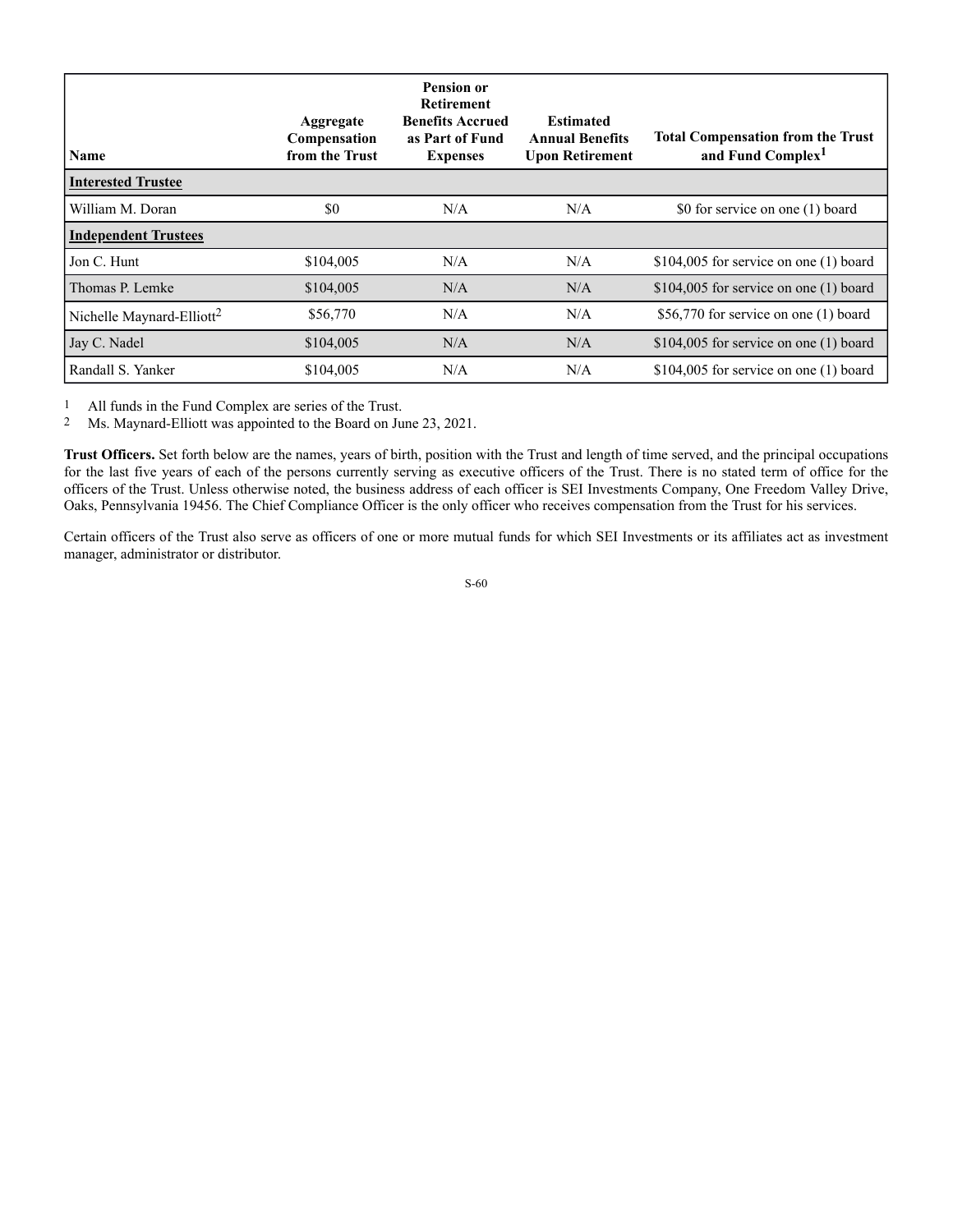| <b>Name and Year of Birth</b>        | Position with Trust and Length of Time Served          | <b>Principal Occupations in Past 5 Years</b>                                                                                                                                                                                                                                                                                                                                                                                                                                                                                                                                                                                                                                                                                                                                                                                                                                                                                                                                                                                                                                               |
|--------------------------------------|--------------------------------------------------------|--------------------------------------------------------------------------------------------------------------------------------------------------------------------------------------------------------------------------------------------------------------------------------------------------------------------------------------------------------------------------------------------------------------------------------------------------------------------------------------------------------------------------------------------------------------------------------------------------------------------------------------------------------------------------------------------------------------------------------------------------------------------------------------------------------------------------------------------------------------------------------------------------------------------------------------------------------------------------------------------------------------------------------------------------------------------------------------------|
| Michael Beattie<br>(Born: 1965)      | President<br>(since 2014)                              | Director of Client Service, SEI Investments, since<br>2004.                                                                                                                                                                                                                                                                                                                                                                                                                                                                                                                                                                                                                                                                                                                                                                                                                                                                                                                                                                                                                                |
| James Bernstein<br>(Born: 1962)      | Vice President<br>(since 2017)                         | Attorney, SEI Investments, since 2017.                                                                                                                                                                                                                                                                                                                                                                                                                                                                                                                                                                                                                                                                                                                                                                                                                                                                                                                                                                                                                                                     |
|                                      | Secretary<br>(since 2020)                              | Prior Positions: Self-employed consultant, 2017.<br>Associate General Counsel & Vice President,<br>Nationwide Funds Group and Nationwide Mutual<br>Insurance Company, from 2002 to 2016. Assistant<br>General Counsel & Vice President, Market Street<br>Funds and Provident Mutual Insurance Company,<br>from 1999 to 2002.                                                                                                                                                                                                                                                                                                                                                                                                                                                                                                                                                                                                                                                                                                                                                               |
| John Bourgeois<br>(Born: 1973)       | <b>Assistant Treasurer</b><br>(since 2017)             | Fund Accounting Manager, SEI Investments, since<br>2000.                                                                                                                                                                                                                                                                                                                                                                                                                                                                                                                                                                                                                                                                                                                                                                                                                                                                                                                                                                                                                                   |
| <b>Russell Emery</b><br>(Born: 1962) | Chief Compliance Officer<br>(since 2014)               | Chief Compliance Officer of SEI Structured Credit<br>Fund, LP since 2007. Chief Compliance Officer of<br>The Advisors' Inner Circle Fund, The Advisors' Inner<br>Circle Fund II, Bishop Street Funds, The KP Funds,<br>Frost Family of Funds, Catholic Responsible<br>Investments Funds, The Advisors' Inner Circle Fund<br>III, Gallery Trust, Schroder Series Trust, Delaware<br>Wilshire Private Markets Master Fund, Delaware<br>Wilshire Private Markets Fund, Delaware Wilshire<br>Private Markets Tender Fund, SEI Institutional<br>Managed Trust, SEI Asset Allocation Trust, SEI<br>Institutional International Trust, SEI Institutional<br>Investments Trust, SEI Daily Income Trust, SEI Tax<br>Exempt Trust, Adviser Managed Trust, New<br>Covenant Funds, SEI Insurance Products Trust and<br>SEI Catholic Values Trust. Chief Compliance Officer<br>of Winton Series Trust to 2017. Chief Compliance<br>Officer of Winton Diversified Opportunities Fund<br>(closed-end investment company) to 2018. Chief<br>Compliance Officer of Schroder Global Series Trust<br>to 2021. |
| Eric C. Griffith<br>(Born: 1969)     | Vice President and Assistant Secretary<br>(since 2020) | Counsel at SEI Investments since 2019. Vice<br>President and Assistant General Counsel, JPMorgan<br>Chase & Co., from 2012 to 2018.                                                                                                                                                                                                                                                                                                                                                                                                                                                                                                                                                                                                                                                                                                                                                                                                                                                                                                                                                        |
| Matthew M. Maher<br>(Born: 1975)     | Vice President and Assistant Secretary<br>(since 2018) | Counsel at SEI Investments since 2018. Attorney,<br>Blank Rome LLP, from 2015 to 2018. Assistant<br>Counsel & Vice President, Bank of New York<br>Mellon, from 2013 to 2014. Attorney, Dilworth<br>Paxson LLP, from 2006 to 2013.                                                                                                                                                                                                                                                                                                                                                                                                                                                                                                                                                                                                                                                                                                                                                                                                                                                          |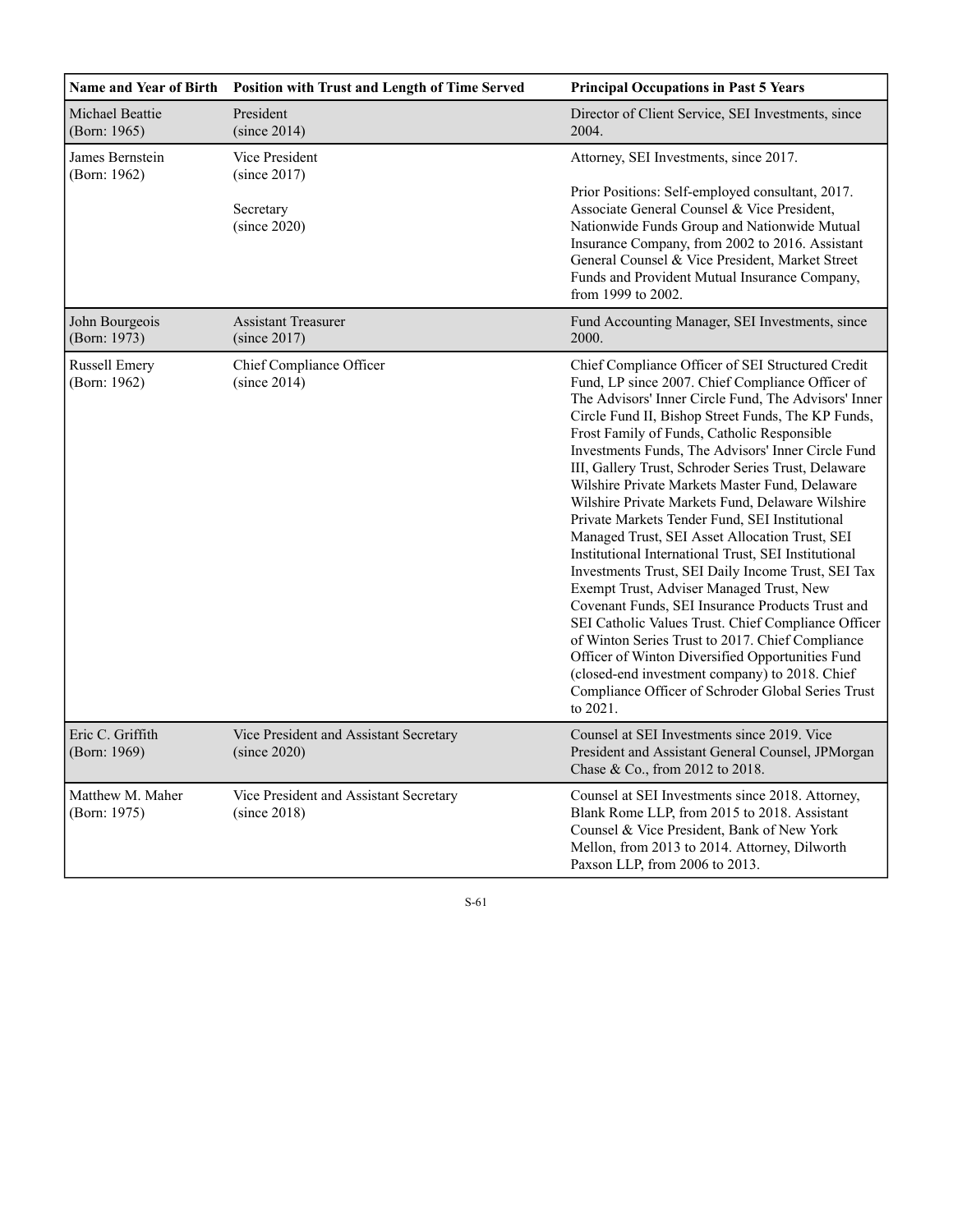| Andrew Metzger<br>(Born: 1980)     | Treasurer, Controller and Chief Financial Officer<br>(since 2021)                | Director of Fund Accounting, SEI Investments, since<br>2020. Senior Director, Embark, from 2019 to 2020.<br>Senior Manager, PricewaterhouseCoopers LLP, from<br>2002 to 2019.                                 |
|------------------------------------|----------------------------------------------------------------------------------|---------------------------------------------------------------------------------------------------------------------------------------------------------------------------------------------------------------|
| Robert Morrow<br>(Born: 1968)      | Vice President<br>(since 2017)                                                   | Account Manager, SEI Investments, since 2007.                                                                                                                                                                 |
| Alexander F. Smith<br>(Born: 1977) | Vice President and Assistant Secretary<br>(since 2020)                           | Counsel at SEI Investments since 2020. Associate<br>Counsel & Manager, Vanguard, 2012 to 2020.<br>Attorney, Stradley Ronon Stevens & Young, LLP,<br>2008 to 2012.                                             |
| Bridget E. Sudall<br>(Born: 1980)  | Privacy Officer<br>(since 2015)<br>Anti-Money Laundering Officer<br>(since 2015) | Senior Associate and AML Officer, Morgan Stanley<br>Alternative Investment Partners, from 2011 to 2015.<br>Investor Services Team Lead, Morgan Stanley<br>Alternative Investment Partners, from 2007 to 2011. |

#### **PURCHASING AND REDEEMING SHARES**

Purchases and redemptions may be made through the Transfer Agent on any day the New York Stock Exchange (the "NYSE") is open for business. Shares of the Funds are offered and redeemed on a continuous basis. Currently, the NYSE is closed for business when the following holidays are observed: New Year's Day, Martin Luther King Jr. Day, Presidents' Day, Good Friday, Memorial Day, Juneteenth National Independence Day, Independence Day, Labor Day, Thanksgiving and Christmas.

It is currently the Trust's policy to pay all redemptions in cash. The Trust retains the right, however, to alter this policy to provide for redemptions in whole or in part by a distribution in-kind of securities held by the Funds in lieu of cash. Shareholders may incur brokerage charges on the sale of any such securities so received in payment of redemptions.

The Trust reserves the right to suspend the right of redemption and/or to postpone the date of payment upon redemption for more than seven days during times when the NYSE is closed, other than during customary weekends or holidays, for any period on which trading on the NYSE is restricted (as determined by the SEC by rule or regulation), or during the existence of an emergency (as determined by the SEC by rule or regulation) as a result of which the disposal or valuation of the Funds' securities is not reasonably practicable, or for such other periods as the SEC has by order permitted. The Trust also reserves the right to suspend sales of shares of the Funds for any period during which the NYSE, the Adviser, the Administrator, the Transfer Agent and/or the Custodian are not open for business.

## **DETERMINATION OF NET ASSET VALUE**

General Policy. The Funds adhere to Section 2(a)(41), and Rule 2a-4 thereunder, of the 1940 Act with respect to the valuation of portfolio securities. In general, securities for which market quotations are readily available are valued at current market value, and all other securities are valued at fair value in accordance with procedures adopted by the Board. In complying with the 1940 Act, the Trust relies on guidance provided by the SEC and by the SEC staff in various interpretive letters and other guidance.

**Equity Securities.** Securities listed on a securities exchange, market or automated quotation system for which quotations are readily available (except for securities traded on NASDAQ), including securities traded over the counter, are valued at the last quoted sale price on an exchange or market (foreign or domestic) on which they are traded on the valuation date (or at approximately 4:00 p.m. Eastern Time if such exchange is normally open at that time), or, if there is no such reported sale on the valuation date, at the most recent quoted bid price. For securities traded on NASDAQ, the NASDAQ Official Closing Price will be used. If such prices are not available or determined to not represent the fair value of the security as of the Funds' pricing time, the security will be valued at fair value as determined in good faith using methods approved by the Board.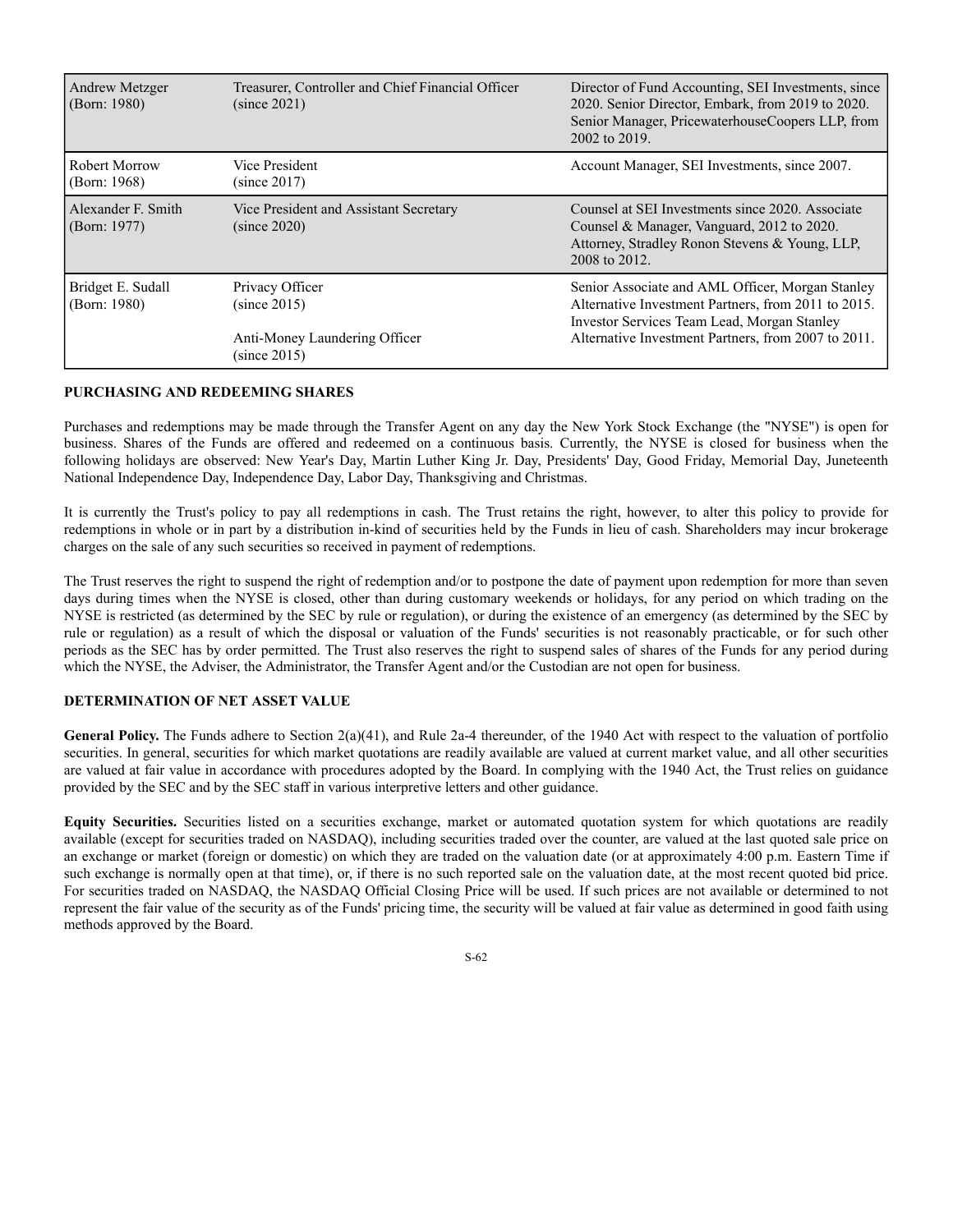**Money Market Securities and other Debt Securities.** If available, money market securities and other debt securities are priced based upon valuations provided by recognized independent, third-party pricing agents. Such values generally reflect the last reported sales price if the security is actively traded. The third-party pricing agents may also value debt securities by employing methodologies that utilize actual market transactions, broker-supplied valuations, or other methodologies designed to identify the market value for such securities. Such methodologies generally consider such factors as security prices, yields, maturities, call features, ratings and developments relating to specific securities in arriving at valuations. Money market securities and other debt securities with remaining maturities of sixty days or less may be valued at their amortized cost, which approximates market value. If such prices are not available or determined to not represent the fair value of the security as of each Fund's pricing time, the security will be valued at fair value as determined in good faith using methods approved by the Board.

**Foreign Securities.** The prices for foreign securities are reported in local currency and converted to U.S. dollars using currency exchange rates. Exchange rates are provided daily by recognized independent pricing agents.

**Derivatives and Other Complex Securities.** Exchange traded options on securities and indices purchased by the Funds generally are valued at their last trade price or, if there is no last trade price, the last bid price. Exchange traded options on securities and indices written by the Funds generally are valued at their last trade price or, if there is no last trade price, the last asked price. In the case of options traded in the over-the-counter market, if the OTC option is also an exchange traded option, the Funds will follow the rules regarding the valuation of exchange traded options. If the OTC option is not also an exchange traded option, the Funds will value the option at fair value in accordance with procedures adopted by the Board.

Futures and swaps cleared through a central clearing house ("centrally cleared swaps") are valued at the settlement price established each day by the board of the exchange on which they are traded. The daily settlement prices for financial futures are provided by an independent source. On days when there is excessive volume or market volatility, or the future or centrally cleared swap does not end trading by the time the Funds calculate net asset value, the settlement price may not be available at the time at which each Fund calculates its net asset value. On such days, the best available price (which is typically the last sales price) may be used to value a Fund's futures or centrally cleared swaps position.

Foreign currency forward contracts are valued at the current day's interpolated foreign exchange rate, as calculated using the current day's spot rate, and the thirty, sixty, ninety and one-hundred eighty day forward rates provided by an independent source.

If available, non-centrally cleared swaps, collateralized debt obligations, collateralized loan obligations and bank loans are priced based on valuations provided by an independent third party pricing agent. If a price is not available from an independent third party pricing agent, the financial instrument will be valued at fair value as determined in good faith using methods approved by the Board.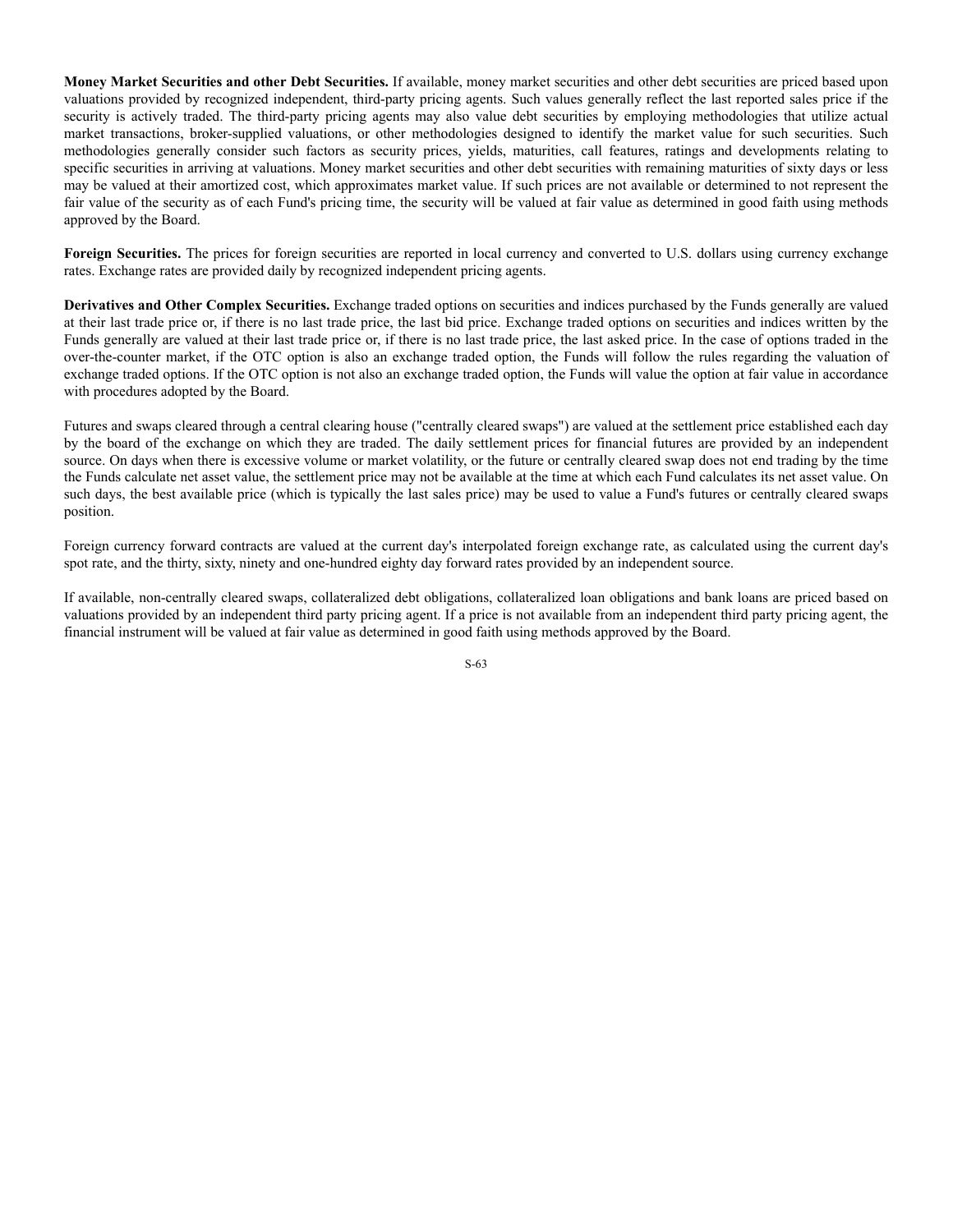**Use of Third-Party Independent Pricing Agents and Independent Brokers.** Pursuant to contracts with the Administrator, prices for most securities held by the Funds are provided daily by third-party independent pricing agents that are approved by the Board. The valuations provided by third-party independent pricing agents are reviewed daily by the Administrator.

If a security price cannot be obtained from an independent, third-party pricing agent, the Administrator shall seek to obtain a bid price from at least one independent broker.

Fair Value Procedures. Securities for which market prices are not "readily available" or which cannot be valued using the methodologies described above are valued in accordance with Fair Value Procedures established by the Board and implemented through the Fair Value Pricing Committee. The members of the Fair Value Pricing Committee report, as necessary, to the Board regarding portfolio valuation determinations. The Board, from time to time, will review these methods of valuation and will recommend changes which may be necessary to assure that the investments of the Funds are valued at fair value.

Some of the more common reasons that may necessitate a security being valued using Fair Value Procedures include: the security's trading has been halted or suspended; the security has been de-listed from a national exchange; the security's primary trading market is temporarily closed at a time when under normal conditions it would be open; the security has not been traded for an extended period of time; the security's primary pricing source is not able or willing to provide a price; trading of the security is subject to local government-imposed restrictions; or a significant event with respect to a security has occurred after the close of the market or exchange on which the security principally trades and before the time the Funds calculate net asset value. When a security is valued in accordance with the Fair Value Procedures, the Fair Value Pricing Committee will determine the value after taking into consideration relevant information reasonably available to the Fair Value Pricing Committee.

#### **TAXES**

The following is only a summary of certain additional U.S. federal income tax considerations generally affecting the Funds and their shareholders that is intended to supplement the discussion contained in the Prospectus. No attempt is made to present a detailed explanation of the tax treatment of the Funds or their shareholders, and the discussion here and in the Prospectus is not intended as a substitute for careful tax planning. Shareholders are urged to consult their tax advisors with specific reference to their own tax situations, including their state, local, and foreign tax liabilities.

The following general discussion of certain federal income tax consequences is based on the Code and the regulations issued thereunder as in effect on the date of this SAI. New legislation, as well as administrative changes or court decisions, may significantly change the conclusions expressed herein, and may have a retroactive effect with respect to the transactions contemplated herein.

**Qualification as a Regulated Investment Company.** Each Fund has elected and intends to qualify to be treated as a regulated investment company (a "RIC"). By following such a policy, each Fund expects to eliminate or reduce to a nominal amount the federal taxes to which it may be subject. If a Fund qualifies as a RIC, it will generally not be subject to federal income taxes on the net investment income and net realized capital gains that it timely distributes to its shareholders. The Board reserves the right not to maintain the qualification of a Fund as a RIC if it determines such course of action to be beneficial to shareholders.

In order to qualify as a RIC under the Code, each Fund must distribute annually to its shareholders at least 90% of its net investment income (which, includes dividends, taxable interest, and the excess of net short-term capital gains over net long-term capital losses, less operating expenses) and at least 90% of its net tax-exempt interest income, for each tax year, if any (the "Distribution Requirement") and also must meet certain additional requirements. Among these requirements are the following: (i) at least 90% of each Fund's gross income each taxable year must be derived from dividends, interest, payments with respect to certain securities loans, and gains from the sale or other disposition of stock, securities, or foreign currencies, or other income (including but not limited to gains from options, futures or forward contracts) derived with respect to its business of investing in such stock, securities, or currencies, and net income derived from an interest in a qualified publicly traded partnership (the "Qualifying Income Test"); and (ii) at the close of each quarter of each Fund's taxable year: (A) at least 50% of the value of each Fund's total assets must be represented by cash and cash items, U.S. government securities, securities of other RICs and other securities, with such other securities limited, in respect to any one issuer, to an amount not greater than 5% of the value of each Fund's total assets and that does not represent more than 10% of the outstanding voting securities of such issuer, including the equity securities of a qualified publicly traded partnership, and (B) not more than 25% of the value of each Fund's total assets is invested, including through corporations in which the Fund owns a 20% or more voting stock interest, in the securities (other than U.S. government securities or the securities of other RICs) of any one issuer or the securities (other than the securities of another RIC) of two or more issuers that a Fund controls and which are engaged in the same or similar trades or businesses or related trades or businesses, or the securities of one or more qualified publicly traded partnerships (the "Asset Test").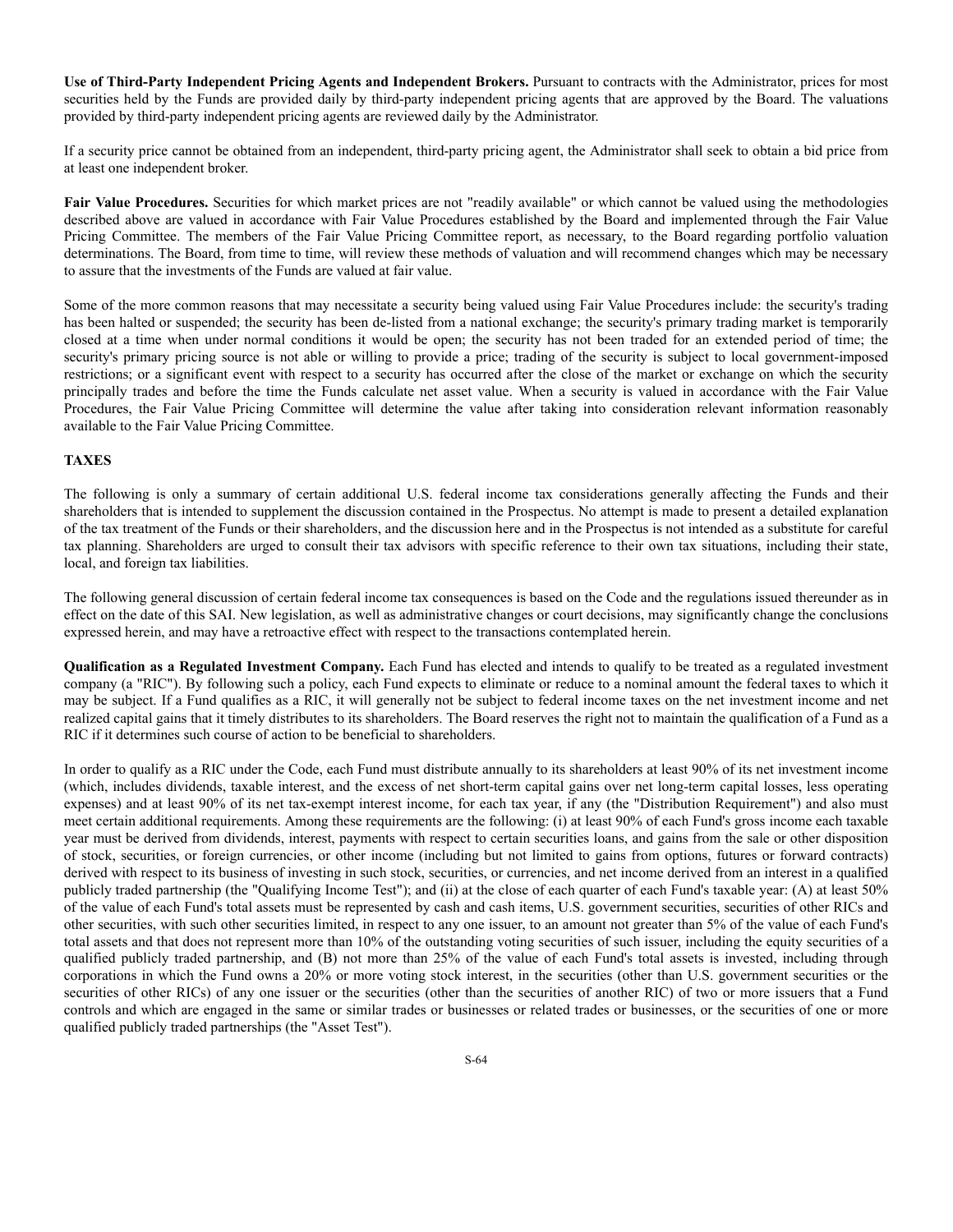Although the Funds intend to distribute substantially all of their net investment income and may distribute their capital gains for any taxable year, the Funds will be subject to federal income taxation to the extent any such income or gains are not distributed. Each Fund is treated as a separate corporation for federal income tax purposes. Losses in one Fund do not offset gains in another and the requirements (other than certain organizational requirements) for qualifying RIC status are determined at the Fund level rather than at the Trust level.

If a Fund fails to satisfy the Qualifying Income or Asset Tests in any taxable year, such Fund may be eligible for relief provisions if the failures are due to reasonable cause and not willful neglect and if a penalty tax is paid with respect to each failure to satisfy the applicable requirements. Additionally, relief is provided for certain *de minimis* failures of the diversification requirements where the Fund corrects the failure within a specified period. If a Fund fails to maintain qualification as a RIC for a tax year, and the relief provisions are not available, such Fund will be subject to federal income tax at the regular corporate rate (currently 21%) without any deduction for distributions to shareholders. In such case, its shareholders would be taxed as if they received ordinary dividends, although corporate shareholders could be eligible for the dividends received deduction (subject to certain limitations) and individuals may be able to benefit from the lower tax rates available to qualified dividend income. In addition, a Fund could be required to recognize unrealized gains, pay substantial taxes and interest, and make substantial distributions before requalifying as a RIC.

A Fund may elect to treat part or all of any "qualified late year loss" as if it had been incurred in the succeeding taxable year in determining the Fund's taxable income, net capital gain, net short-term capital gain, and earnings and profits. The effect of this election is to treat any such "qualified late year loss" as if it had been incurred in the succeeding taxable year in characterizing Fund distributions for any calendar year. A "qualified late year loss" generally includes net capital loss, net long-term capital loss, or net short-term capital loss incurred after October 31 of the current taxable year (commonly referred to as "post-October losses") and certain other late-year losses.

The treatment of capital loss carryovers for the Funds is similar to the rules that apply to capital loss carryovers of individuals, which provide that such losses are carried over indefinitely. If a Fund has a "net capital loss" (that is, capital losses in excess of capital gains), the excess of the Fund's net short-term capital losses over its net long-term capital gains is treated as a short-term capital loss arising on the first day of the Fund's next taxable year, and the excess (if any) of the Fund's net long-term capital losses over its net short-term capital gains is treated as a long-term capital loss arising on the first day of the Fund's next taxable year. The carryover of capital losses may be limited under the general loss limitation rules if a Fund experiences an ownership change as defined in the Code.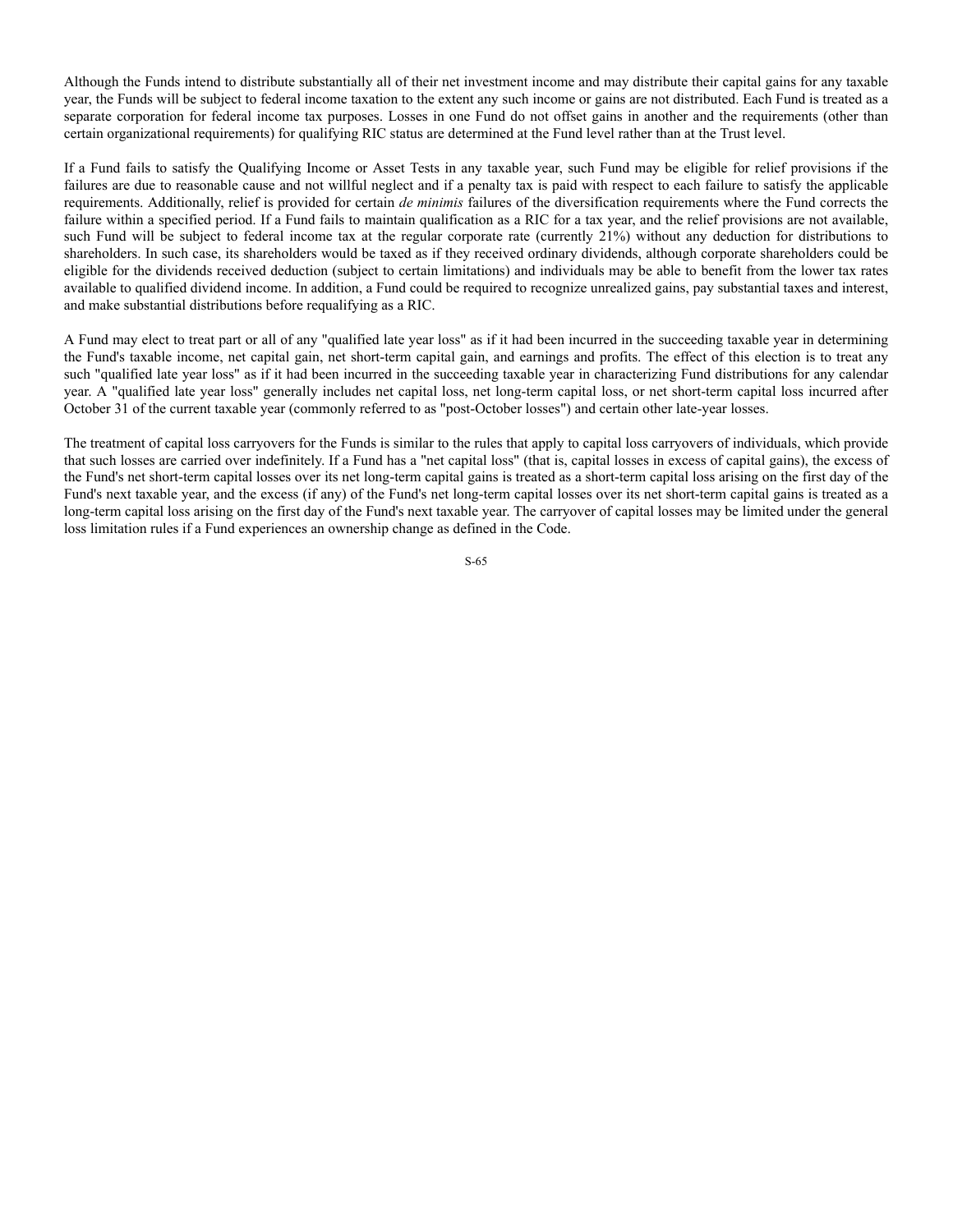**Federal Excise Tax.** Notwithstanding the Distribution Requirement described above, which generally requires a Fund to distribute at least 90% of its annual investment company taxable income and the excess of its exempt interest income (but does not require any minimum distribution of net capital gain), a Fund will be subject to a nondeductible 4% federal excise tax to the extent it fails to distribute, by the end of the calendar year at least 98% of its ordinary income and 98.2% of its capital gain net income (the excess of short- and long-term capital gains over short- and long-term capital losses) for the one-year period ending on October 31 of such year (including any retained amount from the prior calendar year on which a Fund paid no federal income tax). The Funds intend to make sufficient distributions to avoid liability for federal excise tax, but can make no assurances that such tax will be completely eliminated. The Funds may in certain circumstances be required to liquidate Fund investments in order to make sufficient distributions to avoid federal excise tax liability at a time when an investment manager might not otherwise have chosen to do so, and liquidation of investments in such circumstances may affect the ability of the Funds to satisfy the requirement for qualification as RICs.

**Distributions to Shareholders.** The Funds receive income generally in the form of dividends and interest on investments. This income, plus net short-term capital gains, if any, less expenses incurred in the operation of a Fund, constitutes the Fund's net investment income from which dividends may be paid to you. Any distributions by a Fund from such income will be taxable to you as ordinary income or at the lower capital gains rates that apply to individuals receiving qualified dividend income, whether you take them in cash or in additional shares.

Distributions by the Funds are currently eligible for the reduced maximum tax rate to individuals of 20% (lower rates apply to individuals in lower tax brackets) to the extent that the Funds receive qualified dividend income on the securities they hold and the Funds report the distributions as qualified dividend income. Qualified dividend income is, in general, dividend income from taxable domestic corporations and certain foreign corporations (e.g., foreign corporations incorporated in a possession of the United States or in certain countries with a comprehensive tax treaty with the United States, or the stock of which is readily tradable on an established securities market in the United States). A dividend will not be treated as qualified dividend income to the extent that: (i) the shareholder has not held the shares on which the dividend was paid for more than 60 days during the 121-day period that begins on the date that is 60 days before the date on which the shares become "ex-dividend" (which is the day on which declared distributions (dividends or capital gains) are deducted from each Fund's assets before it calculates the net asset value) with respect to such dividend, (ii) each Fund has not satisfied similar holding period requirements with respect to the securities it holds that paid the dividends distributed to the shareholder, (iii) the shareholder is under an obligation (whether pursuant to a short sale or otherwise) to make related payments with respect to substantially similar or related property, or (iv) the shareholder elects to treat such dividend as investment income under section  $163(d)(4)(B)$  of the Code. Therefore, if you lend your shares in a Fund, such as pursuant to a securities lending arrangement, you may lose the ability to treat dividends (paid while the shares are held by the borrower) as qualified dividend income. Distributions that a Fund receives from an ETF or an underlying fund taxable as a RIC or from a REIT will be treated as qualified dividend income only to the extent so reported by such ETF, underlying fund or REIT. Certain of the Funds' investment strategies may limit their ability to distribute dividends eligible to be treated as qualified dividend income.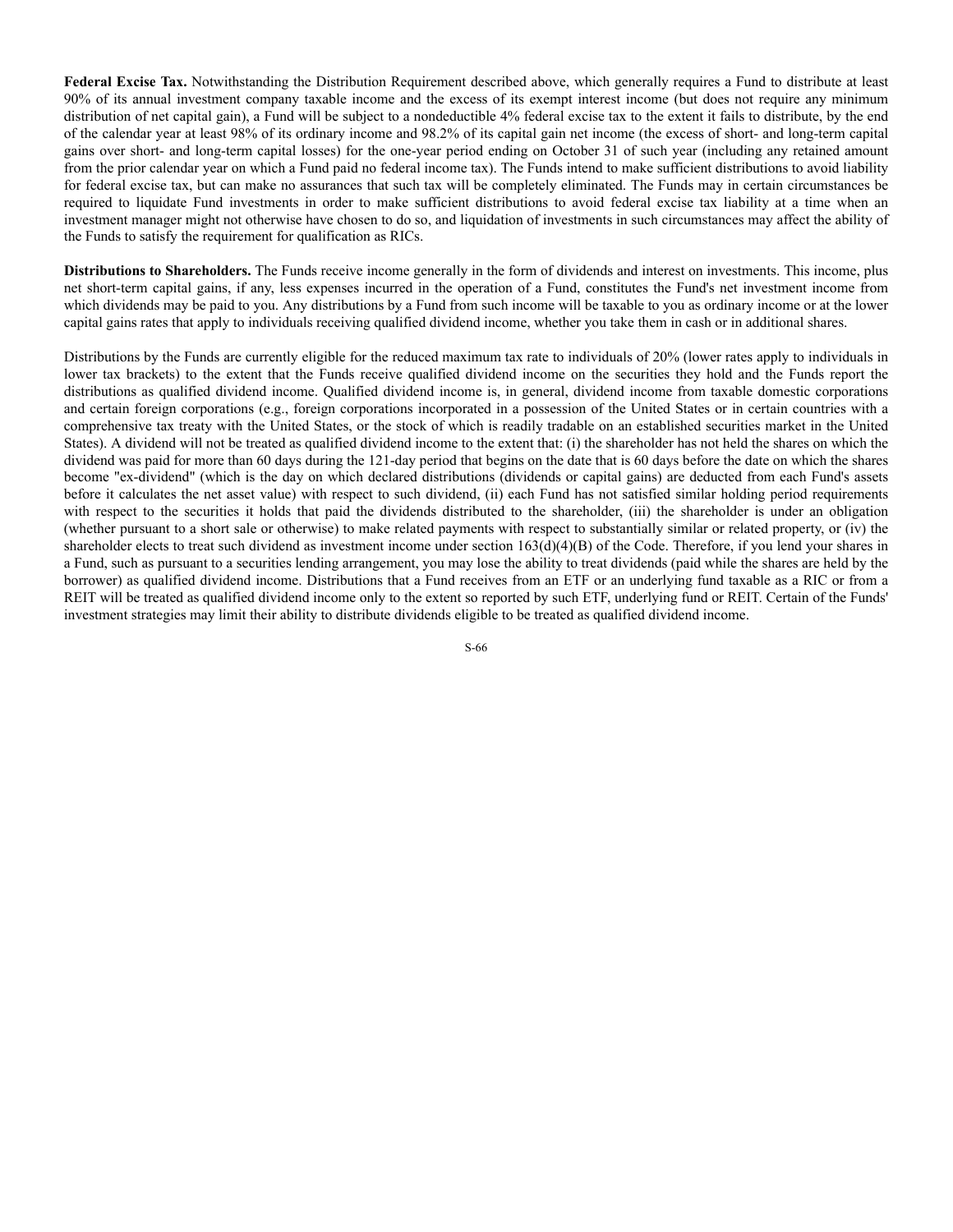Distributions by the Funds of their net short-term capital gains will be taxable as ordinary income. Capital gain distributions consisting of a Fund's net capital gains will be taxable as long-term capital gains for individual shareholders at a maximum rate of 20% regardless of how long you have held your shares in such Fund. Distributions from capital gains are generally made after applying any available capital loss carryforwards.

In the case of corporate shareholders, Fund distributions (other than capital gain distributions) generally qualify for the dividends received deduction to the extent such distributions are so reported and do not exceed the gross amount of qualifying dividends received by such Fund for the year. Generally, and subject to certain limitations (including certain holding period limitations), a dividend will be treated as a qualifying dividend if it has been received from a domestic corporation. Certain of the Funds' investment strategies may limit their ability to distribute dividends eligible for the dividends received deduction for corporate shareholders.

To the extent that a Fund makes a distribution of income received by such Fund in lieu of dividends (a "substitute payment") with respect to securities on loan pursuant to a securities lending transaction, such income will not constitute qualified dividend income to individual shareholders and will not be eligible for the dividends received deduction for corporate shareholders.

Under recently issued final Treasury Regulations, a RIC that receives business interest income may pass through its net business interest income for purposes of the tax rules applicable to the interest expense limitations under Section 163(j) of the Code. A RIC's total "Section 163(j) Interest Dividend" for a tax year is limited to the excess of the RIC's business interest income over the sum of its business interest expense and its other deductions properly allocable to its business interest income. A RIC may, in its discretion, designate all or a portion of ordinary dividends as Section 163(j) Interest Dividends, which would allow the recipient shareholder to treat the designated portion of such dividends as interest income for purposes of determining such shareholder's interest expense deduction limitation under Section 163(j). This can potentially increase the amount of a shareholder's interest expense deductible under Section 163(j). In general, to be eligible to treat a Section 163(j) Interest Dividend as interest income, you must have held your shares in a Fund for more than 180 days during the 361-day period beginning on the date that is 180 days before the date on which the share becomes ex-dividend with respect to such dividend. Section 163(j) Interest Dividends, if so designated by a Fund, will be reported to your financial intermediary or otherwise in accordance with the requirements specified by the IRS.

If a Fund's distributions exceed its taxable income and capital gains realized during a taxable year, all or a portion of the distributions made in the same taxable year may be recharacterized as a return of capital to shareholders. A return of capital distribution will generally not be taxable, but will reduce each shareholder's cost basis in a Fund and result in a higher reported capital gain or lower reported capital loss when those shares on which the distribution was received are sold.

A dividend or distribution received shortly after the purchase of shares reduces the net asset value of the shares by the amount of the dividend or distribution and, although in effect a return of capital, will be taxable to the shareholder. If the net asset value of shares were reduced below the shareholder's cost by dividends or distributions representing gains realized on sales of securities, such dividends or distributions would be a return of investment though taxable to the shareholder in the same manner as other dividends or distributions.

The Funds (or their administrative agent) will inform you of the amount of your ordinary income dividends, qualified dividend income and capital gain distributions, if any, and will advise you of their tax status for federal income tax purposes shortly after the close of each calendar year. If you have not held Fund shares for a full year, the Funds may report and distribute to you, as ordinary income, qualified dividend income or capital gain, a percentage of income that is not equal to the actual amount of such income earned during the period of your investment in the Funds.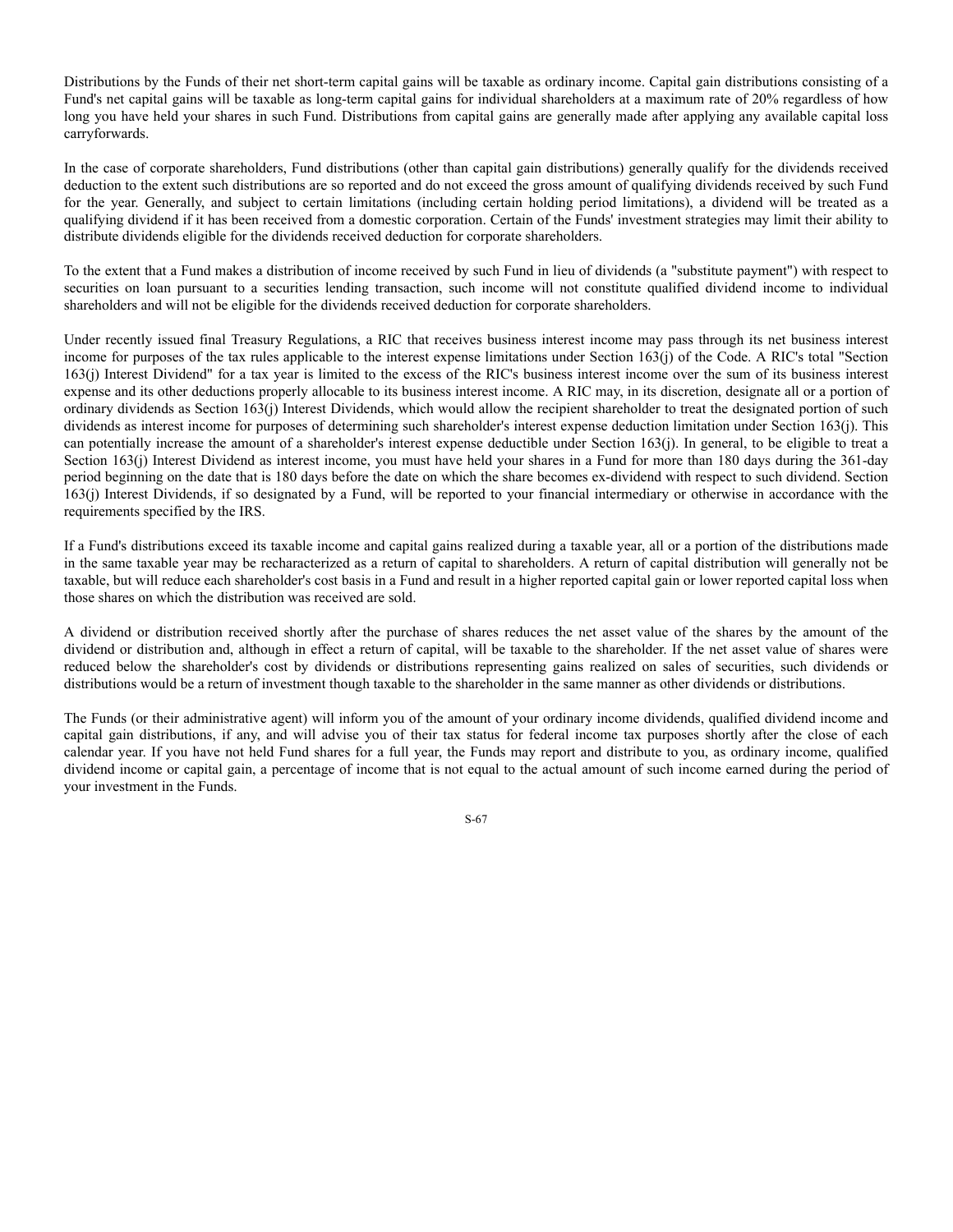Dividends declared to shareholders of record in October, November or December and actually paid in January of the following year will be treated as having been received by shareholders on December 31 of the calendar year in which declared. Under this rule, therefore, a shareholder may be taxed in one year on dividends or distributions actually received in January of the following year.

**Sales, Exchanges or Redemptions.** Any gain or loss recognized on a sale, exchange, or redemption of shares of a Fund by a shareholder who is not a dealer in securities will generally, for individual shareholders, be treated as a long-term capital gain or loss if the shares have been held for more than twelve months and otherwise will be treated as a short-term capital gain or loss. However, if shares on which a shareholder has received a net capital gain distribution are subsequently sold, exchanged, or redeemed and such shares have been held for six months or less, any loss recognized will be treated as a long-term capital loss to the extent of the net capital gain distribution. In addition, the loss realized on a sale or other disposition of shares will be disallowed to the extent a shareholder repurchases (or enters into a contract to or option to repurchase) shares within a period of 61 days (beginning 30 days before and ending 30 days after the disposition of the shares). This loss disallowance rule will apply to shares received through the reinvestment of dividends during the 61-day period. For tax purposes, an exchange of your Fund shares for shares of a different fund is the same as a sale.

The Funds (or their administrative agent) must report to the IRS and furnish to Fund shareholders the cost basis information for purchases of Fund shares. In addition to the requirement to report the gross proceeds from the sale of Fund shares, a Fund (or its administrative agent) is also required to report the cost basis information for such shares and indicate whether these shares had a short-term or long-term holding period. For each sale of Fund shares, a Fund will permit shareholders to elect from among several IRS-accepted cost basis methods, including the average cost basis method. In the absence of an election, a Fund will use the first-in, first-out method as its default cost basis method. The cost basis method elected by a Fund shareholder (or the cost basis method applied by default) for each sale of Fund shares may not be changed after the settlement date of each such sale of Fund shares. Fund shareholders should consult their tax advisors to determine the best IRS-accepted cost basis method for their tax situation and to obtain more information about how cost basis reporting applies to them. Shareholders also should carefully review the cost basis information provided to them and make any additional basis, holding period or other adjustments that are required when reporting these amounts on their federal income tax returns.

**Net Investment Income Tax.** U.S. individuals with income exceeding \$200,000 (\$250,000 if married and filing jointly) are subject to a 3.8% tax on their "net investment income," including interest, dividends, and capital gains (including any capital gains realized on the sale or exchange of shares of a Fund).

**Tax Treatment of Complex Securities.** The Funds may invest in complex securities and these investments may be subject to numerous special and complex tax rules. These rules could affect a Fund's ability to qualify as a RIC, affect whether gains and losses recognized by the Funds are treated as ordinary income or capital gain, accelerate the recognition of income to the Funds and/or defer the Funds' ability to recognize losses, and, in limited cases, subject the Funds to U.S. federal income tax on income from certain of their foreign securities. In turn, these rules may affect the amount, timing or character of the income distributed to you by the Funds and may require a Fund to sell securities at a time when the Adviser might not otherwise have chosen to do so to mitigate the effect of these rules to prevent disqualification of the Fund as a RIC.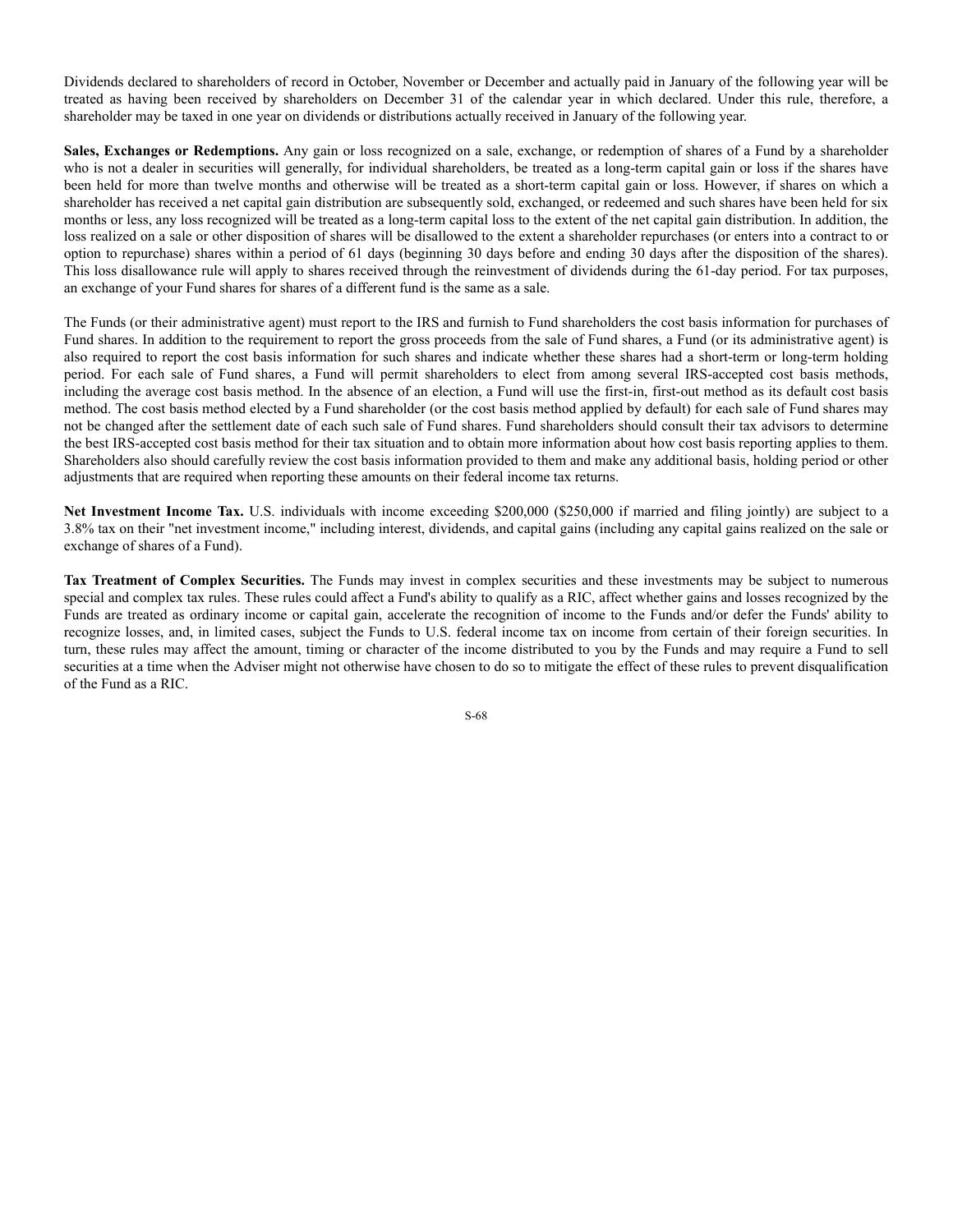Certain derivative investments by a Fund, such as exchange-traded products and over-the-counter derivatives, may not produce qualifying income for purposes of the "Qualifying Income Test" described above, which must be met in order for the Fund to maintain its status as a RIC under the Code. In addition, the determination of the value and the identity of the issuer of such derivative investments are often unclear for purposes of the "Asset Test" described above. Each Fund intends to carefully monitor such investments to ensure that any non-qualifying income does not exceed permissible limits and to ensure that it is adequately diversified under the Asset Test. A Fund, however, may not be able to accurately predict the non-qualifying income from these investments and there are no assurances that the IRS will agree with the Fund's determination of the Asset Test with respect to such derivatives. Failure of the Asset Test might also result from a determination by the IRS that financial instruments in which a Fund invests are not securities.

Each Fund is required for federal income tax purposes to mark-to-market and recognize as income for each taxable year its net unrealized gains and losses on certain futures and options contracts subject to section 1256 of the Code ("Section 1256 Contracts") as of the end of the year as well as those actually realized during the year. Gain or loss from Section 1256 Contracts on broad-based indexes required to be marked to market will be 60% long-term and 40% short-term capital gain or loss. Application of this rule may alter the timing and character of distributions to shareholders. A Fund may be required to defer the recognition of losses on Section 1256 Contracts to the extent of any unrecognized gains on offsetting positions held by the Fund. These provisions may also require the Funds to mark-to-market certain types of positions in their portfolios (i.e., treat them as if they were closed out), which may cause a Fund to recognize income without receiving cash with which to make distributions in amounts necessary to satisfy the Distribution Requirement and for avoiding the excise tax discussed above. Accordingly, in order to avoid certain income and excise taxes, a Fund may be required to liquidate its investments at a time when the investment managers might not otherwise have chosen to do so.

With respect to investments in STRIPS, Treasury Receipts, and other zero coupon securities which are sold at original issue discount and thus do not make periodic cash interest payments, a Fund will be required to include as part of its current income the imputed interest on such obligations even though the Fund has not received any interest payments on such obligations during that period. Because each Fund intends to distribute all of its net investment income to its shareholders, a Fund may have to sell Fund securities to distribute such imputed income which may occur at a time when the investment managers would not have chosen to sell such securities and which may result in taxable gain or loss.

Any market discount recognized on a bond is taxable as ordinary income. A market discount bond is a bond acquired in the secondary market at a price below redemption value or adjusted issue price if issued with original issue discount. Absent an election by a Fund to include the market discount in income as it accrues, gain on the Fund's disposition of such an obligation will be treated as ordinary income rather than capital gain to the extent of the accrued market discount.

A Fund may invest in inflation-linked debt securities. Any increase in the principal amount of an inflation-linked debt security will be original interest discount, which is taxable as ordinary income and is required to be distributed, even though the Fund will not receive the principal, including any increase thereto, until maturity. As noted above, if a Fund invests in such securities it may be required to liquidate other investments, including at times when it is not advantageous to do so, in order to satisfy its distribution requirements and to eliminate any possible taxation at the Fund level.

In general, for purposes of the Qualifying Income Test described above, income derived from a partnership will be treated as qualifying income only to the extent such income is attributable to items of income of the partnership that would be qualifying income if realized directly by a Fund. However, 100% of the net income derived from an interest in a "qualified publicly traded partnership" (generally, a partnership (i) interests in which are traded on an established securities market or are readily tradable on a secondary market or the substantial equivalent thereof, (ii) that derives at least 90% of its income from the passive income sources specified in Code section 7704(d), and (iii) that generally derives less than 90% of its income from the qualifying income described in the Qualifying Income Test) will be treated as qualifying income. In addition, although in general the passive loss rules of the Code do not apply to RICs, such rules do apply to a RIC with respect to items attributable to an interest in a qualified publicly traded partnership.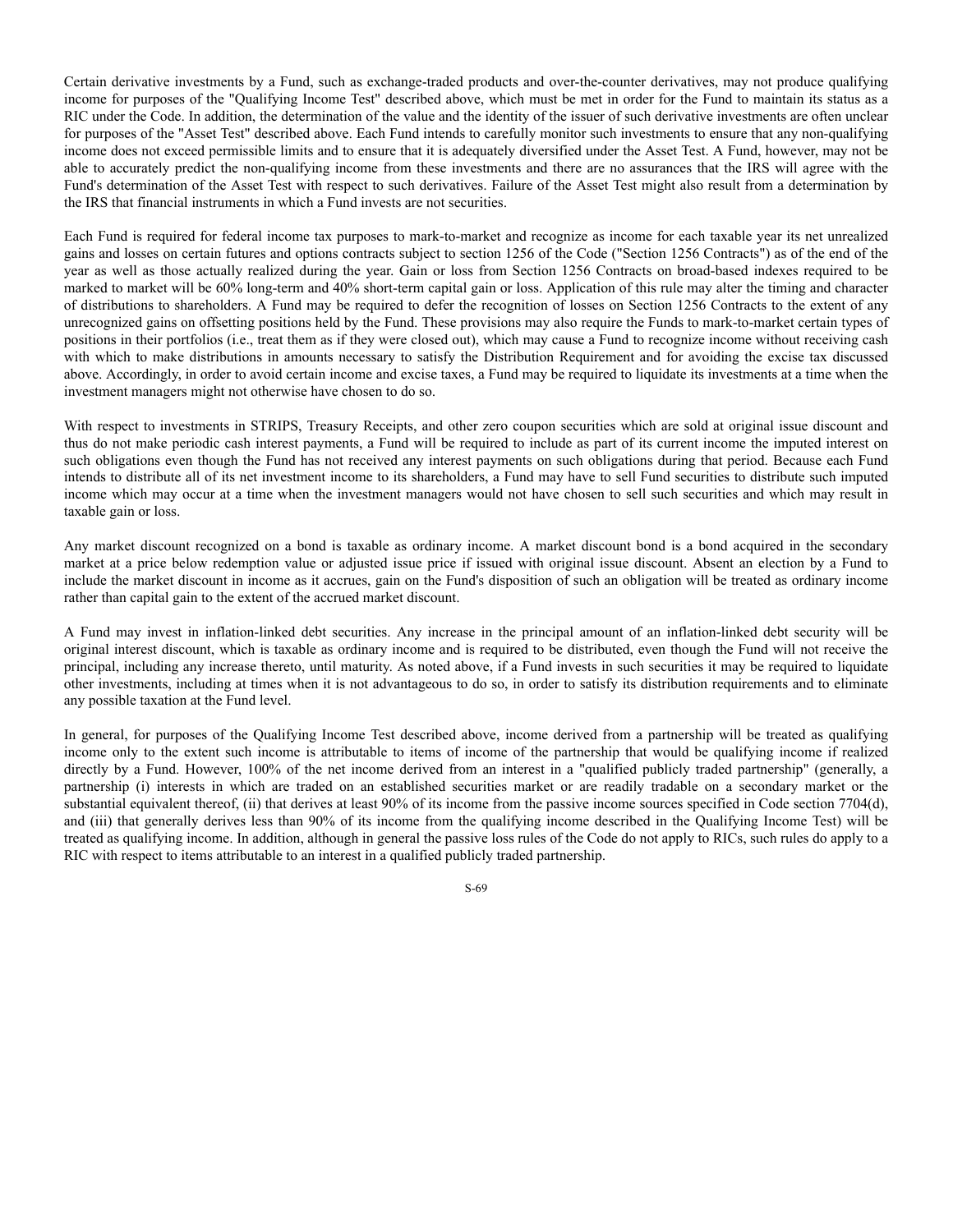The Funds may invest in certain MLPs which may be treated as "qualified publicly traded partnerships." Income from qualified publicly traded partnerships is qualifying income for purposes of the Qualifying Income Test, but a Fund's investment in one or more of such qualified publicly traded partnerships is limited under the Asset Test to no more than 25% of the value of the Fund's assets. The Funds will monitor their investments in such qualified publicly traded partnerships in order to ensure compliance with the Qualifying Income and Asset Tests. MLPs and other partnerships that the Funds may invest in will deliver Schedules K-1 to the Funds to report their share of income, gains, losses, deductions and credits of the MLP or other partnership. These Schedules K-1 may be delayed and may not be received until after the time that a Fund issues its tax reporting statements. As a result, a Fund may at times find it necessary to reclassify the amount and character of its distributions to you after it issues you your tax reporting statement.

"Qualified publicly traded partnership income" within the meaning of Section 199A(e)(5) of the Code is eligible for a 20% deduction by noncorporate taxpayers. Qualified publicly traded partnership income is generally income of a "publicly traded partnership" that is not treated as a corporation for U.S. federal income tax purposes that is effectively connected with such entity's trade or business, but does not include certain investment income. A "publicly traded partnership" for purposes of this deduction is not necessarily the same as a "qualified publicly traded partnership" as defined for the purpose of the immediately preceding paragraphs. This deduction, if allowed in full, equates to a maximum effective tax rate of 29.6% (37% top rate applied to income after 20% deduction). The Code does not contain a provision permitting a RIC, such as a Fund, to pass the special character of this income through to its shareholders. Currently, direct investors in entities that generate "qualified publicly traded partnership income" will enjoy the lower rate, but investors in RICs that invest in such entities will not. It is uncertain whether future technical corrections or administrative guidance will address this issue to enable a Fund to pass through the special character of "qualified publicly traded partnership income" to shareholders.

If a Fund owns shares in certain foreign investment entities, referred to as "passive foreign investment companies" or "PFICs," the Fund will generally be subject to one of the following special tax regimes: (i) the Fund may be liable for U.S. federal income tax, and an additional interest charge, on a portion of any "excess distribution" from such foreign entity or any gain from the disposition of such shares, even if the entire distribution or gain is paid out by the Fund as a dividend to its shareholders; (ii) if the Fund were able and elected to treat a PFIC as a "qualified electing fund" or "QEF," the Fund would be required each year to include in income, and distribute to shareholders in accordance with the distribution requirements set forth above, the Fund's pro rata share of the ordinary earnings and net capital gains of the PFIC, whether or not such earnings or gains are distributed to the Fund; or (iii) the Fund may be entitled to mark-to-market annually shares of the PFIC, and in such event would be required to distribute to shareholders any such mark-to-market gains in accordance with the distribution requirements set forth above. Each Fund intends to make the appropriate tax elections, if possible, and take any additional steps that are necessary to mitigate the effect of these rules. Amounts included in income each year by a Fund arising from a QEF election will be "qualifying income" under the Qualifying Income Test (as described above) even if not distributed to the Fund, if the Fund derives such income from its business of investing in stock, securities or currencies.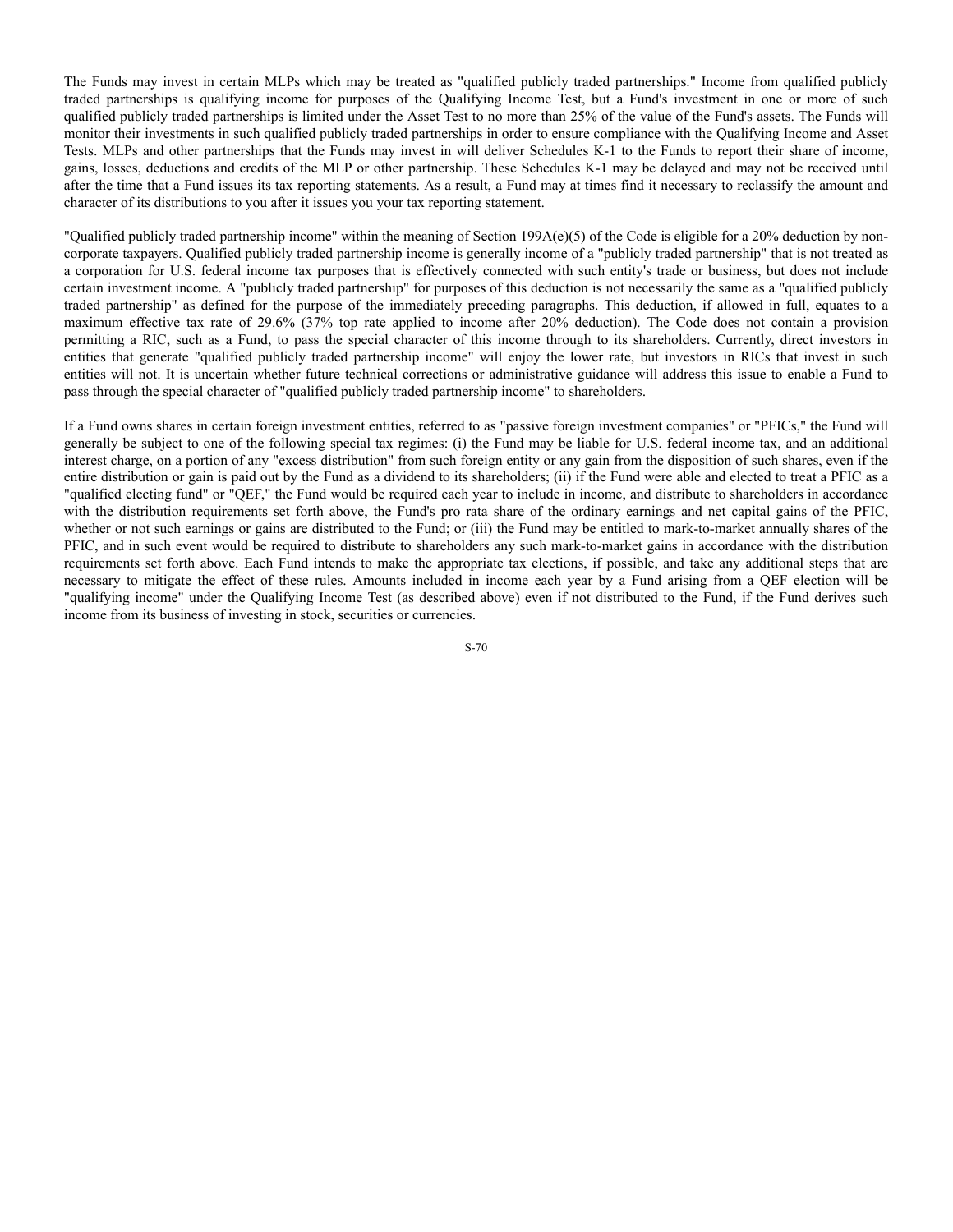**Certain Foreign Currency Tax Issues.** A Fund's transactions in foreign currencies and forward foreign currency contracts will generally be subject to special provisions of the Code that, among other things, may affect the character of gains and losses realized by the Fund (i.e., may affect whether gains or losses are ordinary or capital), accelerate recognition of income to the Fund and defer losses. These rules could therefore affect the character, amount and timing of distributions to shareholders. These provisions also may require a Fund to mark-tomarket certain types of positions in its portfolio (i.e., treat them as if they were closed out) which may cause the Fund to recognize income without receiving cash with which to make distributions in amounts necessary to satisfy the Distribution Requirements and for avoiding the excise tax described above. The Funds intend to monitor their transactions, intend to make the appropriate tax elections, and intend to make the appropriate entries in their books and records when they acquire any foreign currency or forward foreign currency contract in order to mitigate the effect of these rules so as to prevent disqualification of a Fund as a RIC and minimize the imposition of income and excise taxes.

**Foreign Taxes.** Dividends and interest received by a Fund may be subject to income, withholding or other taxes imposed by foreign countries and U.S. possessions that would reduce the yield on the Funds' stock or securities. Tax conventions between certain countries and the United States may reduce or eliminate these taxes. Foreign countries generally do not impose taxes on capital gains with respect to investments by foreign investors.

If more than 50% of the value of a Fund's total assets at the close of their taxable year consists of stocks or securities of foreign corporations, the Fund will be eligible to and intends to file an election with the IRS that may enable shareholders, in effect, to receive either the benefit of a foreign tax credit, or a deduction from such taxes, with respect to any foreign and U.S. possessions income taxes paid by the Fund, subject to certain limitations. Pursuant to the election, such Fund will treat those taxes as dividends paid to its shareholders. Each such shareholder will be required to include a proportionate share of those taxes in gross income as income received from a foreign source and must treat the amount so included as if the shareholder had paid the foreign tax directly. The shareholder may then either deduct the taxes deemed paid by him or her in computing his or her taxable income or, alternatively, use the foregoing information in calculating any foreign tax credit they may be entitled to use against the shareholder's federal income tax. If a Fund makes the election, such Fund (or its administrative agent) will report annually to its shareholders the respective amounts per share of the Fund's income from sources within, and taxes paid to, foreign countries and U.S. possessions. If a Fund does not hold sufficient foreign securities to meet the above threshold, then shareholders will not be entitled to claim a credit or further deduction with respect to foreign taxes paid by such Fund.

A shareholder's ability to claim a foreign tax credit or deduction in respect of foreign taxes paid by a Fund may be subject to certain limitations imposed by the Code, which may result in a shareholder not receiving a full credit or deduction (if any) for the amount of such taxes. In particular, shareholders must hold their Fund shares (without protection from risk of loss) on the ex-dividend date and for at least 15 additional days during the 30-day period surrounding the ex-dividend date to be eligible to claim a foreign tax credit with respect to a given dividend. Shareholders who do not itemize on their federal income tax returns may claim a credit (but no deduction) for such foreign taxes. Even if a Fund were eligible to make such an election for a given year, it may determine not to do so. Shareholders that are not subject to U.S. federal income tax, and those who invest in a Fund through tax-advantaged accounts (including those who invest through individual retirement accounts or other tax-advantaged retirement plans), generally will receive no benefit from any tax credit or deduction passed through by a Fund.

**Tax-Exempt Shareholders.** Certain tax-exempt shareholders, including qualified pension plans, individual retirement accounts, salary deferral arrangements, 401(k)s, and other tax-exempt entities, generally are exempt from federal income taxation except with respect to their unrelated business taxable income ("UBTI"). Tax-exempt entities are not permitted to offset losses from one trade or business against the income or gain of another trade or business. Certain net losses incurred prior to January 1, 2018 are permitted to offset gain and income created by an unrelated trade or business, if otherwise available. Under current law, the Funds generally serve to block UBTI from being realized by their tax-exempt shareholders. However, notwithstanding the foregoing, a tax-exempt shareholder could realize UBTI by virtue of an investment in a Fund where, for example: (i) the Fund invests in residual interests of Real Estate Mortgage Investment Conduits ("REMICs"), (ii) the Fund invests in a REIT that is a taxable mortgage pool ("TMP") or that has a subsidiary that is a TMP or that invests in the residual interest of a REMIC, or (iii) shares in the Fund constitute debt-financed property in the hands of the tax-exempt shareholder within the meaning of section 514(b) of the Code. Charitable remainder trusts are subject to special rules and should consult their tax advisor. The IRS has issued guidance with respect to these issues and prospective shareholders, especially charitable remainder trusts, are strongly encouraged to consult their tax advisors regarding these issues.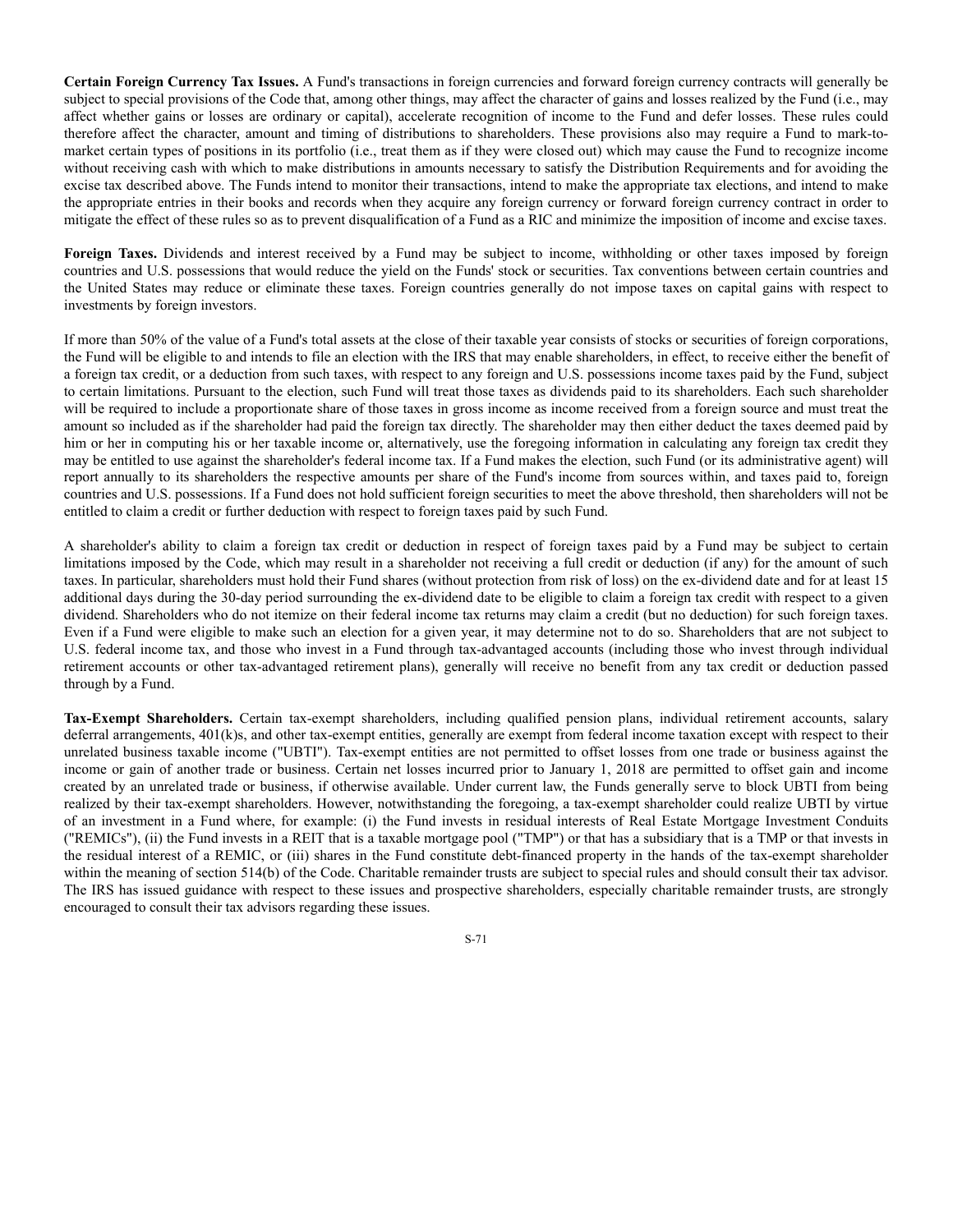The Funds' shares held in a tax-qualified retirement account will generally not be subject to federal taxation on income and capital gains distributions from a Fund until a shareholder begins receiving payments from their retirement account. Because each shareholder's tax situation is different, shareholders should consult their tax advisor about the tax implications of an investment in the Funds.

**Backup Withholding.** A Fund will be required in certain cases to withhold at a 24% withholding rate and remit to the U.S. Treasury the amount withheld on amounts payable to any shareholder who: (i) has provided the Fund either an incorrect tax identification number or no number at all; (ii) is subject to backup withholding by the IRS for failure to properly report payments of interest or dividends; (iii) has failed to certify to the Fund that such shareholder is not subject to backup withholding; or (iv) has failed to certify to the Fund that the shareholder is a U.S. person (including a resident alien).

**Non-U.S. Investors.** Any non-U.S. investors in the Funds may be subject to U.S. withholding and estate tax and are encouraged to consult their tax advisors prior to investing in the Funds. Foreign shareholders (i.e., nonresident alien individuals and foreign corporations, partnerships, trusts and estates) are generally subject to U.S. withholding tax at the rate of 30% (or a lower tax treaty rate) on distributions derived from taxable ordinary income. A Fund may, under certain circumstances, report all or a portion of a dividend as an "interest-related dividend" or a "short-term capital gain dividend," which would generally be exempt from this 30% U.S. withholding tax, provided certain other requirements are met. Short-term capital gain dividends received by a nonresident alien individual who is present in the U.S. for a period or periods aggregating 183 days or more during the taxable year are not exempt from this 30% withholding tax. Gains realized by foreign shareholders from the sale or other disposition of shares of a Fund generally are not subject to U.S. taxation, unless the recipient is an individual who is physically present in the U.S. for 183 days or more per year. Foreign shareholders who fail to provide an applicable IRS form may be subject to backup withholding on certain payments from a Fund. Backup withholding will not be applied to payments that are subject to the 30% (or lower applicable treaty rate) withholding tax described in this paragraph. Different tax consequences may result if the foreign shareholder is engaged in a trade or business within the United States. In addition, the tax consequences to a foreign shareholder entitled to claim the benefits of a tax treaty may be different than those described above.

Under legislation generally known as "FATCA" (the Foreign Account Tax Compliance Act), a Fund is required to withhold 30% of certain ordinary dividends it pays to shareholders that fail to meet prescribed information reporting or certification requirements. In general, no such withholding will be required with respect to a U.S. person or non-U.S. person that timely provides the certifications required by a Fund or its agent on a valid IRS Form W-9 or applicable series of IRS Form W-8, respectively. Shareholders potentially subject to withholding include foreign financial institutions ("FFIs"), such as non-U.S. investment funds, and non-financial foreign entities ("NFFEs"). To avoid withholding under FATCA, an FFI generally must enter into an information sharing agreement with the IRS in which it agrees to report certain identifying information (including name, address, and taxpayer identification number) with respect to its U.S. account holders (which, in the case of an entity shareholder, may include its direct and indirect U.S. owners), and an NFFE generally must identify and provide other required information to a Fund or other withholding agent regarding its U.S. owners, if any. Such non-U.S. shareholders also may fall into certain exempt, excepted or deemed compliant categories as established by regulations and other guidance. A non-U.S. shareholder resident or doing business in a country that has entered into an intergovernmental agreement with the U.S. to implement FATCA will be exempt from FATCA withholding provided that the shareholder and the applicable foreign government comply with the terms of the agreement.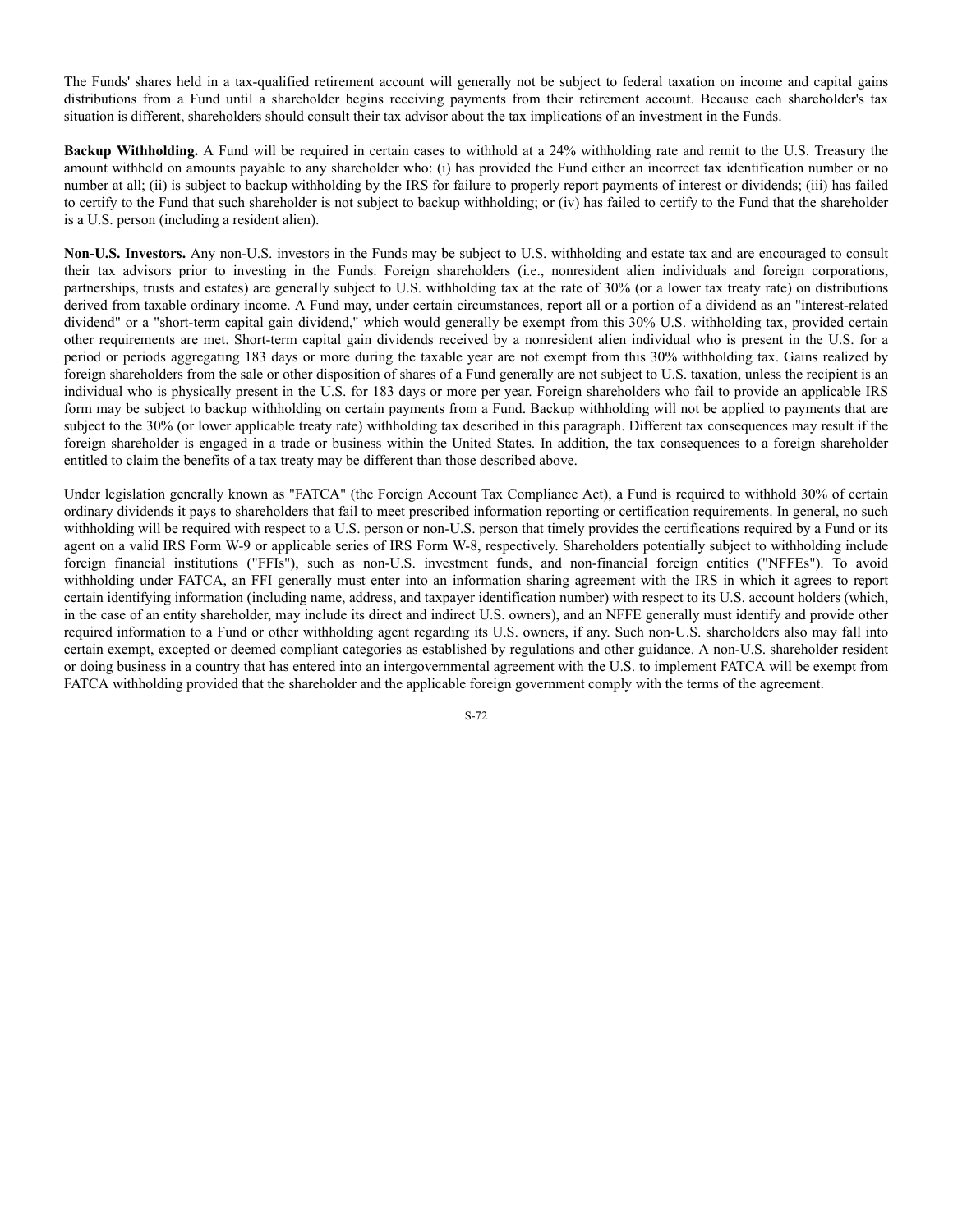A non-U.S. entity that invests in a Fund will need to provide the fund with documentation properly certifying the entity's status under FATCA in order to avoid FATCA withholding. Non-U.S. investors in the Funds should consult their tax advisors in this regard.

**Tax Shelter Reporting Regulations.** Under U.S. Treasury regulations, generally, if a shareholder recognizes a loss of \$2 million or more for an individual shareholder or \$10 million or more for a corporate shareholder, the shareholder must file with the IRS a disclosure statement on Form 8886. Direct shareholders of portfolio securities are in many cases excepted from this reporting requirement, but under current guidance, shareholders of a RIC such as a Fund are not excepted. Future guidance may extend the current exception from this reporting requirement to shareholders of most or all RICs. The fact that a loss is reportable under these regulations does not affect the legal determination of whether the taxpayer's treatment of the loss is proper. Shareholders should consult their tax advisors to determine the applicability of these regulations in light of their individual circumstances.

**State Taxes.** Depending upon state and local law, distributions by a Fund to its shareholders and the ownership of such shares may be subject to state and local taxes. Rules of state and local taxation of dividend and capital gains distributions from RICs often differ from the rules for federal income taxation described above. It is expected that a Fund will not be liable for any corporate excise, income or franchise tax in Delaware if it qualifies as a RIC for federal income tax purposes.

Many states grant tax-free status to dividends paid to you from interest earned on direct obligations of the U.S. government, subject in some states to minimum investment requirements that must be met by a Fund. Investment in Ginnie Mae or Fannie Mae securities, banker's acceptances, commercial paper, and repurchase agreements collateralized by U.S. government securities do not generally qualify for such tax-free treatment. The rules on exclusion of this income are different for corporate shareholders. Shareholders are urged to consult their tax advisors regarding state and local taxes applicable to an investment in a Fund.

# **FUND TRANSACTIONS**

**Brokerage Transactions.** Generally, equity securities, both listed and over-the-counter, are bought and sold through brokerage transactions for which commissions are payable. Purchases from underwriters will include the underwriting commission or concession, and purchases from dealers serving as market makers will include a dealer's mark-up or reflect a dealer's mark-down. Money market securities and other debt securities are usually bought and sold directly from the issuer or an underwriter or market maker for the securities. Generally, the Funds will not pay brokerage commissions for such purchases. When a debt security is bought from an underwriter, the purchase price will usually include an underwriting commission or concession. The purchase price for securities bought from dealers serving as market makers will similarly include the dealer's mark up or reflect a dealer's mark down. When the Funds execute transactions in the over-the-counter market, they will generally deal with primary market makers unless prices that are more favorable are otherwise obtainable.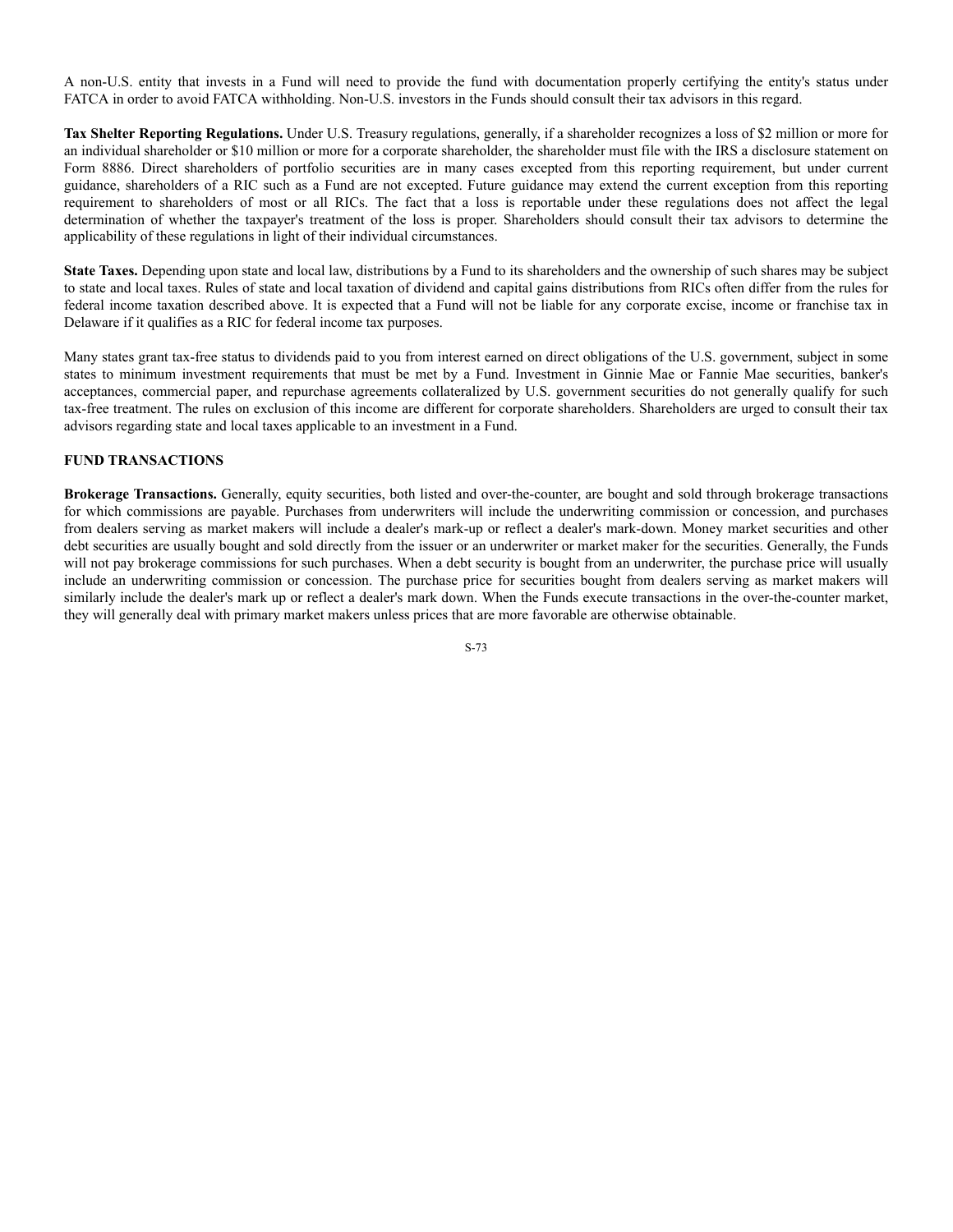In addition, an investment manager may place a combined order for two or more accounts it manages, including the Funds, engaged in the purchase or sale of the same security if, in its judgment, joint execution is in the best interest of each participant and will result in best price and execution. Transactions involving commingled orders are allocated in a manner deemed equitable to each account or fund. Although it is recognized that, in some cases, the joint execution of orders could adversely affect the price or volume of the security that a particular account or the Funds may obtain, it is the opinion of the investment managers that the advantages of combined orders outweigh the possible disadvantages of combined orders.

For the fiscal year ended September 30, 2019, 2020 and 2021, the Funds paid the following aggregate brokerage commissions on portfolio transactions:

|                                     | <b>Aggregate Dollar Amount of Brokerage Commissions Paid</b> |          |          |
|-------------------------------------|--------------------------------------------------------------|----------|----------|
| Fund                                | 2019                                                         | 2020     | 2021     |
| Enhanced Core Plus Fund             | N/A <sup>1</sup>                                             | \$0      | \$0      |
| High Yield Fund                     | $$2,180^2$                                                   | \$2,560  | \$580    |
| <b>Small Company Sustainability</b> | $$20,886^3$                                                  | \$23,704 | \$20,884 |

1 Not in operation during the period.

2 Reflects the period from December 3, 2018 (commencement of Fund operations) to September 30, 2019.

3 Reflects the period from December 19, 2018 (commencement of Fund operations) to September 30, 2019.

**Brokerage Selection.** The Trust does not expect to use one particular broker or dealer, and when one or more brokers is believed capable of providing the best combination of price and execution, the investment managers may select a broker based upon brokerage or research services provided to the investment managers. The investment managers may pay a higher commission than otherwise obtainable from other brokers in return for such services only if a good faith determination is made that the commission is reasonable in relation to the services provided.

Section 28(e) of the 1934 Act permits the investment managers, under certain circumstances, to cause the Funds to pay a broker or dealer a commission for effecting a transaction in excess of the amount of commission another broker or dealer would have charged for effecting the transaction in recognition of the value of brokerage and research services provided by the broker or dealer. In addition to agency transactions, the investment managers may receive brokerage and research services in connection with certain riskless principal transactions, in accordance with applicable SEC guidance. Brokerage and research services include: (1) furnishing advice as to the value of securities, the advisability of investing in, purchasing or selling securities, and the availability of securities or purchasers or sellers of securities; (2) furnishing analyses and reports concerning issuers, industries, securities, economic factors and trends, portfolio strategy, and the performance of accounts; and (3) effecting securities transactions and performing functions incidental thereto (such as clearance, settlement, and custody). In the case of research services, the investment managers believe that access to independent investment research is beneficial to their investment decision-making processes and, therefore, to the Funds.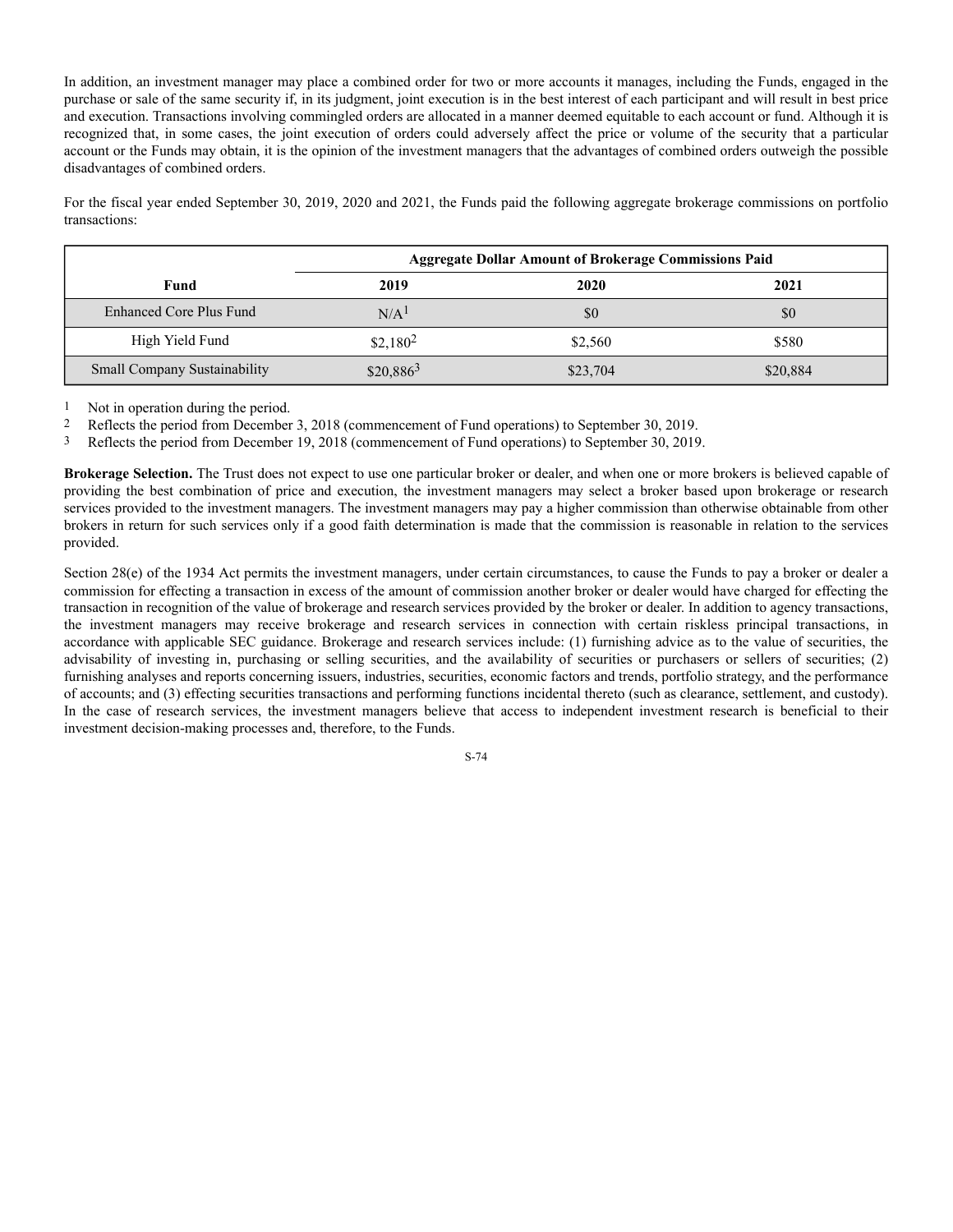To the extent research services may be a factor in selecting brokers, such services may be in written form or through direct contact with individuals and may include information as to particular companies and securities as well as market, economic, or institutional areas and information which assists in the valuation and pricing of investments. Examples of research-oriented services for which the investment managers might utilize Fund commissions include research reports and other information on the economy, industries, sectors, groups of securities, individual companies, statistical information, political developments, technical market action, pricing and appraisal services, credit analysis, risk measurement analysis, performance and other analysis. The investment managers may use research services furnished by brokers in servicing all client accounts and not all services may necessarily be used by the investment managers in connection with the Funds or any other specific client account that paid commissions to the broker providing such services. Information so received by the investment managers will be in addition to and not in lieu of the services required to be performed by the Adviser under the Advisory Agreement. Any advisory or other fees paid to the investment managers are not reduced as a result of the receipt of research services.

In some cases the investment managers may receive a service from a broker that has both a "research" and a "non-research" use. When this occurs, the investment managers make a good faith allocation, under all the circumstances, between the research and non-research uses of the service. The percentage of the service that is used for research purposes may be paid for with client commissions, while the investment managers will use their own funds to pay for the percentage of the service that is used for non-research purposes. In making this good faith allocation, the investment managers face a potential conflict of interest, but the investment managers believe that their allocation procedures are reasonably designed to ensure that they appropriately allocate the anticipated use of such services to their research and non-research uses.

From time to time, the investment managers may purchase new issues of securities for clients, including the Funds, in a fixed price offering. In these situations, the seller may be a member of the selling group that will, in addition to selling securities, provide the investment managers with research services. FINRA has adopted rules expressly permitting these types of arrangements under certain circumstances. Generally, the seller will provide research "credits" in these situations at a rate that is higher than that which is available for typical secondary market transactions. These arrangements may not fall within the safe harbor of Section 28(e).

For the fiscal year ended September 30, 2021, the Enhanced Core Plus Fund and the High Yield Fund did not pay any commissions on brokerage transactions directed to brokers pursuant to an agreement or understanding whereby the broker provides research services to the Adviser.

For the fiscal year ended September 30, 2021, the Small Company Sustainability Fund paid the following commissions on brokerage transactions directed to brokers pursuant to an agreement or understanding whereby the broker provides research services to the Adviser:

| <b>Total Dollar Amount of Brokerage</b>  | <b>Total Dollar Amount of Transactions Involving</b> |  |  |
|------------------------------------------|------------------------------------------------------|--|--|
| <b>Commissions for Research Services</b> | <b>Brokerage Commissions for Research Services</b>   |  |  |
| \$20,277                                 | \$23,295,759                                         |  |  |

**Brokerage with Fund Affiliates.** The Funds may execute brokerage or other agency transactions through registered broker-dealer affiliates of either the Funds, the Adviser for a commission in conformity with the 1940 Act and rules promulgated by the SEC. The 1940 Act requires that commissions paid to the affiliate by the Funds for exchange transactions not exceed "usual and customary" brokerage commissions. The rules define "usual and customary" commissions to include amounts which are "reasonable and fair compared to the commission, fee or other remuneration received or to be received by other brokers in connection with comparable transactions involving similar securities being purchased or sold on a securities exchange during a comparable period of time." The Trustees, including those who are not "interested persons" of the Funds, have adopted procedures for evaluating the reasonableness of commissions paid to affiliates and review these procedures periodically.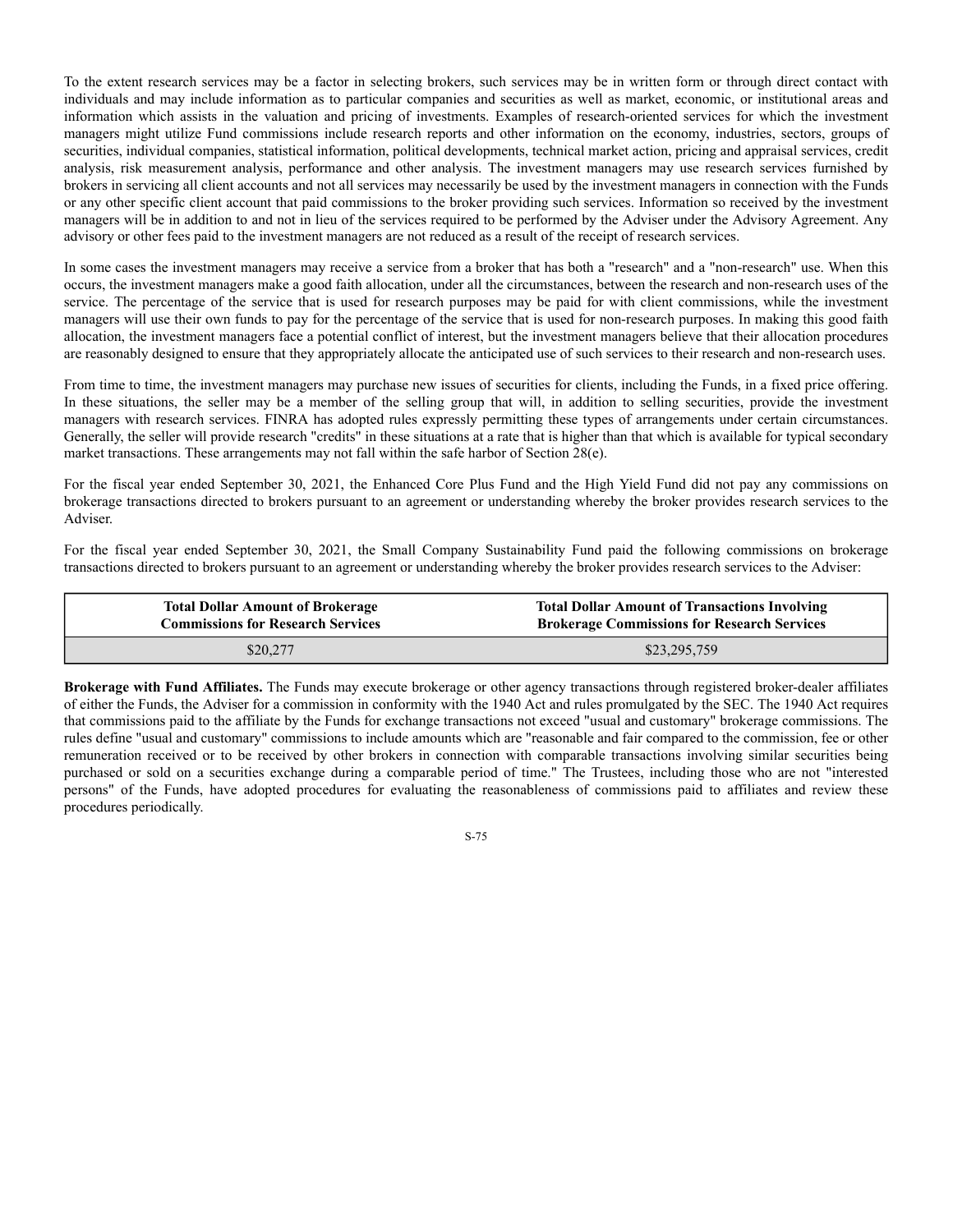For the fiscal year ended September 30, 2019, 2020 and 2021, the Enhanced Core Plus Fund and the High Yield Fund did not pay any brokerage commissions on portfolio transactions effected by affiliated brokers.

For the fiscal years ended September 30, 2019, 2020 and 2021, the Small Company Sustainability Fund paid the following aggregate brokerage commissions on Fund transactions:

|                   | <b>Aggregate Dollar Amount of Brokerage</b><br><b>Commissions Paid to Affiliated Brokers</b> |         | <b>Percentage of Total Brokerage</b><br><b>Commissions Paid to Affiliated Brokers</b> |       | <b>Percentage of Total Brokerage</b><br><b>Transactions</b><br><b>Effected Through Affiliated Brokers</b> |                   |      |       |
|-------------------|----------------------------------------------------------------------------------------------|---------|---------------------------------------------------------------------------------------|-------|-----------------------------------------------------------------------------------------------------------|-------------------|------|-------|
| 2019 <sup>1</sup> | 2020                                                                                         | 2021    | 2019 <sup>1</sup>                                                                     | 2020  | 2021                                                                                                      | 2019 <sup>1</sup> | 2020 | 2021  |
| \$1,850           | \$1,855                                                                                      | \$1,644 | 8.86%                                                                                 | 7.83% | 7.69%                                                                                                     | 8%                | 6%   | $4\%$ |

1 Reflects the period from December 19, 2018 (commencement of Fund operations) to September 30, 2019.

**Securities of "Regular Broker-Dealers."** The Funds are required to identify any securities of their "regular brokers and dealers" (as such term is defined in the 1940 Act) that each Fund held during its most recent fiscal year. During the fiscal year ended September 30, 2021, the High Yield Fund and Small Company Sustainability Fund did not hold any securities of their "regular brokers or dealers." During the fiscal year ended September 30, 2021, the Enhanced Core Plus Fund held securities of its "regular brokers or dealers" as follows:

| Fund                    | <b>Name of Broker/Dealer</b> | <b>Type of Security Held</b> | <b>Dollar Amount at FYE</b> |
|-------------------------|------------------------------|------------------------------|-----------------------------|
| Enhanced Core Plus Fund | Bank of America              | Debt                         | \$309,556                   |
|                         | Morgan Stanley               | Debt                         | \$286,608                   |
|                         | JP Morgan Chase              | Debt                         | \$250,500                   |

**Portfolio Turnover Rate.** Portfolio turnover is calculated by dividing the lesser of total purchases or sales of portfolio securities for the fiscal year by the monthly average value of portfolio securities owned during the fiscal year. Excluded from both the numerator and denominator are amounts relating to securities whose maturities at the time of acquisition were one year or less. Instruments excluded from the calculation of portfolio turnover generally would include the futures contracts in which the Funds may invest since such contracts generally have remaining maturities of less than one year. The Funds may at times hold investments in other short-term instruments, such as repurchase agreements, which are excluded for purposes of computing portfolio turnover. For the fiscal year ended September 30, 2020 and 2021, the Funds' portfolio turnover rates were as follows: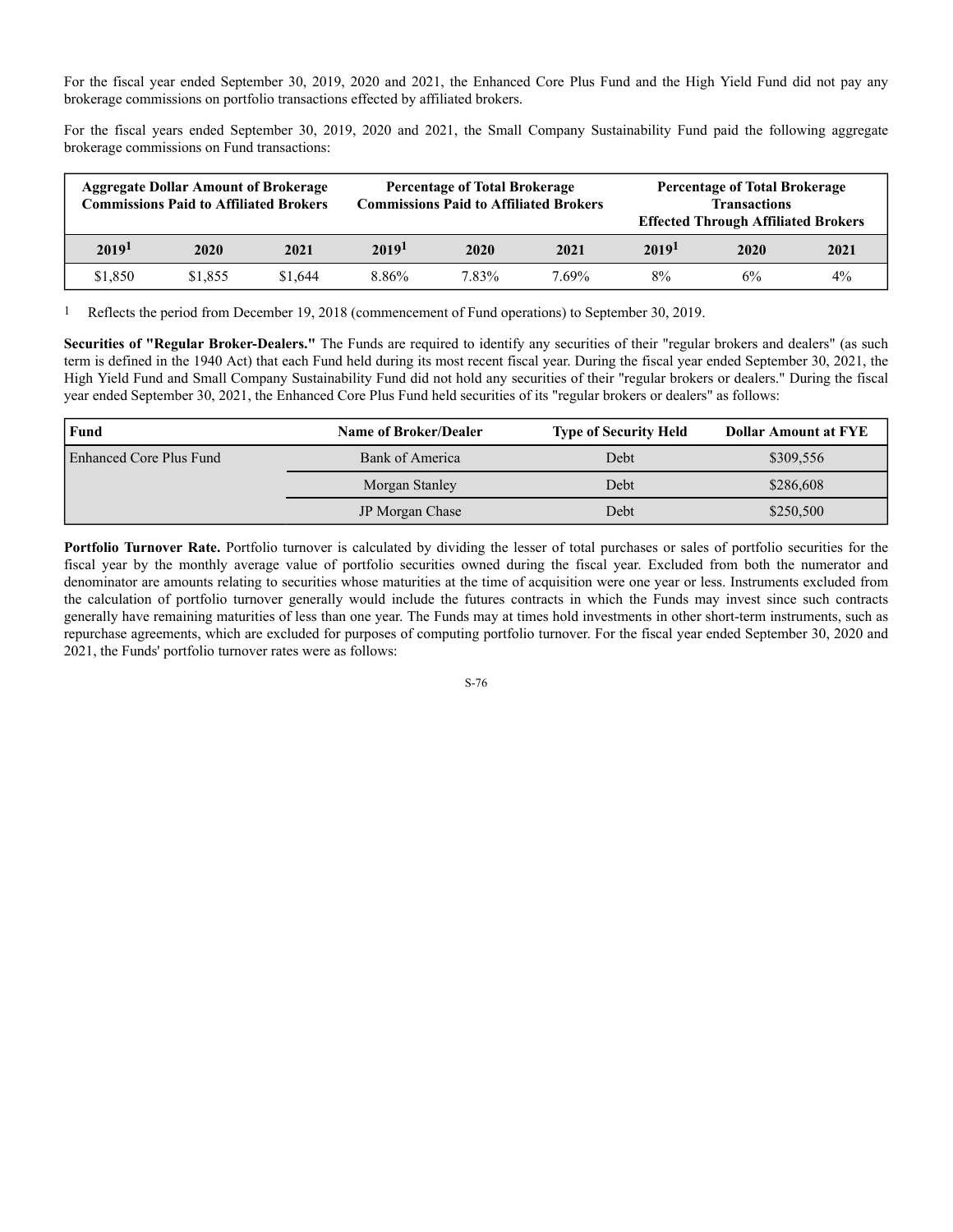|                                   | <b>Portfolio Turnover Rates</b> |      |  |
|-----------------------------------|---------------------------------|------|--|
| Fund                              | 2020                            | 2021 |  |
| Enhanced Core Plus Fund           | 116%                            | 72%  |  |
| High Yield Fund                   | 90%                             | 71%  |  |
| Small Company Sustainability Fund | 136%                            | 108% |  |

# **PORTFOLIO HOLDINGS**

The Board has approved policies and procedures that govern the timing and circumstances regarding the disclosure of Fund portfolio holdings information to shareholders and third parties. These policies and procedures are designed to ensure that disclosure of information regarding the Funds' portfolio securities is in the best interests of the Funds' shareholders, and include procedures to address conflicts between the interests of the Funds' shareholders, on the one hand, and those of the Adviser, principal underwriter or any affiliated person of the Funds, the Adviser or the principal underwriter, on the other. Pursuant to such procedures, the Board has authorized the Adviser's Chief Compliance Officer (the "Authorized Person") to authorize the release of the Funds' portfolio holdings, as necessary, in conformity with the foregoing principles. The Authorized Person, either directly or through reports by the Trust's Chief Compliance Officer, reports quarterly to the Board regarding the operation and administration of such policies and procedures.

Pursuant to applicable law, the Funds are required to disclose their complete portfolio holdings quarterly, within 60 days of the end of each fiscal quarter (currently, each December 31, March 31, June 30 and September 30). The Funds will disclose a complete or summary schedule of investments (which includes a Fund's 50 largest holdings in unaffiliated issuers and each investment in unaffiliated issuers that exceeds one percent of the Fund's net asset value ("Summary Schedule")) in their Semi-Annual and Annual Reports which are distributed to Fund shareholders. The Funds' complete schedule of investments following the first and third fiscal quarters will be available in quarterly holdings reports filed with the SEC as exhibits to Form N-PORT, and each Funds' complete schedule of investments following the second and fourth fiscal quarters will be available in shareholder reports filed with the SEC on Form N-CSR.

Complete schedules of investments filed with the SEC, Form N-CSR, and as exhibits to Form N-PORT, are not distributed to Fund shareholders but are available, free of charge, on the SEC's website at www.sec.gov. Should a Fund include only a Summary Schedule rather than a complete schedule of investments in its Semi-Annual and Annual Reports, its complete schedule of investments will be available without charge, upon request, by calling 833-MESIROW (833-637-4769).

In addition to the quarterly portfolio holdings disclosure required by applicable law, each Fund will post its top ten portfolio holdings within ten calendar days of the end of each calendar quarter, and its complete portfolio holdings within thirty calendar days of the end of each calendar quarter, on the internet at www.mesirow.com. The Adviser may exclude any portion of a Fund's portfolio holdings from such publication when deemed in the best interest of the Fund. The portfolio holdings information placed on the Funds' website generally will remain there until replaced by new postings as described above.

In addition to information provided to shareholders and the general public, portfolio holdings information may be disclosed as frequently as daily to the Funds' Adviser, Administrator, Custodian, Transfer Agent, financial printer, pricing vendors, liquidity analytics vendors, class action reclaim vendors and foreign tax reclaim vendors and other vendors that provide the Adviser with various middle office, back office, client reporting and portfolio analytics services in connection with their services to the Funds. From time to time rating and ranking organizations, such as S&P, Lipper and Morningstar, Inc., may request non-public portfolio holdings information in connection with rating the Funds. Similarly, institutional investors, financial planners, pension plan sponsors and/or their consultants or other third-parties may request portfolio holdings information in order to assess the risks of the Funds' portfolios along with related performance attribution statistics. The lag time for such disclosures will vary. The Funds believe that these third parties have legitimate objectives in requesting such portfolio holdings information.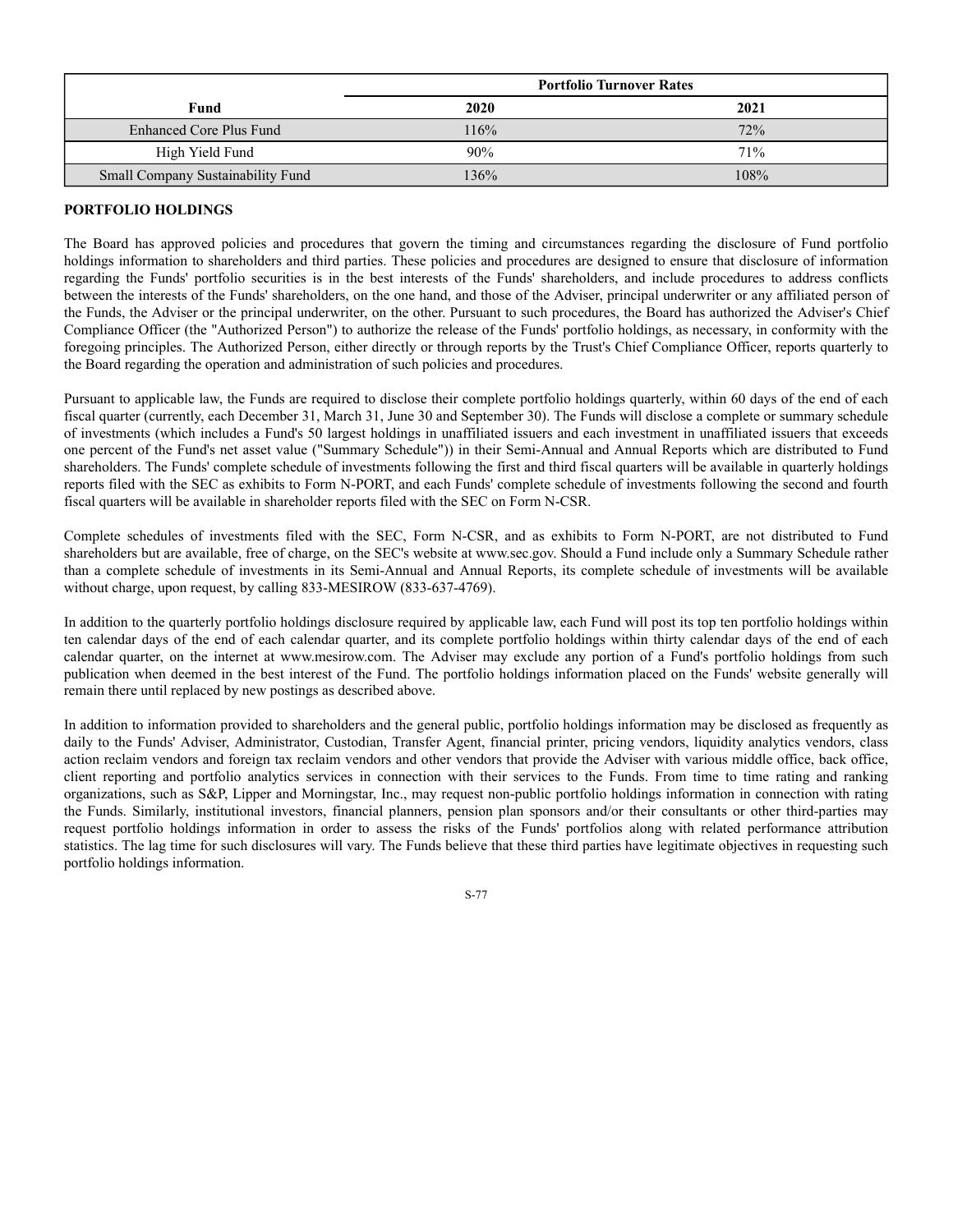The Funds' policies and procedures provide that the Authorized Person may authorize disclosure of non-public portfolio holdings information to such parties at differing times and/or with different lag times. Prior to making any disclosure to a third party, the Authorized Person must determine that such disclosure serves a reasonable business purpose, is in the best interests of a Fund's shareholders and that to the extent conflicts between the interests of a Fund's shareholders and those of the Adviser, principal underwriter, or any affiliated person of the Funds exist, such conflicts are addressed. Portfolio holdings information may be disclosed no more frequently than monthly to ratings agencies, consultants and other qualified financial professionals or individuals. The disclosures will not be made sooner than three days after the date of the information. The Trust's Chief Compliance Officer will regularly review these arrangements and will make periodic reports to the Board regarding disclosure pursuant to such arrangements.

With the exception of disclosures to rating and ranking organizations as described above, the Funds require any third party receiving nonpublic holdings information to enter into a confidentiality agreement with the Adviser. The confidentiality agreement provides, among other things, that non-public portfolio holdings information will be kept confidential and that the recipient has a duty not to trade on the non-public information and will use such information solely to analyze and rank the Funds, or to perform due diligence and asset allocation, depending on the recipient of the information.

The Funds' policies and procedures prohibit any compensation or other consideration from being paid to or received by any party in connection with the disclosure of portfolio holdings information, including the Funds, the Adviser and their affiliates or recipients of the Funds' portfolio holdings information.

The Adviser may manage other accounts that are not subject to these policies and procedures with investment objectives and strategies that are substantially similar to those of a Fund. Because the portfolio holdings of such accounts may be substantially similar, and in some cases nearly identical, to those of a Fund, an investor in such an account may be able to infer the portfolio holdings of a Fund from the portfolio holdings of the account.

# **DESCRIPTION OF SHARES**

The Declaration of Trust authorizes the issuance of an unlimited number of funds and shares of each fund, each of which represents an equal proportionate interest in that fund with each other share. Shares are entitled upon liquidation to a pro rata share in the net assets of the fund. Shareholders have no preemptive rights. The Declaration of Trust provides that the Trustees may create additional series or classes of shares. All consideration received by the Trust for shares of any additional funds and all assets in which such consideration is invested would belong to that fund and would be subject to the liabilities related thereto. Share certificates representing shares will not be issued. The Funds' shares, when issued, are fully paid and non-assessable.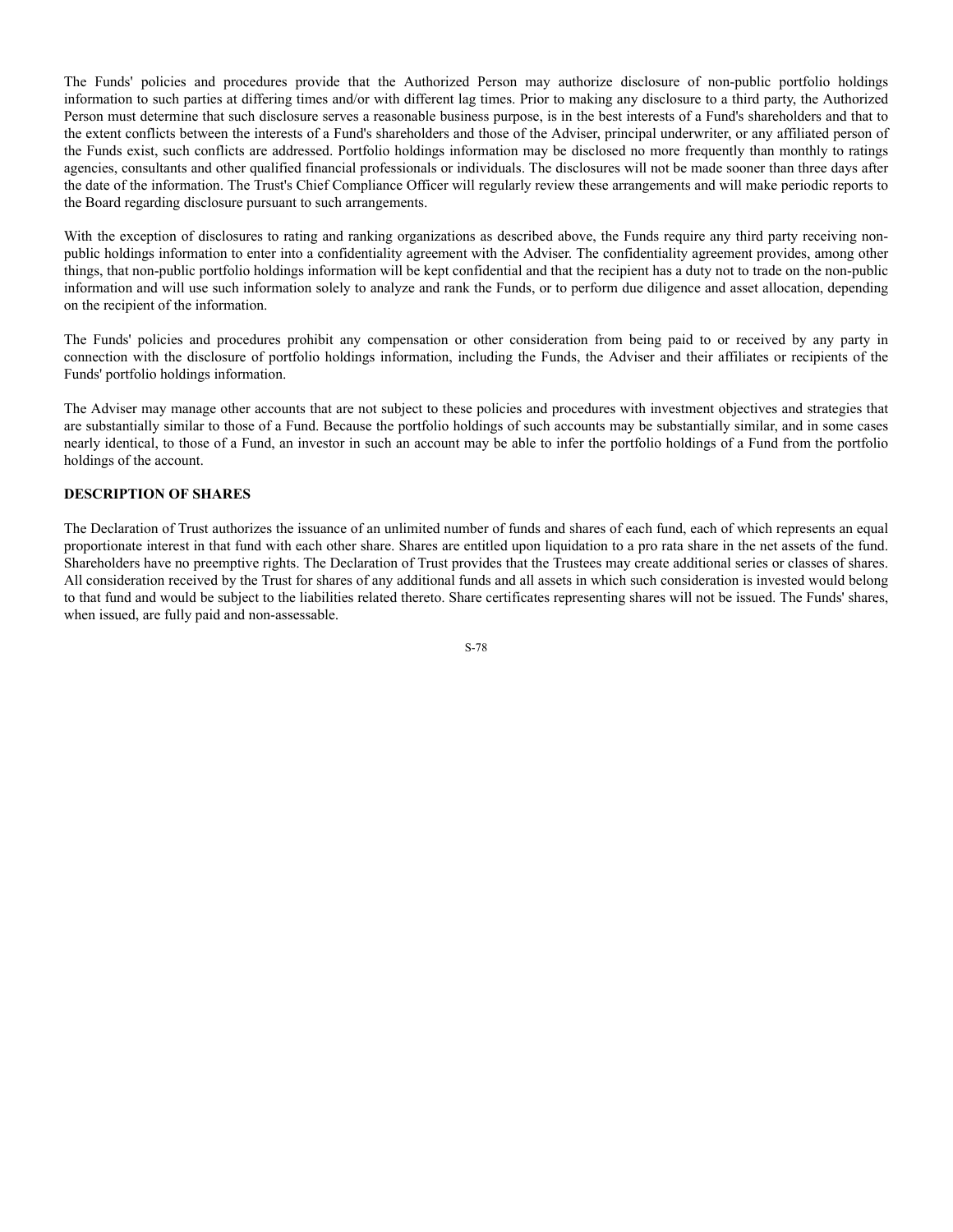# **LIMITATION OF TRUSTEES' LIABILITY**

The Declaration of Trust provides that a Trustee shall be liable only for his or her own willful misfeasance, bad faith, gross negligence or reckless disregard of the duties involved in the conduct of the office of Trustee, and shall not be liable for errors of judgment or mistakes of fact or law. The Trustees shall not be responsible or liable in any event for any neglect or wrongdoing of any officer, agent, employee, investment adviser or principal underwriter of the Trust, nor shall any Trustee be responsible for the act or omission of any other Trustee. The Declaration of Trust also provides that the Trust shall indemnify each person who is, or has been, a Trustee, officer, employee or agent of the Trust, and any person who is serving or has served at the Trust's request as a Trustee, officer, employee or agent of another organization in which the Trust has any interest as a shareholder, creditor or otherwise to the extent and in the manner provided in the By-Laws. However, nothing in the Declaration of Trust shall protect or indemnify a Trustee against any liability for his or her willful misfeasance, bad faith, gross negligence or reckless disregard of the duties involved in the conduct of the office of Trustee. Nothing contained in this section attempts to disclaim a Trustee's individual liability in any manner inconsistent with the federal securities laws.

## **PROXY VOTING**

The Board has delegated the responsibility for decisions regarding proxy voting for securities held by the Funds to the Adviser. The Adviser will vote such proxies in accordance with its proxy voting policies and procedures, which are included in Appendix B to this SAI.

The Trust is required to disclose annually the Funds' complete proxy voting record during the most recent 12-month period ended June 30 on Form N-PX. This voting record is available: (i) without charge, upon request, by calling 833-MESIROW (833-637-4769) and (ii) on the SEC's website at http://www.sec.gov.

#### **CODES OF ETHICS**

The Board, on behalf of the Trust, has adopted a Code of Ethics pursuant to Rule 17j-1 under the 1940 Act. In addition, the Adviser, the Administrator and the Distributor have adopted Codes of Ethics pursuant to Rule 17j-1. These Codes of Ethics apply to the personal investing activities of trustees, officers and certain employees ("Access Persons"). Rule 17j-1 and the Codes of Ethics are designed to prevent unlawful practices in connection with the purchase or sale of securities by Access Persons. Under each Code of Ethics, Access Persons are permitted to invest in securities, including securities that may be purchased or held by the Funds, but are required to report their personal securities transactions for monitoring purposes. In addition, certain Access Persons are required to obtain approval before investing in initial public offerings or private placements or are prohibited from making such investments. Copies of these Codes of Ethics are on file with the SEC, and are available to the public.

## **PRINCIPAL SHAREHOLDERS AND CONTROL PERSONS**

As of January 7, 2022, the following persons were record owners (or to the knowledge of the Trust, beneficial owners) of 5% or more of any class of the shares of the Enhanced Core Plus Fund, High Yield Fund and Small Company Sustainability Fund. The Trust believes that most of the shares referred to below were held by the below persons in accounts for their fiduciary, agency or custodial customers. Persons beneficially owning more than 25% of the Fund's outstanding shares may be deemed to "control" the Fund within the meaning of the 1940 Act. Shareholders controlling the Fund may have a significant impact on any shareholder vote of the Fund.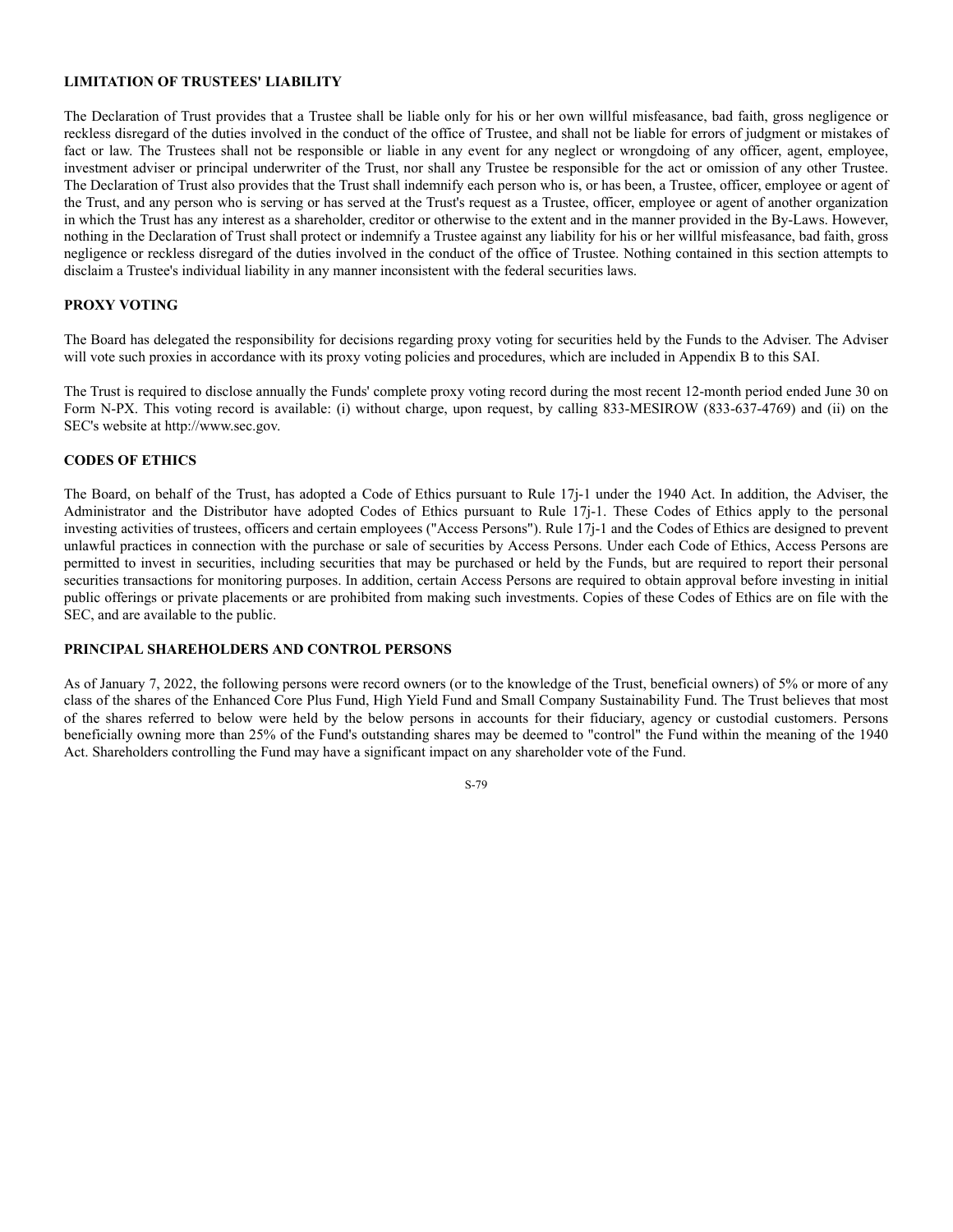| <b>Mesirow Enhanced Core Plus Fund</b>                                                                                                                                                     |                        |            |
|--------------------------------------------------------------------------------------------------------------------------------------------------------------------------------------------|------------------------|------------|
| <b>Name and Address</b>                                                                                                                                                                    | <b>Class of Shares</b> | % of Class |
| MESIROW FINANCIAL HOLDINGS INC<br>353 N CLARK ST<br>CHICAGO IL 60654-5439                                                                                                                  | Institutional          | 62.86%     |
| WELLS FARGO CLEARING SERVICES<br>1 N JEFFERSON AVE<br><b>SAINT LOUIS MO 63103-2287</b>                                                                                                     | Institutional          | 19.82%     |
| FONDO PERMANENTE EPISCOPAL<br>PALLADIEM<br>PO BOX 902<br>SAINT JUST PR 00978-0902                                                                                                          | Institutional          | 7.97%      |
| NATIONAL FINANCIAL SERVICES LLC<br>FOR THE EXCLUSIVE BENEFIT OF OUR<br><b>CUSTOMERS</b><br>ATTN MUTUAL FUNDS DEPT 4TH FL<br><b>499 WASHINGTON BLVD</b><br>JERSEY CITY NJ 07310-1995        | Institutional          | 5.35%      |
| PERSHING LLC<br>PO BOX 2052<br>JERSEY CITY NJ 07303-2052                                                                                                                                   | Investor               | 99.95%     |
| <b>Mesirow High Yield Fund</b>                                                                                                                                                             |                        |            |
| <b>Name and Address</b>                                                                                                                                                                    | <b>Class of Shares</b> | % of Class |
| MESIROW FINANCIAL HOLDINGS INC<br>353 N CLARK ST<br>CHICAGO IL 60654-5439                                                                                                                  | Institutional          | 31.18%     |
| <b>CHARLES SCHWAB &amp; CO INC</b><br>SPECIAL CUSTODY A/C FBO CUSTOMERS<br>ATTN MUTUAL FUNDS<br>211 MAIN ST<br>SAN FRANCISCO CA 94105-1905                                                 | Institutional          | 21.75%     |
| <b>NABANK &amp; CO</b><br>PO BOX 2180<br><b>TULSA OK 74101-2180</b>                                                                                                                        | Institutional          | 21.11%     |
| NATIONAL FINANCIAL SERVICES LLC<br>FOR THE EXCLUSIVE BENEFIT OF OUR<br><b>CUSTOMERS</b><br>ATTN MUTUAL FUNDS DEPT 4TH FL<br><b>499 WASHINGTON BLVD</b><br><b>JERSEY CITY NJ 07310-1995</b> | Institutional          | 14.98%     |
| NATIONAL FINANCIAL SERVICES LLC<br>FOR THE EXCLUSIVE BENEFIT OF OUR<br><b>CUSTOMERS</b><br>ATTN MUTUAL FUNDS DEPT 4TH FL<br><b>499 WASHINGTON BLVD</b><br><b>JERSEY CITY NJ 07310-1995</b> | Investor               | 50.35%     |
| CHARLES SCHWAB & CO INC<br>SPECIAL CUSTODY A/C FBO CUSTOMERS<br><b>ATTN MUTUAL FUNDS</b><br>211 MAIN ST<br>SAN FRANCISCO CA 94105-1905                                                     | Investor               | 19.95%     |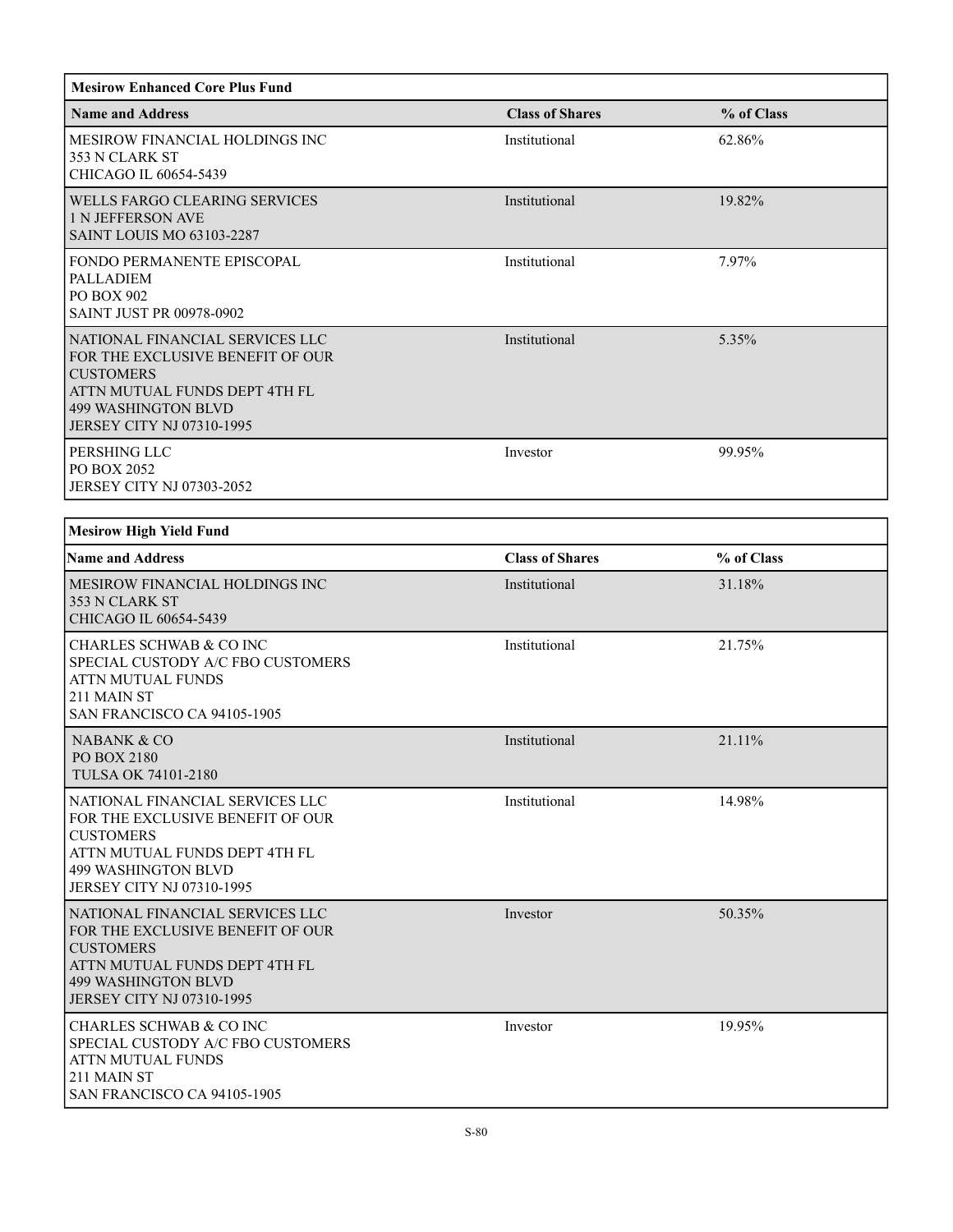| PERSHING LLC<br>PO BOX 2052<br>JERSEY CITY NJ 07303-2052                                                                                                                            | Investor               | 13.26%     |
|-------------------------------------------------------------------------------------------------------------------------------------------------------------------------------------|------------------------|------------|
| <b>HILDA BUCKLE TR</b><br>SIDNEY SIK YAM & ELAINE LAN HWA<br><b>CHAN FAMILY TRUST</b><br>9 AVENIDA DE MAGNOLIA<br>RCH PALOS VRD CA 90275-6382                                       | Investor               | $9.00\%$   |
| REBECCA MAKIKO HEDANI SYDOW<br><b>SUBJECT TO DST TOD RULES</b><br>528 21ST ST<br>MANHATTAN BCH CA 90266-2202                                                                        | Investor               | 7.44%      |
| <b>Mesirow Small Company Sustainability Fund</b>                                                                                                                                    |                        |            |
| <b>Name and Address</b>                                                                                                                                                             | <b>Class of Shares</b> | % of Class |
| <b>MESIROW FINANCIAL HOLDINGS INC</b><br>353 N CLARK ST<br>CHICAGO IL 60654-5439                                                                                                    | Institutional          | 76.77%     |
| <b>RICHARD S PRICE</b><br><b>60 RAVINOAKS LN</b><br>HIGHLAND PARK IL 60035-4118                                                                                                     | Institutional          | 12.32%     |
| NATIONAL FINANCIAL SERVICES LLC<br>FOR THE EXCLUSIVE BENEFIT OF OUR<br><b>CUSTOMERS</b><br>ATTN MUTUAL FUNDS DEPT 4TH FL<br><b>499 WASHINGTON BLVD</b><br>JERSEY CITY NJ 07310-1995 | Investor               | 64.63%     |
| <b>CHARLES SCHWAB &amp; CO INC</b><br>SPECIAL CUSTODY A/C FBO CUSTOMERS<br>ATTN MUTUAL FUNDS<br>211 MAIN ST<br>SAN FRANCISCO CA 94105-1905                                          | Investor               | 34.81%     |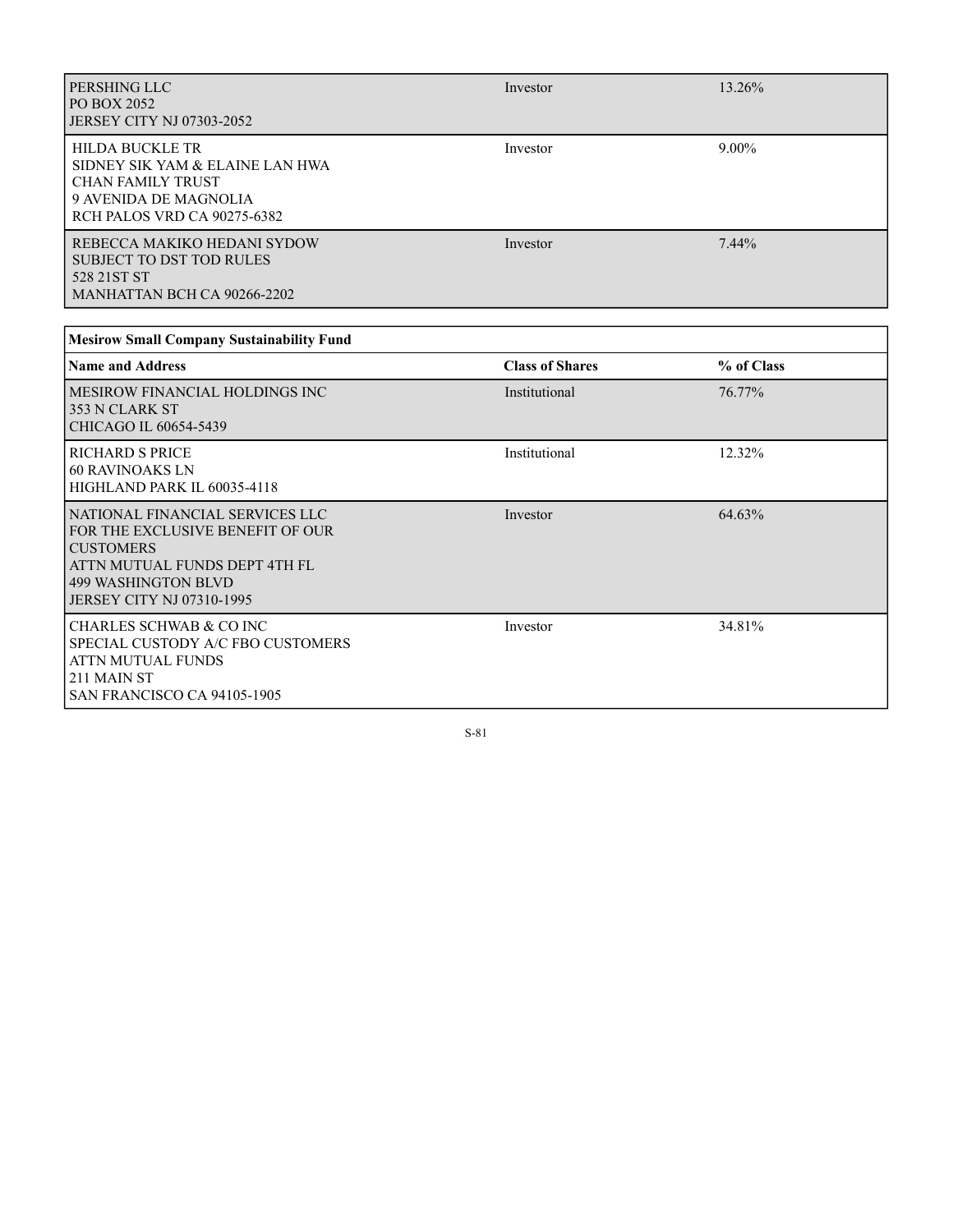# **APPENDIX A**

# **DESCRIPTION OF RATINGS**

#### **Description of Ratings**

The following descriptions of securities ratings have been published by Moody's Investors Services, Inc. ("Moody's"), S&P Global Ratings ("S&P"), and Fitch Ratings ("Fitch"), respectively.

## **Description of Moody's Global Ratings**

Ratings assigned on Moody's global long-term and short-term rating scales are forward-looking opinions of the relative credit risks of financial obligations issued by non-financial corporates, financial institutions, structured finance vehicles, project finance vehicles, and public sector entities. Long-term ratings are assigned to issuers or obligations with an original maturity of one year or more and reflect both on the likelihood of a default or impairment on contractual financial obligations and the expected financial loss suffered in the event of default or impairment. Short-term ratings are assigned for obligations with an original maturity of thirteen months or less and reflect both on the likelihood of a default or impairment on contractual financial obligations and the expected financial loss suffered in the event of default or impairment.

#### **Description of Moody's Global Long-Term Ratings**

**Aaa** Obligations rated Aaa are judged to be of the highest quality, subject to the lowest level of credit risk.

**Aa** Obligations rated Aa are judged to be of high quality and are subject to very low credit risk.

**A** Obligations rated A are judged to be upper-medium grade and are subject to low credit risk.

**Baa** Obligations rated Baa are judged to be medium-grade and subject to moderate credit risk and as such may possess certain speculative characteristics.

**Ba** Obligations rated Ba are judged to be speculative and are subject to substantial credit risk.

**B** Obligations rated B are considered speculative and are subject to high credit risk.

**Caa** Obligations rated Caa are judged to be speculative of poor standing and are subject to very high credit risk.

**Ca** Obligations rated Ca are highly speculative and are likely in, or very near, default, with some prospect of recovery of principal and interest.

**C** Obligations rated C are the lowest rated and are typically in default, with little prospect for recovery of principal or interest.

*Note*: Moody's appends numerical modifiers 1, 2, and 3 to each generic rating classification from Aa through Caa. The modifier 1 indicates that the obligation ranks in the higher end of its generic rating category; the modifier 2 indicates a mid-range ranking; and the modifier 3 indicates a ranking in the lower end of that generic rating category.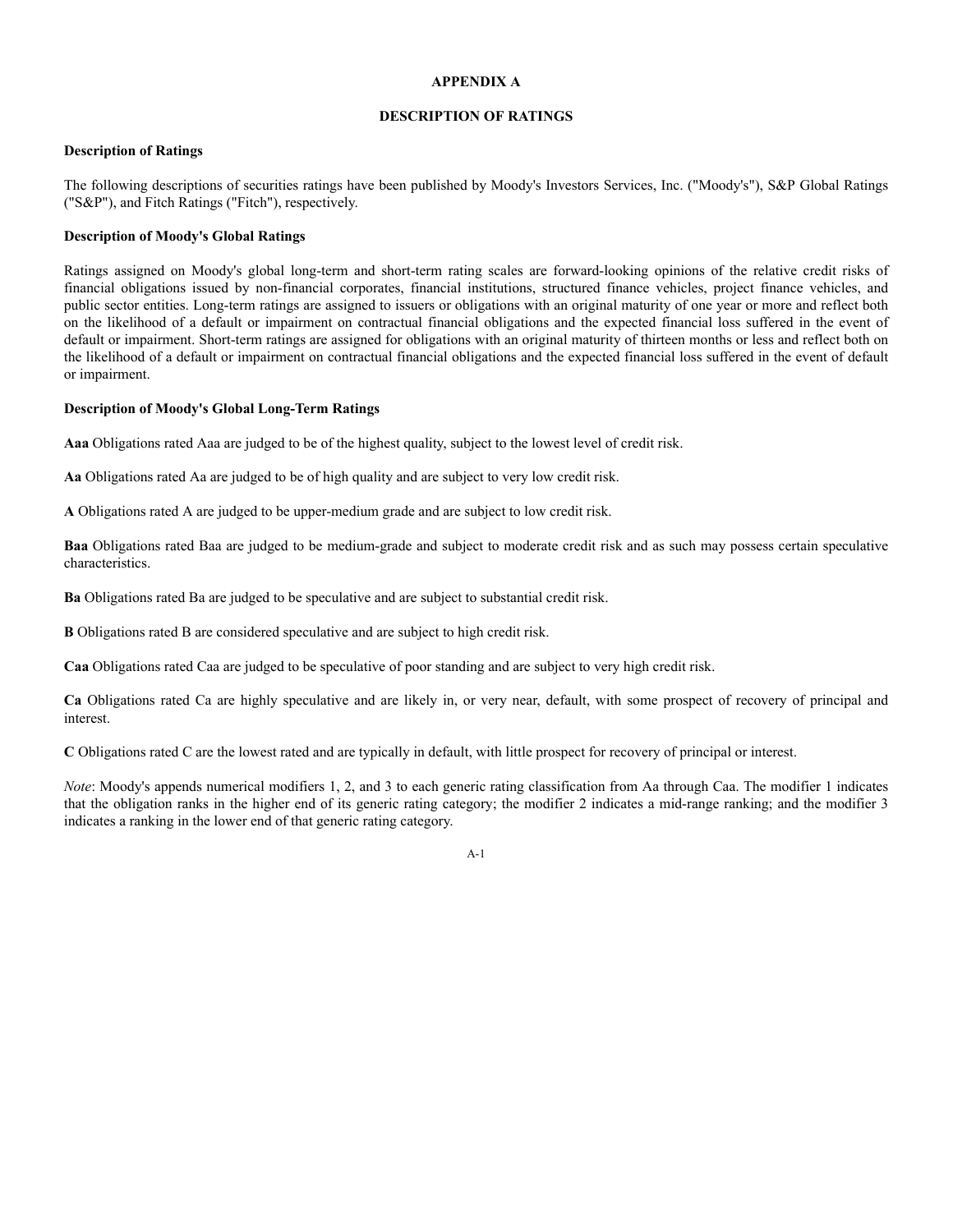# **Hybrid Indicator (hyb)**

The hybrid indicator (hyb) is appended to all ratings of hybrid securities issued by banks, insurers, finance companies, and securities firms. By their terms, hybrid securities allow for the omission of scheduled dividends, interest, or principal payments, which can potentially result in impairment if such an omission occurs. Hybrid securities may also be subject to contractually allowable write-downs of principal that could result in impairment. Together with the hybrid indicator, the long-term obligation rating assigned to a hybrid security is an expression of the relative credit risk associated with that security.

# **Description of Moody's Global Short-Term Ratings**

**P-1** Issuers (or supporting institutions) rated Prime-1 have a superior ability to repay short-term debt obligations.

**P-2** Issuers (or supporting institutions) rated Prime-2 have a strong ability to repay short-term debt obligations.

**P-3** Issuers (or supporting institutions) rated Prime-3 have an acceptable ability to repay short-term obligations.

**NP** Issuers (or supporting institutions) rated Not Prime do not fall within any of the Prime rating categories.

# **Description of Moody's U.S. Municipal Short-Term Obligation Ratings**

The Municipal Investment Grade ("MIG") scale is used to rate U.S. municipal cash flow notes, bond anticipation notes and certain other short-term obligations, which typically mature in three years or less. Under certain circumstances, the MIG scale is used to rate bond anticipation notes with maturities of up to five years.

Moody's U.S. municipal short-term obligation ratings are as follows:

**MIG 1** This designation denotes superior credit quality. Excellent protection is afforded by established cash flows, highly reliable liquidity support, or demonstrated broad-based access to the market for refinancing.

**MIG 2** This designation denotes strong credit quality. Margins of protection are ample, although not as large as in the preceding group.

**MIG 3** This designation denotes acceptable credit quality. Liquidity and cash-flow protection may be narrow, and market access for refinancing is likely to be less well-established.

**SG** This designation denotes speculative-grade credit quality. Debt instruments in this category may lack sufficient margins of protection.

# **Description of Moody's Demand Obligation Ratings**

In the case of variable rate demand obligations ("VRDOs"), a two-component rating is assigned. The components are a long-term rating and a short-term demand obligation rating. The long-term rating addresses the issuer's ability to meet scheduled principal and interest payments. The short-term demand obligation rating addresses the ability of the issuer or the liquidity provider to make payments associated with the purchase-price-upon-demand feature ("demand feature") of the VRDO. The short-term demand obligation rating uses the Variable Municipal Investment Grade ("VMIG") scale. VMIG ratings with liquidity support use as an input the short-term counterparty risk assessment of the support provider, or the long-term rating of the underlying obligor in the absence of third party liquidity support. Transitions of VMIG ratings of demand obligations with conditional liquidity support differ from transitions on the Prime scale to reflect the risk that external liquidity support will terminate if the issuer's long-term rating drops below investment grade. The VMIG short-term demand obligation rating is typically assigned if the frequency of the demand feature is less than every three years. If the frequency of the demand feature is less than three years but the purchase price is payable only with remarketing proceeds, the short-term demand obligation rating is "NR".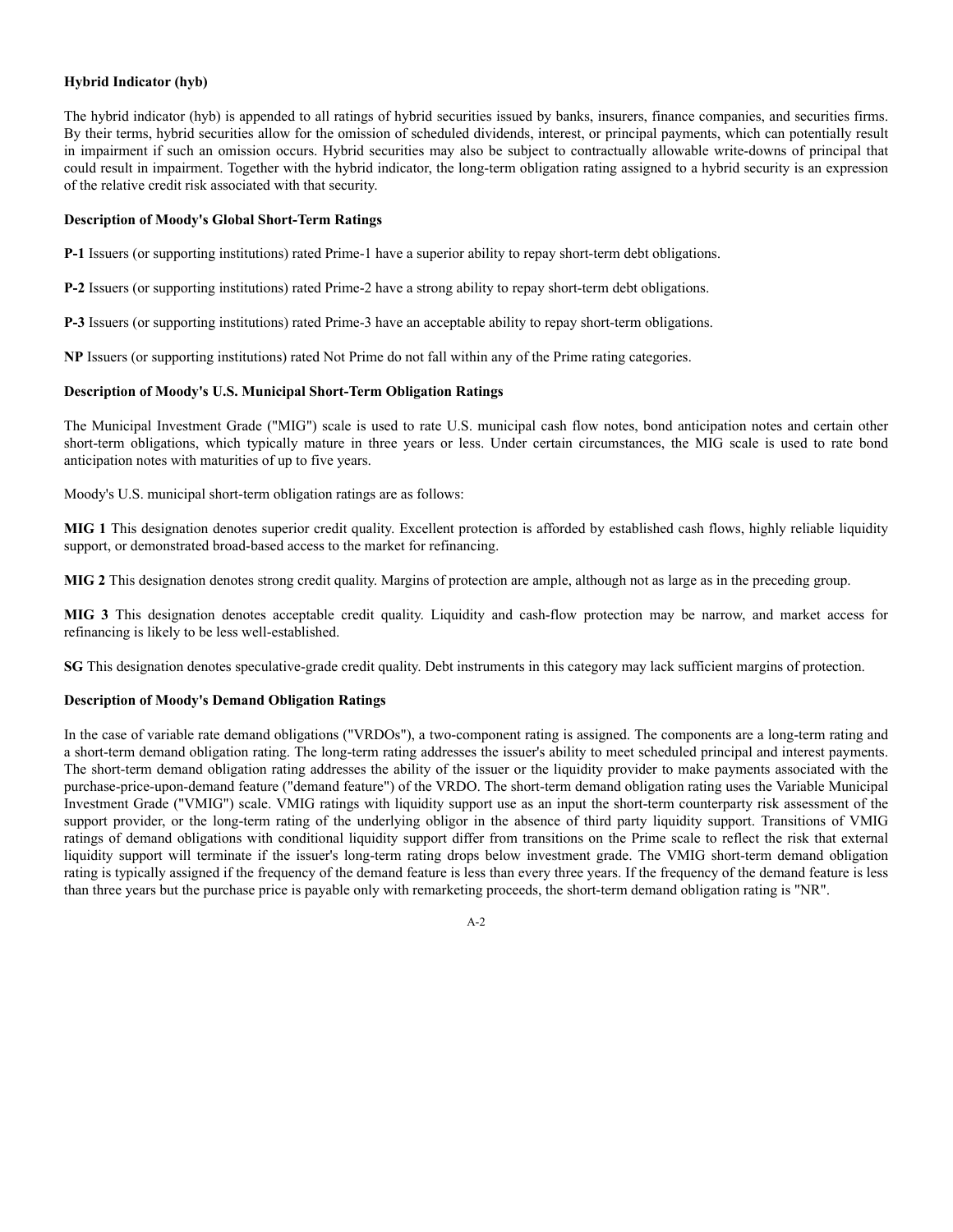Moody's demand obligation ratings are as follows:

**VMIG 1** This designation denotes superior credit quality. Excellent protection is afforded by the superior short-term credit strength of the liquidity provider and structural and legal protections that ensure the timely payment of purchase price upon demand.

**VMIG 2** This designation denotes strong credit quality. Good protection is afforded by the strong short-term credit strength of the liquidity provider and structural and legal protections that ensure the timely payment of purchase price upon demand.

**VMIG 3** This designation denotes acceptable credit quality. Adequate protection is afforded by the satisfactory short-term credit strength of the liquidity provider and structural and legal protections that ensure the timely payment of purchase price upon demand.

**SG** This designation denotes speculative-grade credit quality. Demand features rated in this category may be supported by a liquidity provider that does not have a sufficiently strong short-term rating or may lack the structural or legal protections necessary to ensure the timely payment of purchase price upon demand.

## **Description of S&P's Issue Credit Ratings**

An S&P issue credit rating is a forward-looking opinion about the creditworthiness of an obligor with respect to a specific financial obligation, a specific class of financial obligations, or a specific financial program (including ratings on medium-term note programs and commercial paper programs). It takes into consideration the creditworthiness of guarantors, insurers, or other forms of credit enhancement on the obligation and takes into account the currency in which the obligation is denominated. The opinion reflects S&P's view of the obligor's capacity and willingness to meet its financial commitments as they come due, and this opinion may assess terms, such as collateral security and subordination, which could affect ultimate payment in the event of default.

Issue credit ratings can be either long-term or short-term. Short-term issue credit ratings are generally assigned to those obligations considered short-term in the relevant market, typically with an original maturity of no more than 365 days. Short-term issue credit ratings are also used to indicate the creditworthiness of an obligor with respect to put features on long-term obligations. S&P would typically assign a long-term issue credit rating to an obligation with an original maturity of greater than 365 days. However, the ratings S&P assigns to certain instruments may diverge from these guidelines based on market practices. Medium-term notes are assigned long-term ratings.

Issue credit ratings are based, in varying degrees, on S&P's analysis of the following considerations:

- The likelihood of payment—the capacity and willingness of the obligor to meet its financial commitments on an obligation in accordance with the terms of the obligation;
- The nature and provisions of the financial obligation, and the promise S&P imputes; and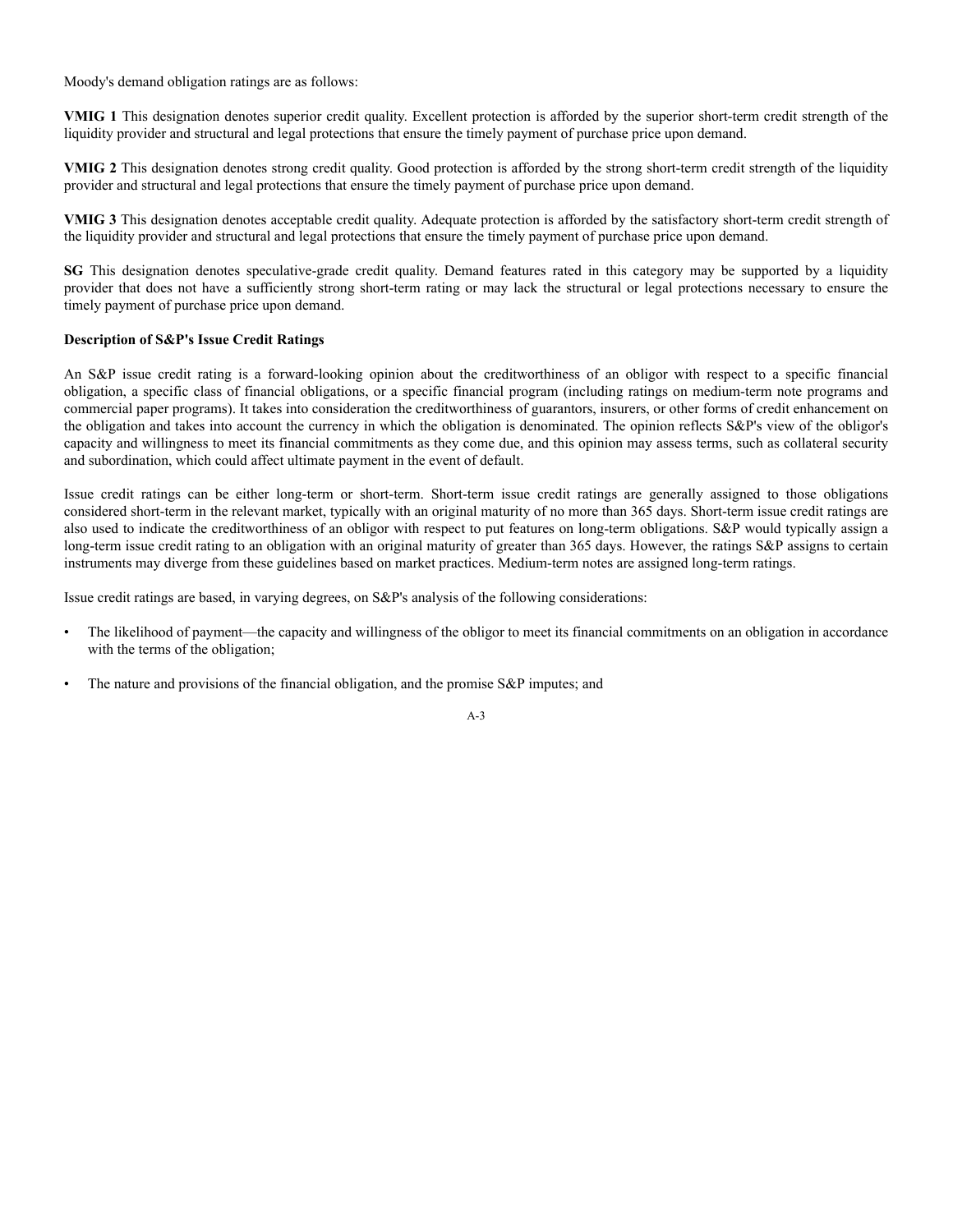• The protection afforded by, and relative position of, the financial obligation in the event of a bankruptcy, reorganization, or other arrangement under the laws of bankruptcy and other laws affecting creditors' rights.

An issue rating is an assessment of default risk but may incorporate an assessment of relative seniority or ultimate recovery in the event of default. Junior obligations are typically rated lower than senior obligations, to reflect lower priority in bankruptcy, as noted above. (Such differentiation may apply when an entity has both senior and subordinated obligations, secured and unsecured obligations, or operating company and holding company obligations.)

NR indicates that a rating has not been assigned or is no longer assigned.

# **Description of S&P's Long-Term Issue Credit Ratings\***

**AAA** An obligation rated 'AAA' has the highest rating assigned by S&P. The obligor's capacity to meet its financial commitments on the obligation is extremely strong.

**AA** An obligation rated 'AA' differs from the highest-rated obligations only to a small degree. The obligor's capacity to meet its financial commitments on the obligation is very strong.

**A** An obligation rated 'A' is somewhat more susceptible to the adverse effects of changes in circumstances and economic conditions than obligations in higher-rated categories. However, the obligor's capacity to meet its financial commitments on the obligation is still strong.

**BBB** An obligation rated 'BBB' exhibits adequate protection parameters. However, adverse economic conditions or changing circumstances are more likely to weaken the obligor's capacity to meet its financial commitments on the obligation.

**BB; B; CCC; CC; and C** Obligations rated 'BB', 'B', 'CCC', 'CC', and 'C' are regarded as having significant speculative characteristics. 'BB' indicates the least degree of speculation and 'C' the highest. While such obligations will likely have some quality and protective characteristics, these may be outweighed by large uncertainties or major exposure to adverse conditions.

**BB** An obligation rated 'BB' is less vulnerable to nonpayment than other speculative issues. However, it faces major ongoing uncertainties or exposure to adverse business, financial, or economic conditions that could lead to the obligor's inadequate capacity to meet its financial commitments on the obligation.

**B** An obligation rated 'B' is more vulnerable to nonpayment than obligations rated 'BB', but the obligor currently has the capacity to meet its financial commitments on the obligation. Adverse business, financial, or economic conditions will likely impair the obligor's capacity or willingness to meet its financial commitments on the obligation.

**CCC** An obligation rated 'CCC' is currently vulnerable to nonpayment and is dependent upon favorable business, financial, and economic conditions for the obligor to meet its financial commitments on the obligation. In the event of adverse business, financial, or economic conditions, the obligor is not likely to have the capacity to meet its financial commitments on the obligation.

**CC** An obligation rated 'CC' is currently highly vulnerable to nonpayment. The 'CC' rating is used when a default has not yet occurred but S&P expects default to be a virtual certainty, regardless of the anticipated time to default.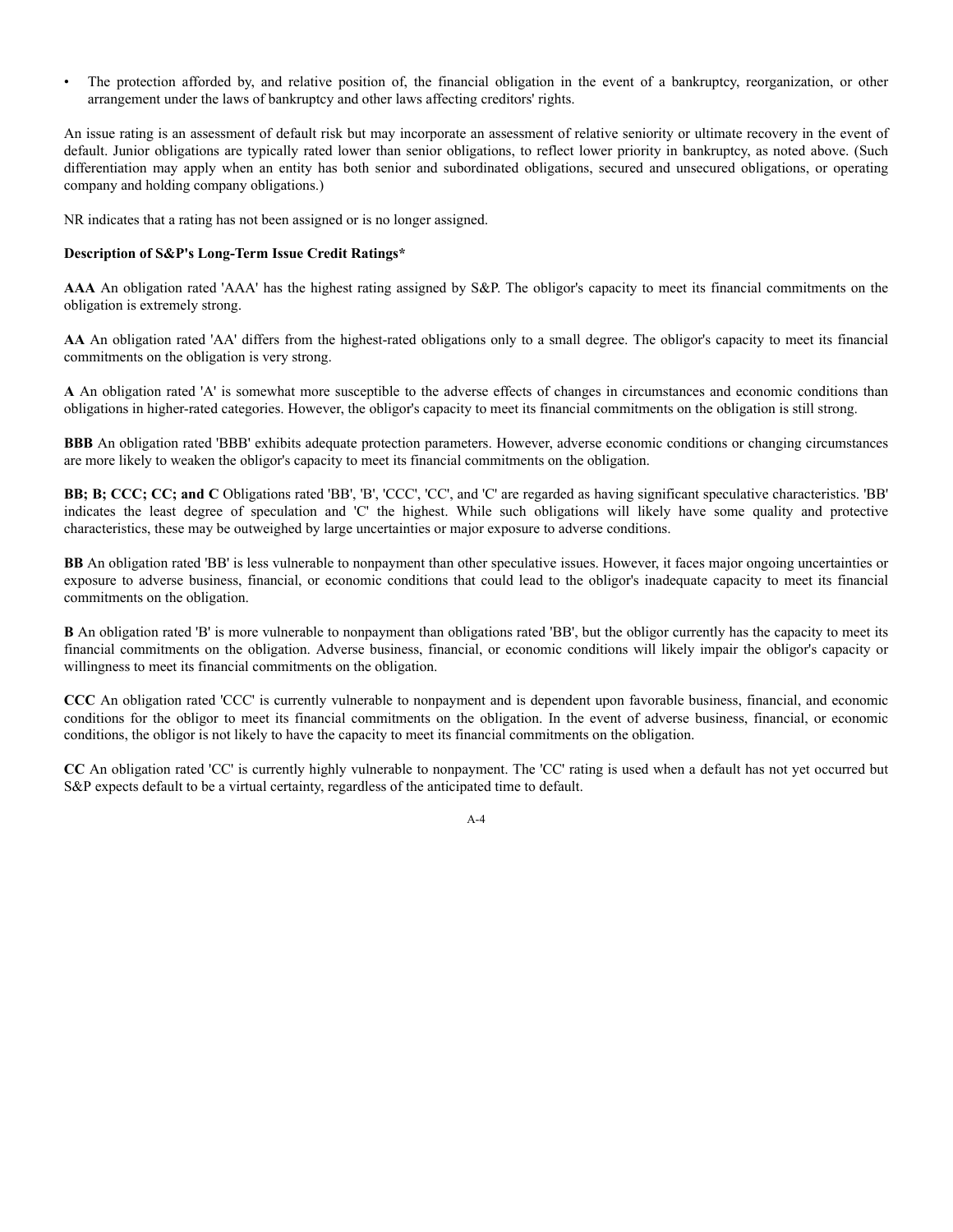**C** An obligation rated 'C' is currently highly vulnerable to nonpayment, and the obligation is expected to have lower relative seniority or lower ultimate recovery compared with obligations that are rated higher.

**D** An obligation rated 'D' is in default or in breach of an imputed promise. For non-hybrid capital instruments, the 'D' rating category is used when payments on an obligation are not made on the date due, unless S&P believes that such payments will be made within five business days in the absence of a stated grace period or within the earlier of the stated grace period or 30 calendar days. The 'D' rating also will be used upon the filing of a bankruptcy petition or the taking of similar action and where default on an obligation is a virtual certainty, for example due to automatic stay provisions. A rating on an obligation is lowered to 'D' if it is subject to a distressed debt restructuring.

Ratings from 'AA' to 'CCC' may be modified by the addition of a plus (+) or minus (-) sign to show relative standing within the rating categories.

## **Description of S&P's Short-Term Issue Credit Ratings**

**A-1** A short-term obligation rated 'A-1' is rated in the highest category by S&P. The obligor's capacity to meet its financial commitments on the obligation is strong. Within this category, certain obligations are designated with a plus sign (+). This indicates that the obligor's capacity to meet its financial commitments on these obligations is extremely strong.

**A-2** A short-term obligation rated 'A-2' is somewhat more susceptible to the adverse effects of changes in circumstances and economic conditions than obligations in higher rating categories. However, the obligor's capacity to meet its financial commitments on the obligation is satisfactory.

**A-3** A short-term obligation rated 'A-3' exhibits adequate protection parameters. However, adverse economic conditions or changing circumstances are more likely to weaken an obligor's capacity to meet its financial commitments on the obligation.

**B** A short-term obligation rated 'B' is regarded as vulnerable and has significant speculative characteristics. The obligor currently has the capacity to meet its financial commitments; however, it faces major ongoing uncertainties that could lead to the obligor's inadequate capacity to meet its financial commitments.

**C** A short-term obligation rated 'C' is currently vulnerable to nonpayment and is dependent upon favorable business, financial, and economic conditions for the obligor to meet its financial commitments on the obligation.

**D** A short-term obligation rated 'D' is in default or in breach of an imputed promise. For non-hybrid capital instruments, the 'D' rating category is used when payments on an obligation are not made on the date due, unless S&P believes that such payments will be made within any stated grace period. However, any stated grace period longer than five business days will be treated as five business days. The 'D' rating also will be used upon the filing of a bankruptcy petition or the taking of a similar action and where default on an obligation is a virtual certainty, for example due to automatic stay provisions. A rating on an obligation is lowered to 'D' if it is subject to a distressed debt restructuring.

## **Description of S&P's Municipal Short-Term Note Ratings**

An S&P U.S. municipal note rating reflects S&P's opinion about the liquidity factors and market access risks unique to the notes. Notes due in three years or less will likely receive a note rating. Notes with an original maturity of more than three years will most likely receive a long-term debt rating. In determining which type of rating, if any, to assign, S&P's analysis will review the following considerations: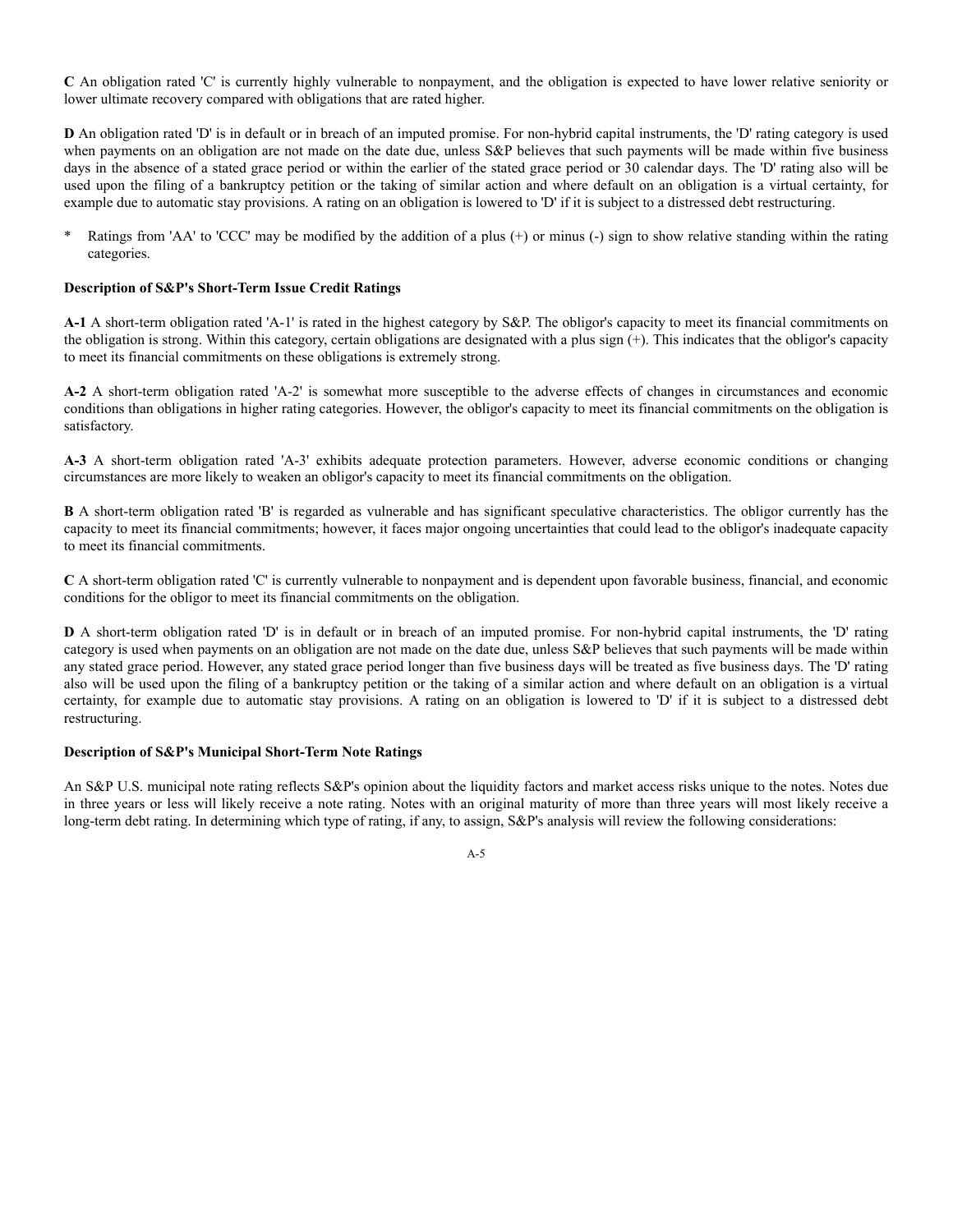- Amortization schedule—the larger the final maturity relative to other maturities, the more likely it will be treated as a note; and
- Source of payment—the more dependent the issue is on the market for its refinancing, the more likely it will be treated as a note.

S&P's municipal short-term note ratings are as follows:

**SP-1** Strong capacity to pay principal and interest. An issue determined to possess a very strong capacity to pay debt service is given a plus (+) designation.

**SP-2** Satisfactory capacity to pay principal and interest, with some vulnerability to adverse financial and economic changes over the term of the notes.

**SP-3** Speculative capacity to pay principal and interest.

**D** 'D' is assigned upon failure to pay the note when due, completion of a distressed debt restructuring, or the filing of a bankruptcy petition or the taking of similar action and where default on an obligation is a virtual certainty, for example due to automatic stay provisions.

## **Description of Fitch's Credit Ratings**

Fitch's credit ratings relating to issuers are an opinion on the relative ability of an entity to meet financial commitments, such as interest, preferred dividends, repayment of principal, insurance claims or counterparty obligations. Credit ratings relating to securities and obligations of an issuer can include a recovery expectation. Credit ratings are used by investors as indications of the likelihood of receiving the money owed to them in accordance with the terms on which they invested.

The terms "investment grade" and "speculative grade" have established themselves over time as shorthand to describe the categories 'AAA' to 'BBB' (investment grade) and 'BB' to 'D' (speculative grade). The terms investment grade and speculative grade are market conventions and do not imply any recommendation or endorsement of a specific security for investment purposes. Investment grade categories indicate relatively low to moderate credit risk, while ratings in the speculative categories either signal a higher level of credit risk or that a default has already occurred.

For the convenience of investors, Fitch may also include issues relating to a rated issuer that are not and have not been rated on its web page. Such issues are also denoted as 'NR'.

Fitch's credit ratings do not directly address any risk other than credit risk. In particular, ratings do not deal with the risk of a market value loss on a rated security due to changes in interest rates, liquidity and other market considerations. However, in terms of payment obligation on the rated liability, market risk may be considered to the extent that it influences the ability of an issuer to pay upon a commitment.

Ratings nonetheless do not reflect market risk to the extent that they influence the size or other conditionality of the obligation to pay upon a commitment (for example, in the case of index-linked bonds).

In the default components of ratings assigned to individual obligations or instruments, the agency typically rates to the likelihood of nonpayment or default in accordance with the terms of that instrument's documentation. In limited cases, Fitch may include additional considerations (i.e. rate to a higher or lower standard than that implied in the obligation's documentation).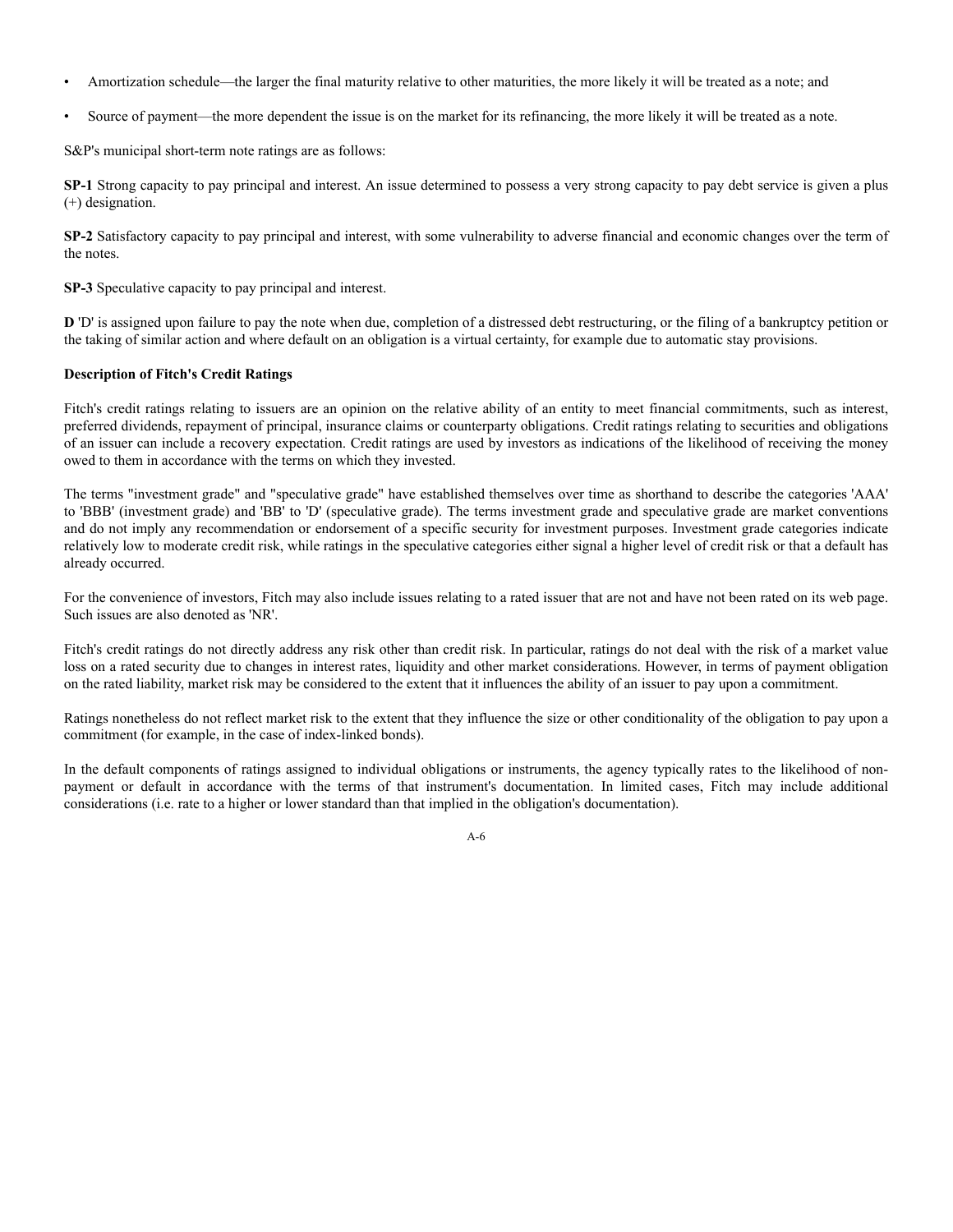Note: The modifiers "+" or "-" may be appended to a rating to denote relative status within major rating categories. Such suffixes are not added to the 'AAA' ratings and ratings below the 'CCC' category. For the short-term rating category of 'F1', a '+' may be appended.

## **Description of Fitch's Long-Term Corporate Finance Obligations Ratings**

**AAA** Highest credit quality. 'AAA' ratings denote the lowest expectation of credit risk. They are assigned only in cases of exceptionally strong capacity for payment of financial commitments. This capacity is highly unlikely to be adversely affected by foreseeable events.

**AA** Very high credit quality. 'AA' ratings denote expectations of very low credit risk. They indicate very strong capacity for payment of financial commitments. This capacity is not significantly vulnerable to foreseeable events.

**A** High credit quality. 'A' ratings denote expectations of low credit risk. The capacity for payment of financial commitments is considered strong. This capacity may, nevertheless, be more vulnerable to adverse business or economic conditions than is the case for higher ratings.

**BBB** Good credit quality. 'BBB' ratings indicate that expectations of credit risk are currently low. The capacity for payment of financial commitments is considered adequate, but adverse business or economic conditions are more likely to impair this capacity.

**BB** Speculative. 'BB' ratings indicate an elevated vulnerability to credit risk, particularly in the event of adverse changes in business or economic conditions over time; however, business or financial alternatives may be available to allow financial commitments to be met.

**B** Highly speculative. 'B' ratings indicate that material credit risk is present.

**CCC** Substantial credit risk. 'CCC' ratings indicate that substantial credit risk is present.

**CC** Very high levels of credit risk. 'CC' ratings indicate very high levels of credit risk.

**C** Exceptionally high levels of credit risk. 'C' ratings indicate exceptionally high levels of credit risk.

Ratings in the categories of 'CCC', 'CC' and 'C' can also relate to obligations or issuers that are in default. In this case, the rating does not opine on default risk but reflects the recovery expectation only.

Defaulted obligations typically are not assigned 'RD' or 'D' ratings, but are instead rated in the 'CCC' to 'C' rating categories, depending on their recovery prospects and other relevant characteristics. This approach better aligns obligations that have comparable overall expected loss but varying vulnerability to default and loss.

# **Description of Fitch's Short-Term Ratings**

A short-term issuer or obligation rating is based in all cases on the short-term vulnerability to default of the rated entity and relates to the capacity to meet financial obligations in accordance with the documentation governing the relevant obligation. Short-term deposit ratings may be adjusted for loss severity. Short-Term Ratings are assigned to obligations whose initial maturity is viewed as "short term" based on market convention. A long-term rating can also be used to rate an issue with short maturity. Typically, this means up to 13 months for corporate, sovereign, and structured obligations, and up to 36 months for obligations in U.S. public finance markets.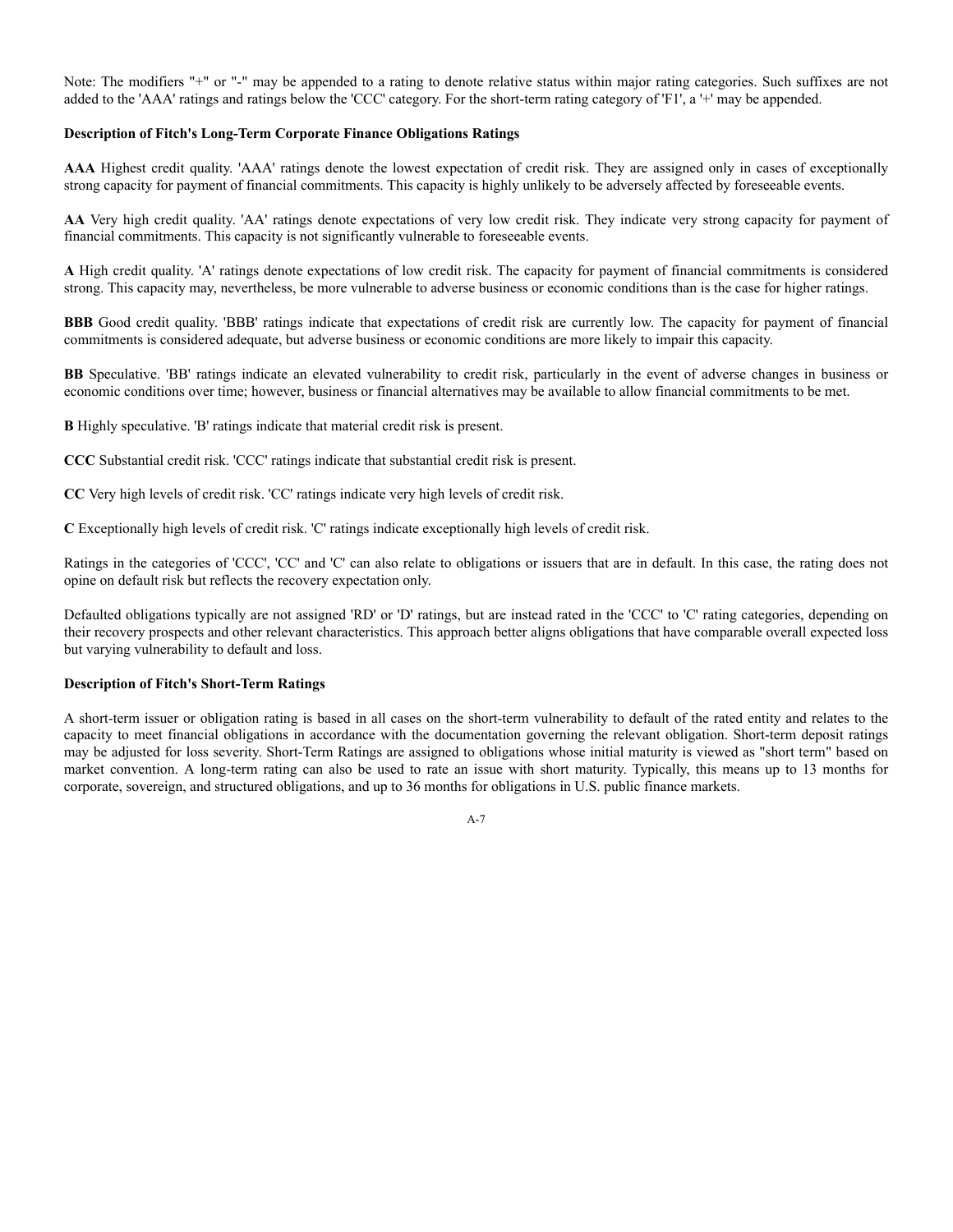Fitch's short-term ratings are as follows:

**F1** Highest short-term credit quality. Indicates the strongest intrinsic capacity for timely payment of financial commitments; may have an added "+" to denote any exceptionally strong credit feature.

**F2** Good short-term credit quality. Good intrinsic capacity for timely payment of financial commitments.

**F3** Fair short-term credit quality. The intrinsic capacity for timely payment of financial commitments is adequate.

**B** Speculative short-term credit quality. Minimal capacity for timely payment of financial commitments, plus heightened vulnerability to near term adverse changes in financial and economic conditions.

**C** High short-term default risk. Default is a real possibility.

**RD** Restricted default. Indicates an entity that has defaulted on one or more of its financial commitments, although it continues to meet other financial obligations. Typically applicable to entity ratings only.

**D** Default. Indicates a broad-based default event for an entity, or the default of a short-term obligation.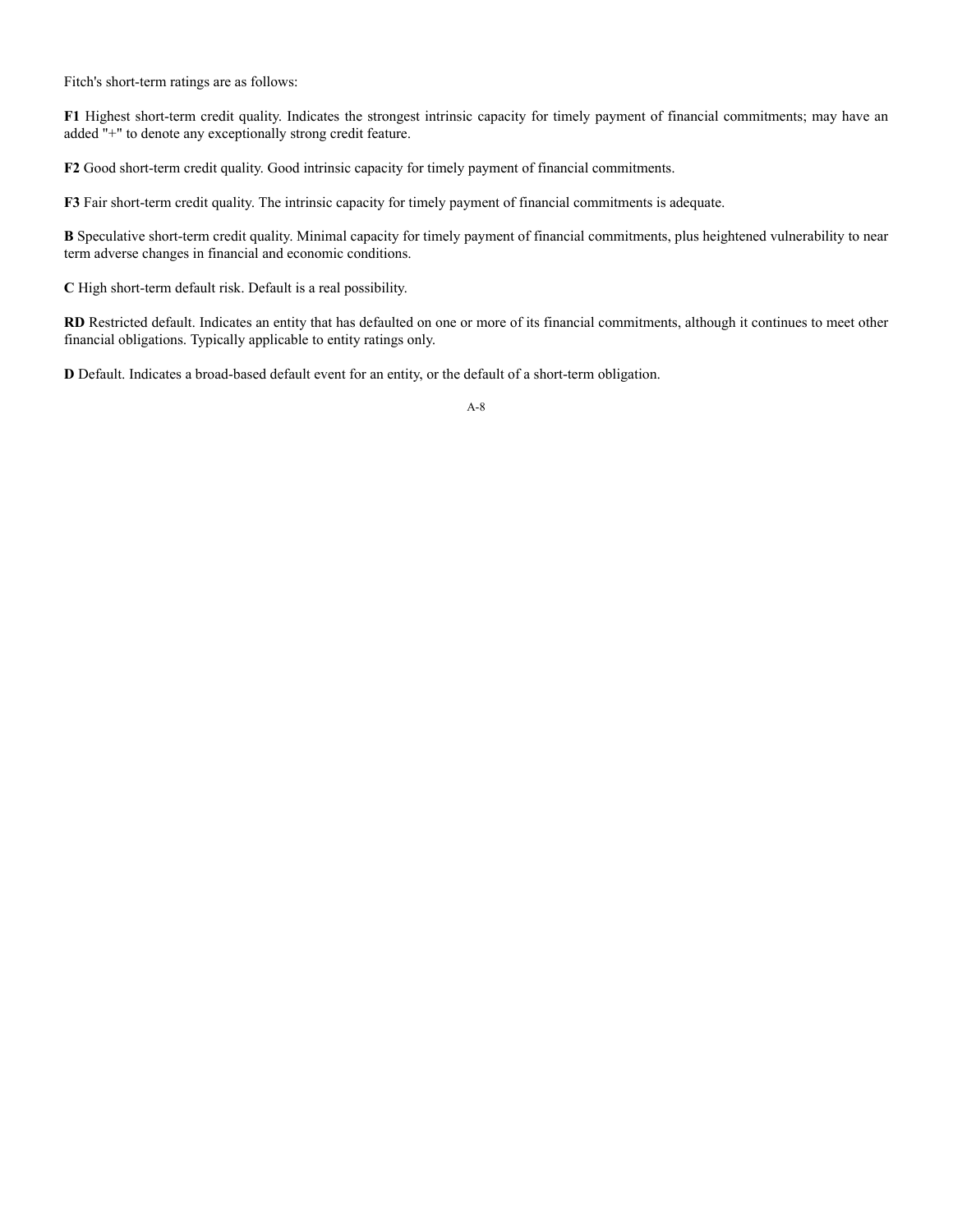## **APPENDIX B**

# **PROXY VOTING POLICIES AND PROCEDURES**

# **MESIROW FINANCIAL INVESTMENT MANAGEMENT, INC.**

#### **Proxy Voting Policies and Procedures**

# **(Amended May 2021)**

#### **Introduction:**

Currently, the following Proxy Voting Policies and Procedures apply only in the event that Mesirow Financial Investment Management, Inc. has agreed to, or has been instructed to, vote proxies on behalf of a client. Otherwise, it is the general policy of Mesirow Financial that the firm's registered investment advisors do not vote proxies on behalf of clients.

Mesirow Financial Investment Management, Inc. (MFIM) has adopted and implemented policies and procedures that we believe are reasonably designed to ensure that proxies are voted in the best interest of clients, in accordance with our fiduciary duties and SEC rule 206(4)-6 under the Investment Advisers Act of 1940. Our authority to vote the proxies of certain of our clients (as described below in the Statement of Policies, Paragraphs A. and B.), is established by certain of our advisory contracts executed by those clients, and our proxy voting policy and procedures have been tailored to reflect these specific contractual obligations. In addition to SEC requirements governing advisers, our proxy voting policies reflect the long-standing fiduciary standards and responsibilities for ERISA accounts required by the Department of Labor.

## **Statement of Policies:**

- A. Except as otherwise agreed to in writing with an individual client, it is the long-standing policy of MFIM that it has no authority or obligation to take any action or render any advice with respect to the voting of proxies on behalf of its individual (non-institutional) clients.1This position is stated in MFIM (non-institutional) client agreements. The agreements further state that the client expressly retains the authority and responsibility for the voting of proxies and that the client will be sent any applicable information and documents that MFIM receives to help the client take whatever action the client deems advisable.
- B. It is also the long-standing policy of MFIM to accept the discretionary authority to vote proxies on behalf of its institutional clients. This position of accepting such authority is clearly stated in standard MFIM (institutional) Advisory Agreements. These contracts or agreements further state that MFIM will accept such proxy voting authority unless the right to vote proxies is specifically and contractually reserved to the Portfolio's Trustee(s) under the terms of the Portfolio's Plan documents.
- 1 **In those instances in which MFIM agrees to vote proxies for individual clients, such proxies will be voted in accordance with the policies and procedures set forth herein with respect to institutional clients.**

B-1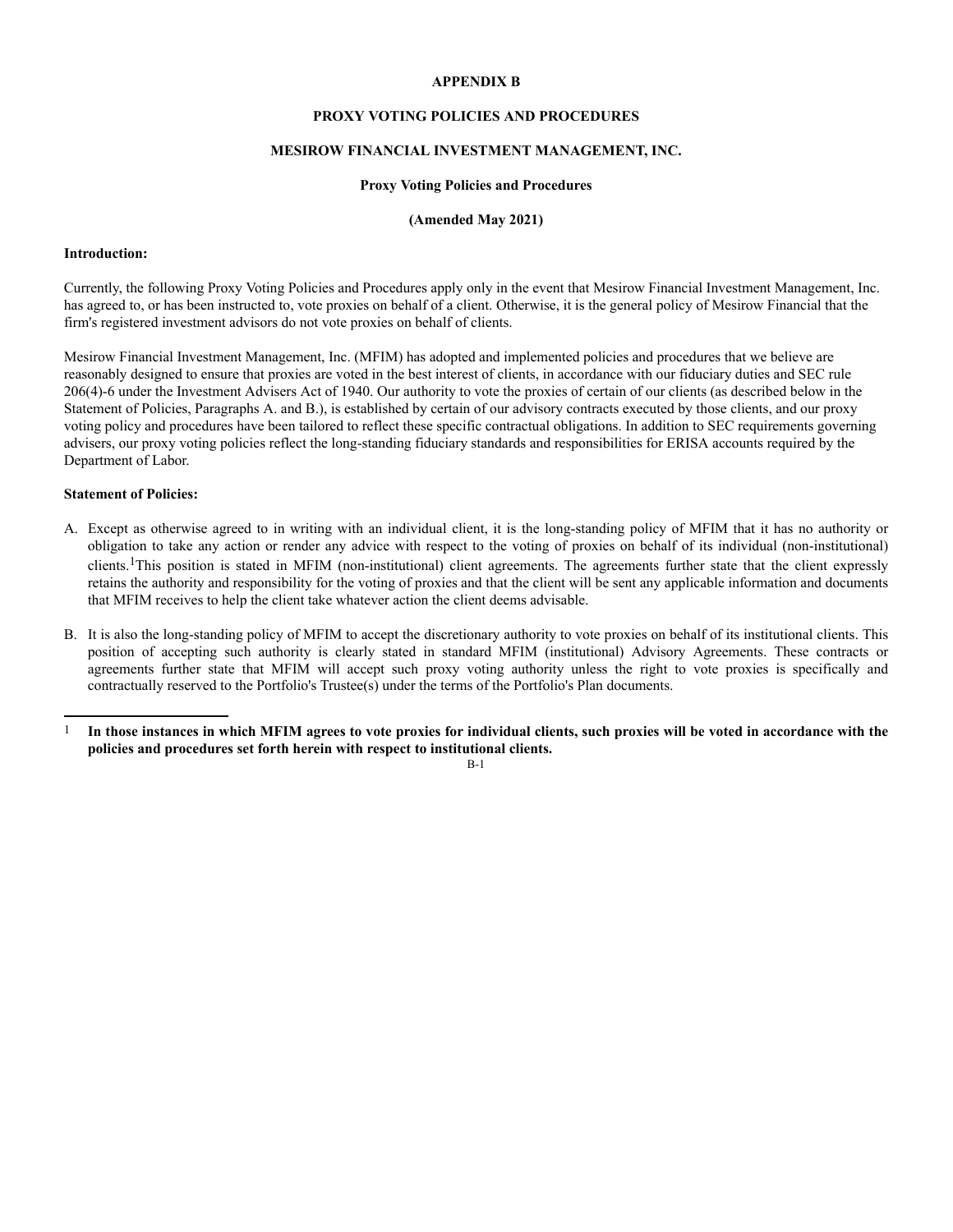## **Policies and Procedures:**

## A. *Individual (Non-Institutional) Clients:*

1) As stated above, except as otherwise agreed to in writing with an individual client, it is the policy of MFIM to have no authority or obligation with respect to taking action or rendering advice with respect to the voting of proxies.

2) Any and all proxy voting materials or documentation that MFIM may receive on behalf of an individual client for whom it is not obligated to take action with respect to the voting of proxies, will be sent to the client at the client's address of record.

3) In the event that a particular client advises MFIM that it does not wish to receive proxy voting materials, MFIM will prepare and send a letter of understanding (Exhibit A, attached) to that client at client's address of record. Said letter will include client's verification that MFIM has been instructed not to send proxy materials to the client, will reiterate MFIM's position of taking no action with respect to proxy voting on the client's behalf and will require the client's signature acknowledging receipt and understanding of the contents of the letter. In the circumstance wherein MFIM has not received the executed acknowledgement as just described from the client, MFIM will be required to continue to mail any and all proxy voting materials to the client at the client's address of record.

#### B. *Institutional Clients:*

1) With the exceptions as described below in Items C and D regarding MFIM's Fixed Income High Yield group and Fiduciary Solutions group, wherein MFIM has accepted discretionary authority to vote proxies on behalf of its institutional clients, MFIM has elected to utilize an outside, third party proxy voting service (the "Service"). The relationship of this Service to MFIM is independent; the Service is retained on a contractual basis that is reviewed for renewal annually.

2) On an annual basis, the Service will establish and provide MFIM with comprehensive proxy voting guidelines as further described in section 4 below. The Service utilizes these guidelines as the basis for its underlying determination for each proxy voted on behalf of MFIM clients. MFIM may override any Service recommendation if MFIM determines that it is in the best interests of its clients, which includes, but is not limited to, issues related to sustainability. The ultimate decision on voting proxies rests with the voting members of the Proxy Voting Committee.

3) The comprehensive guidelines are reviewed and updated annually, or more often as needed, by MFIM's designated Managing Director. As stated in the introduction, the guidelines are selected and established in a manner reasonably designed to ensure that proxies are voted in the best interests of the clients in accordance with our fiduciary duties and SEC rule 206(4)-6 under the Investment Advisers Act of 1940, as well as in accordance with the long-standing fiduciary standards and responsibilities for ERISA accounts required by the Department of Labor.

B-2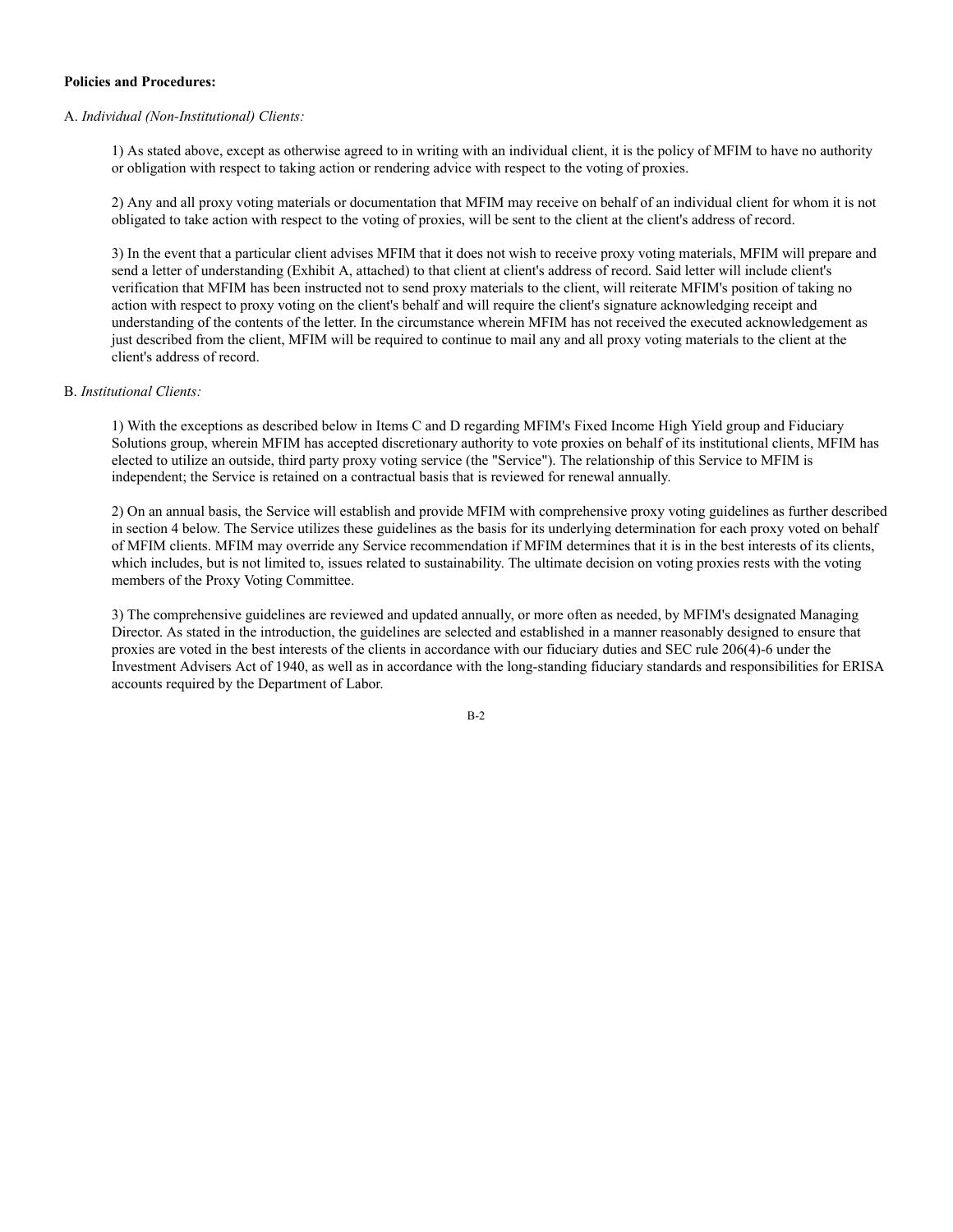4) There are four (4) separate sets of guidelines that are utilized by MFIM which are established by the Service, utilizing its expertise and standing within the financial services industry, as well as our own. In general, MFIM has instructed the Service to vote Taft-Hartley and other union related accounts in accordance with the Taft-Hartley proxy voting guidelines, Public Fund accounts in accordance with the Public Fund proxy voting guidelines, and clients investing in our Small Cap Value Sustainable and SMID Cap Value Sustainable strategies in accordance with the Sustainability guidelines, each as established by the Service to be responsive to their particular concerns. All other accounts are generally instructed to be voted in accordance with the standard proxy voting guidelines established by the service.

# C. *Institutional Clients of MFIM's Fixed Income High Yield group ("MFIM FI HY"):*

1) High yield bonds and leveraged loans are subject to amendments, waivers and other such modifications after they are issued. MFIM HY votes on these actions in the best interest of its clients, giving recognition to the effect on both the future prospects of the bond or loan as well as any fee or other consideration offered by the issuer to clients who consent. In addition, bonds or loans may become subject to restructuring proceedings, in or out of bankruptcy, in which case MFIM HY will act in its best judgment to maximize the cash flow and value.

2) If the restructuring results in clients owning equity of the issuer, MFIM HY will vote as a shareholder in any vote put to shareholders, including any proxy vote, in accordance with its best judgment of the clients' interests.

## D. *Institutional Clients of MFIM'S Fiduciary Solutions group:*

1) From time to time, Fiduciary Solutions group may accept responsibility for voting proxies for the securities covered by engagements. To the extent that Fiduciary Solutions group has accepted responsibly for voting proxies, it shall decide whether or not to vote those proxies and how to vote them based on the economic interest of the client consistent with ERISA's fiduciary duties and responsibilities. The Fiduciary Solutions group may delegate its proxy voting responsibilities to a Service (as described above) if it determines that doing so is consistent with its ERISA fiduciary duties and responsibilities.

### **Communications/Availability of Information to Clients:**

A. With the exception of MFIM FI HY and Fiduciary Solutions clients, each institutional client of MFIM, and each individual client for whom it has been agreed to in writing that MFIM will vote proxies, is advised by MFIM at the time of executing the appropriate client agreement or contract that MFIM will be utilizing an outside proxy voting service on the client's behalf. A standard letter is subsequently sent to the client (Exhibit B, attached) that provides background information and further describes the Service. A second standard letter is sent (Exhibit C, attached) to the client's custodian to advise the custodian that the Service is being utilized, that identifies the Service and provides the necessary mailing information in order for the custodian to appropriately mail proxy information to the Service.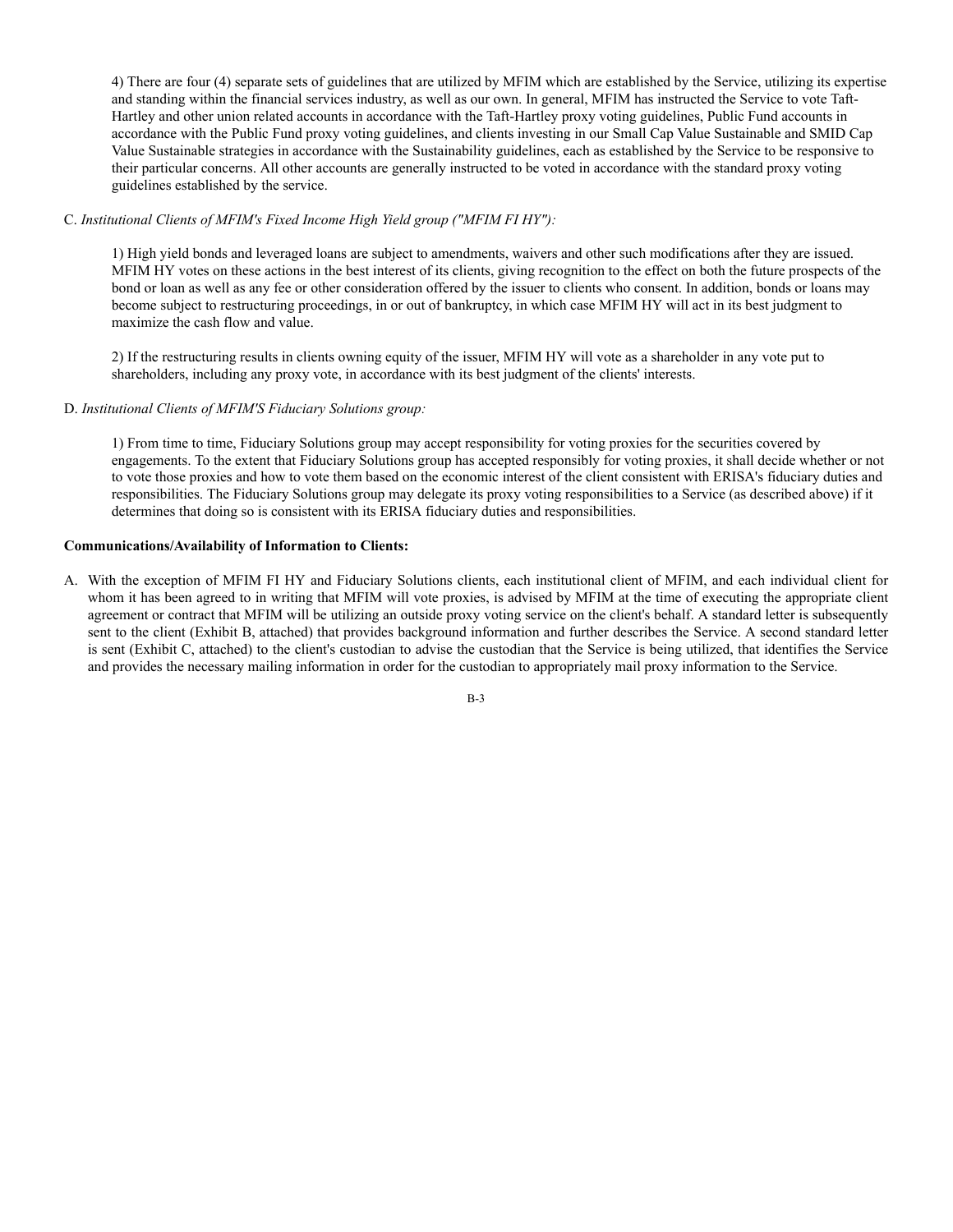- B. In the event that a client of MFIM (exclusive of MFIM FI HY and Fiduciary Solutions) requests information as to how a particular proxy had been voted on that client's behalf, MFIM will obtain that specific voting information from the Service and then provide it to the client in a timely manner. MFIM will maintain a record of all such requests and its subsequent responses to the client. Under no circumstance will MFIM disclose to a third party how a proxy had been voted by the Service on behalf of a client without that client's express, written consent. In the event that a client of MFIM FI HY or Fiduciary Solutions requests information as to how a particular proxy had been voted on that client's behalf, MFIM FI HY or Fiduciary Solutions will provide it to the client in a timely manner and will maintain a record of all such requests and its subsequent responses to the client. Under no circumstance will MFIM FI HY or Fiduciary Solutions disclose to a third party how a proxy had been voted on behalf of a client without that client's express written consent.
- C. Each individual (non-institutional) client of MFIM, except as has been otherwise agreed to in writing with an individual client, is advised by MFIM at the time of executing the appropriate client agreement or contract that it is the policy of MFIM, as expressly stated in the client agreement, that MFIM will have no authority or obligation to take any action with respect to the voting of proxies. All proxy voting materials that MFIM may receive will be forwarded to the client at the client's address of record. Should the client instruct MFIM that it does not wish to be sent the proxy information, as stated above in Paragraph A.3. of Section Policies and Procedures, the client will be required to sign and acknowledge a letter of understanding to that effect (Exhibit A, attached). MFIM will maintain a copy of all such executed letters of understanding.
- D. In the event that a client of MFIM (for whom/which MFIM votes proxies) requests a copy of MFIM's Proxy Voting Policies and Procedures, MFIM will provide said Policies and Procedures within a reasonable amount of time to the client at client's address of record. MFIM will maintain a record of all such requests and its subsequent responses to the client.
- E. At the time of executing the appropriate MFIM Client Agreement, a new MFIM client is provided a copy of MFIM's Part 2 of Form ADV as required under the Brochure Rule. Such Part 2 of Form ADV includes a summary of MFIM's Proxy Voting Policies and Procedures.

# **Recordkeeping:**

- A. It is the policy of MFIM to maintain all appropriate records and documentation pertaining to all aspects of its Proxy Voting Policies and Procedures in compliance with the recordkeeping requirements under General Rule 204-2 of the Investment Advisers Act of 1940. As such, all records and documentation will be maintained and preserved by MFIM in appropriate MFIM offices for two (2) years after such records and documentation are created and for three (3) additional years in an easily accessible place.
- B. Such records should include: (1) a copy of MFIM's policies and procedures; (2) a copy of each set of annual guidelines and any and all amendments and/or updates;; (3) each written client request for proxy voting records and MFIM's written response to any (written or oral) client request for such records; (4) each written client request for a copy of MFIM's Proxy Voting Policies and Procedures and MFIM's written response to any (written or oral) client request for said Policies and Procedures; (5) a copy of the annual contract with the Service; (6) a copy of any and all correspondence pertaining to proxy voting matters, including letter(s) of instruction as described above in Paragraph C. of Section Communications / Availability of Information to Clients.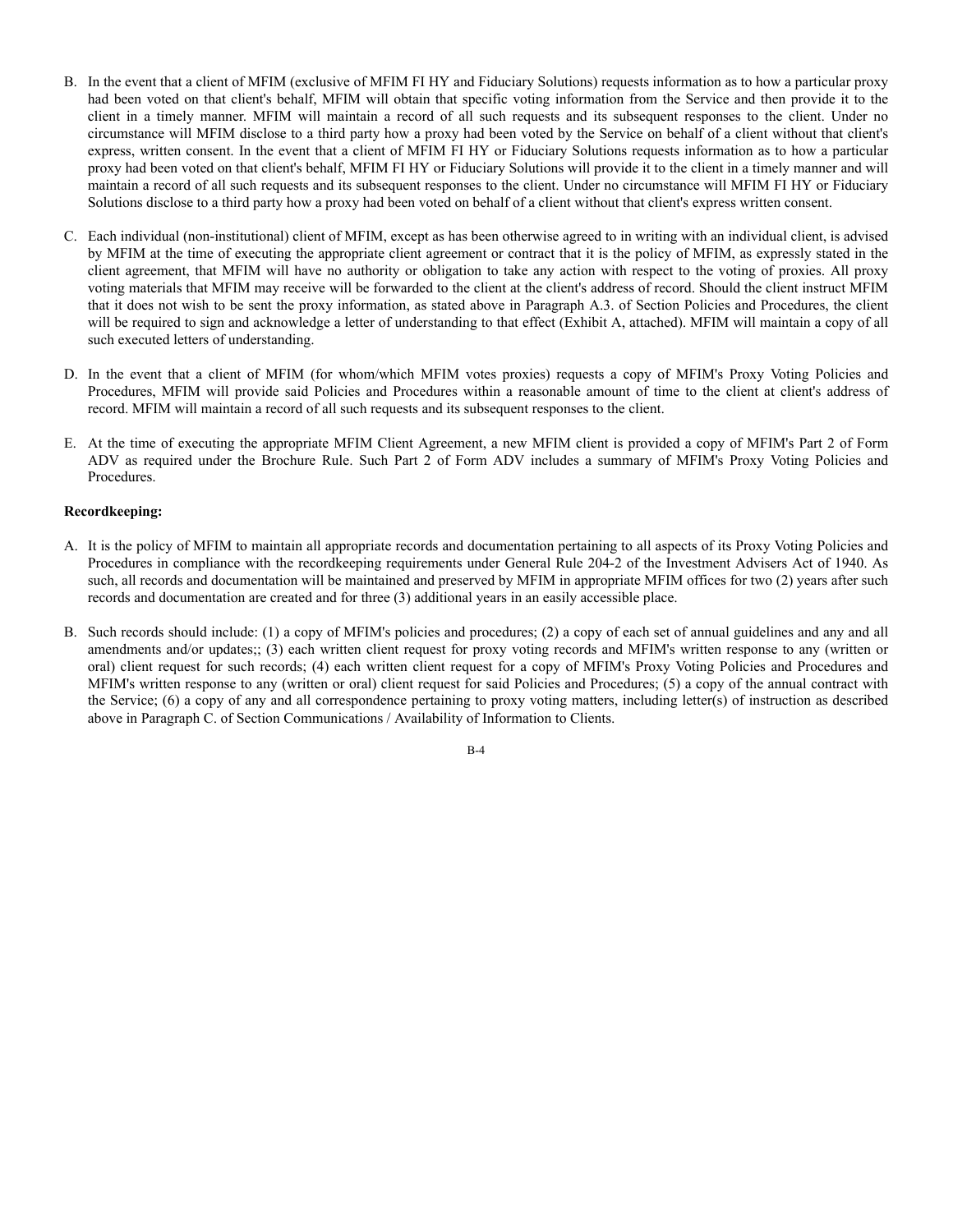## **Responsibility and Oversight:**

- A. MFIM has designated a Managing Director as responsible for administering and overseeing the proxy voting process.
- B. The responsibilities of the designated Managing Director shall include (1) establishing and maintaining the relationship with the selected proxy voting Service; (2) ensuring that the contract with the Service is reviewed and updated prior to the annual renewal date and subsequently executing the contract; (3) updating the required information pertaining to the establishment of the "guidelines" at least annually and any time during the year as needed and promptly submitting such amendments to the Service; (4) conferring with MFIM's portfolio managers and analysts to discuss and ensure that the guidelines continue to be formulated in the best interests of MFIM's clients; (5) oversee, monitor and periodically sample the activities of the Service from time to time to ensure adherence with the guidelines and with the investment advisor's proxy voting policies and procedures; (6) review as necessary a sample of proxy votes that relate to certain proposals that may require additional analysis; (7) oversee and supervise MFIM's portfolio managers and administrative staff to ensure that both routine and special request documentation is provided to clients in a timely manner, and that all such documentation is retained in accordance with Rule 204-2 as described above.
- C. Consistent with the SEC's Compliance Program Rule, 206(4)-7, on no less than an annual basis, MFIM's proxy voting policies and procedures will be reviewed by Mesirow Financial's Internal Audit group. The review will examine the "adequacy of MFIM's proxy voting policies and procedures to make sure they have been implemented effectively and that they continue to be reasonably designed to ensure proxies are voted in the best interests of the client".

#### **Conflicts of Interest:**

MFIM is currently not aware of any specific conflicts of interest. However, should MFIM become aware of a conflict of interest, it will rely on, and the Service, where applicable, shall vote in accordance with, its pre-determined policies as set forth in the guidelines if application of such policies to the matter at hand involves discretion on the part of MFIM.

MFIM may override any Service recommendation if MFIM determines that it is in the best interests of its clients. The ultimate decision on voting proxies rests with the voting members of the Proxy Voting Committee. As such, The Proxy Voting Committee will:

- Meet at least annually to review the Service relationship to identify and address conflicts of interest.
- Vote proxies under circumstances where Service may have a material conflict of interest or other issue regarding the voting of specific proxy.
- If MFIM determines that it has a material conflict of interest in voting a proxy, disclose the conflict to the affected clients and/or address the voting issue through other appropriate means.

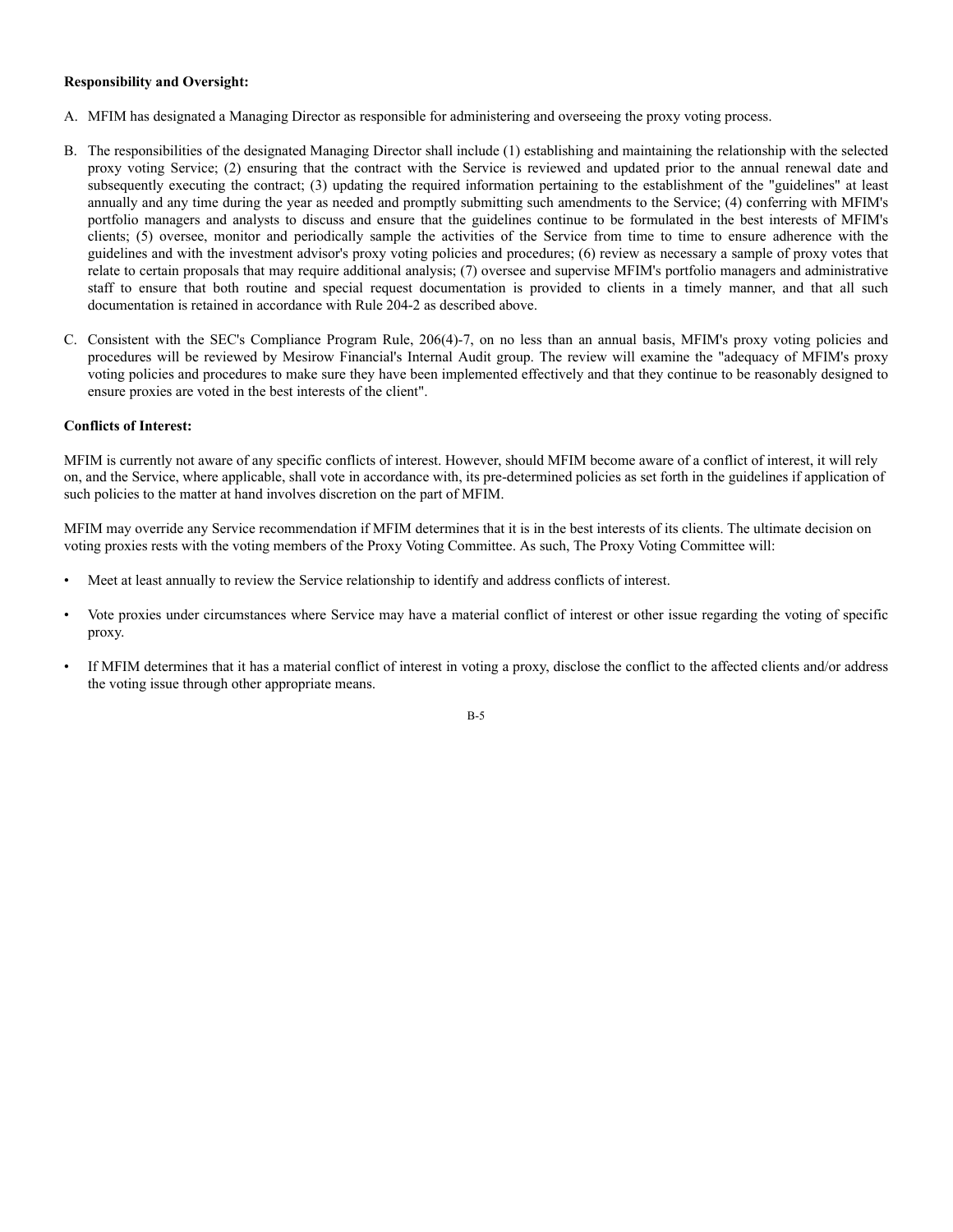Date

## Mr./Ms. Client

Re: Proxy Materials

Dear Client:

As is stated in your Client Agreement dated  $\blacksquare$ , Mesirow Financial Investment Management, Inc. has neither the authority nor obligation to vote proxies on your behalf. It is also stated in your Client Agreement that any proxy materials, documents and information, which we may receive on your behalf will be promptly mailed to you at your address of record.

Inasmuch as you have requested that we not mail proxy materials to you, we are required to reiterate that we are not voting proxies on your behalf. Further, since you do not wish to receive proxy materials, we must advise you that you are effectively abstaining from voting such proxies.

Please be advised that until we receive the enclosed copy of this letter with your signature and date acknowledging that you have read and understand the content of this letter, we will have no alternative but to mail you any and all proxy materials that we receive on your behalf.

Please feel free to call with any questions.

Sincerely,  $Client Acknowledgement:$ 

(name, title) *signature(s)*

*date*

enclosure

B-6

*Exhibit A*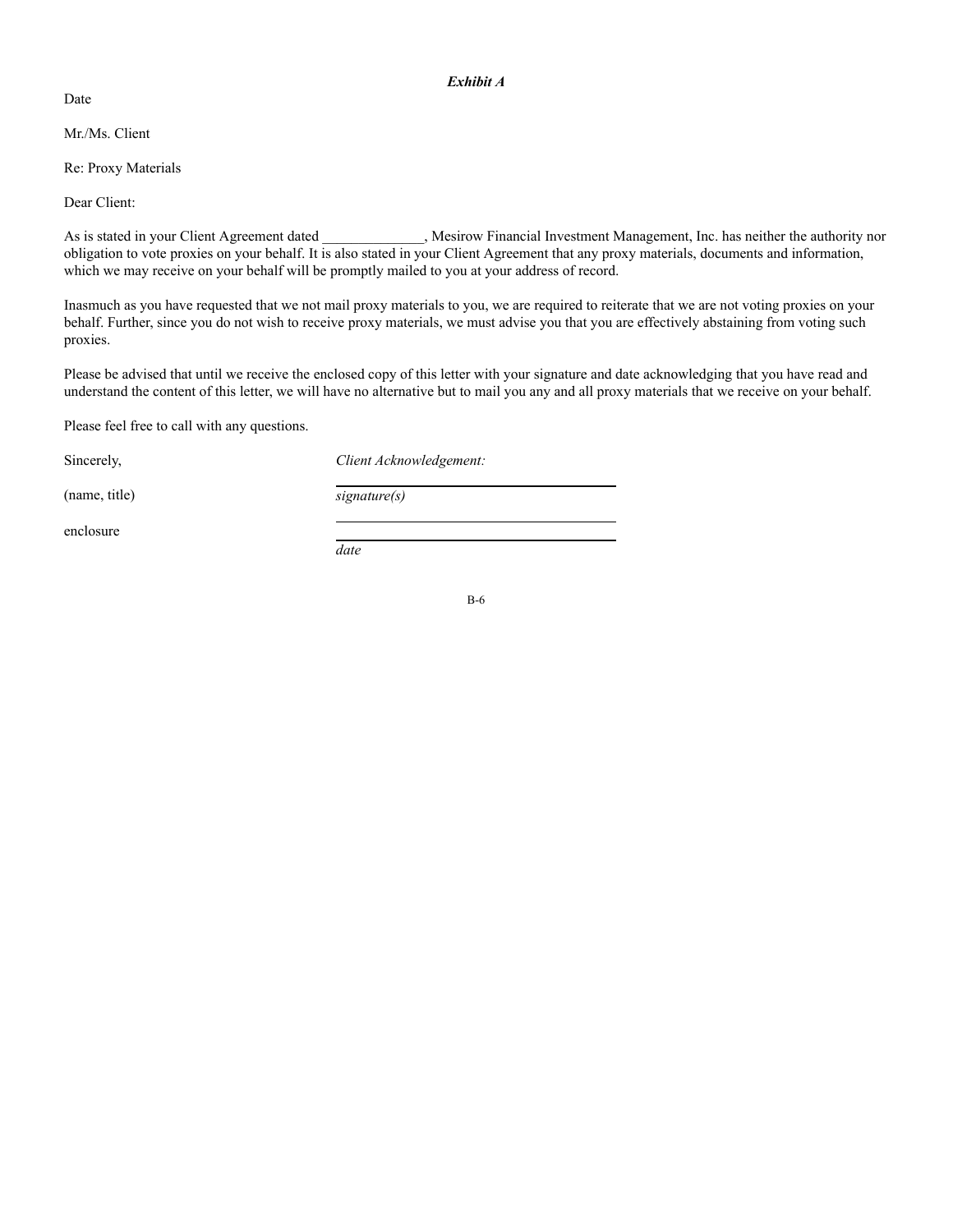# **Exhibit B**

*Date*

*Client Name Address*

Dear :

Mesirow Financial Investment Management, Inc. ("MFIM") is committed to excellence in client service. Maintaining open and informative communication with our clients is one of our primary objectives.

Pursuant to our contractual obligation as Portfolio fiduciaries to research and to vote on proxy issues for your account, we intend to engage Institutional Shareholder Services (the "Service") as our agent to administer the proxy voting process for your portfolio. The Service is the both the oldest proxy research service and the oldest proxy voting agent. We have a very successful relationship with the Service acting as the voting agent for our clients. The Service helps us to maintain our proxy voting guidelines, ensures that ballots are received and voted, ensures that we typically vote within our stated guidelines and provides excellent reporting on proxy voting results. MFIM may override any recommendation made by the Service if MFIM determines that it is in the best interests of its clients. The ultimate decision on voting proxies rests with the voting members of the Equity Management Proxy Voting Committee.

Although both the Service and MFIM take reasonable steps to determine that the Service receives proxy ballots in a timely manner, clients and their custodians are ultimately responsible for collecting and routing proxy ballots. The Service may not be able to vote proxies where it has not received a meeting notice in sufficient time to process the proxy or, for clients engaging in securities lending, where the security is out on loan on the record date.

In order to allow the Service to vote the proxies for your account, we will be sending a letter to your custodian designating the Service as the proxy voting agent for the account. The letter will instruct the custodian to send the proxies to the Service rather than sending them directly to Mesirow Financial. This letter represents a letter of authorization on our part to the custodian. You need do nothing in order for the process to continue. This letter only serves to keep you completely informed of our actions on behalf of your portfolio. As always, we are more than happy to discuss this and any other issues with you. Please feel free to contact me at any time.

Sincerely,

B-7